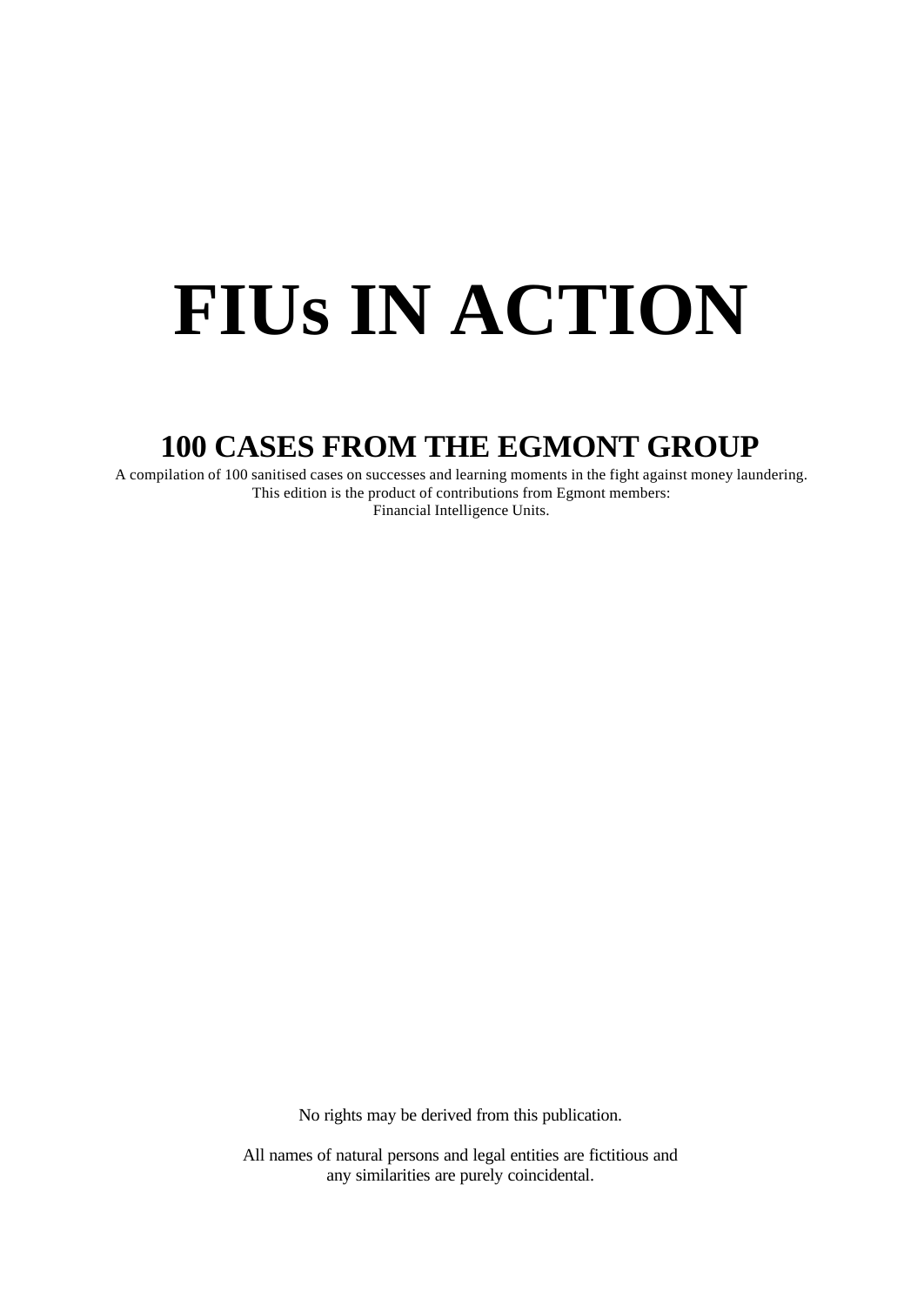# **Introduction**

In 1999, the Egmont Training Working Group undertook an initiative to draw together a compilation of sanitised cases about the fight against money laundering undertaken by the Egmont Group member FIUs. The compilation was to reflect in part the Egmont Group's fifth anniversary in 2000. We are pleased that almost every member FIU contributed at least one case. We would, therefore, like to thank all members for their co-operation. Without such efforts we would not have been able to produce the compilation.

Our special thanks go to Gavin Coles (NCIS), Joanna Brown (FinCEN), Liesbeth Nieuwenkamp (MOT) and Gonnie van Dijk (MOT), who comprised the editorial team and drew the cases together into one unified text.

For financial and practical reasons it was not possible to publish this edition as a booklet. Instead we choose a CD-ROM publication. The advantage of this format, however, is that you are free to copy the data for the benefit of your FIU. If you decide to translate the compilation into your own language, please be so kind as to inform the Permanent Administrative Support of the Egmont Group. Your translation could be useful to other FIUs, and – if supplied in an electronic format – would certainly be placed on the Egmont Secure Website.

We hope this CD-ROM will be used by you for training purposes and as a feedback-tool for your partners in the fight against money laundering and we also hope that as a result more and more successes are reported by Egmont-members.

Mr. Andrew Blezzard, Chairman Training & Communication Working Group [Head of the ECU at NCIS]

Mr. Harald V. Koppe, Vice-chairman Training & Communication Working Group [Head of the MOT]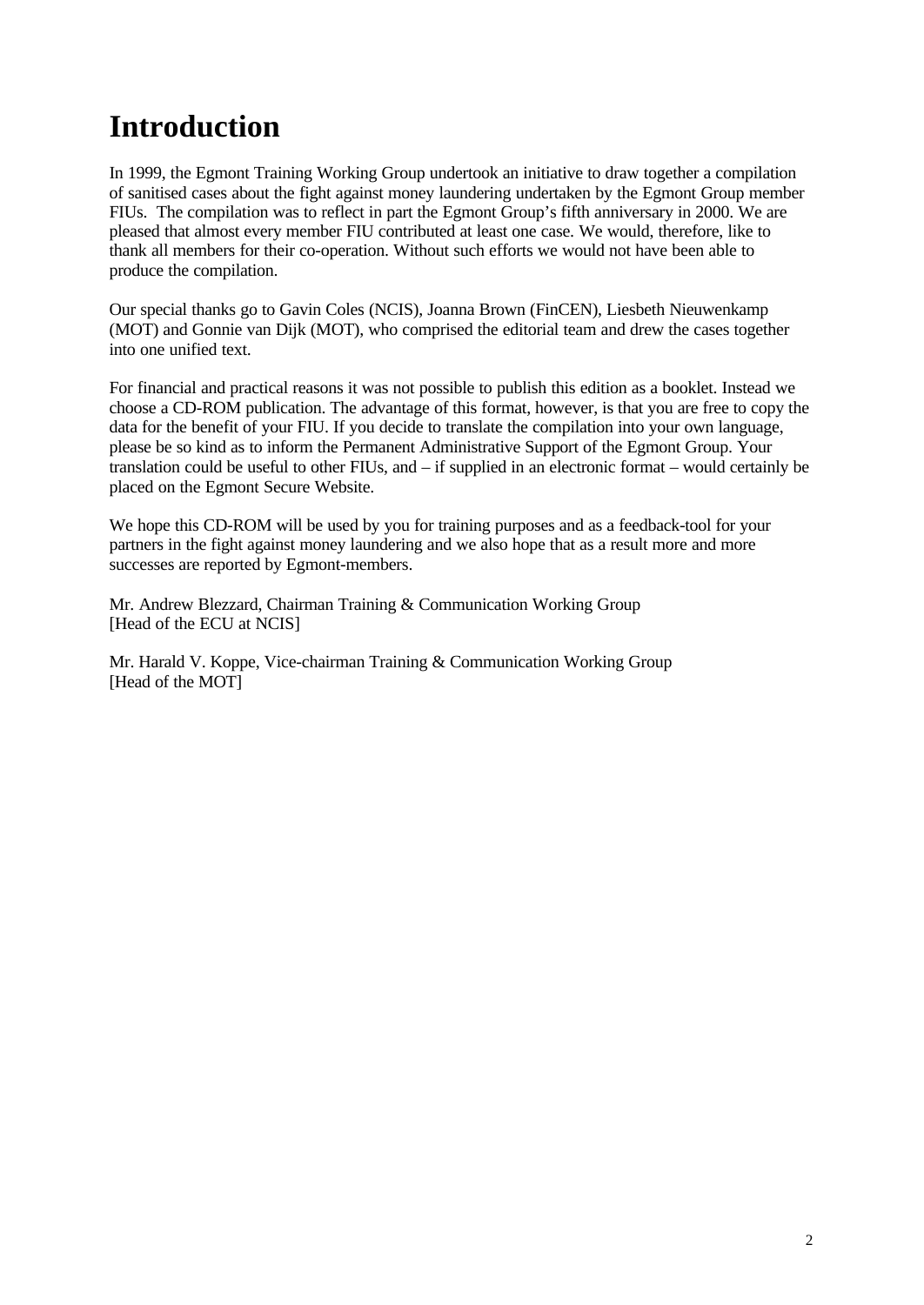# **Foreword**

As explained by Mr. Blezzard and Mr. Koppe in the introduction, this report is the result of an initiative by the Egmont Training and Communication Working Group. In the past five years different FIUs around the world have gained substantial experience in detecting and combating money laundering, but the organised exchange of such experience between countries has tended to be minimal. The Egmont Group celebrated its fifth anniversary in 2000, and it seemed to be an appropriate time to gather and publicise examples of the anti-laundering work of all members. To this end, at the end of 1999, the Chairman of the Working Group requested all member FIUs to submit cases that demonstrated successes against money laundering. Almost every member FIU complied with this request, and as a result this report contains one hundred of the most appropriate cases from all over the world.

The cases were received in a variety of formats over an eight month period, with some of them being submitted in the member FIUs own language and with original case notes. Translations were made into English, and the editorial team analysed each case to determine which aspects of the laundering activity and investigation were best highlighted in the final version. The cases have also been rewritten in such a way that a uniform and easy to read style has been reached – the Working Group is aware that a significant number of members do not have English as a first language and so a simple terminology was preferable. The cases have also been altered to minimise the risk that a specific case could be identified by third parties. For the same reason geographical references have been generalised. For example 'America' refers to all locations in the both North-, Central- and South America. Because of the translation, sanitisation, and simplification, it is possible that member FIUs may not recognise their own contributions.

The cases have been subdivided in six categories, containing five general laundering typologies and one chapter focusing on intelligence exchange successes. The categories used were:

- Concealment within Business Structures;
- Misuse of Legitimate Businesses;
- Use of False Identities, Documents, or Straw Men;
- Exploiting International Jurisdictional Issues;
- Use of Anonymous Asset Types;
- Effective Use of Intelligence Exchanges.

At the beginning of each chapter you will find a short explanation of each typology. You will also notice that some cases include more than one typology, but the cases have been identified by the primary typology involved. It should also be noted that this report focuses on the laundering typology, and not the method used to commit the crime itself; some of the fraud cases may, for example, use one typology for the fraud and a separate method for the laundering of the funds.

Throughout all the cases, laundered funds are expressed in US dollars, although in the original casenotes the currencies used varied widely. This change to US dollars was made to firstly sanitise the cases to prevent identification of country of origin, secondly to enable simple comparison between volumes of funds reported in each case, and thirdly because member FIUs will usually be aware of the US dollar value in their own currencies and will therefore understand the scale of the laundering operation more easily.

It should also be noted that although the cases have been rewritten to a unified style, the underlying legal obligation to disclose differs in each country, which will have shaped the activities of each member FIU. In some countries financial institutions are obliged to disclose if transactions meet certain criteria determined by government or regulator. In other countries financial institutions have to make a decision on whether a transaction is suspicious enough to be disclosed to the national FIU.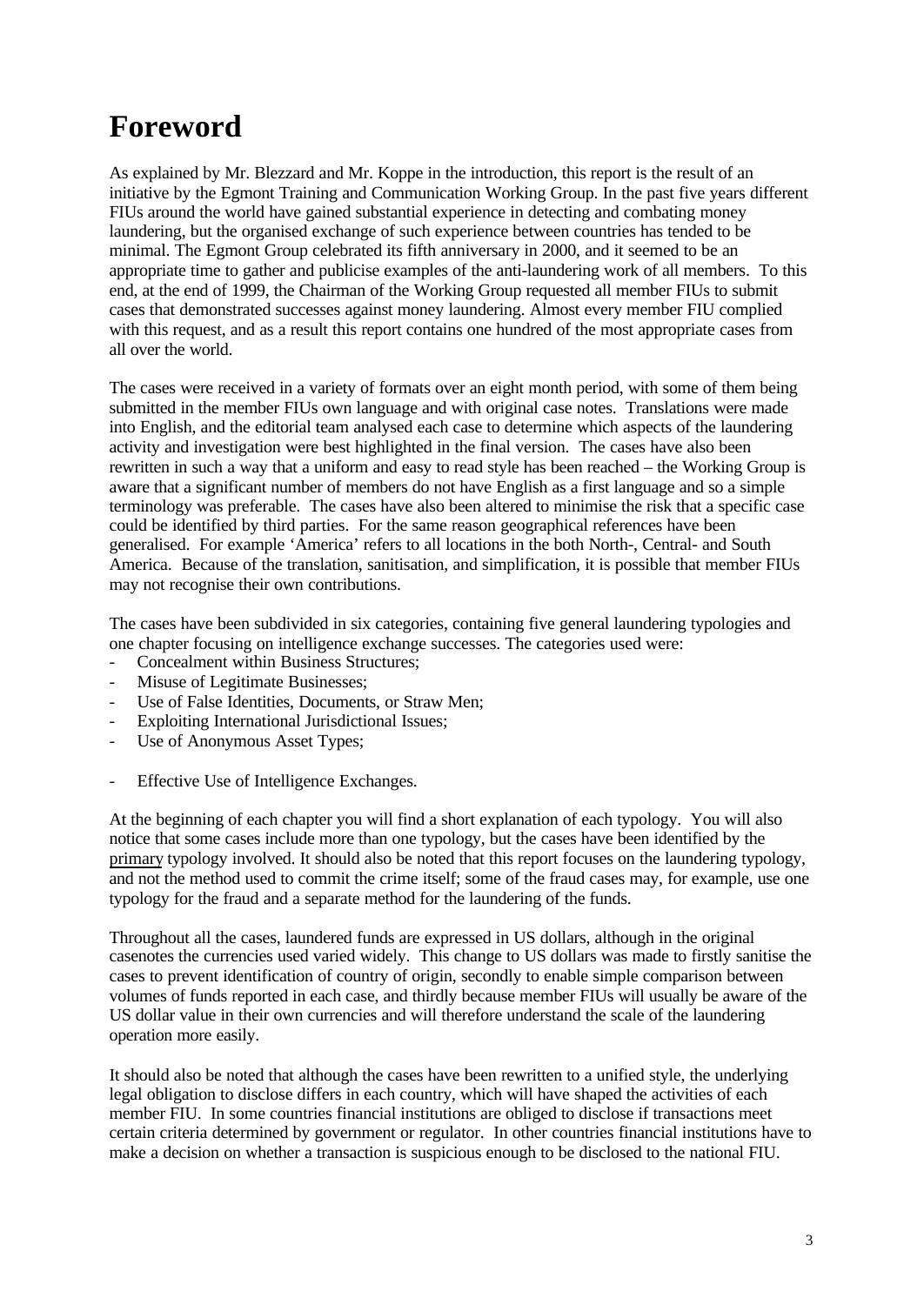Some disclosure cases may therefore appear to be somewhat illogical in comparison to the normal experiences of individual FIUs.

The results of each case vary strongly. This is dependent to a large extent on the formal position of each national FIU within the national anti money laundering system. Some FIUs – Administrative Units – analyse the disclosure data received to an administrative standard, often using special powers, and forward likely money laundering cases to Law Enforcement agencies for active investigation. Such units tended to report a 'finished' case at the point at which a report was forwarded to mainstream Law Enforcement or Judiciary. Other FIUs – Police/Law Enforcement/Judicial Units – have more investigative powers, a consequence of which they are often involved closely in the final result. Such units tended to report a 'finished' case as a trial was scheduled or concluded.

Furthermore, it should be recognised that, the timeline of a financial investigation from initial disclosure of transactions to prosecution of suspects can be a long one, with cases often taking a number of years to conclude. Consequently, member FIUs were not always able to submit cases in which prosecutions or asset confiscations had taken place.

Lastly, the length of time taken for money laundering investigations means that few cases involving new technology or techniques – such as laundering using the Internet, Smart-cards or Online-banking – were submitted for this report. The Working Group recognises that such technology has been developing rapidly in the last few years, whilst the majority of the submitted cases began with disclosures in the period 1995-1998. It can be expected that new cases involving such technology will increasingly come to the attention of law enforcement over time.

We hope this compilation meets your expectations, and we wish you an enjoyable read.

The Editorial Team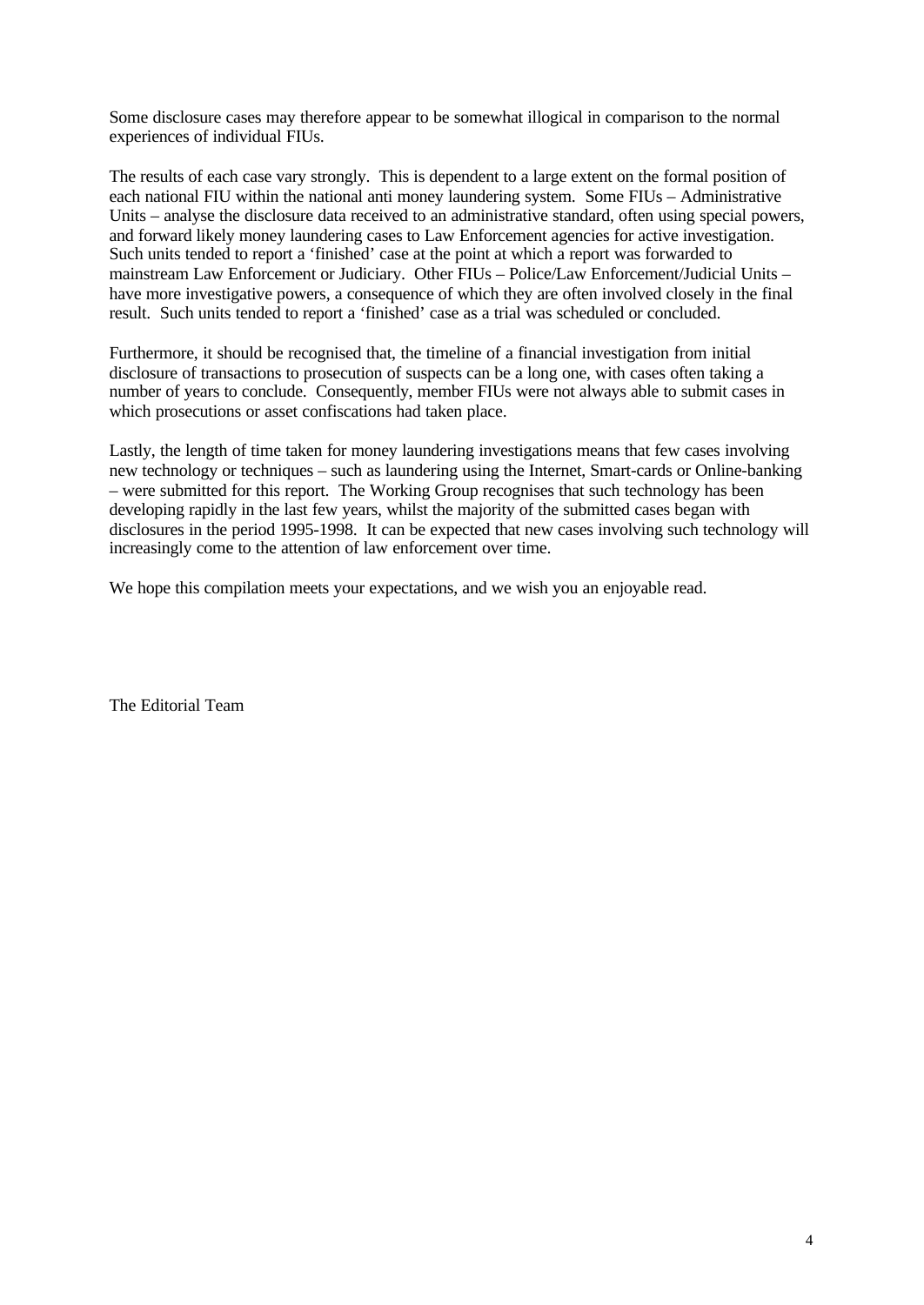# **CONTENTS**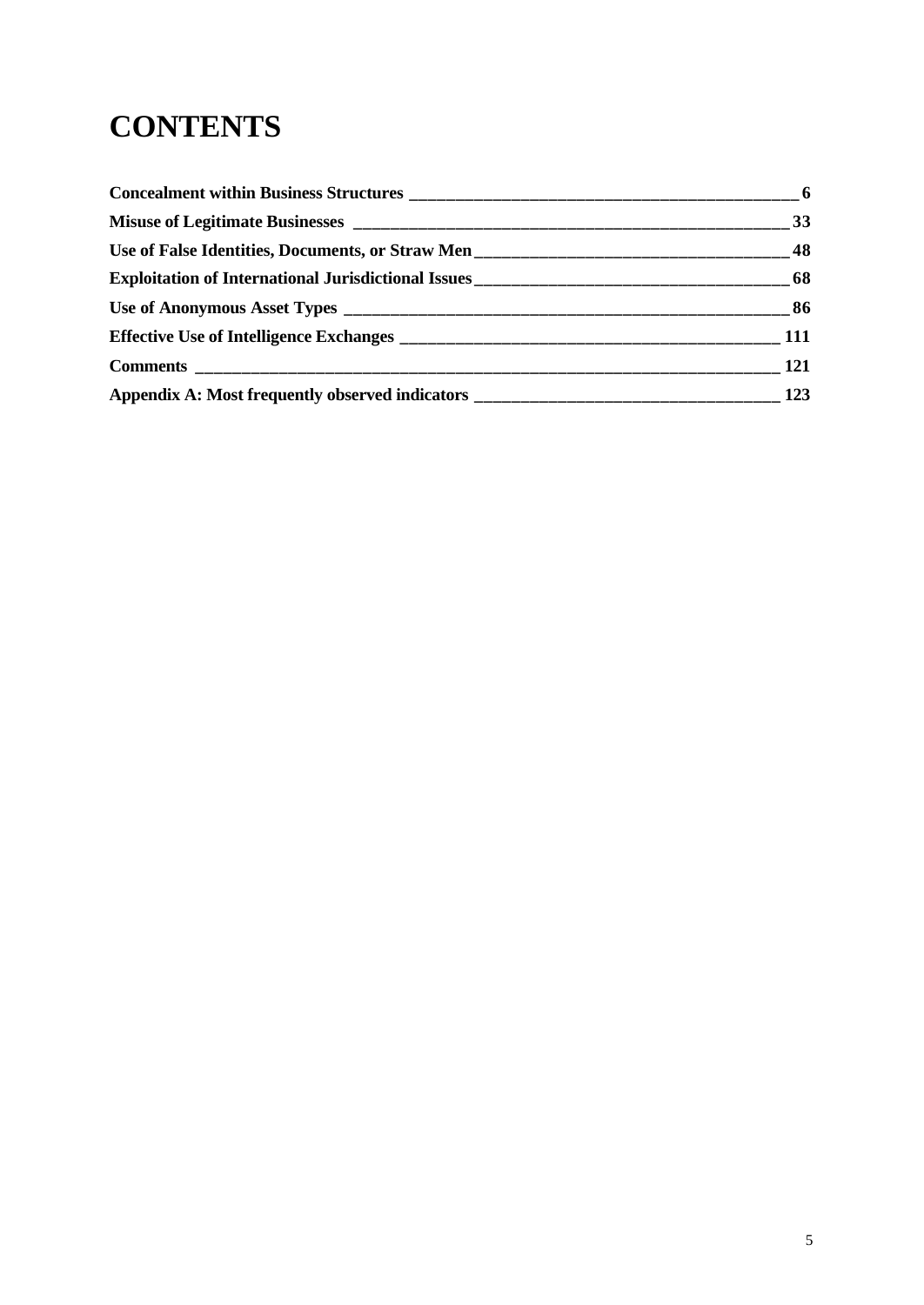# **Concealment within Business Structures**

The first typology is typified by laundering schemes that seek to conceal criminal funds within the normal activity of existing businesses or companies controlled by the criminal organisation. Attempting to move funds through the financial system by intermingling them with the transactions of a controlled existing business has several advantages for the launderer. Firstly, the criminal has more control over the company being used, either by beneficial ownership or a close relationship with the actual owner, which decreases the risk of information being passed to law enforcement from within the company itself. Secondly, the financial institution through which funds are passed may well view sizeable fluctuations in account activity with less suspicion than similar activity on a personal account, as most financial services staff expect some increases and decreases in business cycles. Thirdly, businesses often have legitimate reasons for fund transfers to or from other jurisdictions, and in different currencies, which further decreases the level of suspicion at financial institutions. Fourthly, a number of businesses – such as nightclubs and restaurants – deal mostly in cash, and financial institutions are less likely to view large cash deposits with suspicion. Fifthly, the links between the criminals and the company can be concealed by means of company ownership structures, whereas with a personal bank account specific identification documents for individuals are often required by financial institutions. Lastly, the cost of company formation in some countries can be only a few hundred dollars, and a number of company formation agents exist worldwide that can facilitate company creation and management even for criminals with minimal professional experience of such matters.

Of the one hundred cases, the largest subsection of cases fell into this category, representing the attractiveness of company structures to the launderer. One of the problems for launderers reported across a number of cases seemed to be that the creation of a new company and subsequent rapid increase in business sometimes triggered disclosure to the national FIU by financial institutions. The risk exists that other launderers may seek to use long-existent companies owned by associates, believing that financial institutions may be less likely to view long standing business customers as possible concerns.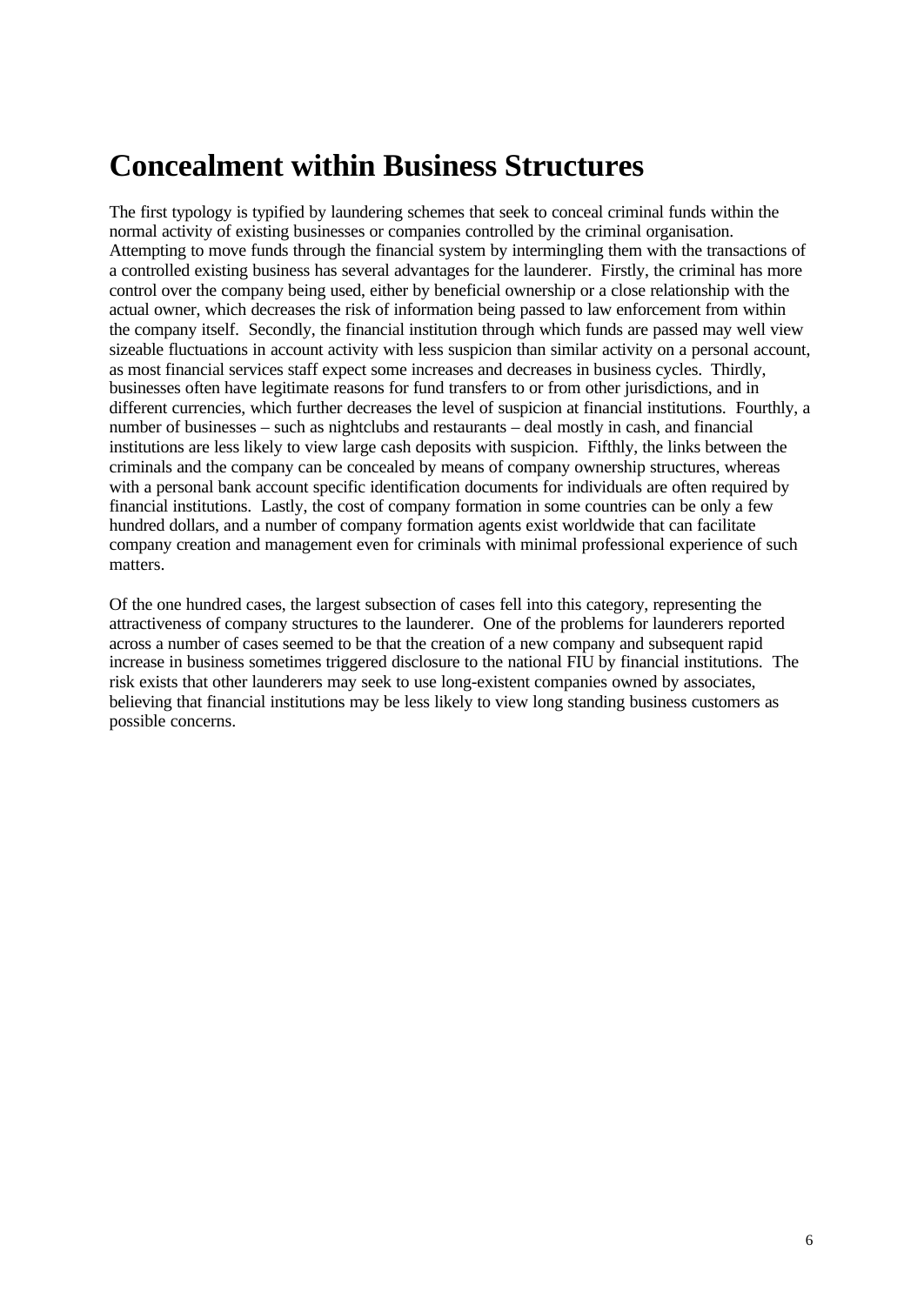Paul was a well-known customer of a European bank. On a number of occasions he purchased gold bullion from the bank in ingots of 1 kilo with the explanation that he was buying the gold to export directly to a foreign company. Paul transported the gold out of the bank by himself after each transaction. In a single year he purchased a total of more than 800 kilos of gold with a value of more than US\$7,000,000. The gold was paid for by funds draw from his company account. The bank was also able to see that at regular intervals funds were transferred into the account from another company in a neighbouring country, as one would expect. However, Paul's actions in transporting the gold himself seemed unusual to the bank, and the bank officials decided to disclose their concerns to the national FIU. The FIU researched Paul and his company within various law enforcement intelligence databases, but no obvious link to criminality could be found. However, the scale of the gold purchases justified a formal investigation by the FIU, and further enquiries were undertaken.

These enquiries revealed that Paul was not in fact selling the gold to a foreign company as claimed. Before buying the gold, Paul always met with a foreign citizen named Daniel. Although they drove to the bank together in Paul's car, Daniel never entered the bank. After Paul purchased the gold, they drove to Daniel's car and hid the gold in the boot. Then Daniel drove back to his own country, crossing the border without declaring the bullion at Customs and therefore avoiding paying import duties. Once in his own country, Daniel handed the gold over to Andrew, who delivered it to another company for sale on the open market. A proportion of the profits from the sale of the gold was transferred back to Daniel's company, from which he drew the next tranche of funds to purchase more gold. The amount of additional profit generated by this simple tax evasion scheme was substantial.

At the time of writing, criminal proceedings for money laundering in conjunction with tax evasion were being raised against Paul, Daniel and Andrew. The smuggling operation was estimated to have caused tax losses to the government of some US\$1,500,000. Because the proceeds from selling the smuggled gold were obtained illegally, the judicial authorities in the FIU's country have also begun criminal proceedings against the individuals involved.

### **Indicators:**

• **Unwarranted high security risk – personal transfer of valuable asset**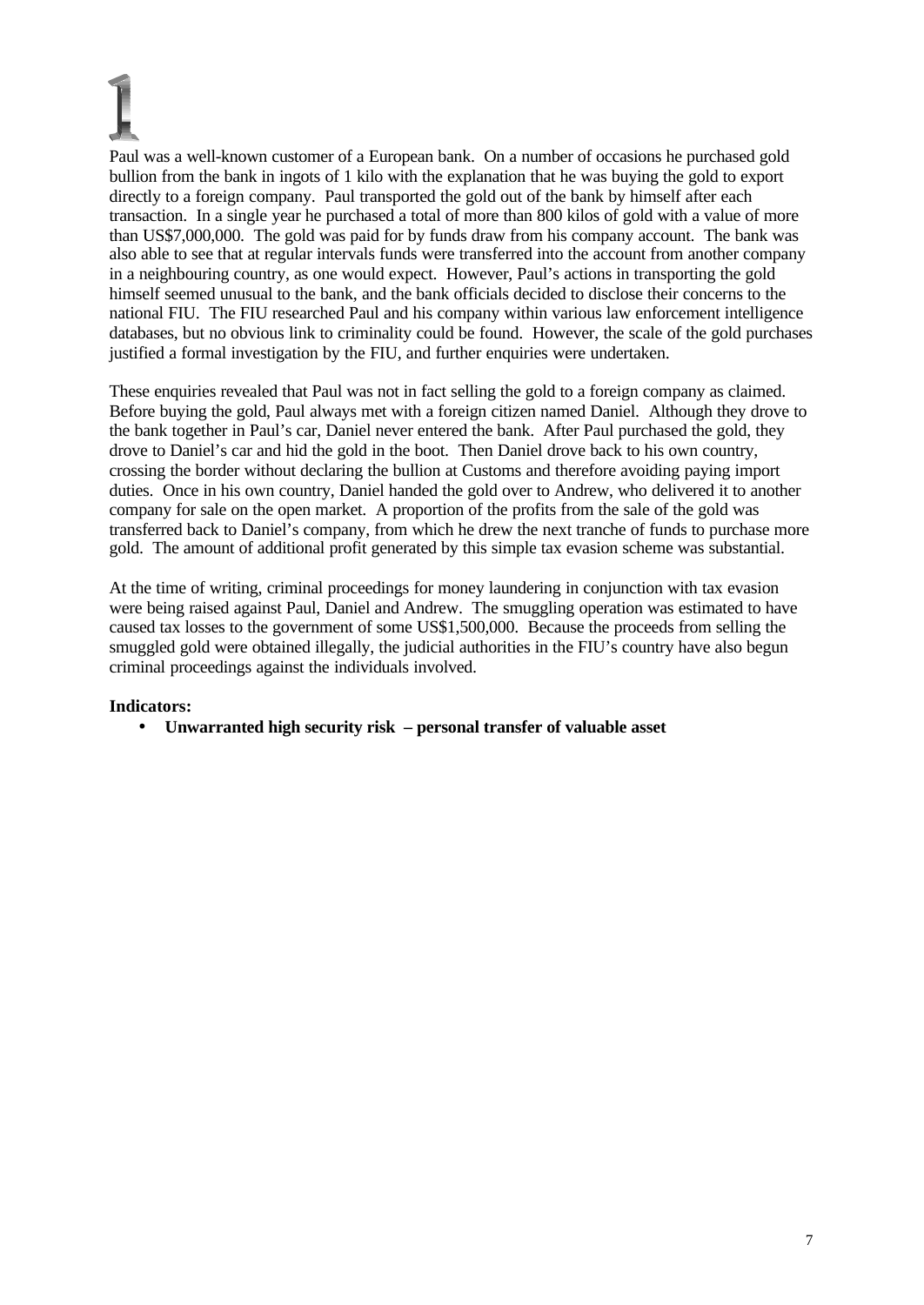A European FIU received two disclosures from two different banks. Marvin, a foreign national, had presented five bank cheques to be credited into his newly opened company account. He told the banks that the US\$1,600,000 involved originated from land sales in an African country that had been undertaken by his real estate company. The banks disclosed to the national FIU in view of the scale of the transactions and the lack of supporting data given by Marvin.

Investigations by the FIU established an interesting link to Marvin's father. His father was serving a prison term in another country for fraud, espionage, corruption and other criminal activities. Marvin's father had been sentenced to twelve years imprisonment after a foreign bank had collapsed as a result of a large-scale fraud that he had organised.

A while after the initial disclosure, Marvin phoned his bankers to request meetings to discuss further investments by his company, and both institutions made rapid disclosures to the FIU to alert them to the impending meetings. FIU contacted the local police who placed Marvin under surveillance as soon as he re-entered the country. Marvin was subsequently arrested on money laundering charges.

An exchange of information with the foreign country facilitated the preparation of criminal proceedings against Marvin on charges of criminal conspiracy, money laundering, and fraud. The foreign authorities also informed the FIU that Marvin's father had amassed a sizeable fortune. He had re-invested this money into real-estate companies and financing enterprises registered in his own name, Marvin's name and in the names of other family members. In the course of the investigation, Marvin's house was searched. The police found numerous documents related to financial transactions performed by Marvin's father. At time of writing, preparations for the trial were still ongoing.

#### **Indicators:**

• **New customer attempting large transactions with no supporting rationale**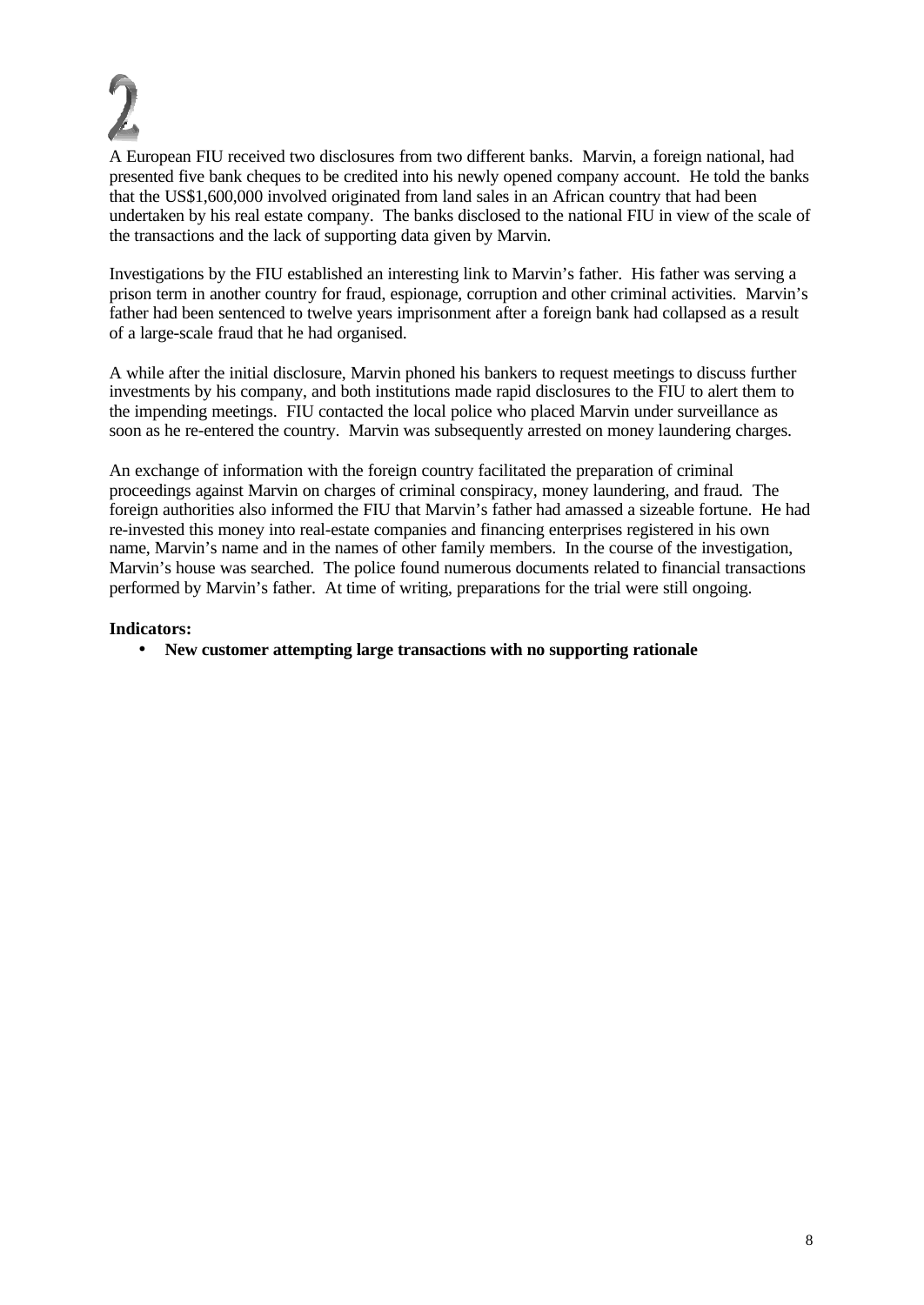

Alan, a European resident, helped his brother by exchanging various currencies in differing amounts at a financial institution. His brother managed a company in a neighbouring country, which operated both a photocopying business and a foreign exchange office. Alan confirmed the legitimacy of the business by presenting documentation from the trade register of the European country where the Bureau / copying shop was registered. However, the scale of the currency transactions and the fact that the funds were being brought across the border unnecessarily raised the suspicions of the bank clerk. He reported his concerns to his senior management who decided to disclose to the national FIU.

After the FIU had received the disclosure from the financial institution, inquiries against the national intelligence database seemed to show that, for both Alan and his brother, no negative intelligence was registered. Nevertheless, by exchanging intelligence with foreign FIUs the national FIU determined that the two brothers were the targets of an investigation for illegal drug trafficking in other European countries. The Bureau / copying shop served solely as a cover for laundering the proceeds of the drug trafficking. Moreover, it appeared that the company was not authorised by regulators to operate as an exchange office and that, in fact, it had never even applied for such authorisation. The money presented at the financial institution could not therefore have originated from exchange office business. However, the quantities and type of the currencies also bore no relation to a photocopying business. The FIU forwarded the full analysis of the disclosure and additional intelligence to the judicial authorities.

The judicial investigation determined that Alan was acting as a courier for a criminal organisation. When he was arrested the police confronted him with the reported exchange transactions. Alan acknowledged undertaking the transactions, but declared that the funds had a legal origin. According to him they derived from his brother's photocopying business.

However, at trial, the court rejected Alan's defence. As highlighted by the analysis by the FIU, the type of currencies and the total amount of money exchanged – more than US\$600,000 in two weeks – did not seem to resemble the expected turnover of a photocopying business. Apart from that, there was no logical reason why Alan had performed the exchange transactions a second country instead of the country where the business was established. The judge ruled against Alan and passed a two-year sentence for money laundering.

- **Large-scale cash transactions**
- **Unusual underlying business action (cross-border travel to undertake simple transaction)**
- **Unrealistic business turnover**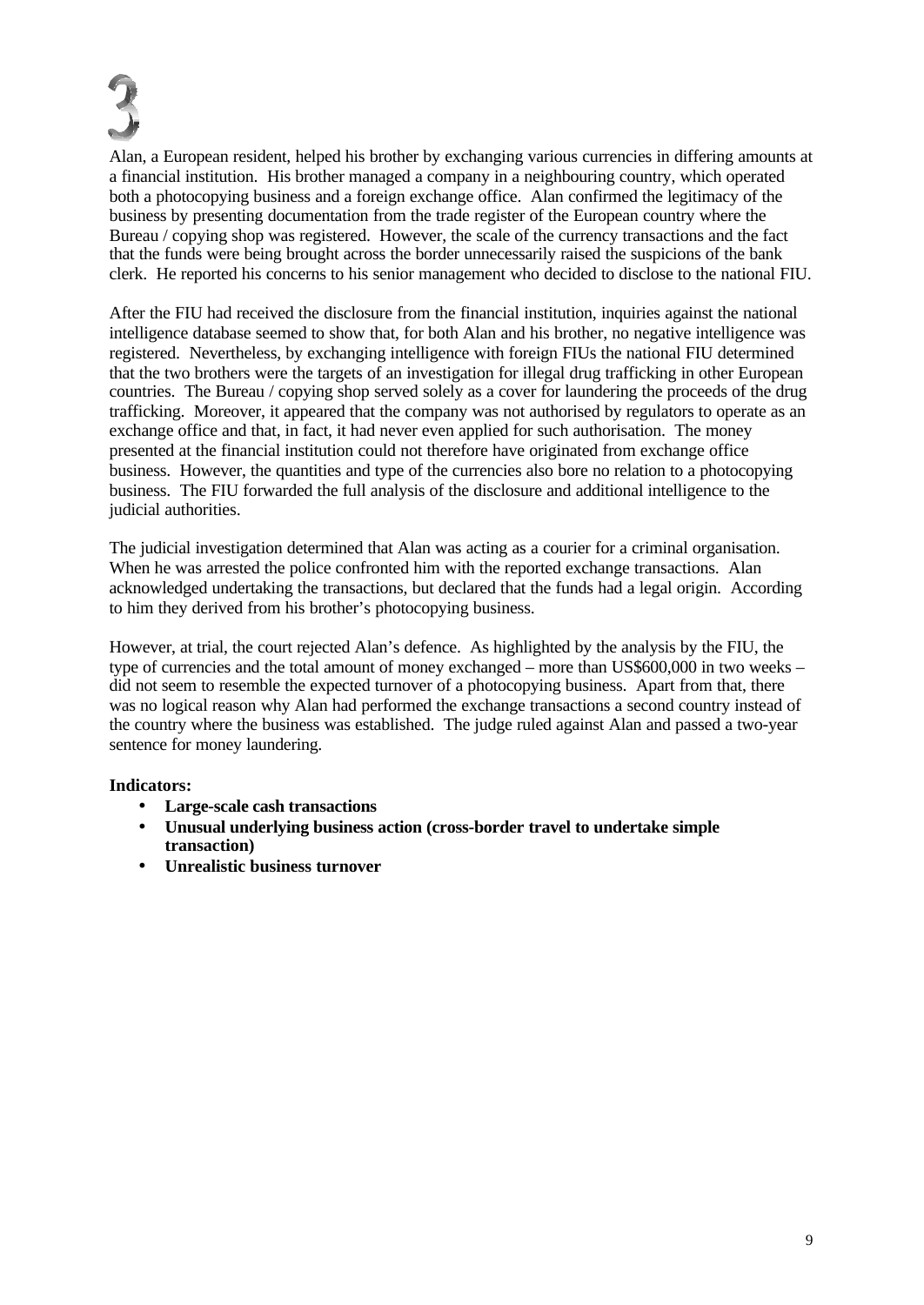

Tom was a member of the Chamber of Deputies in his home country. He was able to support his family on his modest government salary until he began to develop a severe gambling habit. Increasingly in debt, and increasingly desperate for money, he formulated a plan to make him rich enough to carry on gambling indefinitely. As a project planner within the Ministry of Finance, he had the power to propose and approve schemes in a specific sector of the annual public works budget. It occurred to Tom that offering to approve schemes in return for a small monetary gift was an ideal solution to his money problems. Unsurprisingly, a number of businessmen were willing to pay him well for the guarantee of government business, and Tom became rich very quickly through his corrupt activities.

Tom's friend Gina, who owned an exchange and tourism-company, was willing to help him launder the bribes that he was receiving. She used her employees as 'straw men' to create a number of different bank accounts through which funds could be laundered – more than US\$4,000,000 was laundered in total through such accounts. However, the cash payments and subsequent transfer offshore risked attracting attention, and so Tom developed a more sophisticated laundering method – a fruit-delivery company. This company, which was owned by Gina's husband, laundered US\$2,700,000 in three months, disguising the transactions by creating false invoices which, were settled by the businessmen on Toms instructions. In this way, there was no direct link between Tom and the corrupt payments, and the businessmen had invoices to justify the payments should any questions be asked. The fruit company could then transfer the funds offshore as 'settlement' for fruit importations, attracting few suspicions.

However the earlier transactions had not remain unnoticed by the financial institutions involved. In view of the unusually large amounts of cash deposits and the rapid offshore transfers – especially in view of the declared low-income employment of the account holders – the institutions decided to disclose to the national FIU on a variety of accounts. Following analysis by the FIU, the police had obtained a clear understanding of Tom and his corrupt activities, and have instigated a full investigation. Inquiries showed that Tom had used assessors of the House of Representatives to assist in the approval of his schemes. One assessor, who did not have any involvement with the criminal operation, had had his signature counterfeited to obtain the necessary authorisation. Another assessor had helped Tom by visiting the exchange and tourism company and receiving cheques in his name. After receiving the cheques, the assessor deposited the money into one of Tom's accounts.

At the time of writing, the police were trying to link the corruption inquiry into another case currently before the Supreme Court. The total amount of money Tom laundered was estimated to be in the region of US\$1,000,000,000. It is worth noting that the disclosures by the institutions took place because of the simple initial laundering scheme, whereas the later scheme involving an established company appeared to have had little risk of disclosure.

- **Large-scale cash transactions**
- **Rapid off shore transfer after funds deposited**
- **Unrealistic wealth compared to clients profile**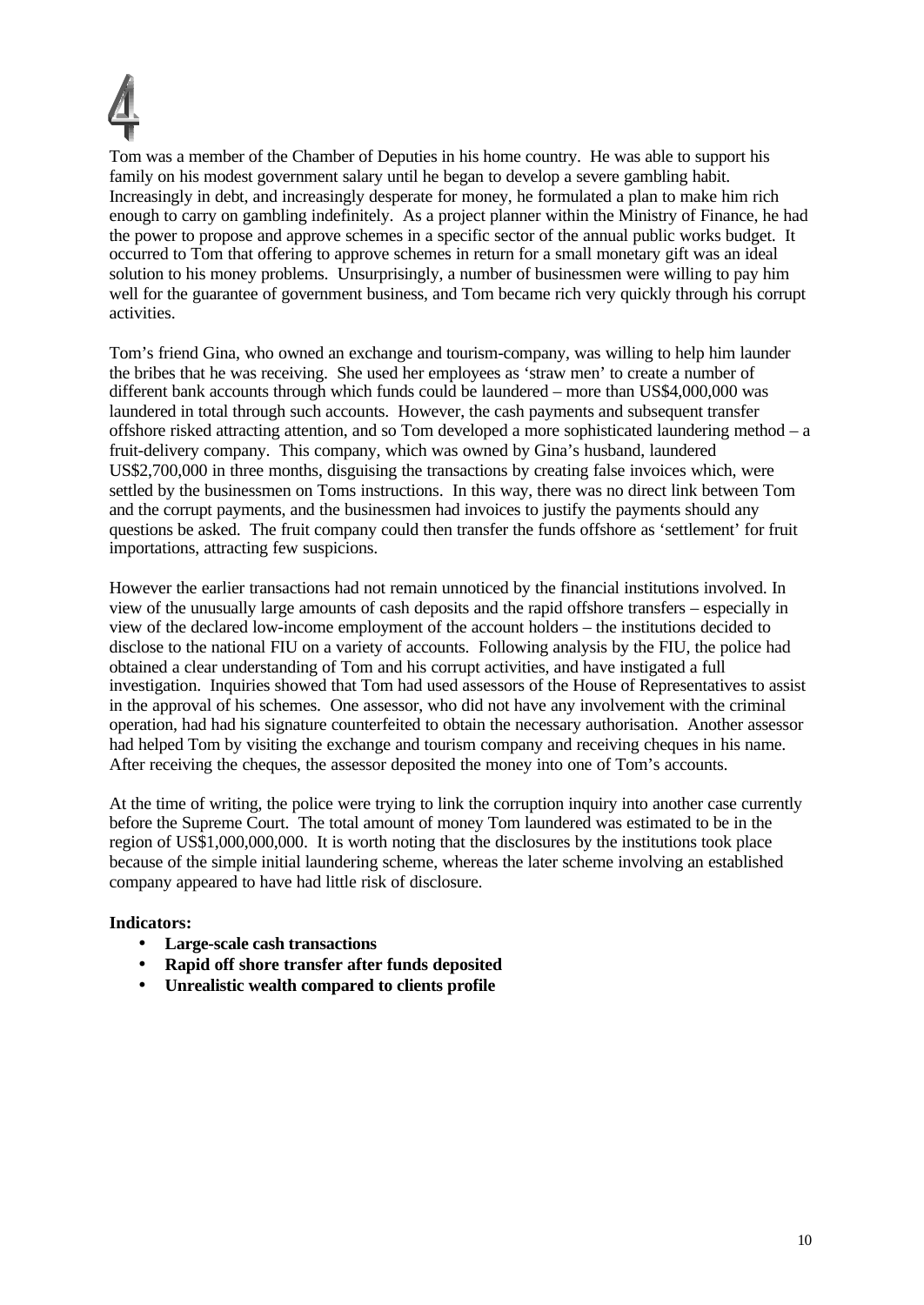

A bank noticed that a business account that had been dormant for some years suddenly became active with large-scale fund transfers. The bank account was originally registered to a company registered in an offshore jurisdiction. After US\$150,000 was credited into the account, the firm used the funds to buy shares of a recently privatised Eastern-European company – 'ABC Corp'.

Three months later Brian, the representative who originally opened the account, deposited a total amount of US\$250,000 in cash into the company account. Immediately after depositing the money, he wanted to transfer US\$100,000 into a personal account at another bank. He claimed that the money came from his personal funds. When the bank asked him about the origin of these personal funds, he submitted commercial documentation showing that he had sold shares of ABC Corp – worth US\$150,000 – for US\$250,000 to another Eastern-European company 'DEF Corp'. The difference of US\$100,000 Brian explained as risk compensation, in the event the initial US\$150,000 worth of shares invested in company ABC had been devalued. This would have been fairly high return on capital, when one takes into account that a return of US\$100,000 over just three months would have equalled an annual interest rate of over 200 percent.

The bank disclosed the transactions to the national FIU. By checking the records of its own intelligence and financial databases and liaising with other Egmont members, the FIU developed information that indicated Brian was the real owner of the offshore company. Also, it discovered that Brian was a member of the board of directors of company ABC. This suggested that the shares in company ABC might well have been knowingly sold at a low value to the offshore company before being sold onwards for a higher price to a third party. In effect, Brian siphoned off US\$100,000 profit by using his own offshore company as a 'hidden' stage in the share transfer.

The FIU notified the corresponding law enforcement authorities that Brian was suspected of money laundering and fraud. As a result of the police investigation, Brian was arrested and prosecuted, with the court also confiscating the US\$100,000 involved.

- **Unusually high rates of return for a low risk business activity**
- **Unrealistic explanation given by customer for account activity**
- **Re-activation of dormant account**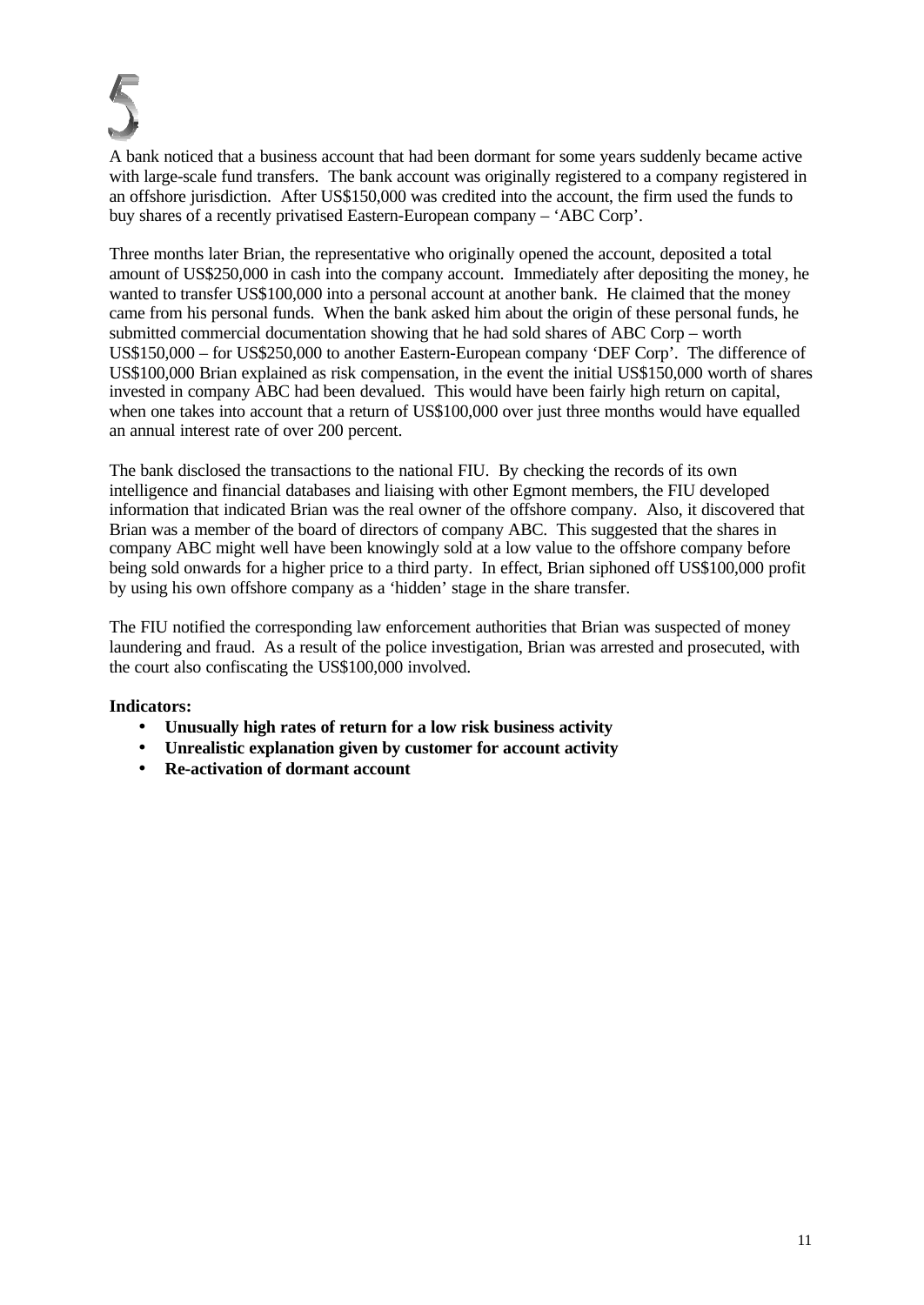

The Jamesons, a criminal family that operated in a European country, decided to launder their wealth by purchasing a building in southern Europe worth almost US\$1,500,000. They financed the investment with a bank loan for which two life insurance policies totalling more than US\$200,000 were lodged as security. Cheques drawn on a notary and on a European foreign exchange office, rather than the individuals involved had paid these insurance contracts.

As the insurance company thought that this transaction was unusual, it decided to disclose to the national FIU. On receipt of the report the FIU began a financial investigation and the financial analysts assigned to the case discovered that the monies behind the cheques supporting the policy had been deposited in cash at the same day in two other European countries. Furthermore, the individual who placed the money was known by the police of one of the countries for his links with a criminal serving time in prison for money laundering on behalf of a European criminal organisation heavily involved in drugs trafficking.

During the investigation the analysts also discovered that the Jamesons had conducted a number of similar real estate investments in recent years for a total amount of more than US\$17,000,000, including a castle and some other buildings in the same South European area. A bank had not financed these investments but 'Speedy Inc', a company controlled by the Andersons, a family from the same country as the Jamesons. The Jameson family had also registered plans with the local authorities to establish a casino in the castle. The construction costs for this casino were estimated at over US\$3,500,000. One of the Jamesons was also acting on behalf of a company located in America involved in the repurchasing of debt secured on properties in the South European area.

The Andersons had recently bought in France two speedboats for about US\$17,000,000 from a European shipyard controlled by a member of the Jameson family. This shipyard had recently opened a subsidiary in the south European area for which a local bank had sent a suspicious transaction report to the national FIU in respect of the large cash transactions moving through the company accounts.

A further interesting aspect identified by the analysts was that the Jamesons did not have a way of life that matched with the amount of known investments in Europe. They seemed to have only small incomes and lived in an inexpensive house that was financed almost entirely by a mortgage. Furthermore, according to the local anti-drugs agencies where they lived the family had links with a criminal known to be involved in drugs trafficking.

All of this information, coupled with information received from two other FIUs lead the analysts to conclude that they were dealing with the financial transactions of a major criminal organisation and they therefore decided to forward the case to the public prosecutor, as did also the two other FIUs in their respective countries. The public prosecutor started legal proceedings on charges of money laundering.

During the investigations by law enforcement, it was discovered that the Jamesons were also known for smuggling stolen luxury cars in the early nineties, which could have formed the seed capital for their current wealth and criminal activities.

- **Unusually complex method of purchasing financial products**
- **Large-scale cash transactions**
- **Atypical wealth compared to client profile**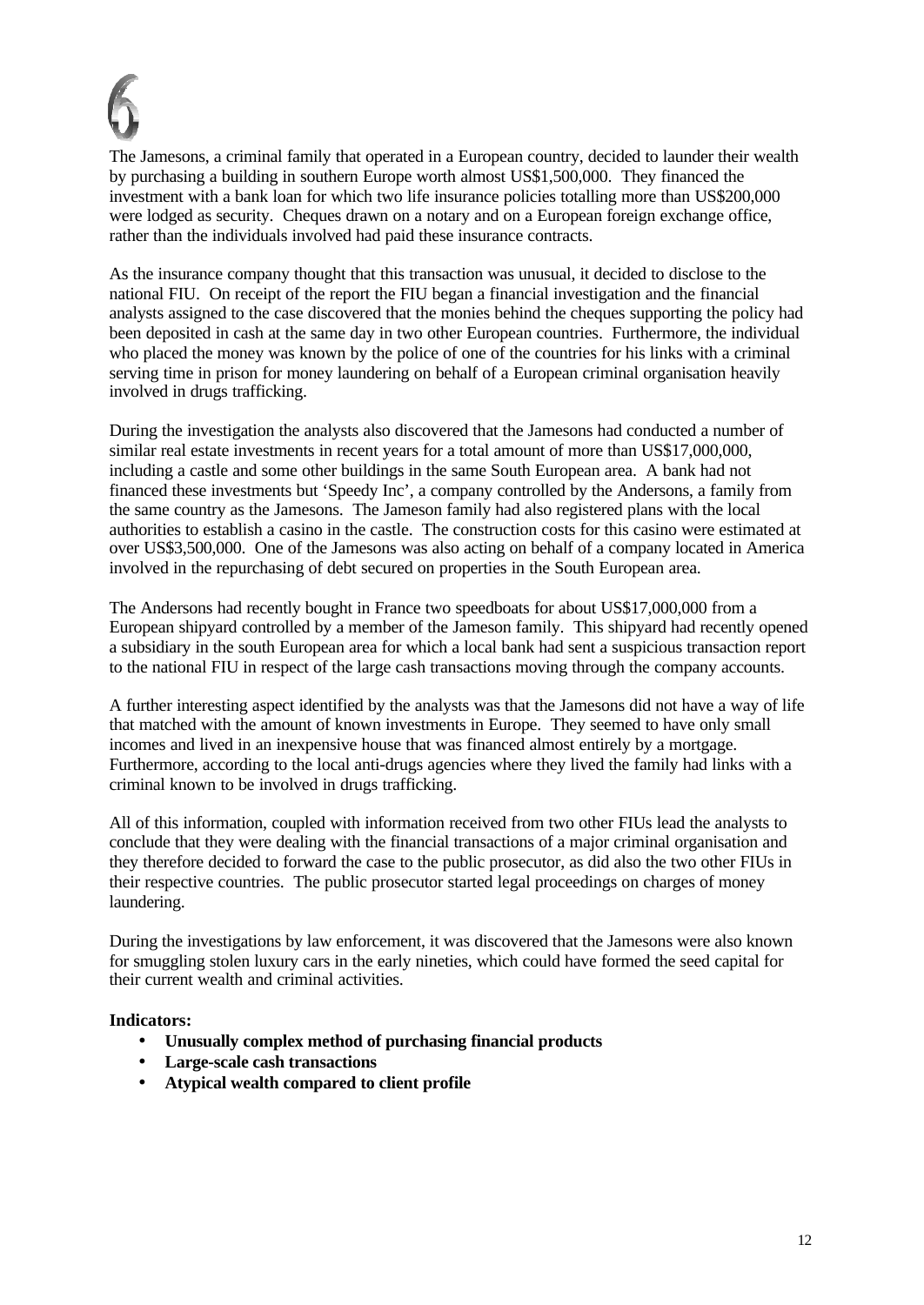Geoffrey visited several branches of his bank in Europe to deposit significant amounts of cash into his company account. The amounts ranged from US\$15-40,000. He visited all the branches in a single day, and the branches were all within a short distance of each other. Since this financial institution had automated account-monitoring procedures, the different deposits raised an initial alert for further examination by a human operator.

Geoffrey was a citizen of an African country and according to the customer records at the bank ran a business importing second hand electrical goods from Africa. Fund transfers were made in an irregular basis to accounts in Africa – presumably payments for goods. The credit deposits were apparently proceeds from the sale of the goods in Europe, although the financial institution was concerned at the pattern of deposits. If these credits were legitimate, than why wouldn't Geoffrey deposit the whole amount at his own branch? The bank decided to report the credit deposits to the national FIU.

To allow some time for an investigation to be developed, the FIU granted the bank the authority to continue to operate Geoffrey's account normally. After analysing the transaction reports and bank records, the FIU decided to seek further documentary evidence concerning the shipment of goods from Africa. The FIU directed the bank to ask Geoffrey's accountant to produce them. A short time later, a number of airway bills and invoices which purported to support the alleged shipments were brought produced for the financial institution and passed on to the FIU.

The FIU served production orders on the account in order to obtain formal records of all transactions through the account over the previous few years. The FIU also contacted the Customs service and requested attention to be focused on future shipment of the electrical goods linked to Geoffrey's company as they entered Europe from Africa. Customs identified a shipment that was found to contain a large quantity of Cannabis with a street value of over US\$300,000.

The African principal organiser – who was not Geoffrey – was identified and subsequently convicted to six years imprisonment for the substantive drug trafficking offence. Further financial and other investigations also identified that the African principal had been involved in eight similar drug importations. He was sentenced to a further ten years imprisonment for these importations to run concurrently. The court further upheld that he had benefited from drug trafficking in excess of US\$1,500,000 and made a confiscation order for this amount. Geoffrey fled the country, and a warrant was issued for his arrest for money laundering and other offences.

- **Large-scale cash transactions**
- **Deposits at a variety of branches and times for no logical reason (possible evidence of 'smurfing')**
- **Questionable rationale of underlying business importing used consumer goods from Africa to Europe is unusual**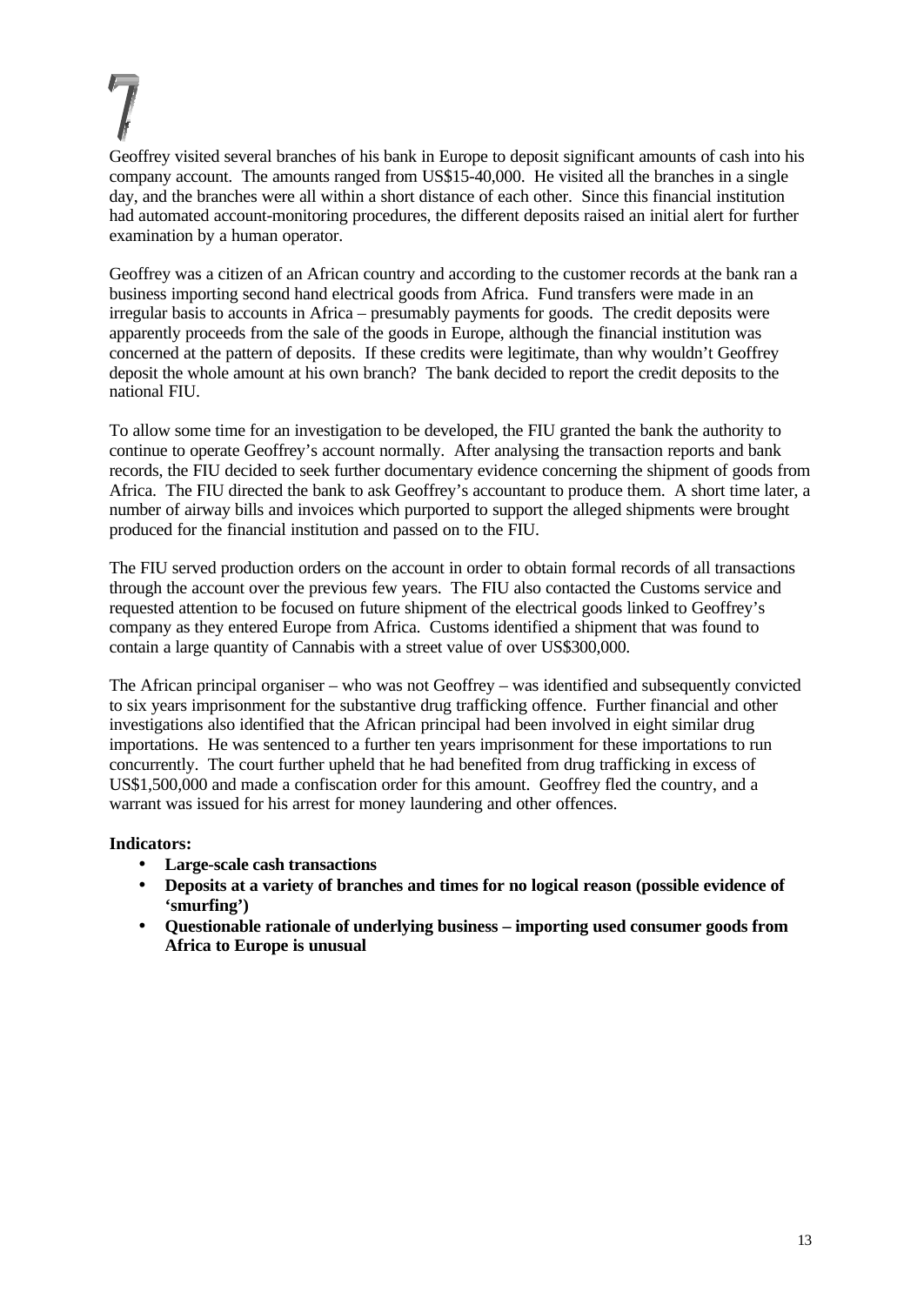

A police unit in a Central European country was investigating an individual called Kenneth who was known to have a history of financial fraud. The investigating unit forwarded intelligence on the target to their national FIU for further analysis. The national FIU directed the intelligence via Egmont to an FIU in an Eastern European country, due to intelligence links suggesting that Kenneth had contacts in that jurisdiction.

With the help of a friend named Roy, Kenneth established a company named Financial Services Inc in the Eastern European country. Roy asked the regulatory authority in the country for a license to undertake financial activity. The supervising authority granted Roy's request for a license, although this did not give permission for the company to provide full banking services to customers.

Kenneth chose his victims from different countries in Europe. When he translated the text of his permit into English, he purposely translated it in such a way that the customers were led to believe that his company could also act as a licensed banking institution. The literature also indicated that investments in Financial Services Inc. were guaranteed to generate annual returns of between 100 – 200 percent. The internationally based clients were not familiar with the regulations in the Eastern European country, although they had been lead to believe by the literature that the company was properly regulated. Numerous clients invested a total amount of almost US\$3,000,000 into the company.

As with most investment schemes which 'guarantee' substantial returns, the underlying aim of the company was to conceal the true movement of the money from both investors and regulators and allow Roy to disappear with the funds when he wanted. In order to conceal the funds, Roy moved the monies into a 'capital reserve' within the company. Under local law, capital reserve was not taxable income, although by transferring monies within the company accounts in this way, a number of accountancy regulations had been broken. To further confuse the money trail, Roy then transferred the money to a range of personal and company accounts at other financial institutions, as well as investing part of the money in stocks, and exchanging further amounts into other currencies.

The passing of intelligence via Egmont to the FIU in the Eastern European jurisdiction and confirmation of some of the suspicious activity resulted in law enforcement interest in Financial Services Inc in a number of countries. By wire tapping Kenneth's telephone, the police of the Central European country learnt how Kenneth was transferring his victims' money through a range of financial instruments. This information was used by the FIU to initiate an investigation in the Eastern European country, with the result that a significant proportion of the money derived from the fraud was seized and the main protagonists arrested.

#### **FIU action:**

- **Identifying re-emergence of known financial criminal in financial services sector**
- **Identifying likely jurisdiction to be used for fund destination**
- **Liasing with foreign FIU to recover citizens funds**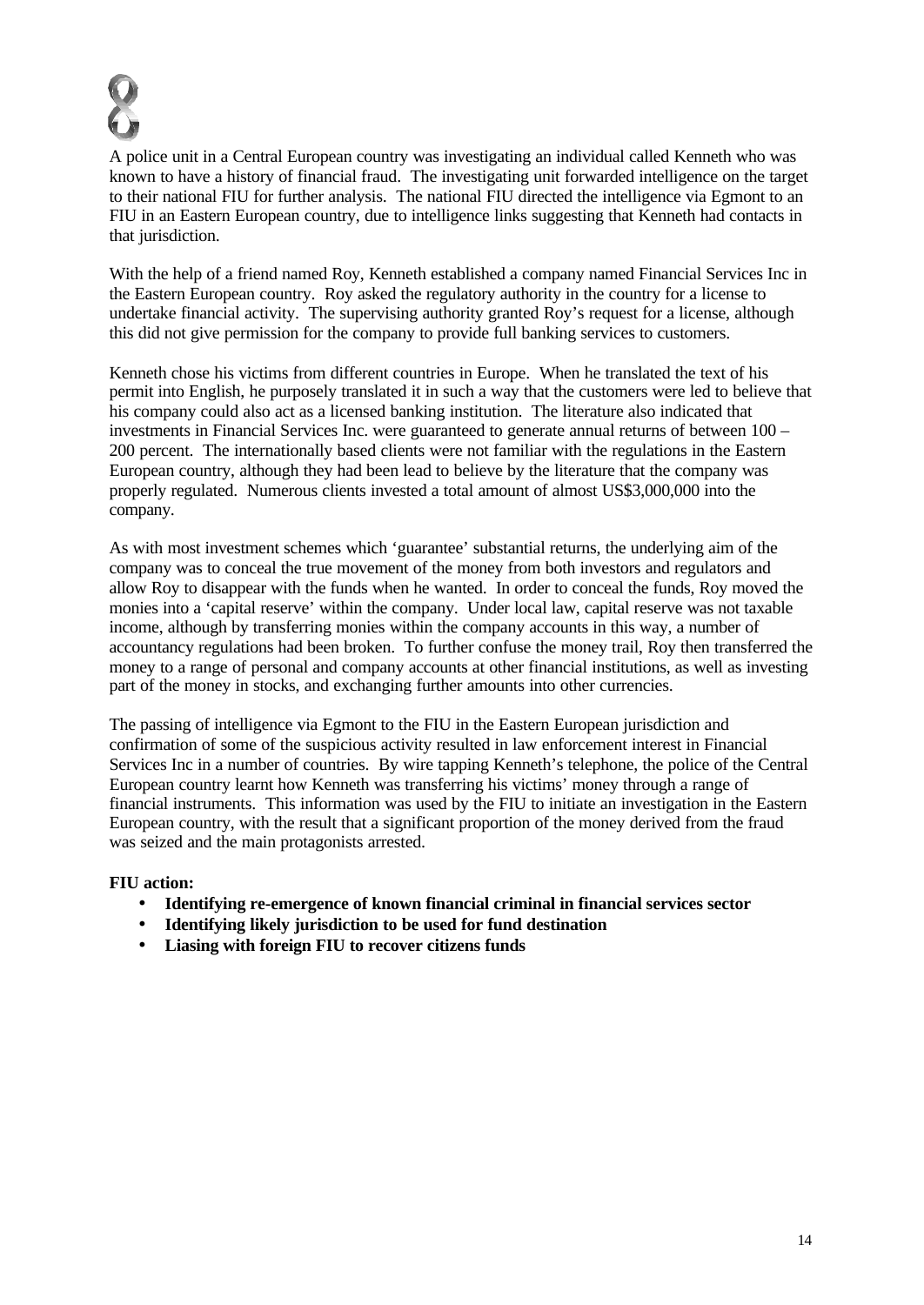

In April 1997, a disclosure report was received by a national FIU indicating that Bernadette was laundering funds derived from criminality. It was initially believed that she was engaged in this process as an integral part of a European drug trafficking business. Bernadette also appeared to be the subject of a financial disclosure sent to the national FIU in another European State. The company account subject to the disclosure had been opened by an individual with the same address as Bernadette. Bernadette was also a signatory on this account.

Inquiries with Interpol established that there had been a previous inquiry from an Examining Magistrate in a central European country about a 'Bernadette' who had had a bank account at one of the major banks in the aforementioned European State.

Shortly after the first disclosure, another report was received at the FIU. Bernadette had sought to open a bank account in her own name at a bank in a large city. The bank reported that a substantial amount of money was scheduled to be transferred by Swift transfer from a bank in a Western European country to one of Bernadette's accounts.

Because the investigators knew of the 'Bernadette' in the central European country, they contacted the Examining Magistrate there. It became apparent that Bernadette was, in fact, the mother of a principal player in an investment corporation who, along with a close associate, was engaged in fraudulent activities in an organised fashion across Europe. The monies that were to be transmitted to Bernadette's account were part of the proceeds of these frauds.

Bernadette appeared to have established a company named 'The Parry' in another European nation for which she was the sole beneficiary. She had also received another substantial sum of money, which was linked to a fraud perpetrated in the same central European country against an hotelier. Bernadette had used this money to establish 'The Parry'.

In 1996 the hotelier had needed US\$20,000,000 to finance the building of a new hotel. The banks in his country at the time were refusing to lend money on such schemes. He had eventually been put in contact with an investment company in the central European country. This company claimed to have been able to arrange the US\$20,000,000 through a financier in a small south European country. To ensure the completion of the loan, the hotelier was required to pay approximately US\$2,000,000 as a deposit, which he did. In the course of the deal the hotelier received a fax purporting to come from a well-established bank in the central European country. This fax, which later turned out to be a forgery, had convinced the hotelier to part with his money. The hotelier never received the US\$20,000,000, and he also lost his own money. Part of the US\$2,000,000 was transferred through the account of the investment company to an account of Bernadette, who used it for her own benefit.

Armed with this information and knowing that Bernadette was about to receive other amounts of money – probably generated by fraud – the FIU concluded that rapid action had to be taken. It was obvious that Bernadette was involved in money laundering. The FIU requested further information from the financial institution on all of the accounts of Bernadette and decided to monitor her activities.

Bernadette and her accomplice were arrested as they withdrew approximately US\$125,000 in cash from the most recently opened account. They were detained for questioning by the police, and Bernadette admitted that she knew where the money in her accounts had come from – fraud. Both Bernadette and her accomplice were charged with offences of money laundering, and an application was made to the High Court to freeze all Bernadette's monies and properties.

Further enquiries were carried out in seven other European countries, which revealed that the money found in Bernadette's possession at the time of her arrest had been misappropriated from a health researcher in a western European country.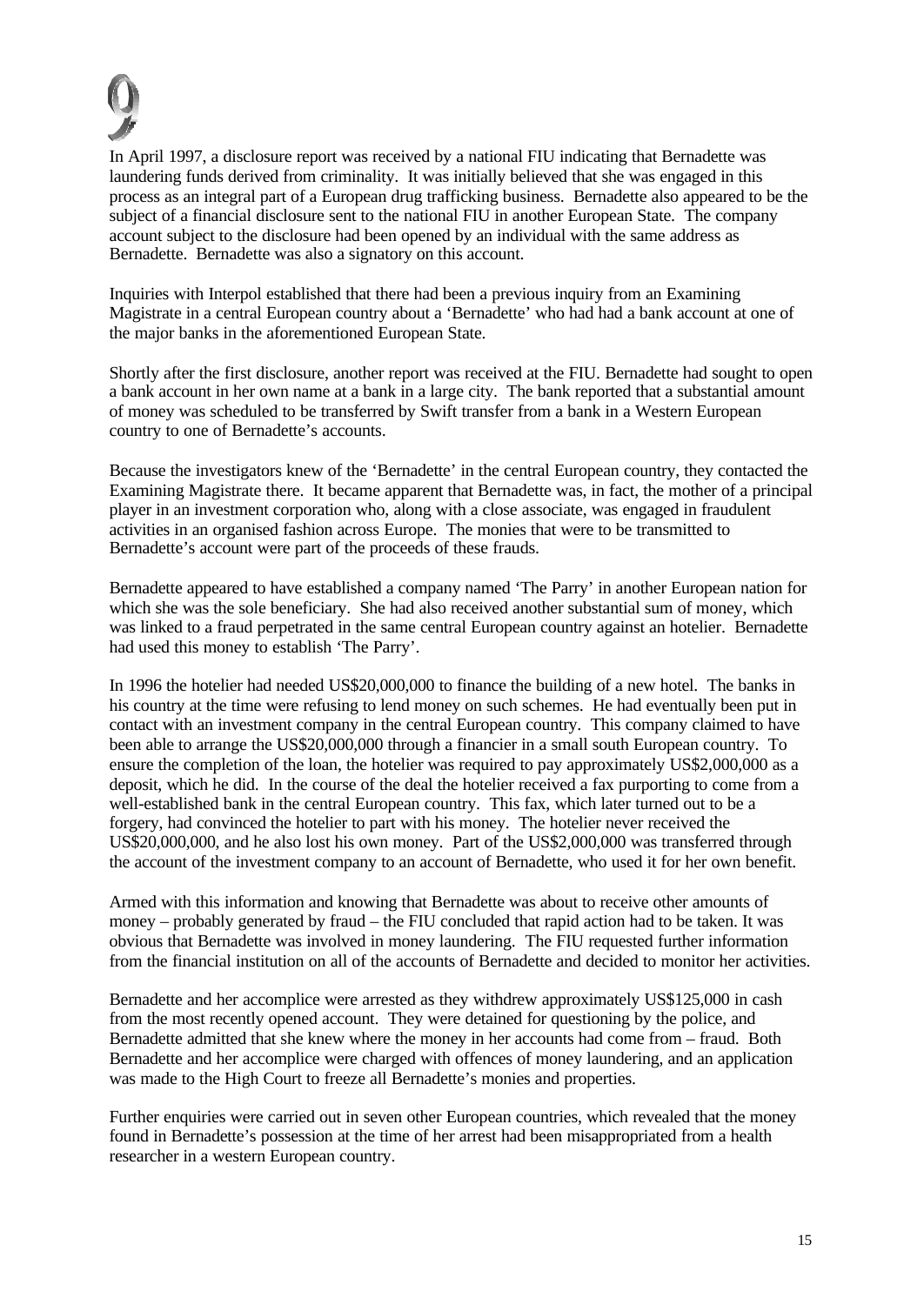The health researcher required approximately US\$1,000,000 to expand his business. He had had no luck obtaining a loan from the banks in his country and had been put in contact with the same investment company. The health researcher, like the hotelier, had been required to pay 10 percent of the loan he needed as a facilitating deposit. He never received his loan and the US\$100,000 disappeared. The US\$100,000 had in fact been lodged in an account of the investment company in a third European country. Two weeks later it had been transferred to the account of 'The Parry' as controlled by Bernadette. For the FIU, this was the proof that Bernadette had received two large amounts of money from two separate frauds committed by the same investment company operating out of different countries in Europe.

It had been Bernadette's intention to invest this money in the purchase of land and property as well as developing legitimate business projects. It was further established that one of the principals of the investment company had opened two accounts in his name within the jurisdiction, and that he had lodged over US\$65,000 in the two accounts. These funds also had links to the frauds.

The High Court granted a further application to freeze all assets in these accounts for a period of 21 days. At the conclusion of this period, law enforcement had to make an application to freeze the money of the investment company at another bank. Law enforcement also tried to gather evidence from the other countries in Europe by means of mutual legal assistance treaties.

The case against Bernadette and her accomplice went to court. However, the charges against the accomplice were withdrawn at an early stage due to a lack of evidence. Requests for trials in the central European countries were also made – these trials could have produced evidence of use in the main trial of Bernadette. However, these trials did not proceed and thus no additional evidence was available.

The trial against Bernadette was concluded after ten weeks. She was sentenced to five years imprisonment. On conclusion of the case the Judge also granted a confiscation order against all of Bernadette's properties and monies.

Both the principals involved in the two fraudulent crimes have since been arrested by the Police and Customs Investigation Unit in one of the Western European countries for money laundering offences connected to the earlier frauds. At time of writing, both individuals remained in custody pending completion of the investigations and were expected to be charged in the near future.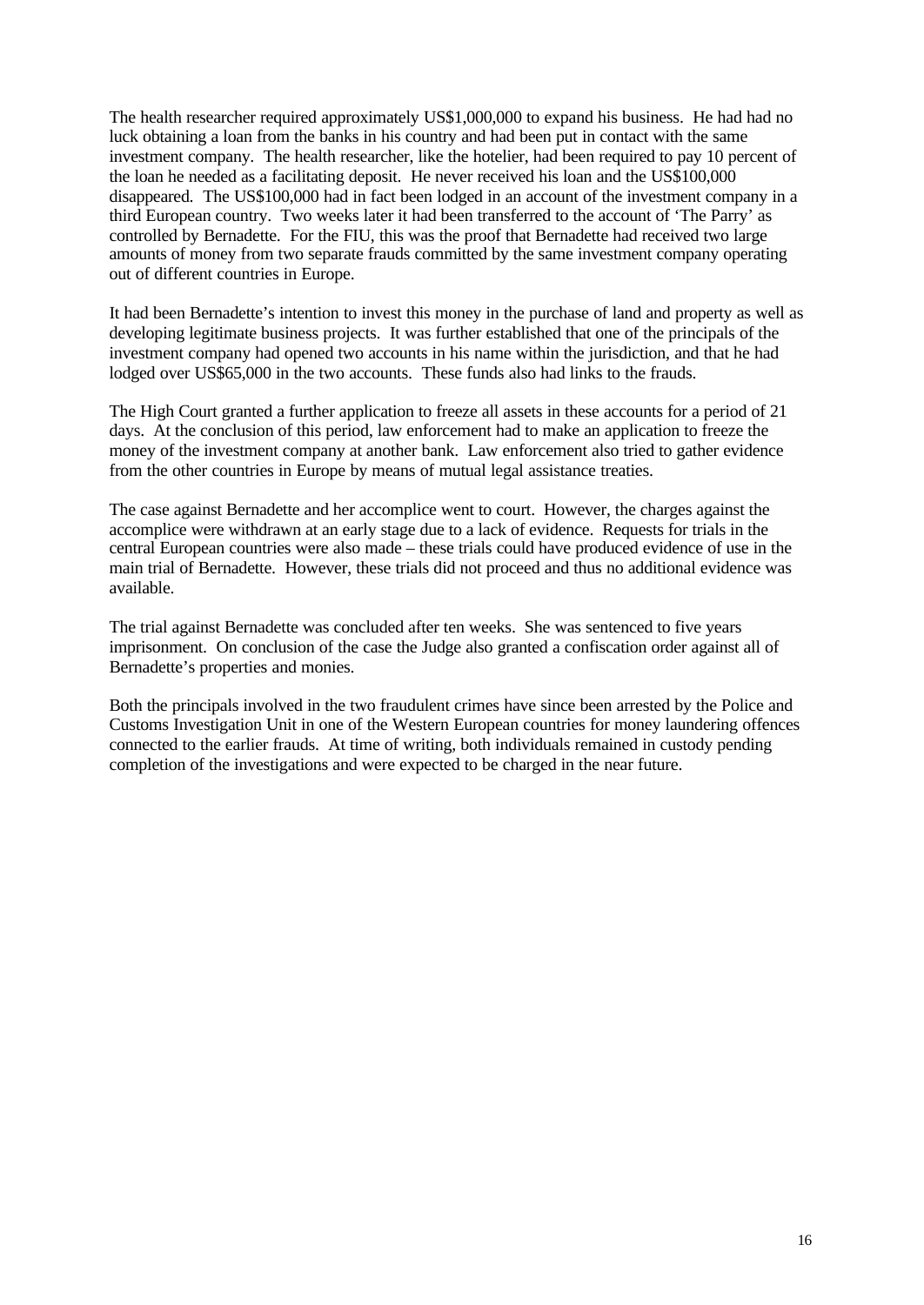Three friends, Brian, Josef and Richard, purchased the Western European non-resident company 'Red Ltd' through an intermediary. They registered the business purpose of Red Ltd to be the importation of carpets from another Western European country. To facilitate trading, they requested that the intermediary – which happened to be a firm of lawyers – set up a bank account for them in Red Ltd's name. This was done without question, and in accordance with further instructions only key staff at the legal firm were named as signatories. That was exactly what the associates had been seeking to achieve, because they did not want to be formally linked to the company.

Within days of the account being opened, Brian rang the bank to negotiate setting up a letter of credit. He claimed to need the facility for the purchase of twenty rolls of carpet that would ultimately be supplied to a large catalogue firm. Brian intimated that this was just a trial purchase to see how business went and, if successful, the next deal would probably be ten times larger. However, Brian seemed to actually know nothing about letters of credit, and the bank had to explain the procedure step by step. The bank officials thought that Brian's lack of knowledge was odd, since he was a businessman who had claimed to operate in this market for several years; the officials recorded their concerns in a file note.

Brian told the bank that the letter of credit was to be for US\$40,000. He asked the bank to contact him once that sum had been transferred to the exporting country, where Josef and Richard were organising the goods. Brian said that Josef and Richard would issue a certificate to the bank when they had inspected the merchandise prior to shipping. The bank would also receive a shipping document. Then the bank would have to release payment within three weeks of the date of shipment as shown on the shipping document. The beneficiary's account – in the name of Black Ltd – was at a bank in the exporting country.

The letter of credit was put in place one week later on receipt of deposit funds from a foreign Bureau de Change. Ten days later, the certificate and shipment documents arrived. It concerned the bank somewhat that Red Ltd's address as stated on the shipment document, was in fact the address of an Industrial Unit in another country. Furthermore, the value of the carpets was shown as only US\$5,500 and not the US\$40,000 promised. Despite these small discrepancies, ten days later the bank authorised the transfer of the money.

Shortly afterwards, Brian contacted the bank to confirm that all went well, and that he was in the early stages of organising a further importation of carpets. This time the letter of credit would be for around US\$625,000. The bank noted the possibility on file and awaited further instructions.

Ten months later, when Customs officials paid a routine visit to the institution, the bank presented the matter formally to Customs as a disclosure, reflecting their continuing suspicions about Red Ltd. The bank's information was very useful indeed – Brian, Josef and Richard had all been arrested eight months earlier on board a small yacht attempting to smuggle one hundred kilos of cannabis resin into the country. Paperwork found during house searches indicated that they were doing a small run to finance a larger heroin importation. It was likely that they had already imported a small amount of heroin concealed in carpets as part of the Red Ltd trading, and if not for their arrest Red Ltd would have been used for both importation and laundering purposes.

- **Lack of knowledge by individual atypical to trade practitioners**
- **Attempts to avoid identifying final beneficiaries of accounts**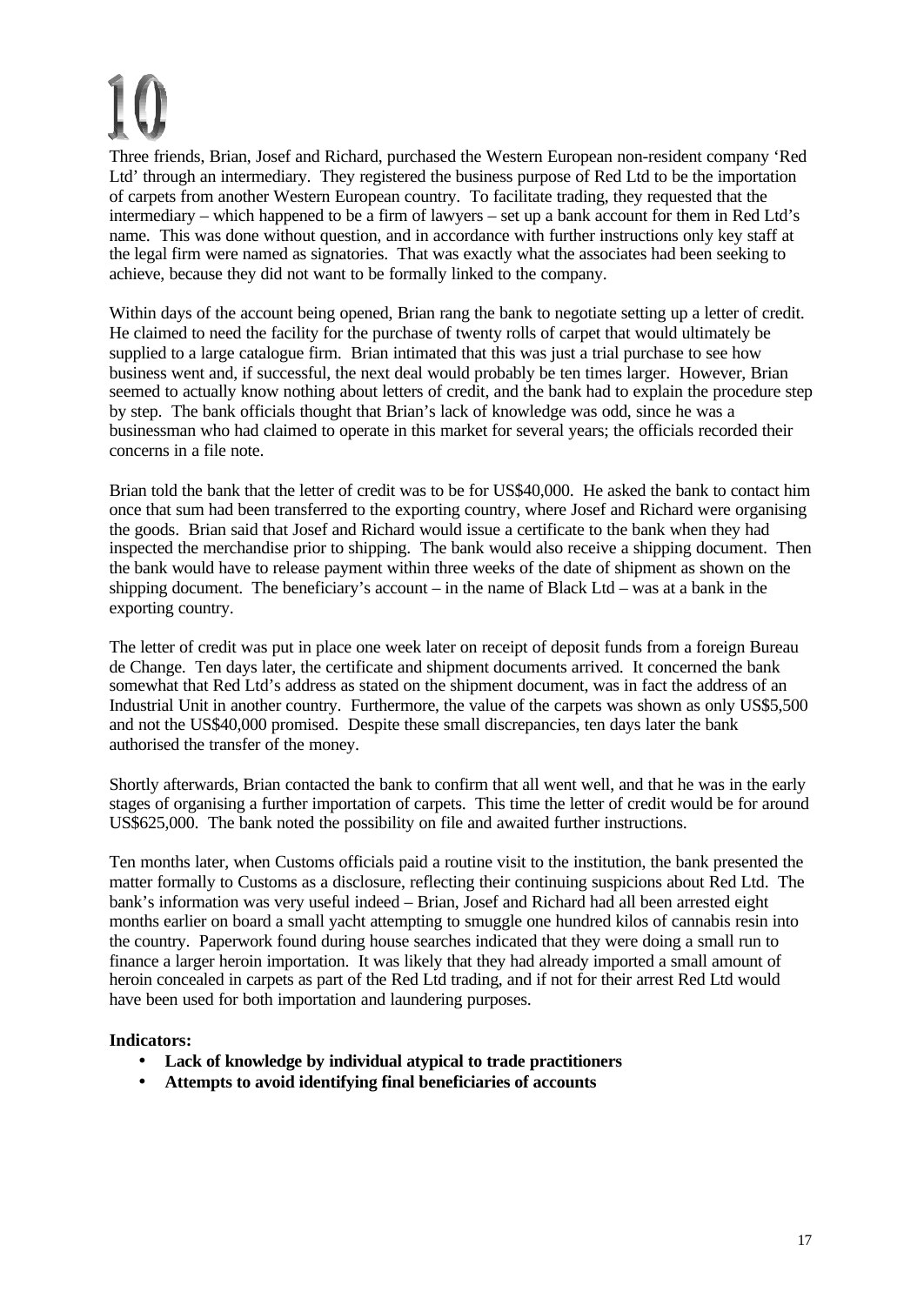In late 1989, Allen and Todd travelled to Europe to open a registered company to receive the profits from their ownership of around 300 fairground sites around the world. The company formation agent that they used was suspicious of the underlying story of the source of the funds, and made a disclosure to the national FIU. The formation company provided a continuing management service for the company and associated accounts, and so was aware of all fund movements linked to the company accounts. Within six months of the company's formation, the company accounts at a local bank had received more than US\$2,000,000 in fund transfers from overseas. Before the year-end, Allen and Todd contacted the formation company and instructed it to invest US\$2,500,000 of the company funds into Unit Trusts – presumably to attract a higher rate of return.

The account continued to receive large sums of US dollars for another two years. After this period, another US\$2,500,000 was transferred from the company account into a separate personal account at the same bank in the name of Mrs. Antonia Arrow.

Earlier that year, Antonia had travelled to the country where the formation company was located with an introduction from Allen and Todd. She had explained to the representatives of the formation company that the money she would eventual be receiving was payment for a consignment of 3,000 tons of Soya beans, which had been supplied to the Allen and Todd's fairgrounds in their home country. The formation company made a further disclosure detailing the visit and the fact that they had helped Antonia set up a new account, and when US\$2,500,000 transfer was instructed a further disclosure was made.

On the basis of the disclosures, officers of the FIU initiated inquiries with the customs service in the home country of Mrs. Arrow. The inquiries were made in relation to the identities of the Trust Company's clients, Allen, Todd and Mrs. Arrow. The Customs agents responded by informing the FIU that the 'fairground' owners, Allen and Todd, were both convicted drug traffickers and that Antonia was the wife of another convicted drug trafficker.

When a request was received from Antonia to transfer US\$2,100,000 to a personal account she held in her home country, law enforcement agencies in both countries agreed that the transaction should take place in order to gain further intelligence on the suspected laundering operation. However, the moment the money arrived in her account the Customs Service restrained it. The asset confiscation and forfeiture legislation in that country were sufficiently strong to generate a reasonable chance of eventual confiscation, and in 1993 a Court stated that, on the balance of probabilities, the detained money was the proceeds of drug trafficking and/or money laundering. From 1993 until 1997 Mrs. Arrow appealed the judgement in various higher Courts in her home country until the process was finally exhausted, and the original Court decision was upheld.

A few months after the final hearing, Mrs. Arrow issued new instructions to the formation company to liquidate all remaining assets in her account, which still amounted to more than US\$1,000,000 and transfer them to a bank in another European country. The formation company disclosed this information to the national FIU and, on the basis of the findings of the court in her home country, a court granted a restraint on the assets remaining in the account. At time of writing, law enforcement agencies in several jurisdictions were following financial leads to assist in eventual seizure of the drugs-funds.

- **Unusual explanation for business**
- **Complex fund structure why pay for commodities in such a way**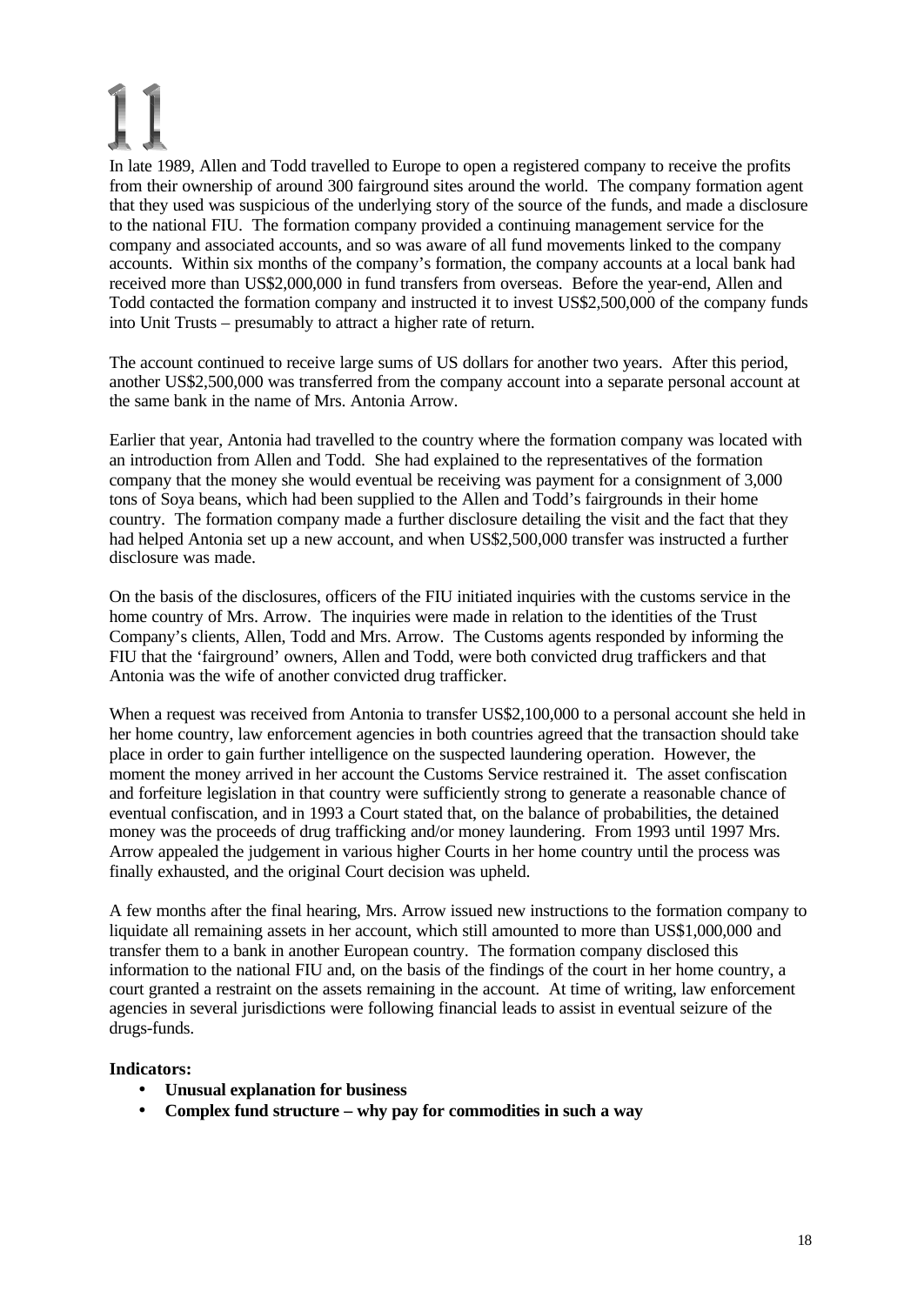A businesswoman called Diana established and registered a company named Oak Ltd, assigning herself as sole owner and controller. The company, which was registered as a firm engaged in the timber trade, hired Donna as a sales agent. Both Donna and Diana were in fact involved in a range of criminal activity, and used Oak Ltd as a laundering vehicle. Funds derived from crime were paid into the company accounts in cash – although as such cash transactions were not unusual in the timber trade, no disclosure was made by the financial institution. As a result of the various illegitimate activities undertaken by both ladies, the company was able to report an inflated profit of US\$100,000 in its first year as criminal funds were channelled through the income stream.

The following February Diana died of natural causes, leaving her passport at the company offices. Using Diana's passport and pretending to be her dead employer, Donna withdrew US\$100,000 from the bank in cash. Shortly after the transaction, the bank decided to disclose to the national FIU due to the rapid growth of the company and large cash withdrawal. After an analysis of the account records and consultation of the Population Register database – which detailed the date of death for Diana – the FIU identified the laundering activities of Donna and forwarded the case to the police for action. At time of writing the police were preparing to arrest her on a range of money laundering charges.

- **Unrealistic business turnover**
- **Large-scale cash transactions**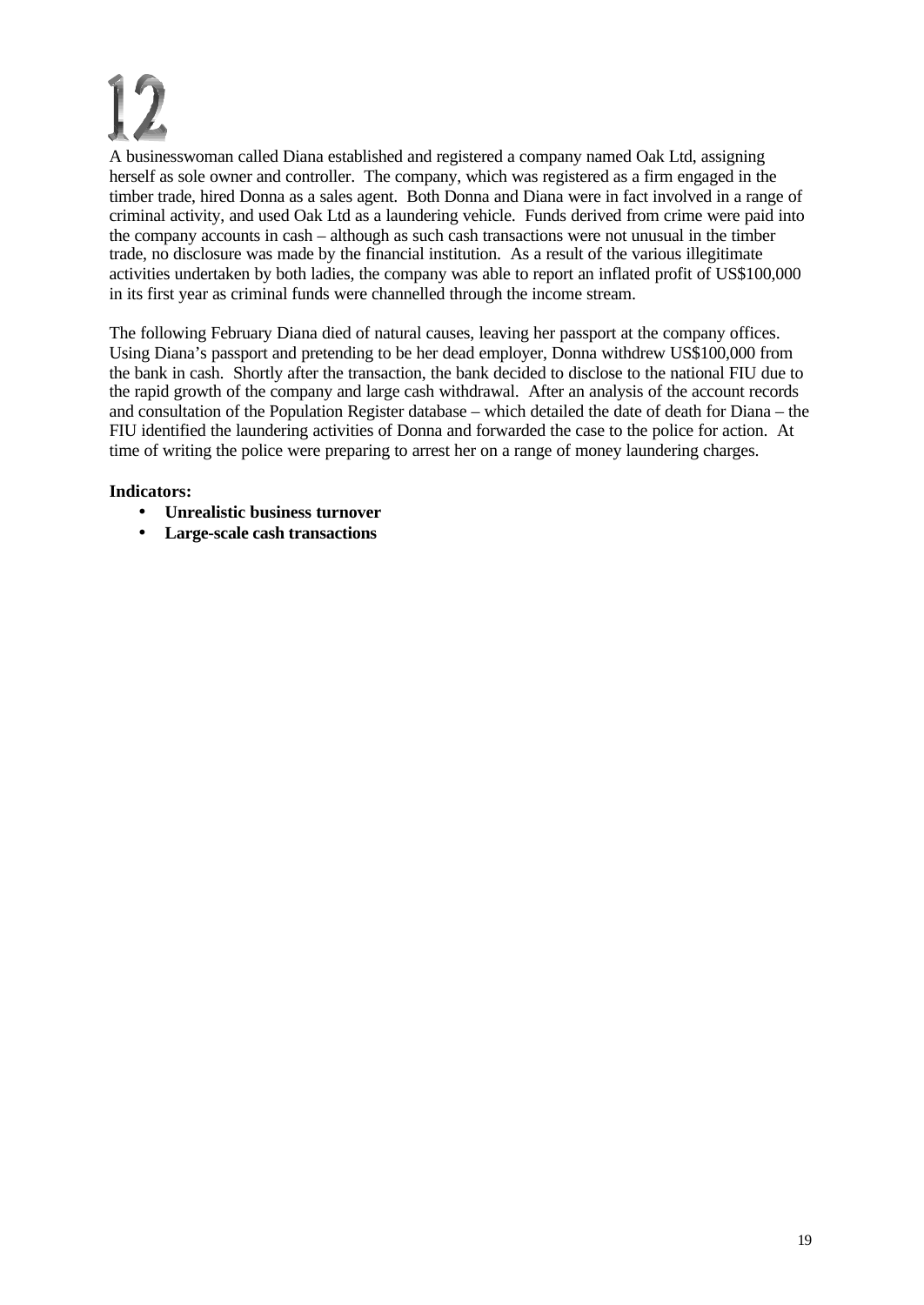The police of an American country asked the national FIU for assistance in a criminal investigation on Giorgio and Benedetto. They were believed to be involved in concealing illicit proceeds resulting from corruption activity in a South European country. Although the FIU had not received any disclosures from financial institutions concerning this case, it initiated a financial investigation.

In 1981 Giorgio began to work for Benedetto as a financial adviser. Following Benedettos orders, Giorgio opened a current account on his behalf in a central European country using the name of an American offshore corporation. From 1981 to 1987 the account was credited with corruption funds using the assistance of a banking official named Ugo. Some of the money was transferred onwards to a current account opened in a bank in a central European country, again using the name of a corporation in an American offshore centre. Later on, the funds were transferred to another current account in the same central European country, under the name of the same corporation, because Ugo had moved jobs to this institution and wished to continue to provide services to Giorgio. In February 1993, following Benedetto's orders, Giorgio transferred the American corporation rights in favour of Gabriel, an American citizen.

From February 1993, the American corporation's account located in the Central European country was used by Maurizio (a citizen of the same country as Giorgio, Benedetto and Ugo) and Gabriel. They transferred half of the money of the American corporation to a bank in the Central European country and half to a bank in another American country. By March 1993, the account had been emptied of all funds. Gabriel, Maurizio and Adriana, all American citizens and Augusta, a European woman, all knew that the funds involved originated from a range of criminal activities. From July 1993 until May 1994 they transferred over US\$1,200,000 to accounts opened in a bank in another American country.

In March 1993, they created a corporation in the last mentioned American country to transfer the funds of the American offshore corporation. Gabriel and Maurizio transferred together 5000 shares with a total value of US\$50,000.

Once the money was deposited in the bank accounts, between 1993 and 1994, several transfers were made between the accounts in order to further conceal the origins of the funds and increase the difficulties of any subsequent analysis by law enforcement investigators.

Despite this attempt to confuse the picture, the FIU analysed all of the fund movements and the proceeds that had been transferred to the offshore corporation were seized by the police in the country where Gabriel and Maurizio had their accounts. This success was possible due to a high level of cooperation with the Government of the South European country. There was no co-operation with the FIU in that country, but there was close co-operation between the General Attorney's Offices of the two countries. The American country was also able to extradite two of the suspects responsible for the scheme to the European country.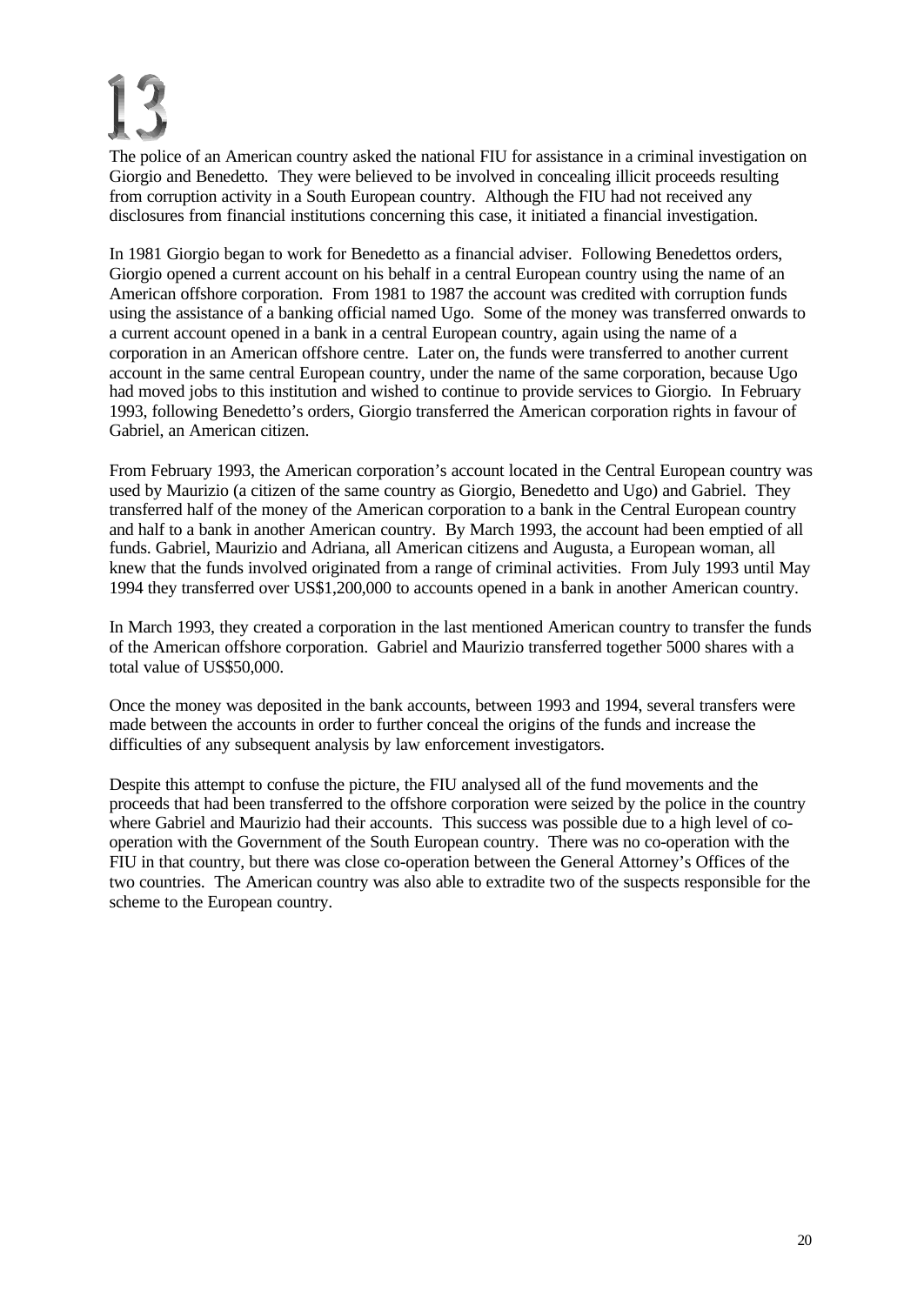A police team in a Western-European country initiated an investigation into a family suspected to be involved in drugs trafficking and money laundering. It was suspected that the family was using a Bureau de Change company, 'Family Holding', to facilitate the laundering process. One of the relatives managed the business from abroad. Other members of the family, Marcel and Luc, were the local managers and primarily undertook foreign currency exchange activity, with 'profits' from the business being deposited in cash into the company accounts. Whilst the police were investigating this family using traditional law enforcement techniques, the family's financial transactions were at the same time being monitored by financial institutions who became suspicious of the activities observed on the company accounts.

Within a short time-span – less than two months – large movements of funds occurred within the accounts of 'Family Holding'. By means of cash deposits and transfers, approximately US\$425,000 was credited and nearly US\$213,000 transferred to a personal account at a foreign bank. The financial institution concerned was suspicious of the fund movement and accordingly decided to disclose the transactions to the national FIU.

In view of the sizeable amounts of funds involved, the FIU undertook searches of both its own intelligence databases and other law enforcement and commercial databases. The register of the Chamber of Commerce showed that Luc was one of the directors of 'Family Holding', as well as being registered in the national police database as involved in organised crime. The latest disclosures also showed that Marcel had performed transactions himself by depositing significant sums into his own personal account, after which he had transferred practically the whole amount to the Family Holding company account. As the FIU was collating the various disclosures and intelligence into a form which could be passed to the investigating police force, yet another bank made separate disclosures reporting new transactions involving another Family Holding account. From the Family Holding account at this institution significant sums were transferred – via an account at a foreign bank – to personal accounts in an Asiatic country. The FIU passed all the intelligence relating to the transactions involving Family Holding, Luc and Marcel on to the police unit.

All together the equivalent of over US\$425,000 was exchanged and channelled abroad during a twelve-month period. The FIU report supported the police investigation, and assisted in determining the scale of the drug dealing and the volume of laundering undertaken. The financial investigation also determined that the profits were being used to purchase real estate abroad. When several key suspects were arrested and interviewed by the police unit, the financial intelligence from the FIU assisted to overcome initial attempts at silence – a number of suspects admitted to their involvement and claimed they acted on orders of the main leaders of the family.

In total some US\$4,3000,000 worth of real estate was seized abroad. Luc and Marcel were convicted for fourteen and twelve years of imprisonment respectively in relation to drugs trafficking and money laundering offences. Furthermore, fines totalling some US\$425,000 were imposed on the brothers as a further penalty.

- **Large and/or rapid movement of funds**
- **Large-scale cash transactions**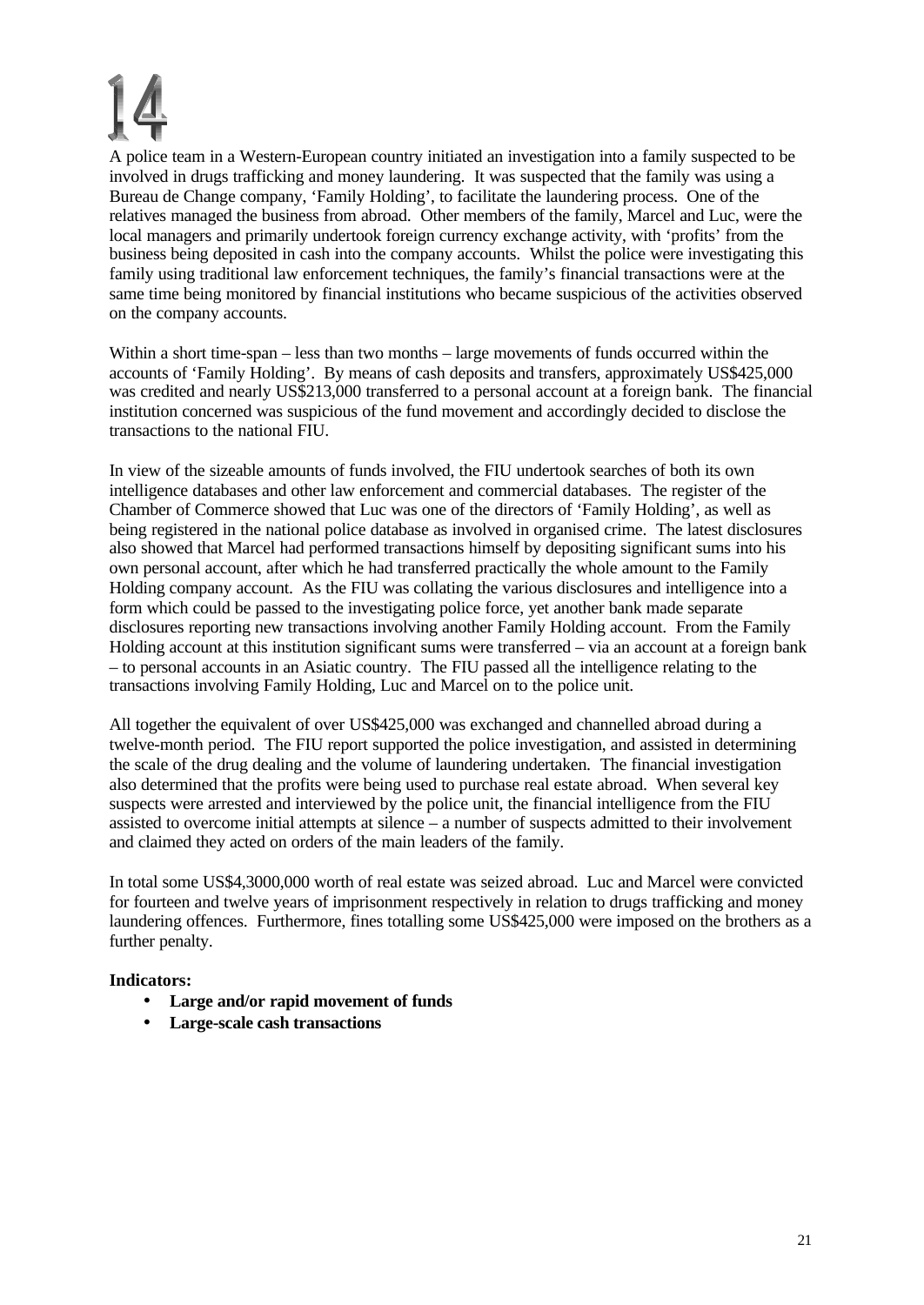Harry was an owner of a local car service station in a small village in Europe and appeared extremely cash rich as result of his business. However, some years before he had embezzled a sizeable amount of money from another company for which he had used to work, and had been able to live off these stolen funds for many years. As time passed, he had managed to spend a sizeable amount but had begun to consider which locations – other than his home – he could use to hide the money, as it was still in cash and vulnerable to theft or detection. He decided that a better method was to hide the money in the banking system itself, using his company as a cover, by claiming that the cash was part of his regular income. To avoid difficult face to face questions from the local bank employees, he deposited approximately US\$14,000 – the majority in old bills – into the bank's night safe, claiming this amount to be the daily sales from his garage.

However, Harry did not take into account the inquisitiveness of the bank personnel. As they emptied the night safe the following day, Harry's deposit immediately raised suspicions. How could a car service station get so many old currency bills, and how could any business in such a small location attract so much income in one day? The bank disclosed the deposit transaction to the national FIU.

After analysing the disclosure, the FIU decided to disseminate a report to the police. Based on the given information, the police conducted a house search at Harry's place. The search quickly discovered a great deal more money – in his own safe he held more than US\$50,000 and, according to notes the police found, he had also deposited a large amount of money in his mother's safe deposit box at another financial institution. The police obtained legal permission to search the safety deposit box, and found another US\$625,000.

Harry realised that the financial evidence was damning. He told the police about another US\$95,000 that he had hidden at his mother's home, and about the fraud, embezzlement and tax evasion he had been concealing for some time. Thanks to the disclosure of an alert bank, Harry was sentenced to two and a half years imprisonment and nearly US\$700,000 was confiscated.

- **Atypical business behaviour**
- **Unrealistic business turnover**
- **Large-scale cash transactions**
- **Atypical Nature of currency / notes**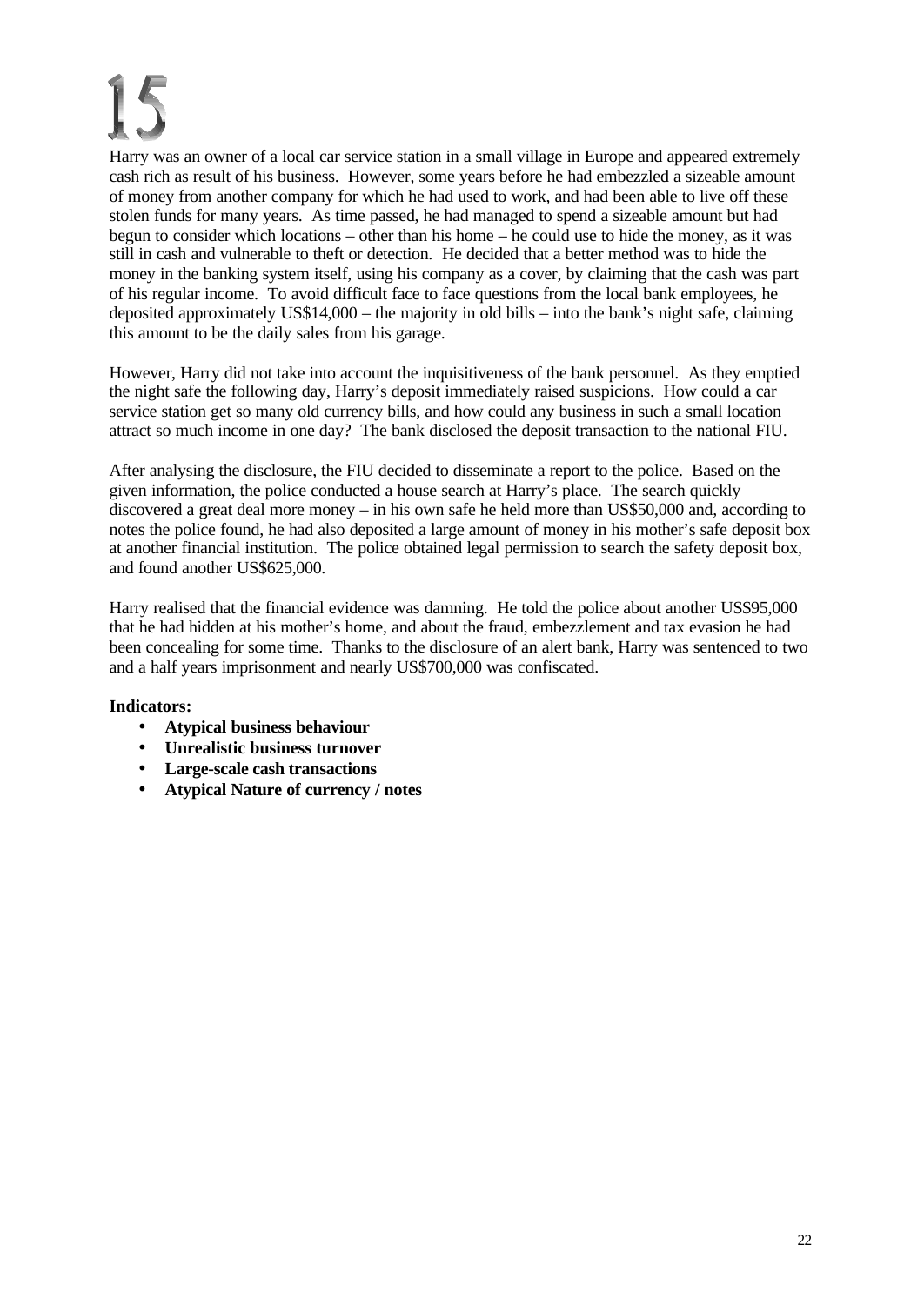The JJ Brokers GG Ltd company seemed to be doing extremely well. A clearing bank in a European country noticed a wire transfer of US\$1,400,000 originating from an offshore account to be credited into the company's account. Although the clearing bank was not familiar with the company, the initials in the company's name did ring a bell. JJ could stand for John James who – following a much publicised court case – had spent the last two years in prison for his connections to a monetary instrument fraud scheme. The bank employees also recalled that all of his personal assets had been subject to bankruptcy proceedings to recompense victims.

If the employees suspicious were correct, the transfer indicated that John James was receiving US\$1,400,000 into a business account. Some further checks by the management of the clearing bank on the information that they held seemed to suggest that the connection was real, and reason enough for the clearing bank to notify the national FIU via a disclosure. At the same time the clearing bank also informed John James' bank of their concerns, which subsequently disclosed to the FIU that John James had several more authorised accounts that had escaped the financial investigators in the previous prosecution.

As the FIU initiated an enquiry, it located a transaction report from another bank, which had voluntarily terminated their business relationship with John James. Apparently John James had attempted several transactions the bank deemed suspicious. The FIU also discovered that John James was the director of twenty different companies, all operating from his home address. The names of these entities indicated that they all were related to various types of financial activities attractive to investors. However, none of these companies were licensed to provide financial services. The FIU promptly asked John James's bank to freeze the US\$1,400,000 as soon as the amount was credited.

Additional financial information from the three banks revealed that a series of funds had been credited into several accounts via wire transfers and immediately been used to purchase bank drafts that were sent to various individuals and companies in Europe and America. The FIU had strong grounds to believe that this was prime evidence of a layering phase of a money laundering operation. The FIU passed the information on to the police for further investigation.

At the same time, John James – unaware of the law enforcement attention – was planning a holiday. Unfortunately for him his holiday ended before it had started: the police arrested him at the airport before he could leave the country. Documents seized showed that John James also had management and ownership positions in a number of offshore companies in various jurisdictions around the world. Other documentation discovered by the investigators strongly suggested that John James was claiming to provide financial services to a wide range of investors and companies. To obtain what were advertised as exclusive and highly profitable investment services, a large number of foreign clients – mainly from Eastern Europe and America – had made initial commission payments in amounts between US\$5,000 – \$500,000.

After John James' arrest, several of his clients contacted the investigation team. They claimed to be the beneficiaries of deposits amounting to nearly US\$3,500,000 – including approximately US\$2,000,000 in the restrained funds. But when the police asked them about the purpose of the transactions and for documentary evidence that would prove the money was theirs, they appeared reluctant to make formal statements. At the time of reporting, none of these clients had made applications in court to overrule the prosecutor's order to freeze the funds.

During the ongoing investigation, John James was released from custody, and immediately resumed his financial investment business, attempting to recruit more 'investors' to obtain advance fees from. Recently, a foreign law enforcement authority froze US\$20,000,000 that had been transferred from an offshore financial centre into the account of one of John James 'foreign banks'.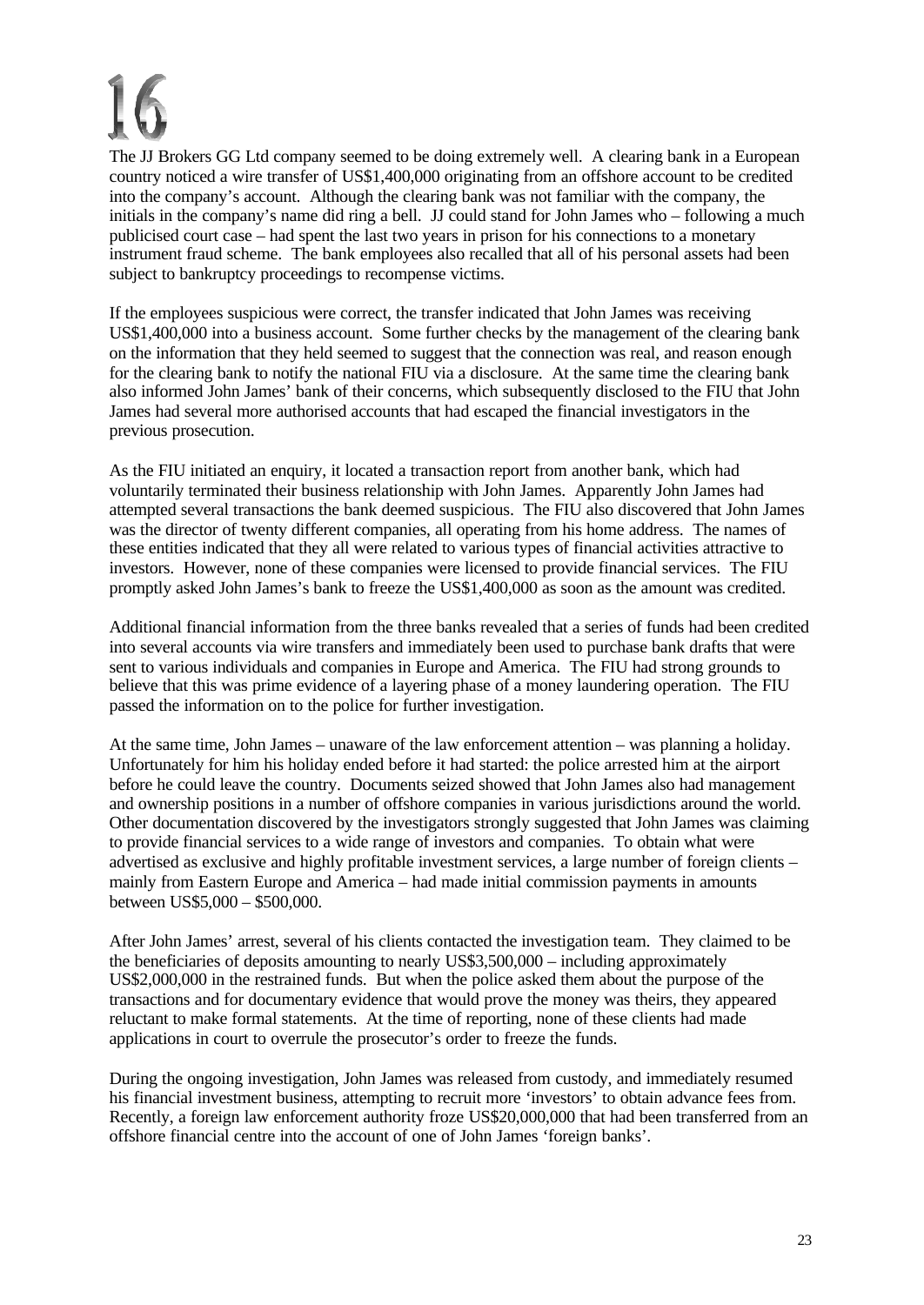The investigation team will be able to use all the financial intelligence analysed and collated by the national FIU to demonstrate the depth of John James' involvement and his continuing attempts at fraud, which should make eventual conviction and asset confiscation a much more efficient undertaking.

- **Possible client relationship to previous crimes**
- **Atypical or uneconomical fund transfer to or from foreign jurisdiction**
- **Large and/or rapid movement of funds**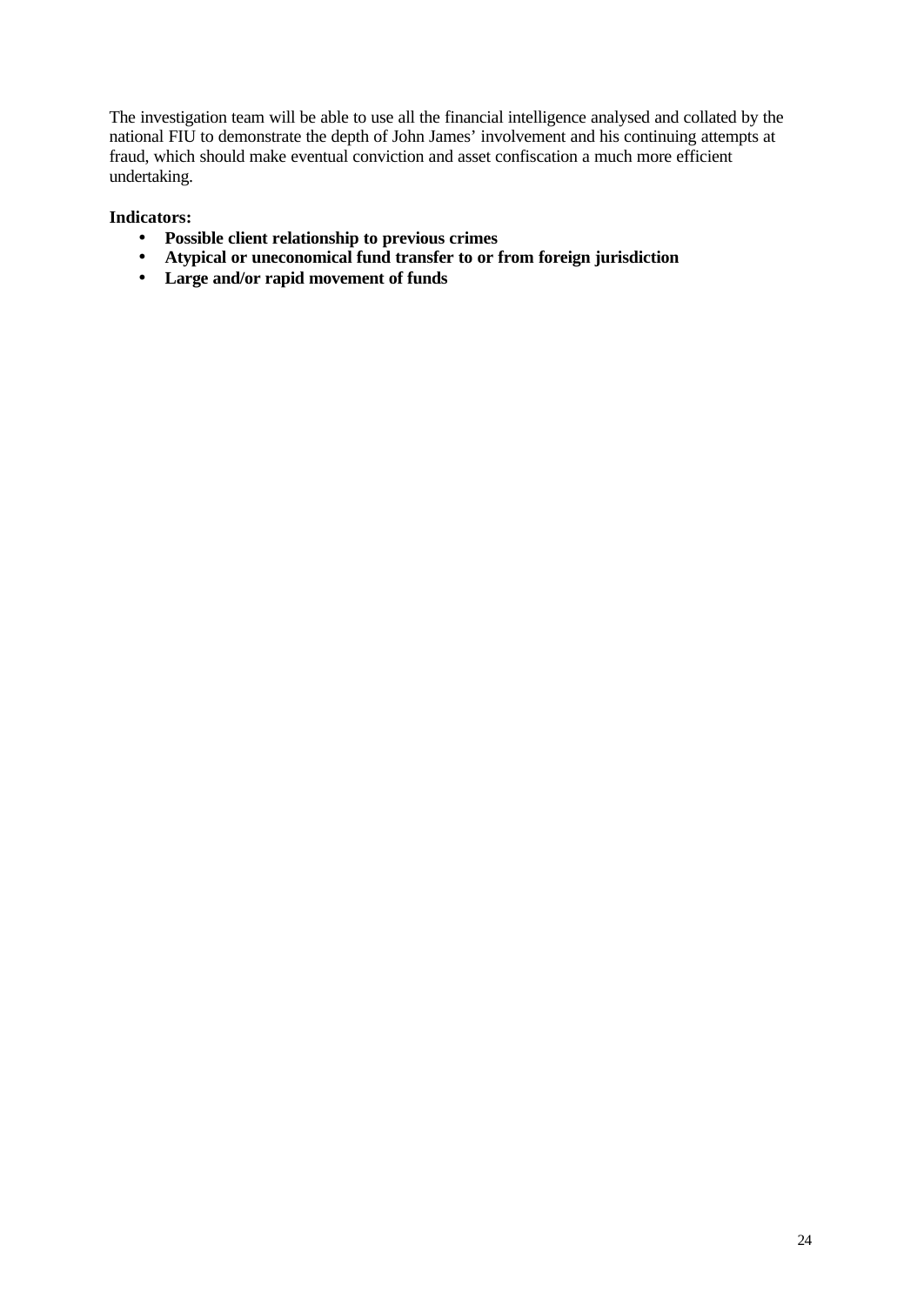Peter and Fredrick, two life-long friends, started a business supplying 'RAM' (random access memory) for computers. From a standing start they achieved a turnover of some US\$5,500,000 in little more than a year – the RAM selling operation was going well. They had already established three subsidiary companies in Europe, and just started to co-operate with four companies in Asia which manufactured the chips.

However, in order to maximise their income, Peter and Fredrick decided to evade paying company tax. They arranged a scheme with an Asian company, which supplied them with the RAM. The Asian Company drew up two invoices. One genuine invoice, which was sent to Peter and Fredrick, and one false invoice containing only 1/10 of the value of the RAM, for supplying to Customs. Because of this scheme a total sum of US\$1,000,000 in customs duty and VAT was avoided. This criminal avoidance of tax also helped Peter and Fredrick to undercut their legitimate competitors, as they did not have the same costs to factor into their prices. The additional profits generated by the tax evasion were removed from the company account in cash and immediately transferred into several personal accounts, in order that the end of year profits of the company were reduced.

While Peter and Fredrick were saving a great deal of money by tax evasion, their bank started to get suspicious. The daily statements of one of the company's accounts suddenly showed atypical actions, including the cash withdrawals from the company accounts. The financial institution decided to make a disclosure to the national FIU.

After investigating the transactions and examining the money flows of the companies concerned, the FIU suspected that Peter and Fredrick were attempting to avoid paying the correct rate of tax. The FIU passed the information on to Customs, which compared the sums on the invoices that they had been provided with to the sums that had actually been transferred to the Asian company. The significant difference between the two levels of business clearly indicated tax avoidance of some sort.

Following a detailed investigation, Peter and Fredrick had in excess of US\$100,000 confiscated and the courts imposed a further financial penalty of approximately US\$700,000. A custodial sentence of some three and a half years was also imposed on the two businessmen, underlining the seriousness of the tax evasion attempt.

- **Unusual business activity**
- **Atypical or uneconomic fund movements within accounts**
- **Unrealistic business turnover**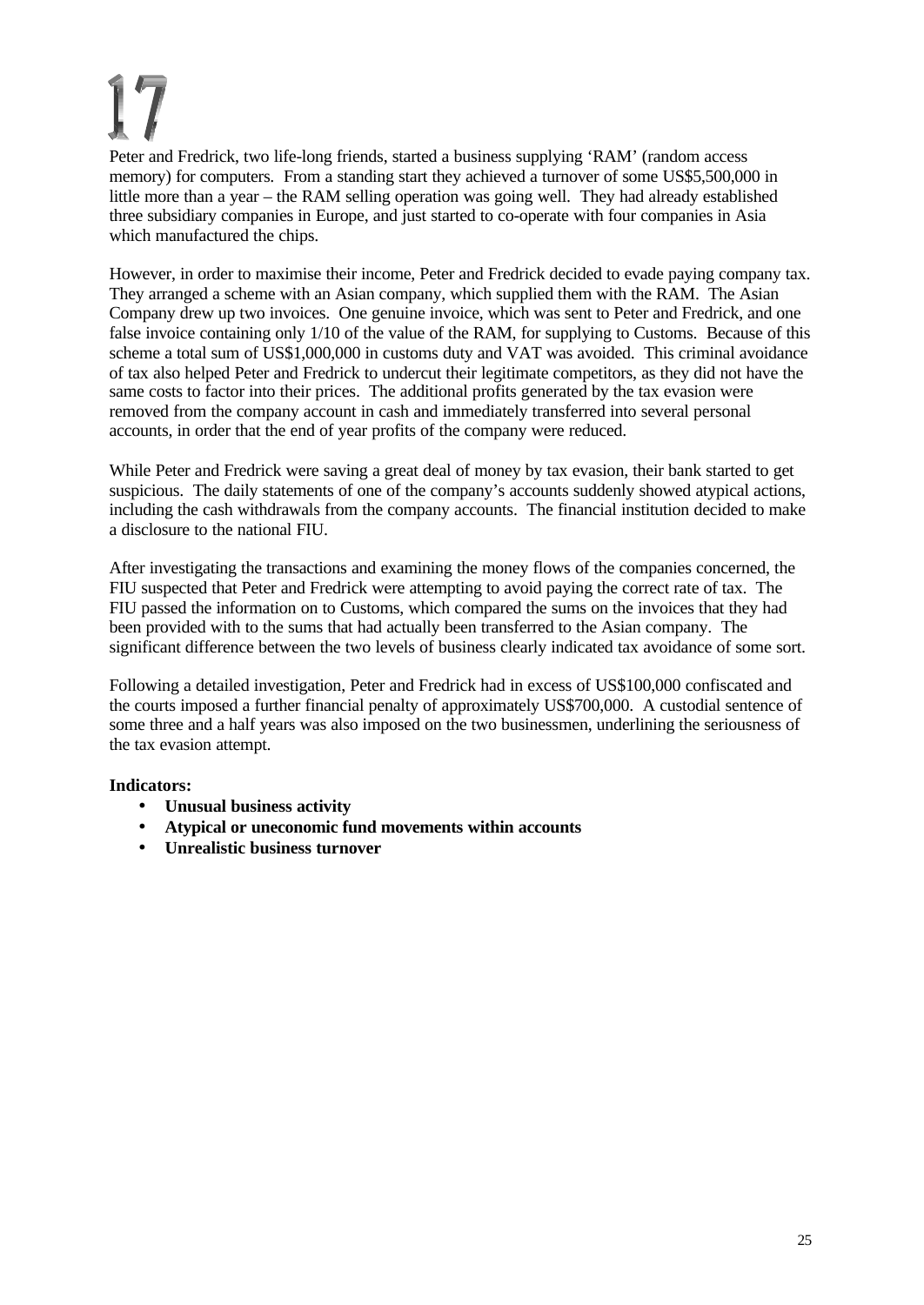A customer named Jack opened a checking account in the name of a foreign company at an American bank. Jack, who claimed to be the manager, and Jane, Jack's daughter who was also a manager at the company, were designated as signatories. Over a couple of years Jack used the account for a number of deposits and transfers, totalling more than US\$100,000. The activity of the account was in line with other business accounts and the bank had no concerns. The American bank then received a official request from the Prosecutor for Drug-related Crimes, in which it was asked to certify whether a number of individuals and legal entities had maintained or were maintaining bank accounts or safety deposit boxes. These individuals were under indictment in another country for involvement in drug trafficking activities as well as money laundering. Included on the list of individuals were Jack and Jane. The bank notified the national FIU immediately. At the time of disclosure, the account had been dormant for some time and was slightly overdrawn.

A couple of months later, US\$100,000 was credited to the account. The funds had originated from the liquidation of a fixed-term investment instrument. Earlier instructions prepared by Jack had ordered the creation of ten bank-draft transfers each for US\$10,000, payable to his daughter Jane. The bank complied with the instructions and also reported these additional transactions to the FIU. The account was left with a nil balance once the transfers had completed.

The FIU, which had already initiated an investigation following the earlier disclosure, had discovered a significant amount of background information on Jack. Jack was part of a group of thirty-nine individuals and companies, which were strongly suspected of being involved in a global drug trafficking network linked to a South American cartel, which was being investigated by police and judicial authorities in both America and Europe. Apart from that the FIU discovered that the customs authorities in another country had seized some years ago a vessel owned by Jack's company after five tons of cocaine had been discovered on board. The FIU composed an analysis report of the findings and handed it over to the Prosecutor for action. At time of writing, the prosecutor and police were preparing the case prior to a series of arrests.

### **Indicators:**

• **Possible client relationship to previous crimes**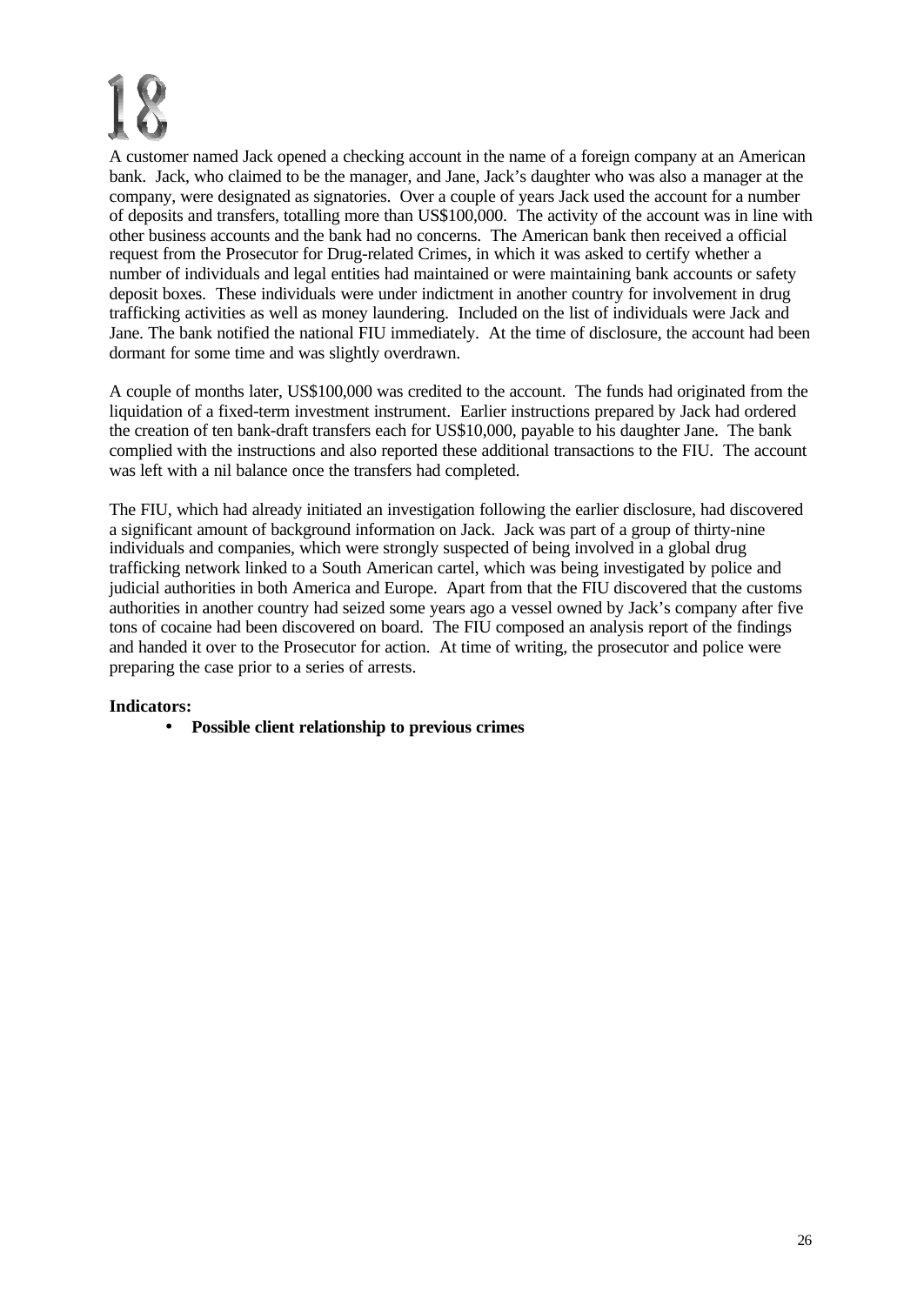Ian and Steve were owners of two successful offshore companies, although they lived in an Eastern European country. Both companies received large amounts of capital injections in the form of cash transfers from companies located in a neighbouring country. At least US\$3,500,000 was credited into their business accounts over a relatively short time-scale.

The national FIU of the Eastern European country had received several reports on these large cash transactions and decided to initiate an investigation into both offshore companies. The FIU discovered that the payments into the companies' accounts were based for the most part on false contracts and invoices. The invoices claimed that marketing research was provided, as well as research concerning other retail opportunities within Europe. However, according to independent intelligence from another law enforcement agency, none of these services had actually been provided to the 'investing' companies.

Questions therefore arose as to the actual reason for the movement of US\$3,500,000 offshore. Further inquiries by the national FIU determined that Ian and Steve were, in fact, the owners of a savings bank in the neighbouring country. This bank had a great deal of business granting loans to East-European companies, including the ones that were transferring funds offshore. It transpired that informally representatives of the bank and companies agreed on higher interest rates than stated in the official loan contracts. The difference between the rates was transferred to the offshore companies' accounts. This undocumented money could then be shared amongst the beneficiaries of the scheme, untaxed and unobserved.

After determining the true origin of the monies, the FIU investigated its destination to attempt to understand the whole structure of criminal money flows. Some US\$300,000 was transferred to financial institutions in three other European countries, but a much bigger proportion – approximately US\$2,700,000 – was withdrawn in cash and smuggled back to the neighbouring country. Checks with records in both Eastern European countries showed no declarations of cash movements linked to any of the individuals involved.

Steve withdrew the rest of the money and deposited it into a newly opened personal account, and then added a further US\$90,000. At the same time, Ian's company applied for a short-term loan of approximately US\$600,000 at the same bank. The loan application was made using the cover story of enlargement of a coffee business. The balance of Steve's account – approximately US\$700,000 – served as a guarantee. The bank granted the request and provided the loan. Only four days later, Ian paid off the loan by using Steve's money. The settling of debt using criminal funds is a frequently observed layering technique, for if financial investigators had begun an investigation by examining the 'coffee business', the initial documentation would have suggested that the funds came from a respectable bank.

However, as the FIU was approaching the laundering from the other end and had prior knowledge of the offshore fund transfers, the investigation quickly confirmed that Ian's company had never performed any coffee-related business. The offences of tax evasion, illegal fund movement, and creation of false documentation led to substantial prison terms for Ian and Steve, and US\$140,000 has already been seized from these individuals alone.

### **Indicators:**

• **Large-scale cash transactions**

### **FIU action:**

- **Identification of related business interests by targets**
- **Identification of false documentation**
- **Intelligence exchange with other FIU through Egmont**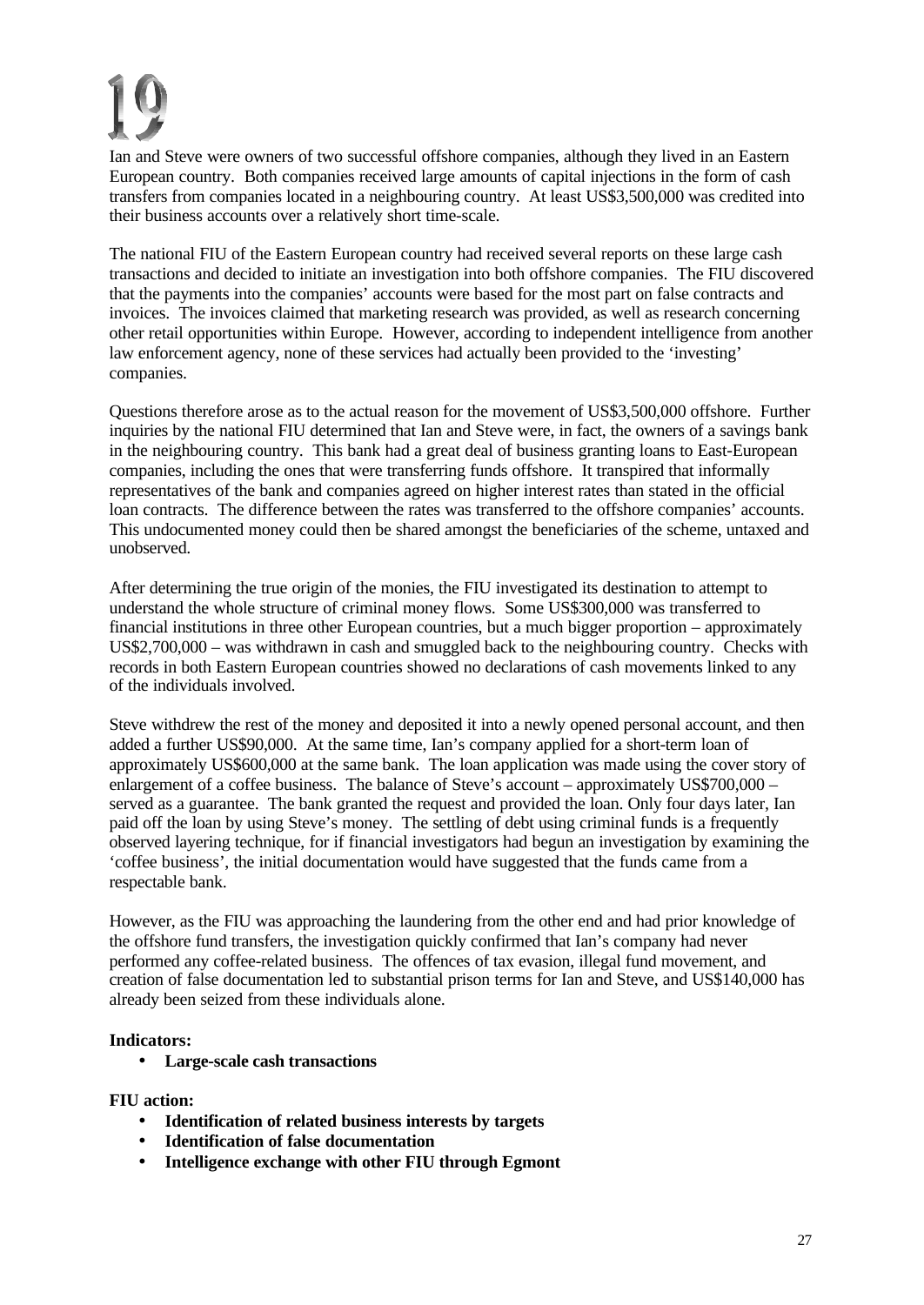In 1998, a bank informed their national FIU about transactions that were being conducted on an offshore company's non-residential account. In a short period of time a foreign company called 'Suftwire' transferred some US\$400,000 into this account. Neil, the sole owner of the offshore company, withdrew most of the money in cash. When doing so, two foreign men, Isaac and Nick, always accompanied him.

After receiving the disclosure information, the FIU initiated an investigation. From checks with its main disclosure database, it soon became clear that Neil's offshore company wasn't the only company receiving money from Suftwire. In a period of one month, approximately US\$4,500,000 was credited into the account of a company called 'Allan'. It seemed that Neil had authorisation for this account too, and he gradually withdrew most of the money in cash, accompanied once again by his foreign associates, Isaac and Nick. Checks with the financial institution determined that Isaac and Nick, in fact, had their own non-residential accounts, but kept them dormant.

Because of the foreign links to Neil, the FIU used the Egmont Group to contact three national FIUs in other countries. Neil was notorious in his homeland due to a long criminal career, including convictions for fraud, counterfeited checks, and customs offences. Apart from that, Neil had been linked by intelligence to large-scale criminal operations smuggling butter. It is thought that for each shipment successfully smuggled, Neil received a US\$500,000 commission. This may seem a large amount of commission for butter smuggling, but the estimate of the total amount of revenue lost to the authorities was approximately US\$3,000,000.

In addition to butter, Neil also smuggled alcohol. In order to facilitate this operation, Neil adopted a cover story of managing director of a non-existent merchandise company called 'Foods'. However, due to interceptions by law enforcement agencies, this business brought was an expensive failure: 9,000 bottles of Vodka and 9,000 bottles of Whiskey – all packed in tomato juice bottles – and 11 other cargoes of alcohol were seized in various countries. Among others, a company called 'Naxt' was involved in the alcohol smuggling operations.

The requests for information placed with FIUs in other jurisdictions produced a worthwhile result: the FIU of the country in which the company 'Suftwire' was registered reported that Neil appeared to be the owner of this company as well. Examination of financial records showed that 'Suftwire' bought computers from the earlier mentioned company 'Allan' – the beneficiary of 87 percent of withdrawals from Suftwire's account – and sold them to a company called 'Trade' – responsible for 84 percent of the deposits into Suftwire's account. However, the chain of payments is based on false invoices. No real trade has been performed between any of the companies concerned.

Then the FIU also discovered a payment of US\$1,500,000 transferred from 'Naxt' – involved in the alcohol smuggling – into the 'Allan' account. The fake computer-selling plot seemed to be just a cover for the laundering of money earned by smuggling.

Neil, Isaac and Nick were all charged with money laundering offences, but were found not guilty at an initial trial. The public prosecutor filed a complaint in relation to the trial process, and a court decision was awaited at time of reporting. Neil had to face charges for money laundering in one of the other countries as well, in addition to additional charges relating to smuggling, using false documentation and evading payments of import duties.

- **Suspicious activity of client associates**
- **Large-scale cash transactions**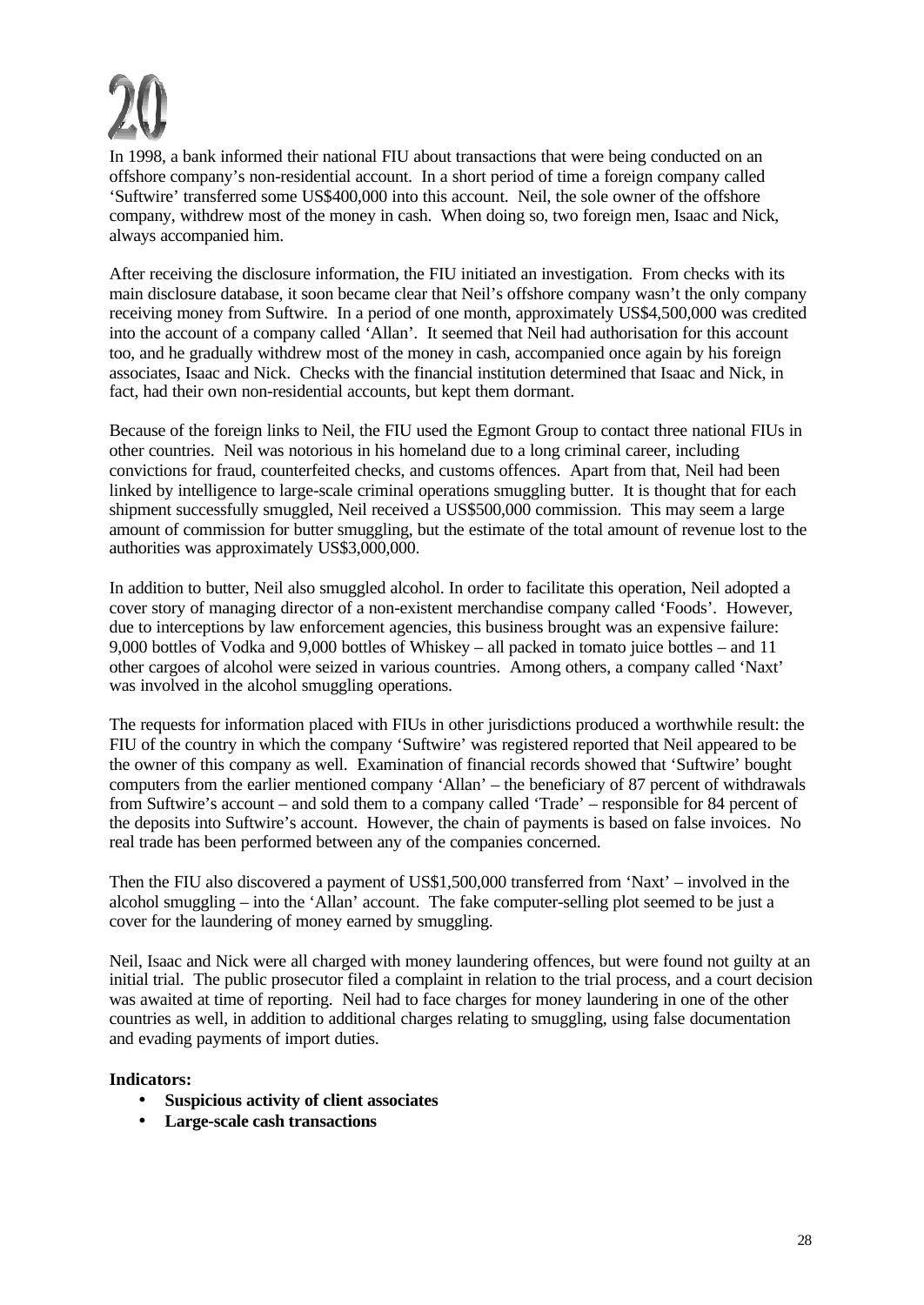Peter was the brain behind a VAT carousel fraud, which operated within a European country. To make the fraud profitable, the goods involved had to be of small size and be worth a high price – mobile phones were ideal. The fraud was in fact very profitable because the VAT rate in his country on such items was more than 20 percent. Peter imported the phones through a shell-company, putting a lower price on the invoice than the true import price of the goods. The invoice included VAT tax added to the lower price, although the shell-company didn't declare the VAT to the tax authorities. Clark, a criminal working hand in hand with Peter, represented the shell-company. He sold the goods to another company: the 'intermediate link' company. The latter sold the goods to the 'final link' company, owned by Peter, but invoiced a higher price and added on VAT. The difference in price was the only profit the 'intermediate company' made. The purpose of this company was to create a smokescreen, making it more difficult to connect the shell-company to the final beneficiaries.

Peter's 'final link' company was the last company in the chain. Peter was able to claim large amounts of VAT back from the tax authorities. Once the VAT had been received, he exported the phones back to the same foreign vendor who had sold the goods to the shell-company in the first place. Due to this final export of goods, Peter was not required to pay VAT on the sale of the phones. Over a few months, Peter had passed the same phones around the same companies several times in order to generate more and more profit.

Meanwhile, the national FIU started a strategic project aimed at tackling the problem of VAT carousel fraud. Close co-operation between different authorities involved – the FIU, Customs, Enforcement Service and Tax authorities – provided all the necessary information to allow rapid identification and analysis of possible frauds. During the project, the FIU identified a large shipment of mobile phones in storage at the airport that had recently been imported by Clark's shell-company. Because Clark already had a criminal record for various minor financial frauds, the FIU adjudged it worthwhile to examine the companies and shipments involved in more detail.

The supporting documentation showed that Clark had sold the phones to an 'intermediate link' company for a lower price compared to the import price. Because of that uneconomic difference in price, the company already had a deferred tax liability. This made the company's ability to pay the deferred tax almost impossible. The prosecutor decided to initiate a preliminary investigation regarding Clark and to confiscate the shipment of mobile phones as a precautionary measure.

The prosecutor contacted the FIU for further assistance with analysing the financial transactions involved. The FIU discovered that the foreign vendor of the mobile phones had an account at a national bank. Through this account, a large cash flow – several hundred thousand American dollars – had taken place in a period of three months. Withdrawals and transfers to the foreign country always followed large deposits made in this country. The FIU also noticed that the vendor received a payment of US\$1,000,000 into his bank account on the same day the mobile phones were confiscated. Although Clark claimed to be the buyer of the mobile phones, he wasn't the individual who had deposited these funds. The funds had come from another national bank account, belonging to the 'intermediate link' company. After requesting more information about this particular bank account, the FIU received documents in which Clark's company and Peter's company – the final link – were mentioned. The FIU discovered that the companies had made seven business transactions with mobile phones, all bought from the same foreign vendor and involving the same number of phones. Because of these business transactions, Peter had received a VAT large refund.

The supporting documents enabled the FIU to follow the chain from the shell to the 'final link' company. The last company is always the one organising the whole chain of transactions and earning the most money on the VAT fraud. Unfortunately for Peter, the Tax authority claimed back the full value of the VAT refund that he had received. In vain Peter tried to appeal, but the court of appeal ruled that he had to pay back US\$1,100,000 to the authorities. At time of writing, criminal charges were also being considered.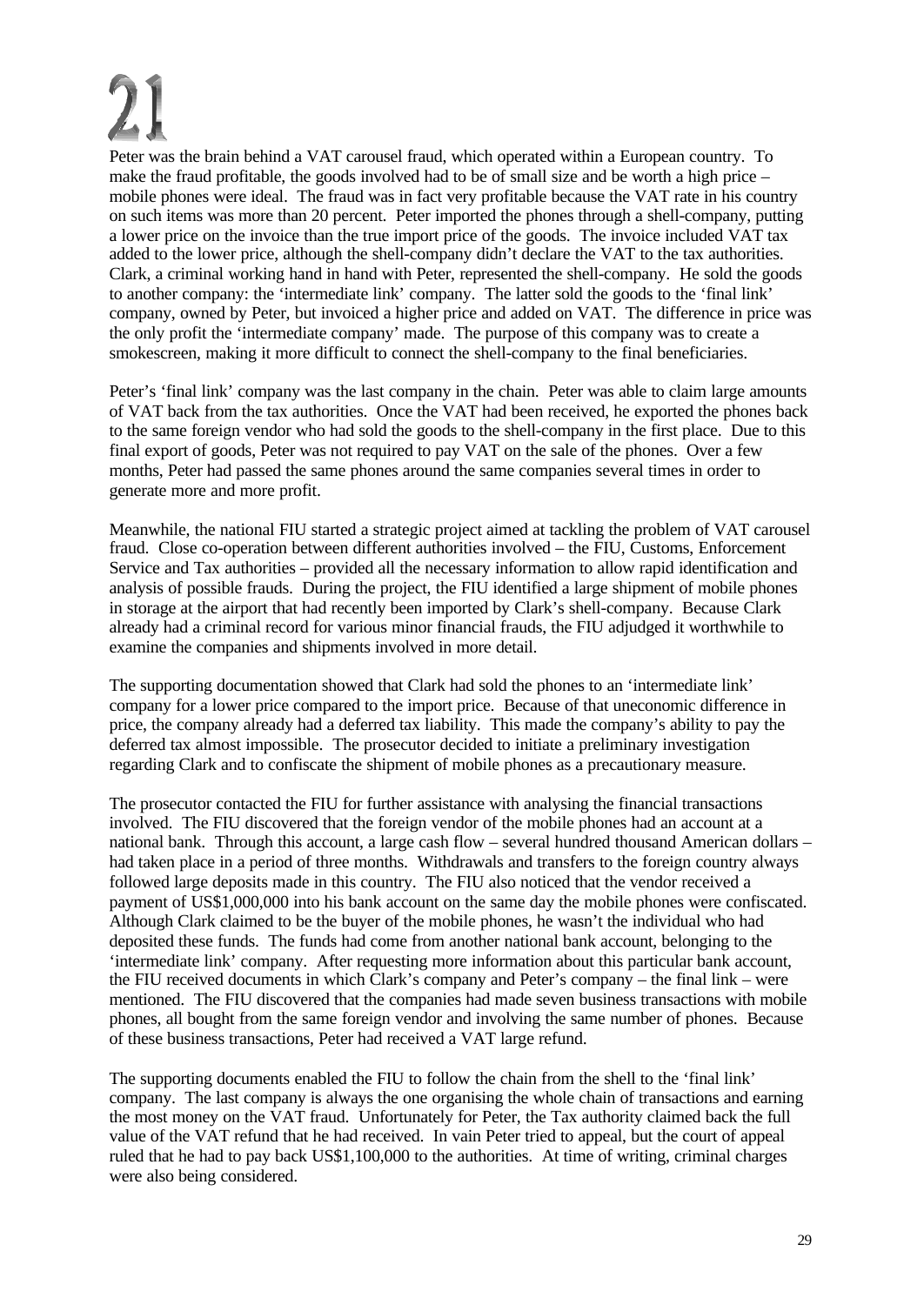The Smith family, citizens of an Eastern-European country, owned the local bank for several years. Since they established the bank, Jessica and Kirk Smith were the biggest shareholders. Their son Stan was the president of the board of directors, and their daughter Lisa was another director.

Although their bank was not a large-scale operation and had a low level of capital (and therefore did not have a high credit rating on the national or international markets), business was going well. Huge credit agreements were signed, while the amounts involved increased well above the recorded capital of the bank.

Staff of the national FIU read in the newspaper allegations that some of the bank's customers were connected to drug trafficking. That was reason enough for the FIU to initiate an investigation into the bank's shareholders and directors.

During the ongoing investigation, it became clear that the Smith family laundered the proceeds of crime for several criminal operations. By preparing false documents such as letters of credit and prime bank guarantee letters, they provided their clients a way to conceal the revenues of drugs trafficking and other crimes. In return, the Smith family received significant levels of commission for their services.

To give the received commission a plausible origin, the family used the loan back method. By showing that the money originated from credit agreements, supposedly given by foreign financial institutions, the commission seems as licit credits obtained from abroad. The FIU also detected that members of the family have no tax liabilities, but do have large amounts of money in the Smith's bank. The money in these accounts was also concealed by the loan back method.

The FIU passed on the file to the public prosecutor's office, in order to charge the Smith family for the offence of money laundering. They were each sentenced to two years imprisonment and required to pay a fine of approximately US\$2,000,000. In addition, a total of US\$5,000,000 was confiscated.

### **Indicators:**

• **Media coverage on account holders activities**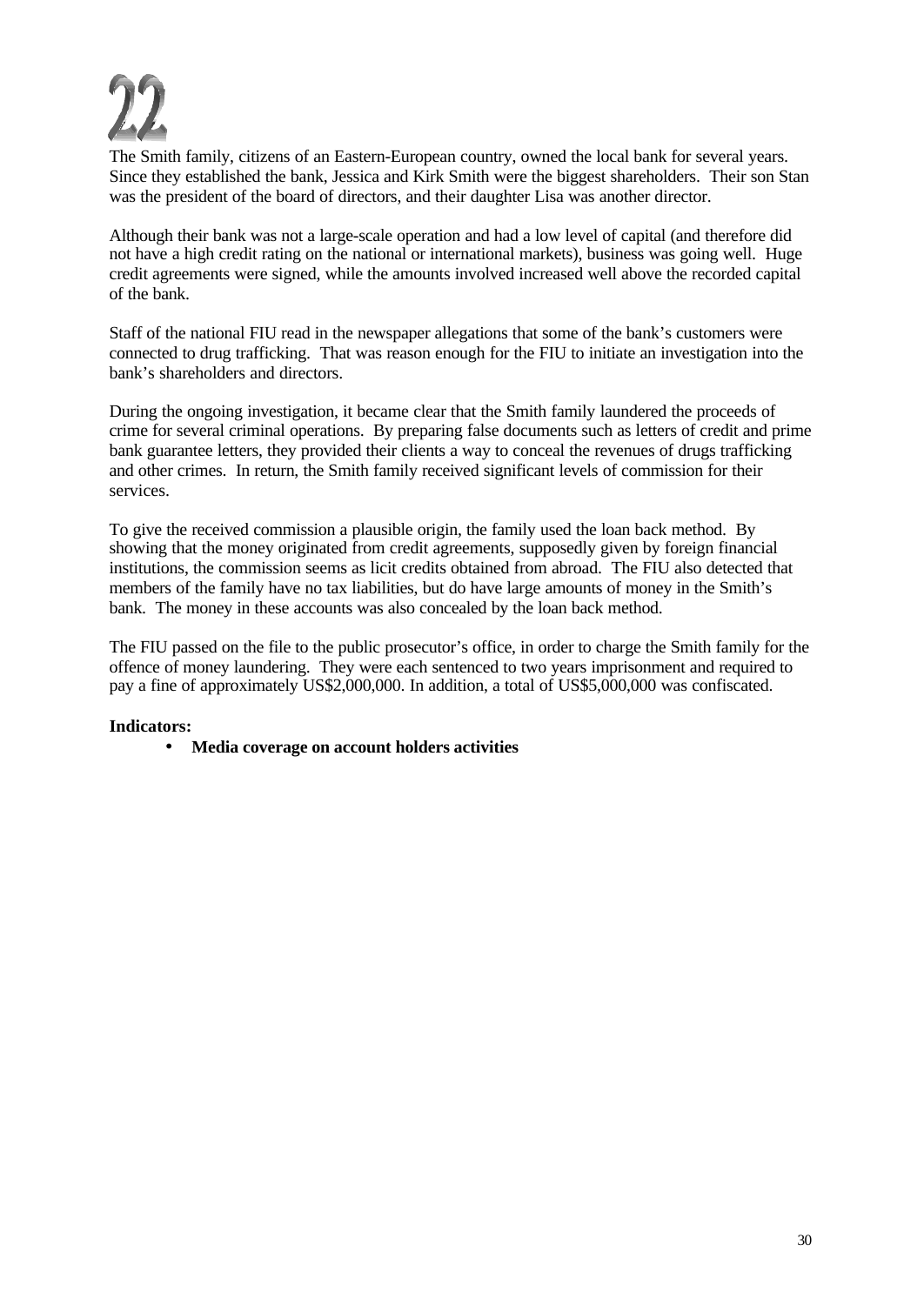

A local businessman ran two local massage parlours, with the proceeds being placed into a joint company account at a local bank. The bank manager noticed that the parlours appeared to be receiving a great deal of funds. The vast majority of payments was about US\$100, and close to US\$300,000 had been received between the two parlours in less than twelve months. In light of the high level of business, the bank manager decided to look back over the account history and found two separate fund transfers for US\$16,000 from the company account to an account at a bank in Eastern Europe. It seemed unlikely to him that a normal massage parlour would need to pay for a service in a foreign country. He reported his suspicions to the senior management who decided to make a disclosure to the national FIU.

The FIU received the disclosure and made checks against intelligence databases, which revealed no record on any of the individuals or companies involved. However, the FIU staff was aware that a specialist branch of the police was dealing with the importation of females from Eastern Europe for the purpose of enforced prostitution, and massage parlours had been used before as a cover story for such exploitation. The FIU therefore decided to initiate a joint operation with the specialist police unit.

Surveillance of the premises, including some undercover operations, clearly indicated that brothels were being run from both premises. The police obtained search warrants and raided the premises. The brothels contained four working girls, which all proved to be illegal immigrants. During a related raid at the brothel manager's house, the police found the passports of the four girls. It seemed that the brothel manager had seized them to keep them from running away. The police also found US\$20,000 in cash. It turned out that the girls had paid US\$5,000 each to be smuggled into the country from Eastern Europe. They had been promised employment as waitresses in restaurants, but were forced into prostitution upon arrival. They couldn't turn to outside help because of fear of deportation.

The brothel manager was charged with the offence of knowingly living off immoral earnings. An assessment of his earnings resulted in confiscation orders of over US\$500,000. The four illegal immigrants were deported to their home country.

Importation and enslavement of illegal immigrants is in increasingly common practice within the European sex industry, with exploitation for the financial benefit of the brothel owners being the only consideration. Due to the attentiveness of the bank manager – noticing an unusual pattern of payments, analysing the account's history and disclosing his findings to the FIU – the importation and enslavement of four girls was effectively tackled.

- **Unrealistic business turnover**
- **Atypical or uneconomical fund transfer to or from foreign jurisdiction**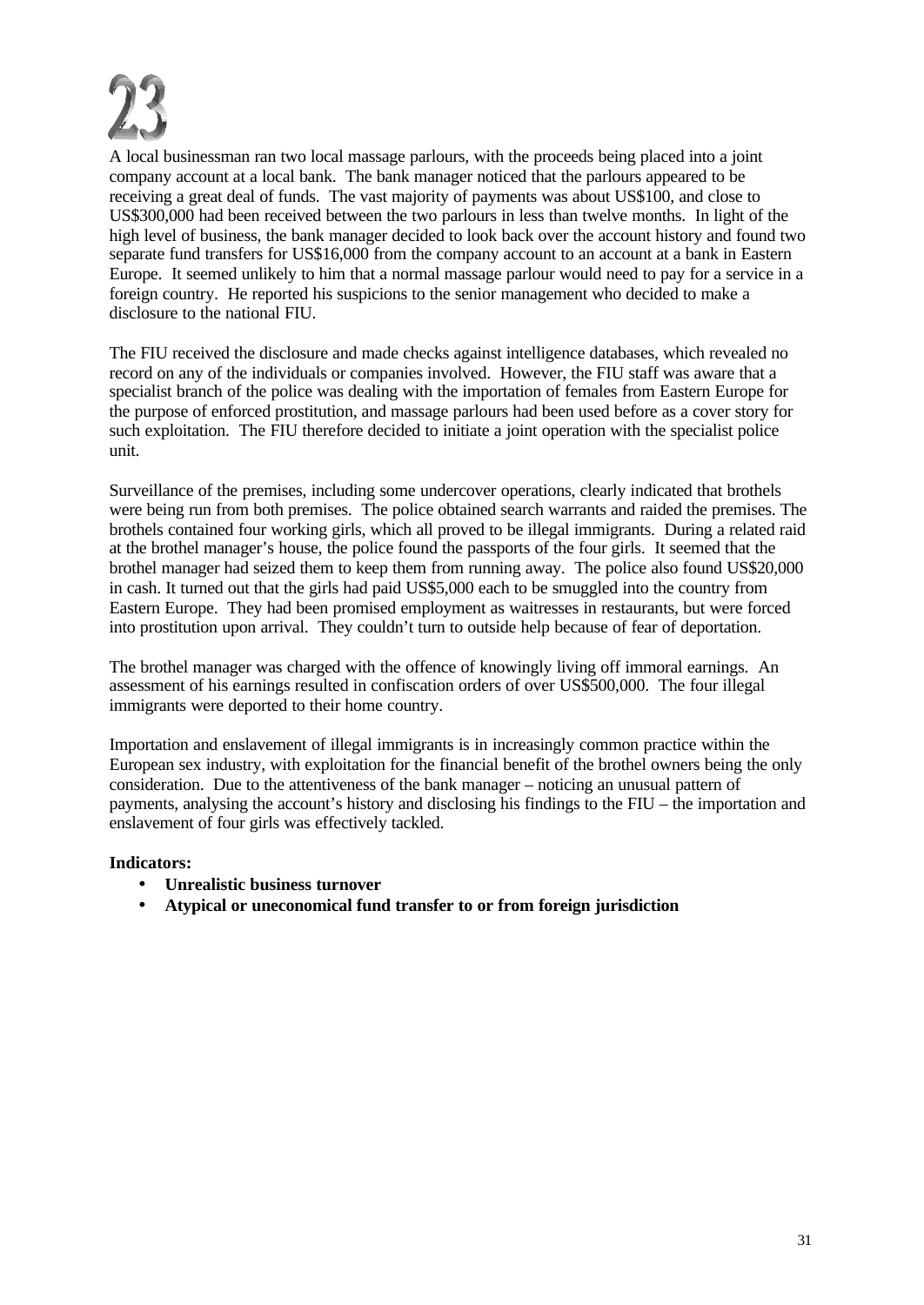

Carlos and Hector, two brothers who lived near the border in an American country, approached a local bank with a view to open a standard business account. The brothers said that they owned a currency exchange house in the neighbouring country but wanted to develop their financial base in their home country. After the account was opened, the bank saw a significant amount of cash, originating from deposits at other branches of the bank in different cities, being credited into the company account. The money did not stay in the account for long, with the brothers almost immediately requesting bank cheques to be made payable to a bank in the neighbouring country. On one occasion they requested cheques made payable to two individuals, but these individuals also deposited the cheques in an account at the foreign bank. The bank decided to report the transactions to the national FIU. Coincidentally, the FIU had also received a number of other disclosures from other banks, which referred to the brothers undertaking similar activity and using the same cover story of an exchange company as the source of the funds.

The disclosures showed that the brothers were activists in a complex financial-web. They received a lot of money from different individuals, who were themselves acting as laundering intermediaries. Rick, for instance, received a huge sum of money into his domestic account via an international transfer. He ordered his bank to pay the money to Carlos and Hector by issuing a bank cheque. A second money route involved Eugene and Jan *–* Eugene received a lot of cash deposits into his account. Then he ordered the bank to make bank cheques payable to Jan. Jan in his turn deposited these cheques into the brothers' account.

The brothers also seemed to have a business interest in a restaurant. The restaurant apparently received US\$4,000,000 in income and used this money to order bank cheques payable to two other individuals. These individuals deposited the cheques in the brothers' account. Because the reporting bank had its suspicions about the amount of money being generated from a simple food business, their security personnel visited the restaurant. It was located in a lower income area and in a terrible condition and it was impossible to justify the funds that were being deposited into the restaurant's account.

But Carlos and Hector did not only receive funds. They channelled the money out of their account via cheques and a money order remittance to different individuals and companies in the neighbouring country. In a single month they sent US\$500,000.

One bank had filed a report because the brothers tried to open an account with false identity documentation. Another bank reported that Carlos and Hector were connected to Jaime, via Lucas. The relationship is identified through a company account at the bank. The FIU knew that Jaime was already suspected of money laundering activities derived from narcotics trafficking.

All the information was communicated to the competent police authorities. At time of writing the police were trying to establish the link between the funds involved and the narcotics trafficking.

- **Unrealistic business turnover**
- **Atypical or uneconomical fund transfer to or from foreign jurisdiction**
- **Large and/or rapid transfer of funds**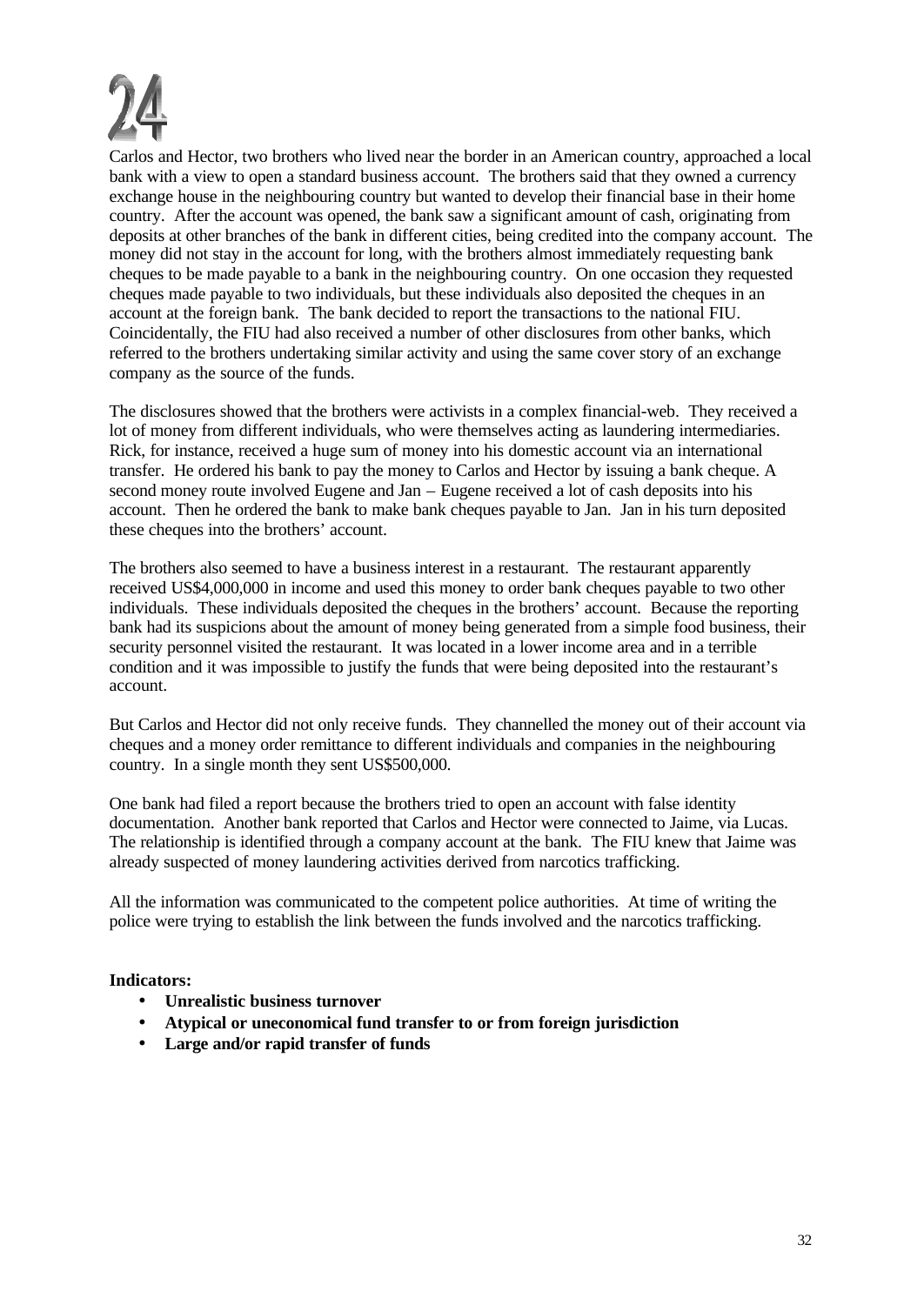# **Misuse of Legitimate Businesses**

This typology is seen wherever the launderer attempts to use an existing business or company for the laundering process without the organisation being aware of the criminal source of the funds. To some extent, this typology is seen wherever a financial institution is unknowingly used during a laundering scheme, but for the purposes of this report this section focuses more on non-financial businesses. The main benefit of using another business unknowingly is that the criminal funds will probably be viewed by other organisations as originating from the firm rather than the actual criminal owner. A number of member FIUs expressed the view that the frequently reported use of professionals such as lawyers and accountants can be understood by a criminal desire for funds to be associated with such well-respected businesses. The risk for the innocent business is that if the laundering scheme is discovered by law enforcement, even if members of the firm avoid prosecution for money laundering offences, the reputation of the firm itself may suffer significantly through media coverage.

The need for criminals to attempt to launder funds using innocent firms may be expected to increase over time as mainstream financial institutions across the world become increasingly unwilling to accept personal funds without question.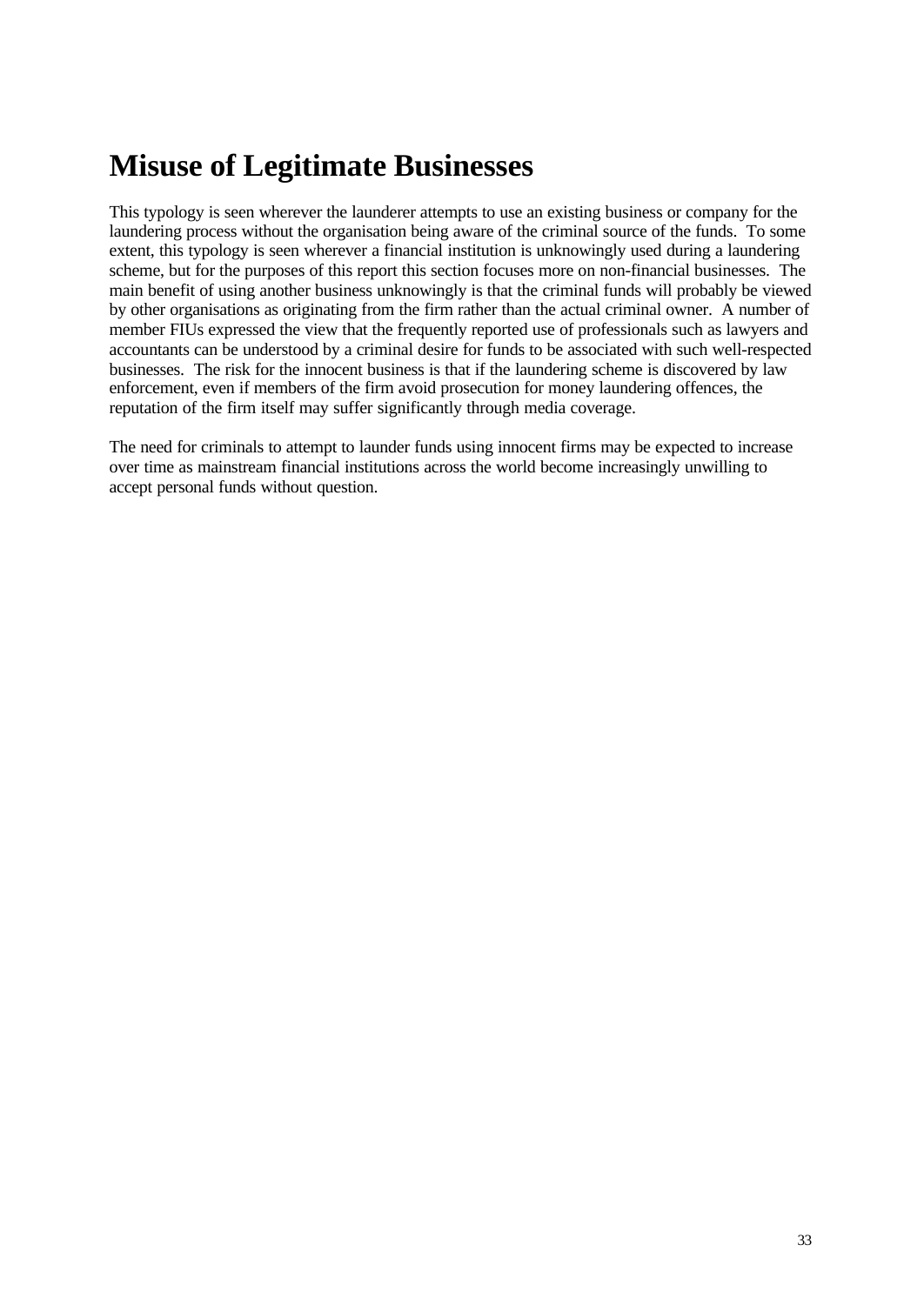Rick, an American citizen who claimed to be a European, was the key organiser of a group of individuals that used to belong to a larger drug cartel. The majority of the original cartel had been arrested and imprisoned by law enforcement several years previously. Since the destruction of the cartel, Rick had continued to control a significant part of the money raised from the cartels drug trafficking activity, and had used the funds to restart his own drugs trafficking operation on a smaller scale. Furthermore, during his involvement with the original group, Rick had learned several laundering techniques, which were to prove extremely helpful to his plans for his own gang.

The drug money entered the American country in cash shipments by boat or plane. Rick's group received the money in sealed cash bundles, and sought to launder the drug money through a series of layering transactions in several different countries. Following initial cash deposits into a range of bank accounts, Rick facilitated the laundering by authorising an agent abroad to transfer funds from the initial accounts to the personal accounts of a number of intermediaries overseas. The intermediary arranged a back-to-back transfer of the funds back into the country to accounts at the National Central Bank, and obtained authorisation for the fund transfers from that institution. Before the money was transferred back, Rick always called the intermediary again to request a cancellation of the transfer. The intermediary was left with the funds in his or her account. The funds were then withdrawn in cash and wired back in country to yet other accounts, with the authorisation documentation from the National Central Bank as a prepared explanation of the origin of the funds. The National Central Bank was being used unwittingly to give additional probity to the drugs funds.

Once the funds had been moved through several layering processes, Rick was able to use the monies to purchase real estate. In order to do so, he utilised lawyers, bank managers, and other professionals, paying commission of between 3 percent to 5 percent of the value of the transferred money in order to minimise questions. The commission rates were slightly above normal market rates, in order to ensure that the firms concerned welcomed the business. Lastly, Rick did not want the real estate to be registered in his own name, and used a number of other individuals and companies as nominal owners in order to further confuse the money trail – whilst some of these individuals were aware of the criminal source of the funds, a number of other firms were used unwittingly. The use of such financial professionals gave additional probity to the fund movements.

To implement his laundering scheme, Rick used more than half a dozen banks and a wide range of accounts at each institution. Unfortunately for Rick, several of the banks identified that account activities were unusual, and chose to disclose to the national FIU.

After financial analysis to identify as many linked accounts as possible, the FIU disseminated a report to the police and an investigation was initiated. At time of writing, the police were analysing the financial data further, but it was estimated that Rick's scheme had involved a turnover of about US\$720,000,000 over a number of years. Rick has already been arrested for a range of drugs trafficking and money laundering offences.

- **Atypical or uneconomic fund movements within accounts**
- **Deliberate concealment of fund ownership**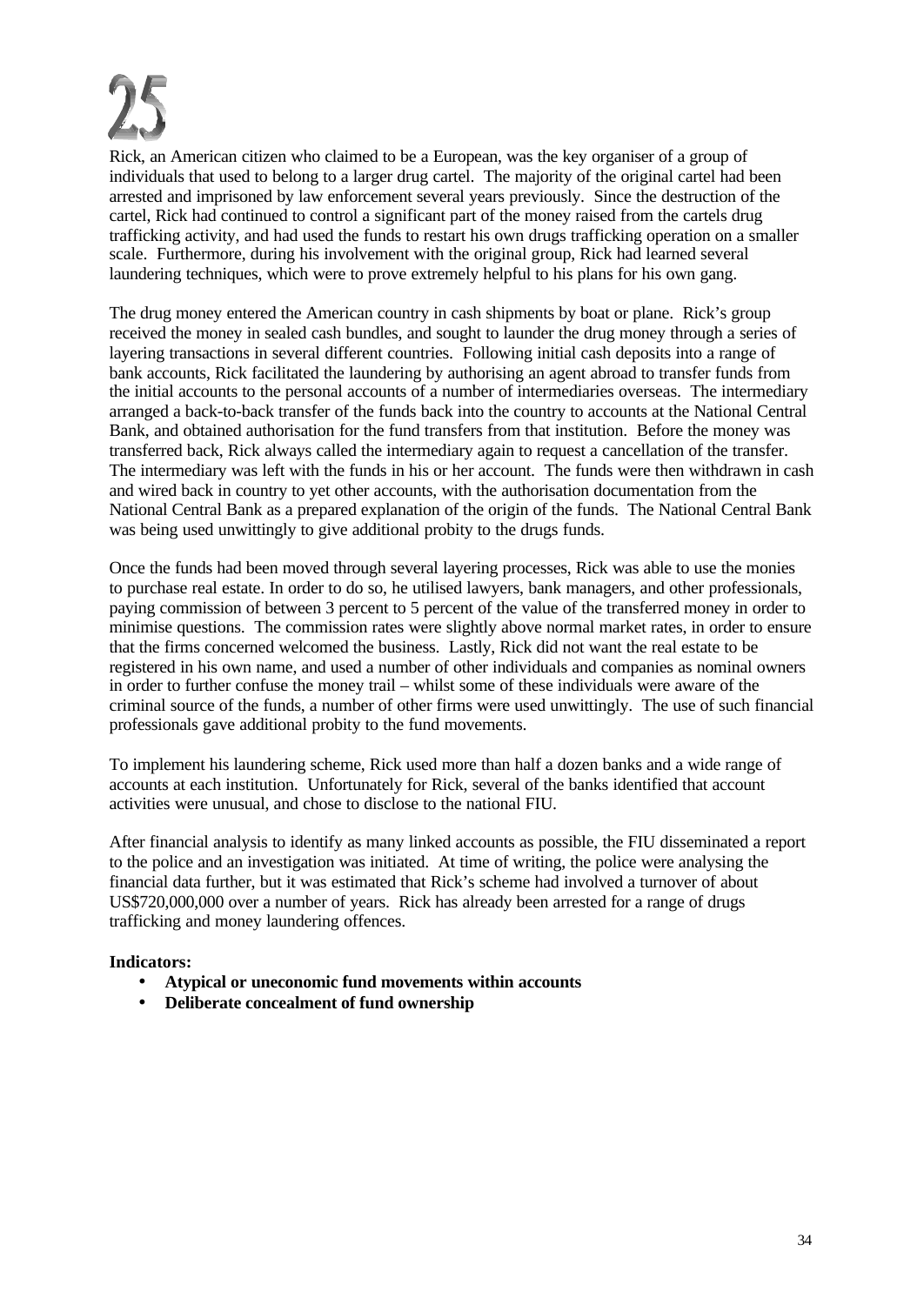Marc, a Western European citizen who was employed as a representative of an American company, deposited two cheques at the company's bank in America. The cheques were each for US\$7,500,000. Subsequently, Marc gave several instructions to the bank to transfer the money to a range of bank accounts in different European countries. Recipients of the funds were individuals with Western or Eastern European nationalities. The reputation of the American firm meant that the financial institution did not question such a large fund transfer. However, after an initial US\$2,200,000 had been transferred, the American bank found out that the initial cheques had in fact been counterfeit and froze the remainder of the requested transactions.

In the meantime an Eastern European FIU received two disclosures from different banks. Bob and Karen had received a great amount of money from Marc's company. Bob ordered his bank to transfer the money onwards to accounts in other countries in Europe and Australia. Karen notified her bank that she would be withdrawing a proportion of the money in cash. The other part she would use for supporting her jewellery business. Both banks decided to postpone the execution of the customer instructions, and stalled the transactions for 24 hours whilst a disclosure was made to the national FIU. Shortly after the disclosures were made the FIU, which had not been aware that the money originated from counterfeited cheques, received a document from the American bank. The bank was informing the FIU that part of the money that Marc had obtained illegally had been sent to the FIU's country. The FIU immediately initiated a financial investigation.

Financial analysis of both accounts led the FIU to the conclusion that Bob and Karen not only possessed illicit funds, but also were clearly trying to conceal the illicit origin of the money. The FIU filed 'suspicion of money laundering' charges against Bob and Karen, and the funds in both their accounts were frozen.

- **Atypical or uneconomical fund transfer to or from foreign jurisdiction**
- **Large-scale cash transactions**
- **Unrealistic wealth compared to client profile**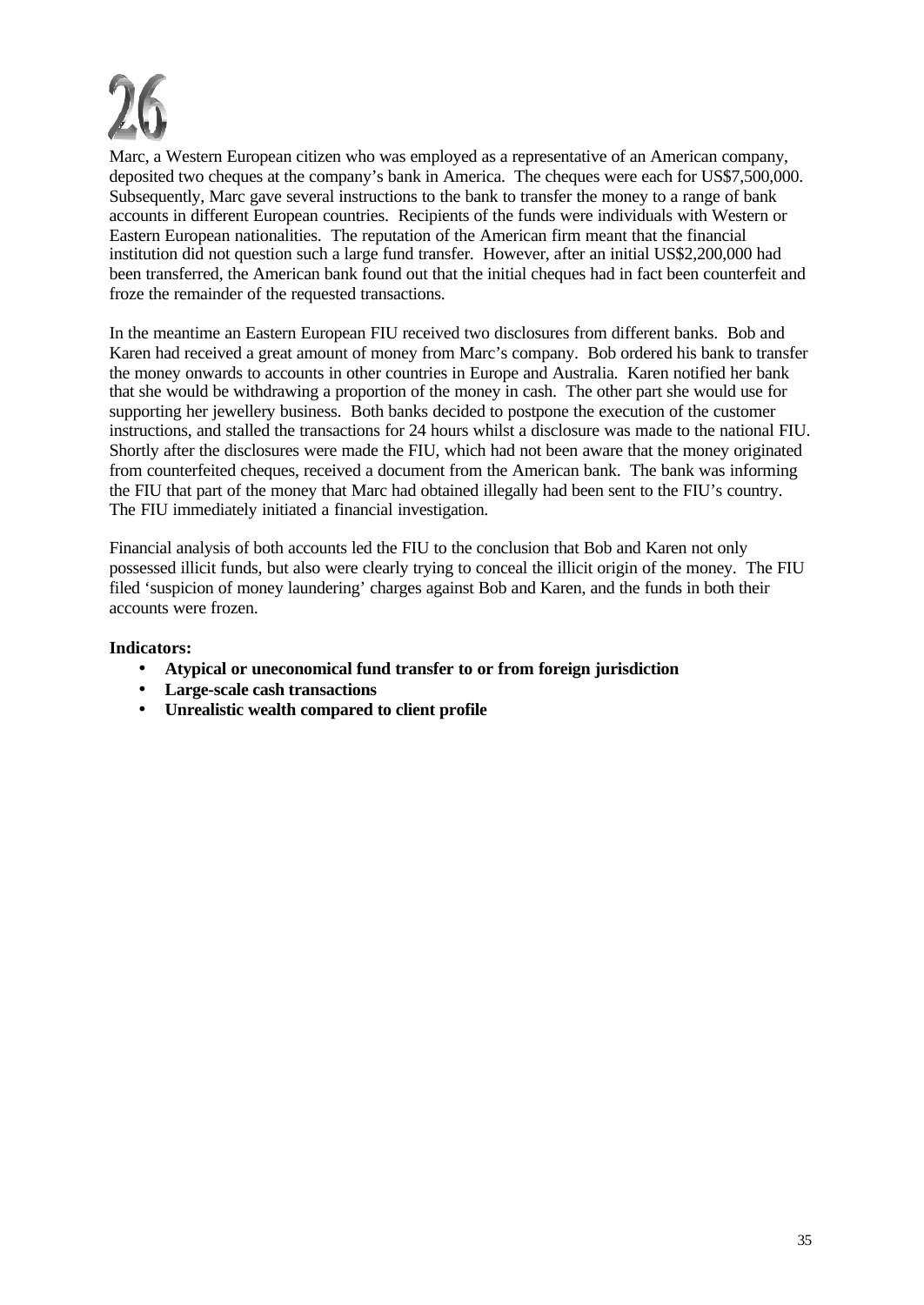A Northern European FIU received a suspicious transaction report from a banking institution concerning an amount of almost US\$400,000 (in the national currency). The money was paid from a company in a neighbouring country into a lawyer's clients' account. Shortly afterwards, the money was converted into American dollars and transferred to a bank in America.

An analysis by the national FIU revealed that the money was the proceeds of fraud. The payment from the neighbouring country had been originally related to a construction project. However, the lawyer involved had fraudulently used the money for his private investments, and had sought to use the accounts of the legal firm within which he worked to facilitate the laundering process. He had thought that the financial institution would not question transactions associated with such a well established firm.

It turned out that there were two more incidents of fraud related to loans. The lawyer and his accomplice were both convicted of frauds involving a total of almost US\$950,000. Both individuals were sentenced to three years imprisonment and ordered to pay US\$950,000 in damages. The lawyer was also struck off from the register of lawyers, and permanently barred from acting as a legal representative in the future.

- **Atypical or uneconomical fund transfer to or from foreign jurisdiction**
- **Atypical business behaviour**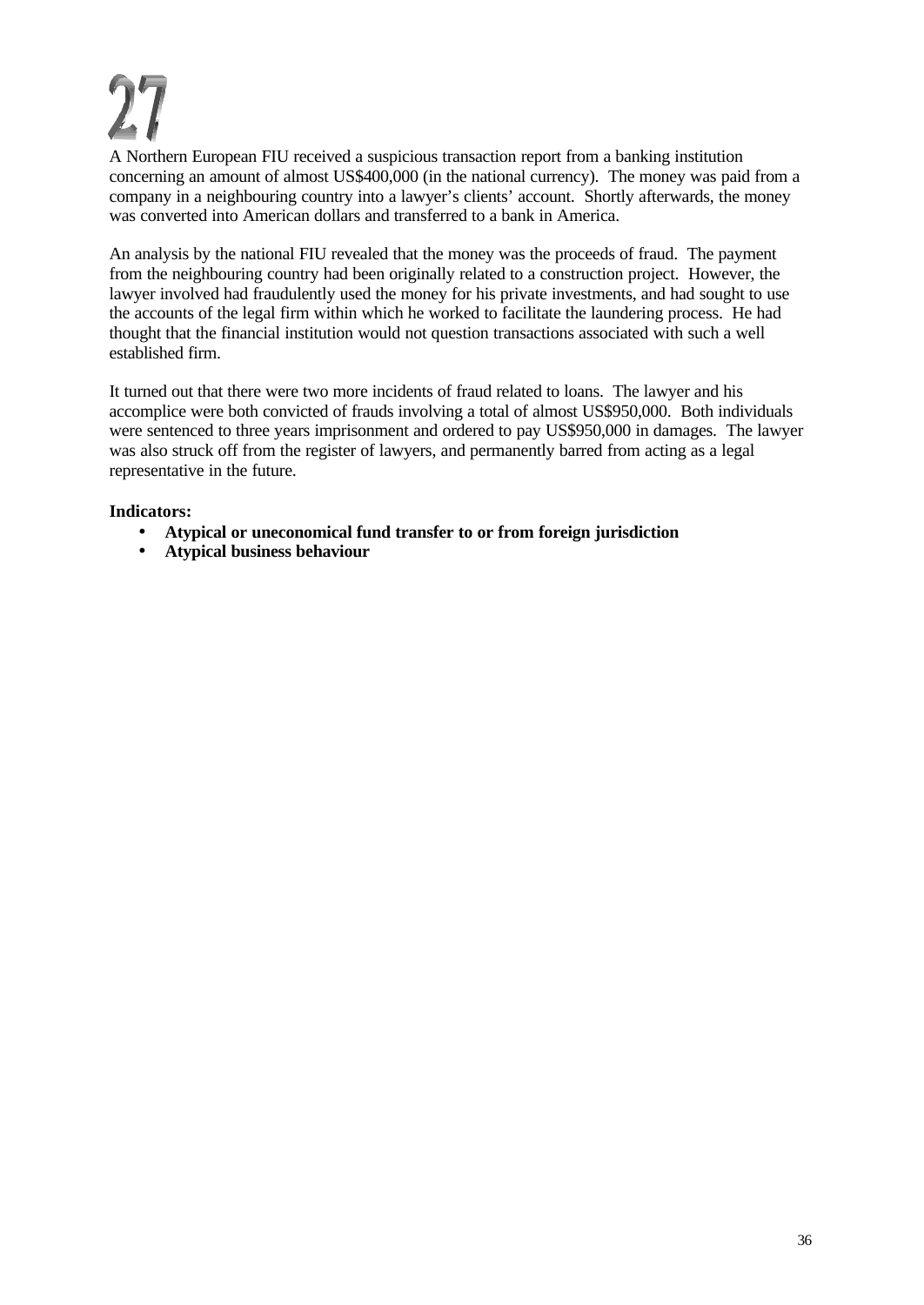

Roland worked as an undercover agent in a police investigation targeting money laundering through casinos. In the jurisdiction in which the investigation took place there were no licensed casinos, but in a neighbouring country there were a large number of such businesses.

During the investigation, Roland was introduced to Theodore, a man who lived in the same jurisdiction as Roland. Theodore claimed to be employed by a casino in the neighbouring country and offered to launder money for Roland. He explained to Roland that, because he was employed in the casino, it would be very easy to launder money. If Roland was to give him his cash proceeds, Theodore would give him a cheque drawn on the account of the casino. The cheque would be for the amount being laundered minus Theodore's commission fee. Roland could then claim that he had won the money gambling, and the police would be unable to disprove this claim. Furthermore, the casino itself would be unaware of the laundering operation, as it would just appear to be Theodore gambling money normally and winning most of it back.

Roland was interested in gathering additional intelligence on this method of laundering criminal monies and agreed to use Theodore's scheme. On Theodore's instructions Roland deposited US\$25,000 in cash into the bank account of the casino for which Theodore was working. Theodore then gave the undercover agent a cheque from the casino for the same amount, minus a commission fee of nine percent. This nine-percent commission was to be divided between Theodore and Adrian, the individual who had introduced Roland to Theodore. The initial laundering transaction went very well. Theodore laundered the money for Roland as promised. Unfortunately he did not know that the US\$25,000 was not in fact criminal money but money provided by Roland's law enforcement agency.

A short while later, Roland contacted Theodore again with another US\$500,000 for laundering. Theodore was glad to help him again, but during this money laundering operation, the police moved in and arrested him for money laundering.

The police contacted the national FIU and their records revealed that they had received a series of disclosures concerning Theodore and his associates. The reports noted that Theodore and his associates were in the habit of making large cash deposits followed shortly by telegraphic transfer withdrawals. One of the reports had noted that a casino company in the neighbouring country employed Theodore. The additional information provided by the FIU allowed the prosecution of Theodore to progress more efficiently, and enabled an accurate financial case to be constructed.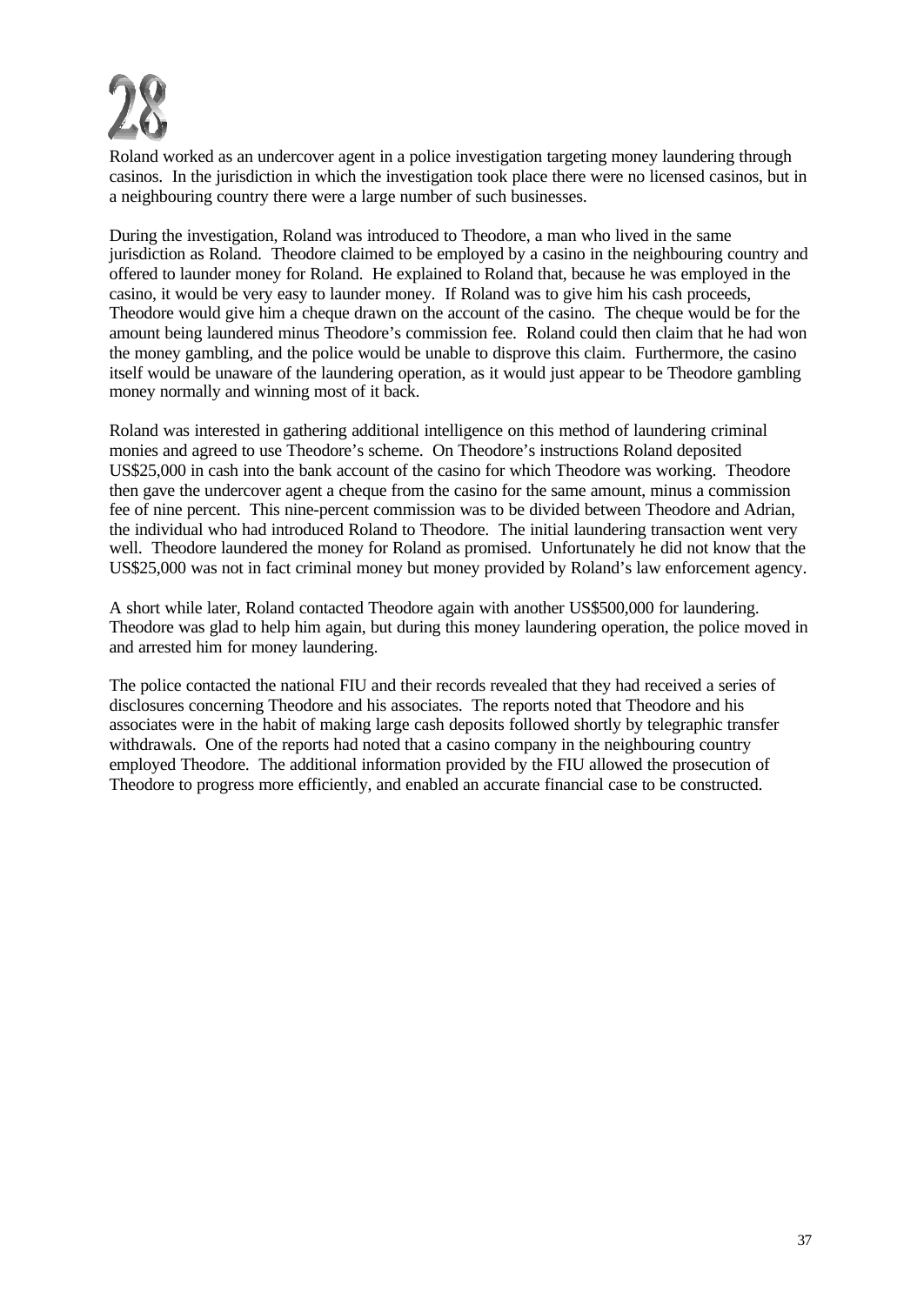

Mary worked at a European company where she held the post of a clerical officer within the company's accounts department. In her position she was able to misappropriate suppliers cheques. She lodged a total of US\$36,000 to an investment account controlled by her Uncle Jim at a finance company. The two fraudsters thought that the financial institution at which the account was held would not be suspicious of fund transfers into an account associated with a well established finance company. However, the finance company, itself discovered the unusual transfer during a routine audit inspection, and disclosed the transactions to the national FIU.

The FIU made an application to the courts for an order to make material relating to Jim's account at the finance company available to the investigation team. The finance company had kept accurate records and the investigation team was therefore able to rapidly analyse the various transactions. Jim had tried to conceal the funds through his account by obtaining a number of loans, all for similar sums of approximately US\$8,000. These loans were repaid quickly using the misappropriated cheques to offset the outstanding balances and produce a 'clean' source of the funds.

When Jim was arrested he was questioned as to his part in handling the missing monies. He admitted to receiving the cheques from Mary and lodging them at the finance company. Employees from the finance company identified Jim as the accountholder in a formal identification parade. Mary made a statement under caution admitting that she had stolen money from her employer. She further admitted misappropriating cheques from her employer and handing them over to her uncle. Jim was interviewed again and made a statement under caution outlining his participation in the fraud. He confessed that he has been fully aware that his niece had stolen from her employer.

Various charges of larceny were arranged against Mary. Charges of money laundering were made against Jim in respect of each occasion he lodged a stolen cheque into his account at the finance company.

- **Change of account behaviour without explanation**
- **Multiple amounts paid into personal account without explanation**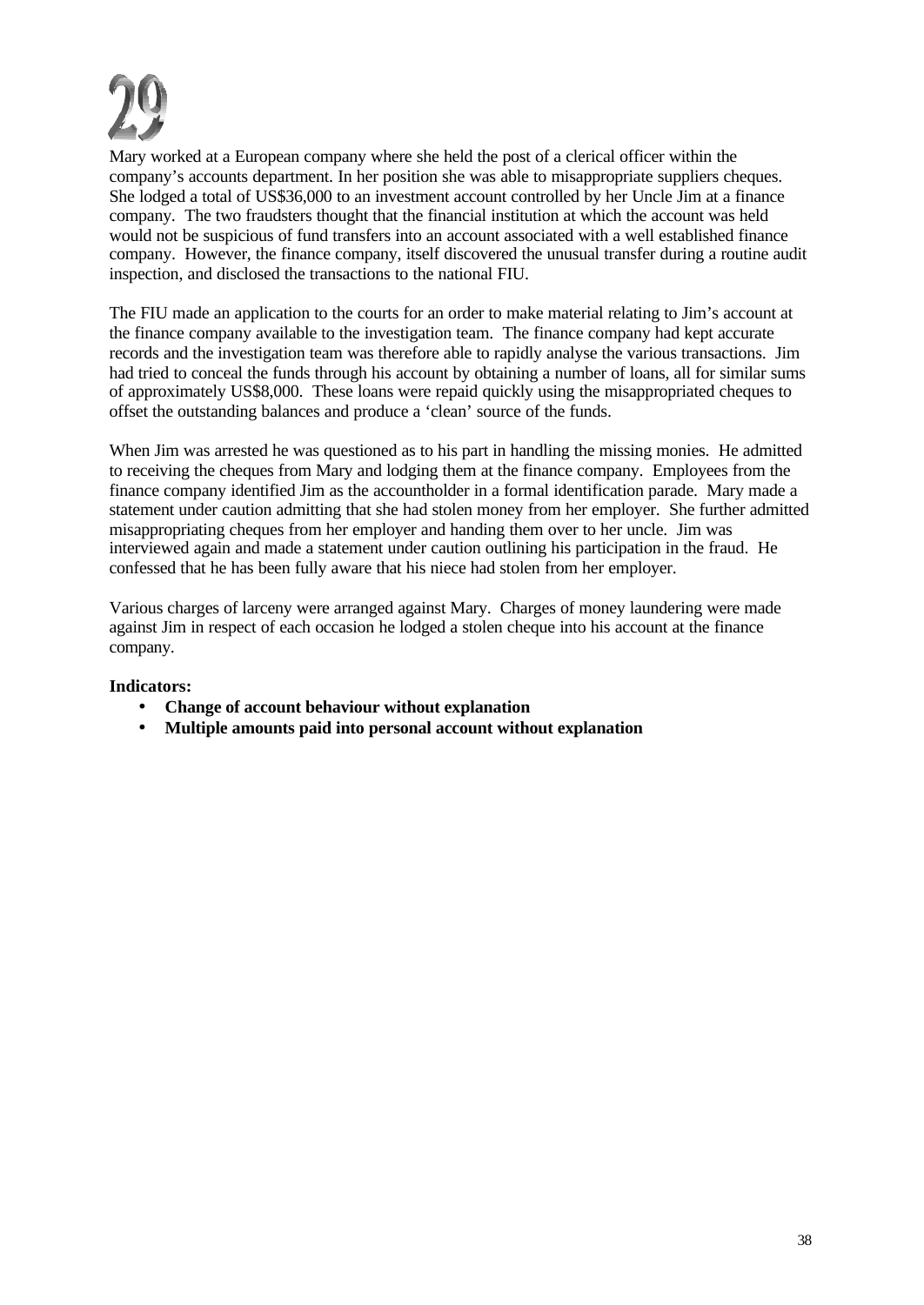A business associate introduced Joe to two Western European businessmen who were in country on a business trip. The business associate explained that Joe was looking to obtain financing for what he described as an interesting property scheme. The scheme involved the purchase of under-valued properties and the refurbishment and subsequent mortgaging of them at full market value (to free up the investment capital). These properties would then be leased, mainly to local housing associations on leases of ten years or more.

Joe recounted that he had more than twenty years financial experience at a senior level with more than five years in-depth experience of property markets. Basically, he indicated that he had all the necessary contacts in the property trade and the various housing associations, particularly in one special part of the country – and such contacts guaranteed the success of the scheme. He was seeking in the region of US\$1,500,000 for the initial funding of the property purchases and refurbishment prior to mortgaging. The scheme sounded feasible and the businessmen agreed to help Joe raise the necessary finance in return for a percentage of the eventual profits.

They returned to their home country and spoke to various individuals who might have been interested, but did not succeed in raising the money. Another meeting was arranged with Joe and the three of them decided that they should seek financial backing from a financial institution. They also decided that as they would, hopefully, be in a position to make significant profits when the scheme were successful, then the business would be better off registered in another country with a lower tax environment.

Some months later the businessmen went to meet a corporate service provider in a tax haven. They presented their plans to a senior banker and asked if the bank would be interested lending funds to support the project. The bank was interested but required a capital commitment from them of some 10 to 15 percent. This required them to deposit US\$150,000-US\$225,000. The businessmen reported the outcome of the meeting to Joe who seemed agreeable to the proposal, and promised to build up the required deposit.

Thereafter, they had little contact with Joe, although they were aware that from that stage of the plan Joe changed tack from developing property of low value to mid-range properties. Joe bought and sold these properties, making a profit on each deal. The businessmen understood that the purpose of these deals was to build up enough of a capital fund to meet the equity capital requirements of the bank.

Some months later Joe called to say he has accumulated about US\$250,000. The businessmen immediately acted on the good news to approach a corporate service provider in order to create a company. The three men chose a company, ABC Ltd, from a list provided to them by the corporate service provider. Joe agreed to be a shareholder for fifty per cent, and the two businessmen each received 25 percent. With the deposit in place and a suitable company structure arranged, the offshore financial institution was able to advance monies to ABC Ltd for the scheme. Joe went ahead with arranging the property purchases that were to be funded by the bank lending to ABC Ltd, and dealt directly with the corporate service provider.

A few weeks later the bank agreed to the terms, and confirmed the details in writing to the corporate service provider. Then Joe's solicitor's bank received US\$1,315,000 assigned for crediting into the solicitor's client account. Prior to this the solicitor had faxed the bank with details of Joe's account for the bank to pay the monies into. An officer of the bank undertaking his normal due diligence checks phoned Joe's solicitor to confirm that the reassignment of the funds was acceptable. The bank officer discovered that the solicitor knew nothing about the transaction that was going to take place. The solicitor had had a telephone call from Joe about this money, but had told him he would not accept this cash into his account without more details. It became clear to the bank official that the solicitor had not sent the fax to the bank. When provided with a copy of the fax, the solicitor did not recognise either the request or the signature upon it as being his. Joe had obviously sent the fax and if the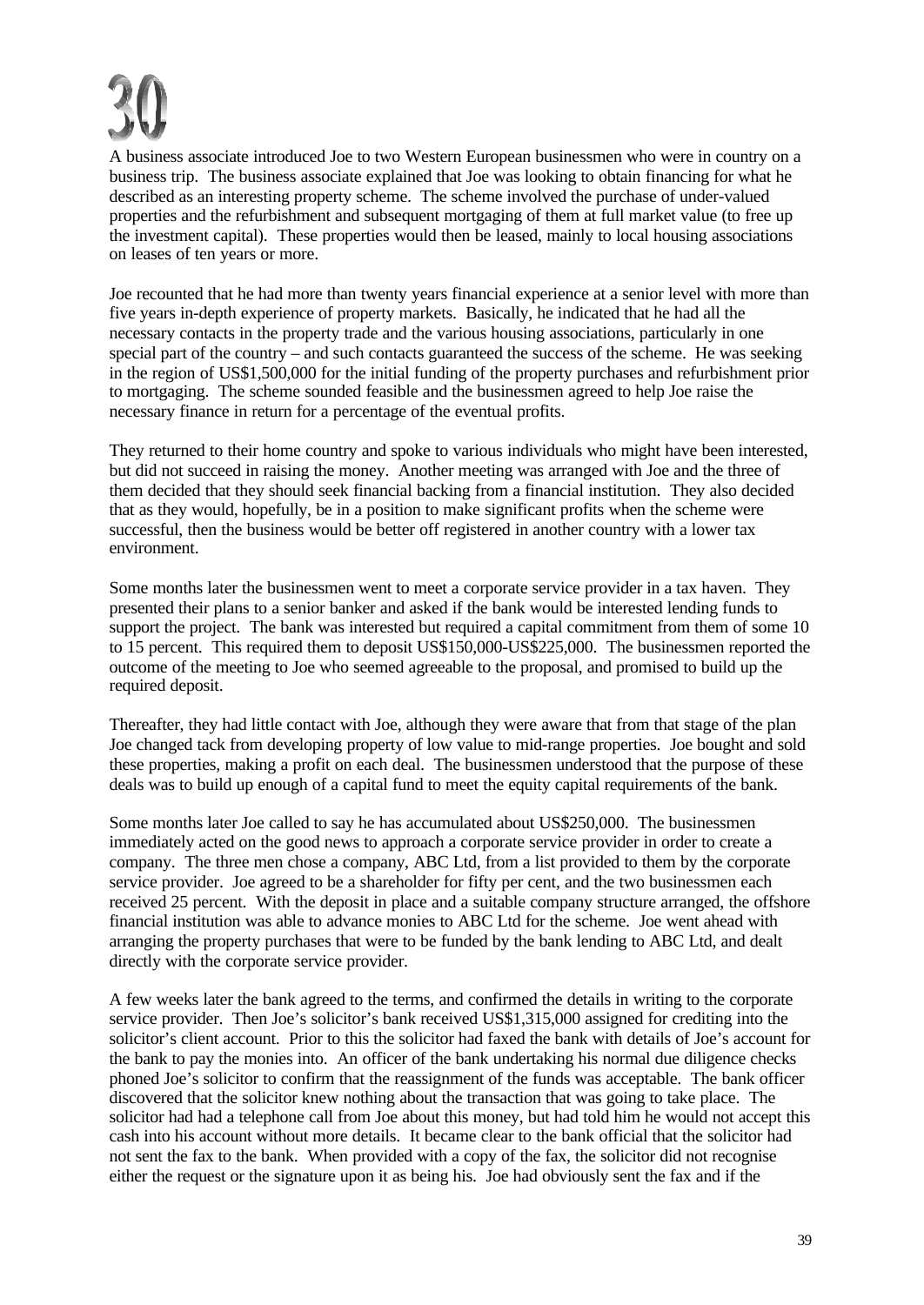monies had been paid into the client account Joe would probably not have had much difficulty withdrawing or moving the funds. The solicitor immediately contacted the police and made a full statement of the events surrounding the fund movement.

The businessmen received a disturbing phone call from their corporate service provider to the effect that there was a problem with the bank funds. They tried to contact Joe on various numbers, but were unable to locate him. Full statements were obtained from the two businessmen and it became obvious that Joe was at the very least guilty of attempting to obtain US\$1,315,000 by deception and several other offences of forgery.

To the credit of the solicitor, he refused to accept the money being paid into his account without full details. To the credit of the bank they contacted the solicitor prior to transferring the monies to double-check the circumstances surrounding the transaction. Standard anti-fraud and anti-laundering procedures worked in this case and Joe failed to obtain any financial benefit. He in fact remains in danger prosecution for his crimes should he resurface.

## **Indicators:**

• **Last minute alteration to fund movement instructions**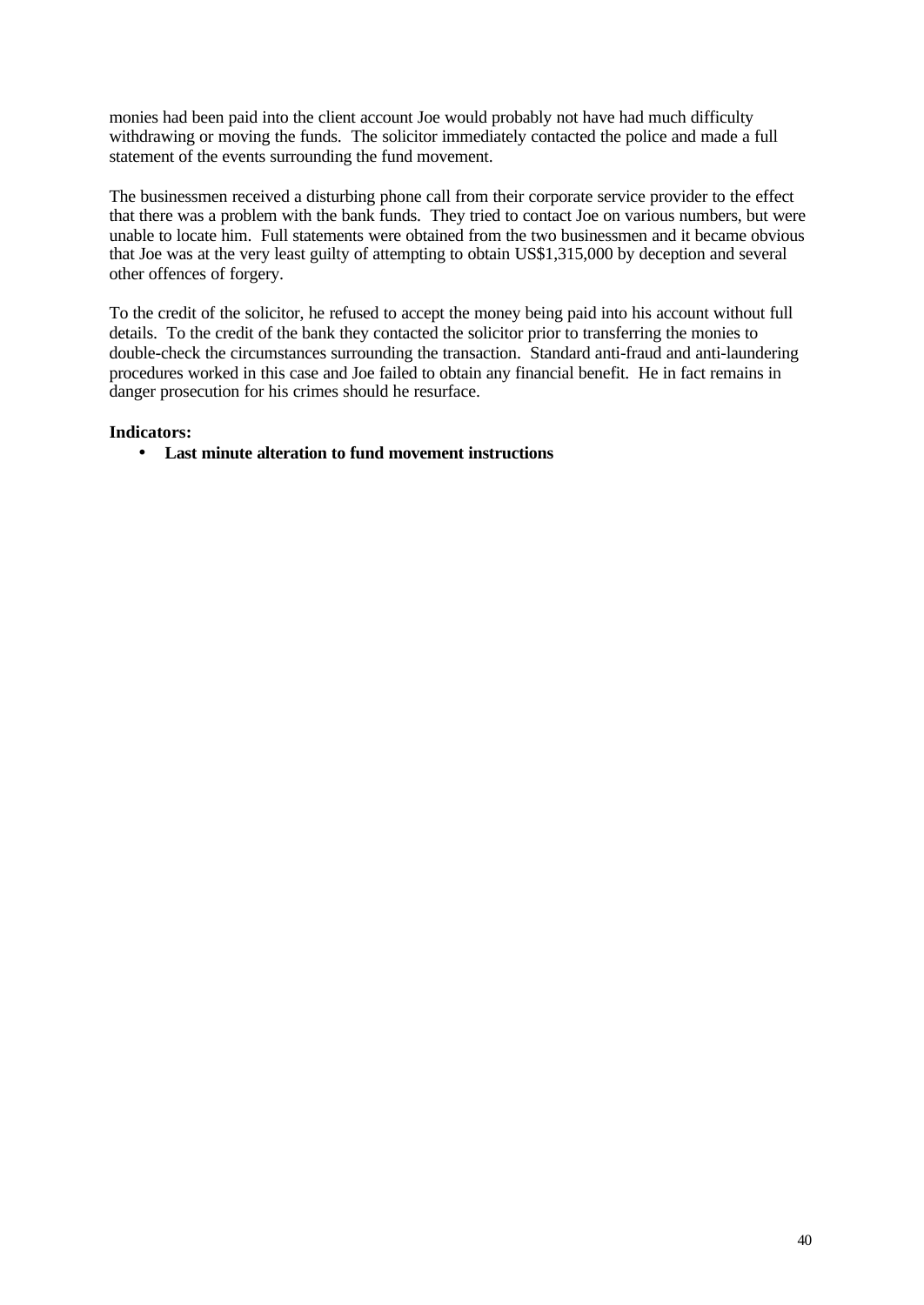Late in 1998, Tom, a citizen of an Eastern-European country, saw an opportunity to make a profit on a property investment. Mariah, one of the directors of Lotos Ltd, told him that her company was selling one of its buildings at a low price. The price – a mere US\$275,000 – looked like an opportunity Tom couldn't resist, and so he followed up Mariah's offer and told her that he wanted to purchase the property as soon as possible.

Several days later, Tom went to his notary to sign the deed of purchase. Mariah had already informed Tom that a co-directors name, Pete, would be on the contract as the seller of the building. Because of Pete's senior position at Lotos and the reputation of the company itself, Tom didn't suspect anything and signed the deed as required.

What Tom didn't know was that the day before the sale Mariah had already sold the building, this time to her boyfriend and co-director of Lotos – Pete. That sale was for US\$42,500, which meant that on the resale to Tom the following day, over US\$220,000 went directly to Pete and Mariah's personal accounts. Although Tom didn't suspect that anything was amiss, his notary noticed that the land records showed the recent sale. In his experience a company would never have sold such a building for the unrealistically low price of US\$42,500, and to have that followed by a second sale the following day was unusual in the extreme. He decided to disclose to the national FIU.

The FIU decided to initiate an investigation. Mariah was summoned for questioning and asked to explain the circumstances surrounding both transactions. She stated that the shareholders of Lotos had instructed her to sell the building for US\$42,500, and thus no crime had been committed. However, after questioning the shareholders, it became clear that they knew nothing about the first sale.

If it weren't for the notary's disclosure and the FIU's investigation, the shareholders would probably never have known that Mariah had swindled the company out of some US\$220,000. Apart from that, the state had not received the appropriate taxes, which the company would have paid as income from the full sale price. At time of writing, a criminal case had been opened and both suspects face prosecution and asset confiscation.

- **Large and/or rapid movement of funds**
- **Transfer of assets at well below (or above) market rates**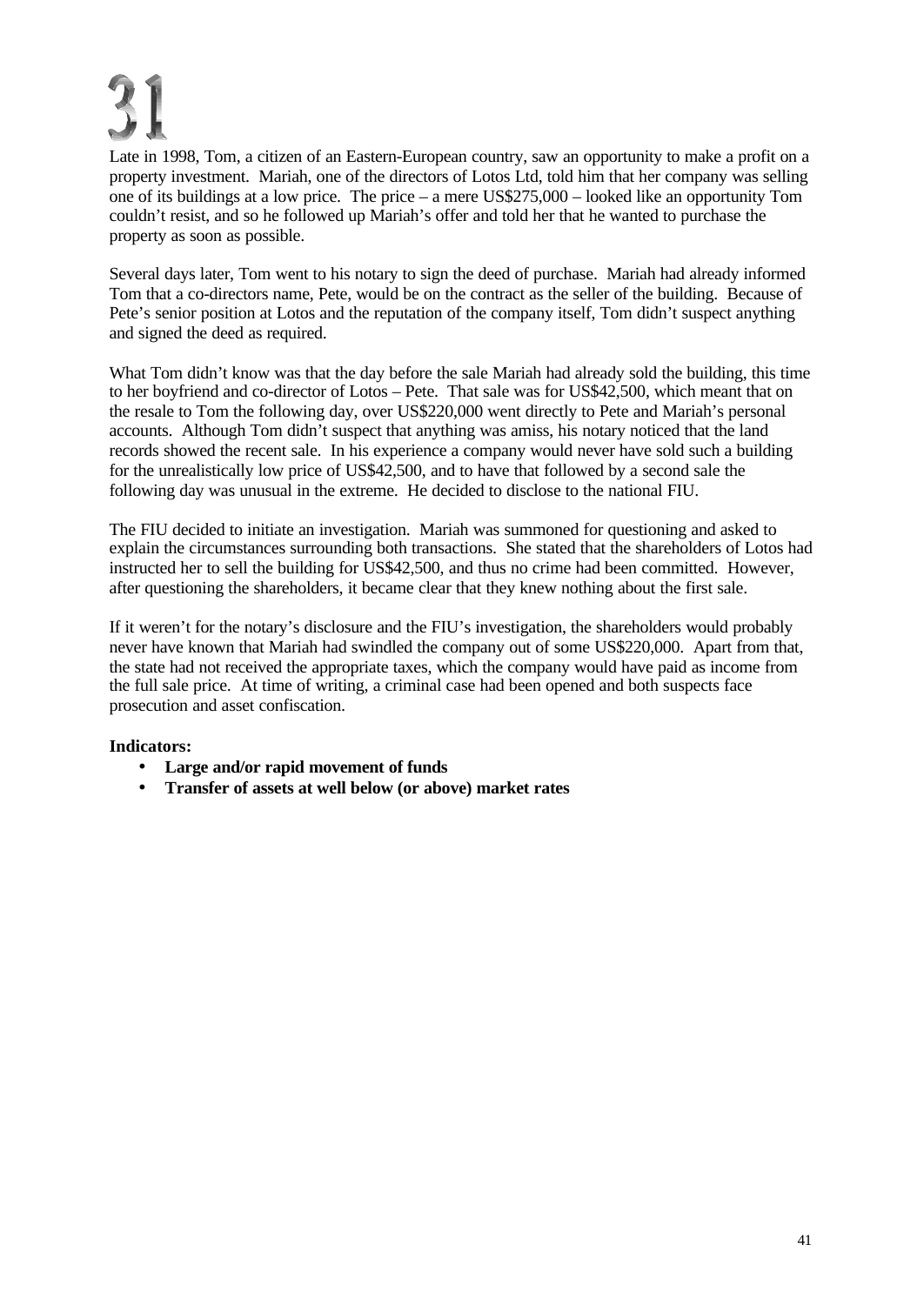

A drug trafficking cartel operated throughout the 1980's and early 1990's transporting a range of illegal narcotics to different countries in Central and North America. A single individual named Juan controlled the whole organisation. To conceal and disguise the profits of the illegal activity, Juan organised the creation of several corporations with the help of financial professionals. One of his main advisers in the financial world was Ricardo, to whom he gave some US\$28,000,000 to launder.

In a financial institution (A) in a big city of an American country, Ricardo designed, with the assistance of bank officers Antonio and Maria Lourdes, a financial scheme to conceal the origin of the funds. Initially, the laundering scheme relied upon investment portfolio into which the drugs-funds could be moved and withdrawn without attracting significant attention – especially since Mr. & Mrs. Lourdes were the employees responsible for monitoring such accounts. The ability to place the funds inside the institution was extremely valuable, as other institutions that the funds were subsequently moved to assumed that institution A had undertaken appropriate checks of the source of the funds.

In 1990, the bank officers moved jobs to a subsidiary financial institution in city B. They began to transfer the funds from the first institution to the institution in city B, to facilitate a continued tight level of control. In order for Mr. & Mrs. Lourdes to be able to conceal their link to the funds, they used the services of another financial subsidiary located in an offshore banking centre that specialised in providing assistance for the management of investment portfolios where the names of the beneficiaries were concealed.

To move the funds, they created a shell-company in the offshore centre. On paper the company controlled several investment portfolios, into which they invested the funds from the first institution (US\$28,000,000). In order to make it appear that the shell-company was investing profits from legitimate businesses they used the names of a bureau de change office in a Central American country, a corporation in the first country, and another in the offshore centre.

However, the national FIUs in two of the countries received disclosures on some of the fund transfers, and by exchanging intelligence were able to determine the financial trail. At the time of writing, a financial investigation was proceeding to determine the true extent of laundering that had taken place, with a view to eventual arrest and prosecution.

- **Over-complex fund movements**
- **Atypical or uneconomical fund transfer to or from foreign jurisdiction**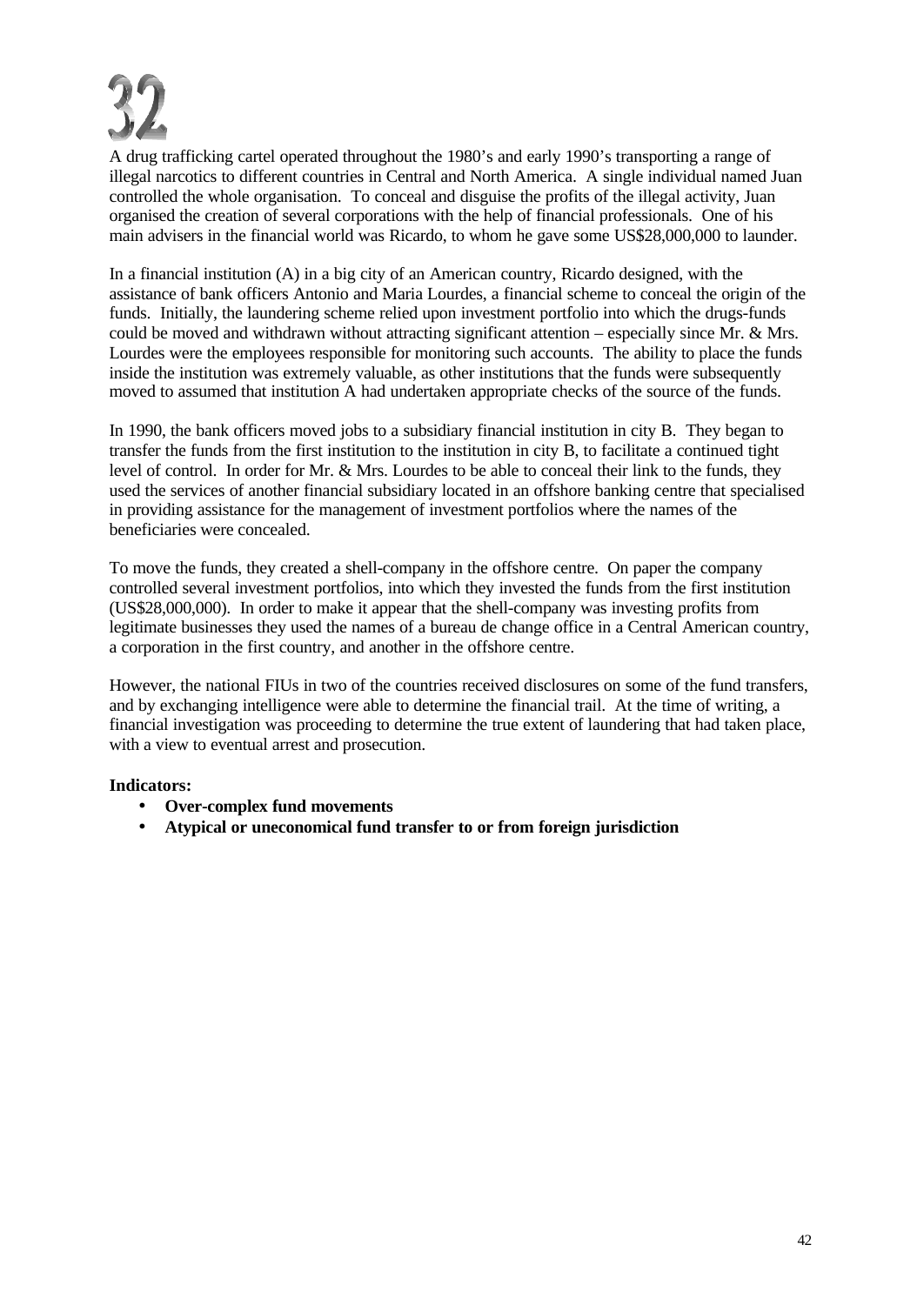

A businessman called Dirk applied for a credit facility in the amount of US\$100,000,000 at a reputable financial institution, producing certificates of deposit with a total value of US\$425,000,000 as a guarantee. The certificates were owned by a foreign foundation, of which Dirk was a board member. Dirk indicated that if the bank were to grant the credit facility, part of the loan – amounting to some US\$17,000,000 – was to be transferred to a separate private account in the name of his girlfriend.

Although a credit facility of such size is profitable and desirable business for any financial institution, the account manager nevertheless had some concerns relating to the tranche. Due to his experience with banking matters and normal client behaviour, the bank manager was concerned that the request for both the tranche and the transfer to a private account did not appear to be wholly bona fide. Rather than performing the transaction, the bank reported the matter to the national FIU.

The national FIU identified a number of previous law enforcement records relating to Dirk. He was registered in both national and international police databases for various fraudulent activities. The FIU forwarded the disclosure and supporting information immediately to the police. A team was put together to initiate a preliminary investigation. The investigation found that Dirk had recently been involved in a bankruptcy fraud case with proceeds totalling several million US dollars, in a second case involving sizeable false credit applications which utilised document forgery, and in a third fraud involving foreign government bonds with a total value of approximately US\$210,000.

The investigating team were by now highly suspicious that the certificates of deposit used to obtain the tranche were forgeries. Inquiries in the country where the certificates had been issued revealed that the issuing bank had been liquidated some years ago – in effect the certificates were worthless. Through law enforcement investigations in this second country, further certificates of deposit with a total value of US\$30,000,000 were seized from an individual who had previously been involved in the management of the defunct financial institution. In addition counterfeit government bonds with names of other banks on them were also discovered. The total value was well over US\$850,000,000.

It became clear to the investigating unit that an entire organisation was creating a range of fake bonds and certificates, supplying them to a number of fraudsters such as Dirk for use in large-scale international frauds against financial institutions. If a swindler was successful in obtaining credit using the false documentation, the bank guarantee obtained was used in turn for credit applications with other banks so as to create a network of interdependent guarantees between legitimate financial institutions, thereby increasing the total amount defrauded. The objective after a number of deceptions was for the fraudster to transfer significant amounts of funds into private accounts and disappear, leaving the legitimate organisations to sort out the complex interweave of debts.

Ongoing investigations are seeking to determine whether initial funds used to start some of the guarantee funds in motion were originally obtained from criminal activity, in order to obtain grounds for a primary prosecution for money laundering. Dirk has been charged on a number of offences in a range of countries.

## **Indicators:**

- **Unusual business activity transfer into relatives account**
- **Atypical or uneconomical fund movement of funds**
- **Documentation issued by an unfamiliar financial institution**

## **FIU action:**

• **Cross referencing with national and international law enforcement databases**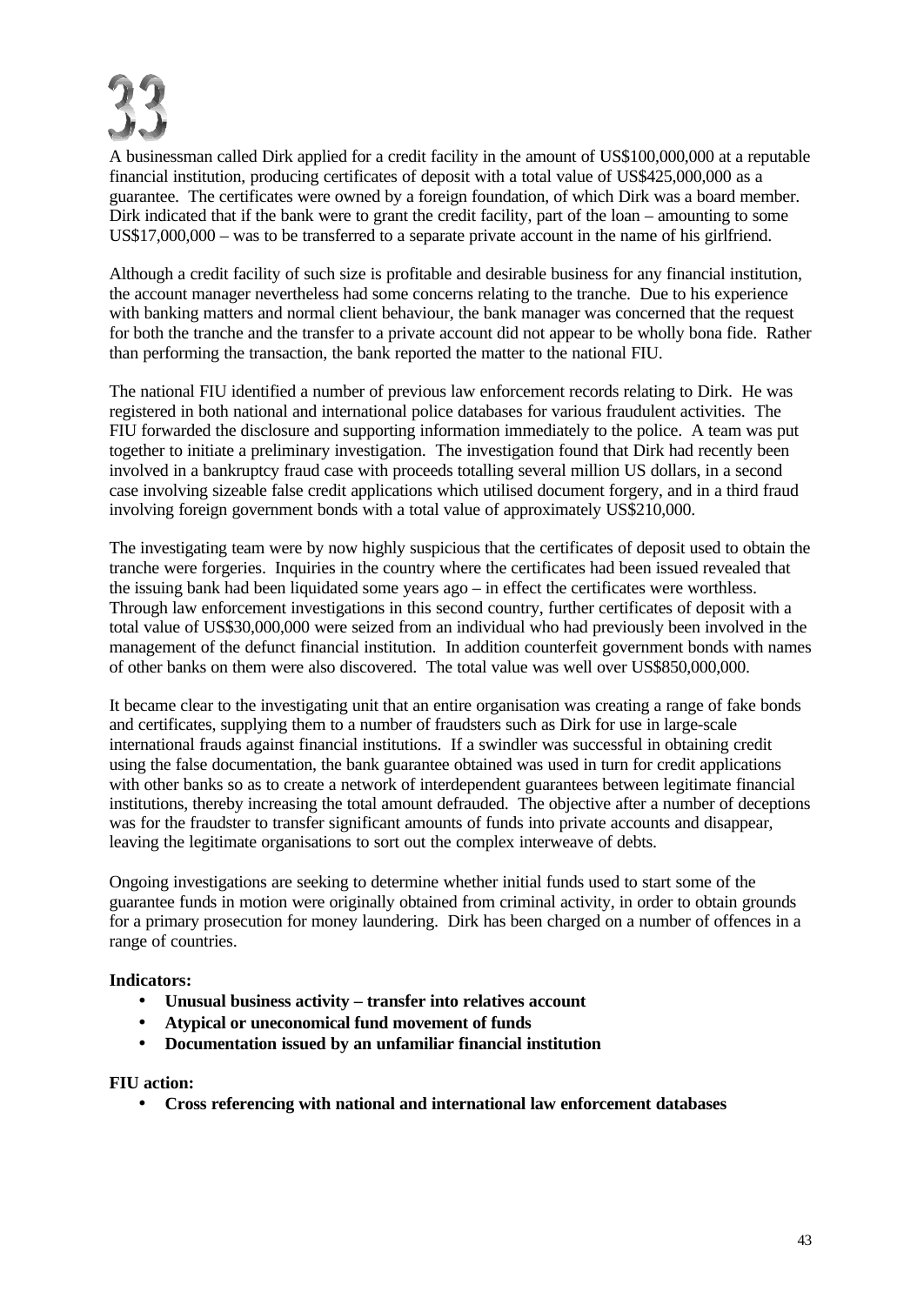

A national FIU in a Western-European country received several interesting transaction reports from a financial institution. In a short period of time, over US\$127,000 originating from a range of different personal accounts in America was credited to the bank account of a client named Jessica. The account had previously been largely dormant with only a small turnover of funds. Following the large influx into the account, other unusual credits and debits were also noted. Jessica transferred the aggregate sum to another account, which her husband Johan was authorised to use. Johan withdrew half of the sum in cash and transferred the remaining part to a bank account in the name of Mr. Lennert.

The FIU analysed all the accounts disclosed upon, and quickly identified a number of other disclosures relating to Mr. Lennert. It seemed that some time before the latest disclosures, Johan had already credited Lennert's bank account with a sum of US\$32,000 in cash, which bank documentation recorded had been explained as a 'private loan'. Lennert deposited an additional US\$6,000, after which he transferred the aggregate amount – over  $US$100,000$  – to a solicitor, apparently for use in the purchase of a property known as 'The Cafe'. The use of the legal firm was designed to add legitimacy to the transaction.

Checks against police databases also identified Jessica and Johan as well known to law enforcement for suspected involvement in drugs trafficking. The FIU consulted the register of Commerce and found that Lennert became the owner of The Cafe, one day after the transfer to the solicitors client account. The Cafe also turned out to be the focus of police interest as a likely location for the sale of illegal drugs. The FIU forwarded all financial and other information to the police investigation team undertaking the inquiry into Jessica and Johan.

Evidence was gathered which confirmed Jessica and Johan's involvement in cocaine dealing. The suspicious transactions were used as a starting point for a more detailed financial investigation to map out the money flows involved in the business. It appeared that the couple was involved in the importation of drugs from America. Some selling of drugs had also taken place in America itself, which resulted in the transfers from America into the European accounts. Furthermore, thanks to the FIU report, the police team established a clear relation between The Cafe and Jessica and Johan, since they had invested a total of over US\$90,000 into Lennert's accounts shortly before he purchased the business.

The suspects were arrested on a number of charges, and Jessica was sentenced to six years imprisonment as the main organiser. Her husband was sentenced to four years. Due to the financial information gathered by the investigation team, the prosecution was able to successfully demand a total of over US\$140,000 to be confiscated.

- **Atypical account behaviour (size and nature of business)**
- **Atypical or uneconomical fund transfer to or from foreign jurisdiction**
- **Re-activation of dormant account**
- **Large-scale cash transactions**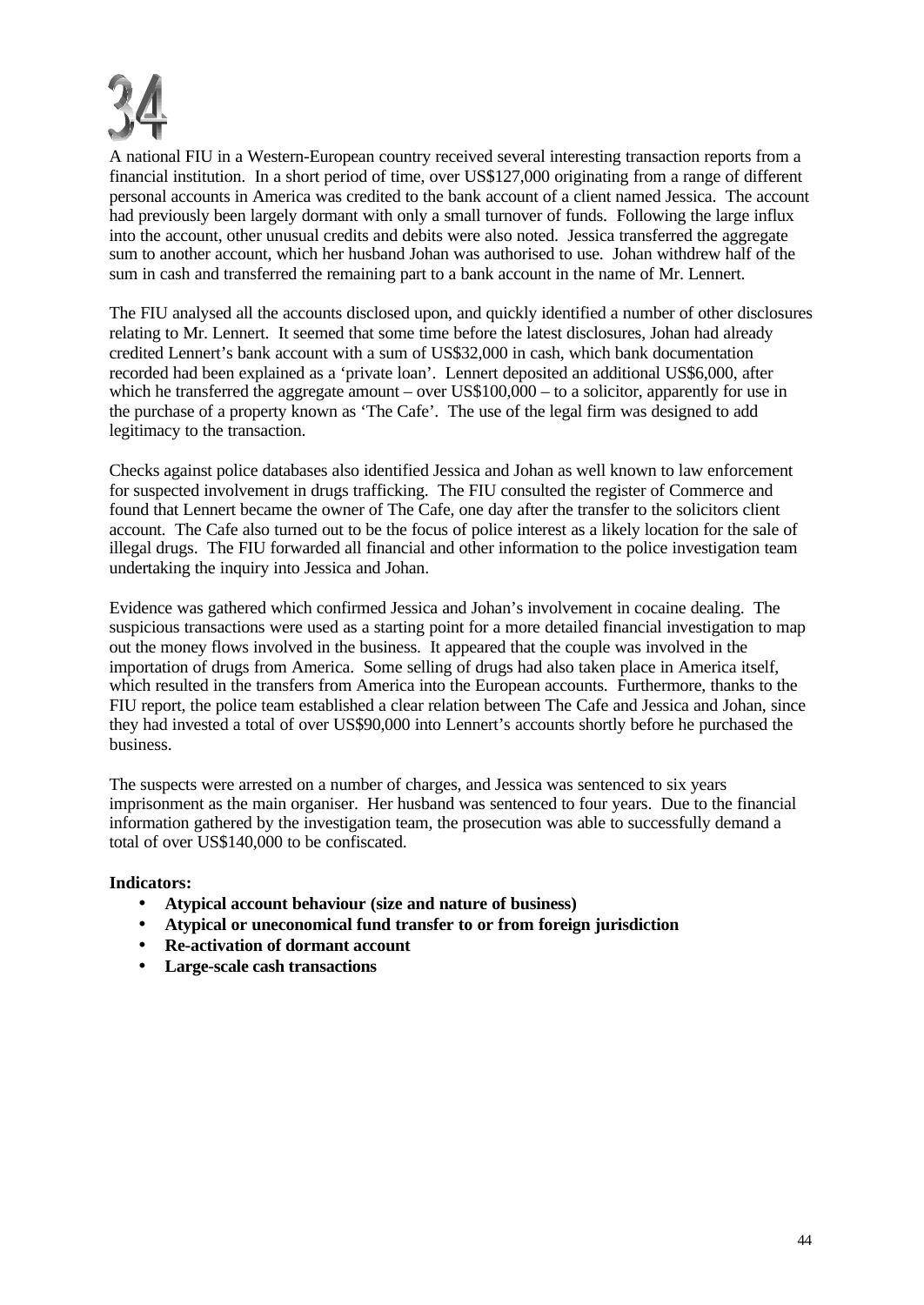Advertisements from a company called Gold Ltd appeared in the national newspapers in a European country, promoting investments with a 'guaranteed' tax-free return of 13.5 percent per annum with the possibility of up to an additional 9.1 percent depending on the profitability of the underlying business. Investors could participate by contributing at least US\$14,900. Gold Ltd was identified in the advert as involved in the buying and selling of uncut diamonds. Based on the figures provided, at the end of three years the minimum investment would have sharply increased in value. As a security for the investment, a deed of ownership worth US\$12,800 was to be created for each investor against a specific diamond, with the diamonds having been certified by institutions such as a the Diamond High Council of Europe. These diamonds were to be stored in the safe of the Diamond Management Foundation. Leo, Gold Ltd's Managing Director, suggested to investors that in fact each 'guarantee' diamond would be worth US\$14,900 in a very short space of time – thereby equalling the minimum investment and offering a safe guarantee for the investor.

Leo maintained a number of accounts at different banks. The accounts were either in his own name or the in name of Gold Ltd. Interestingly, one of his accounts at one of the banks – Bank B – became active again for the first time in several years. Large wire transfers were made to the account in rapid succession for a total amount of US\$320,000. The funds all came from Leo's commercial account at another bank – Bank A – emptying that account, which was closed shortly afterwards. Following the fund transfers, Leo withdrew large amounts of cash – in total around US\$171,000 was taken out across the counter. The fact that the account had suddenly become active and that Leo was withdrawing the funds in cash lead Bank B to report the transactions to the national FIU.

In the meantime, articles critical about Gold Ltd appeared in the national newspapers. Gold Ltd had promised incredible returns for investors, promises which observers increasingly believed that it would be unable to keep. Several people made inquiries about Gold Ltd at Bank A to which they had sent investment funds. Apparently, when speaking to potential investors, Leo had been mentioning his high-level contacts at the institution. By being referred to by Leo as the 'Gold Ltd company bank', the bank had unwittingly become involved in the developing problems. Not only were investors more likely to trust the scheme if they believed that it was associated with an established financial institution, but fund movements from the bank to other financial institutions were less likely to raise suspicion. The bank had by now accumulated a number of doubts about Gold Ltd activities: the advertisements which Gold Ltd used to attract investors, the negative stories about Gold Ltd in the press, and the unauthorised use of the bank's name to encourage people to invest. Bank A decided to terminate the relationship with Gold Ltd in addition to reporting the company to the FIU.

However, Leo still had a number of private accounts at other banks to fall back on. In little more than two months, US\$1,700,000 was transferred to one of these private accounts at Bank C from the Diamond Management Foundation. Leo withdrew most of this in cash. Leo then gave instructions to terminate this account and to transfer the remaining balance, some US\$596,000, to yet another private account at Bank D. Not long after the US\$596,000 had been transferred to this account, Leo showed up at Bank D and withdrew the balance of the account in cash, terminating the account. Both Bank C and Bank D, aware of the activities of Leo and Gold Ltd as reported in the media, separately reported the transactions to the national FIU.

The FIU began an investigation into the numerous transactions. During the investigation, it became clear that Leo was registered as of significant interest in a criminal intelligence database and had been implicated in the past in a number of frauds. It turned out that the Diamond High Council had not certified the diamonds on which the deeds of ownership had been 'created', and had even publicly distanced itself from Gold Ltd. The diamonds involved were certainly not worth US\$12,800 as promised, but only about US\$2,300. Furthermore, whatever increases in value the business had achieved would not have been tax free – no special tax breaks applied to this business sector. It also quickly became clear what the source of the amounts transferred from the Diamond Management Foundation to Gold Ltd was. The Diamond Management Foundation account was credited numerous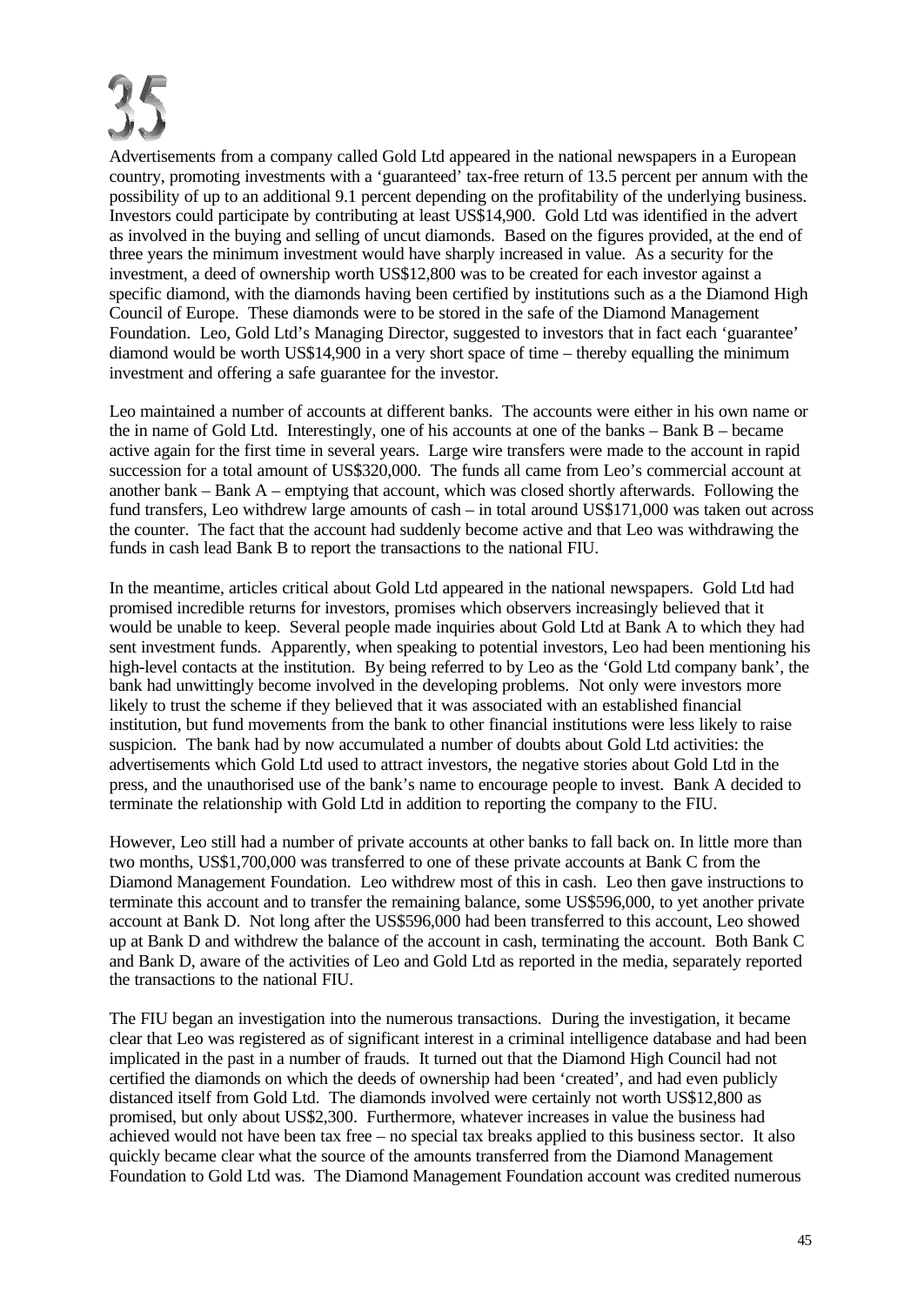times with amounts ranging from US\$4,200 to US\$42,600, all originating from investors. As soon as the credit balance in the Diamond Management Foundation's account reached a prearranged trigger point, the funds were automatically transferred to a Gold Ltd account. The FIU forwarded the financial analysis to the police for further action.

Newspaper articles continued to document the activity of Gold Ltd, becoming more critical over time and claiming that the company was unable to meet payment obligations. Around ninety investors demand their money back, but unsurprisingly no funds were forthcoming. Meanwhile, the police had already started an investigation. The financial analysis from the FIU added significant value to the police investigation, and allowed the charting of the flow of money between the various companies and banks involved, including the Diamond Management Foundation. A local district court also ruled in favour of the ninety investors in a preliminary relief hearing, which resulted in Gold Ltd being declared a bankrupt company.

Because only a small proportion of investors filed complaints, the police were unable to determine the total level of funds invested. The reports from the FIU, however, provided an indication of the scale of the fraud. Of the funds invested – at least US\$8,500,000 – there was not much left in the main bank accounts due Leo's tactic of withdrawing monies in cash. Gold's bankruptcy trustee, however, seized all assets available, including an account in another European country. The district court sentenced Leo to four years in prison and the – admittedly limited – assets seized have been divided between the creditors. Presumably, Leo still has significant amounts of money hidden awaiting his release.

- **Large-scale cash transactions**
- **Unreasonable promises of returns on investment**
- **Media coverage of accountholders activities**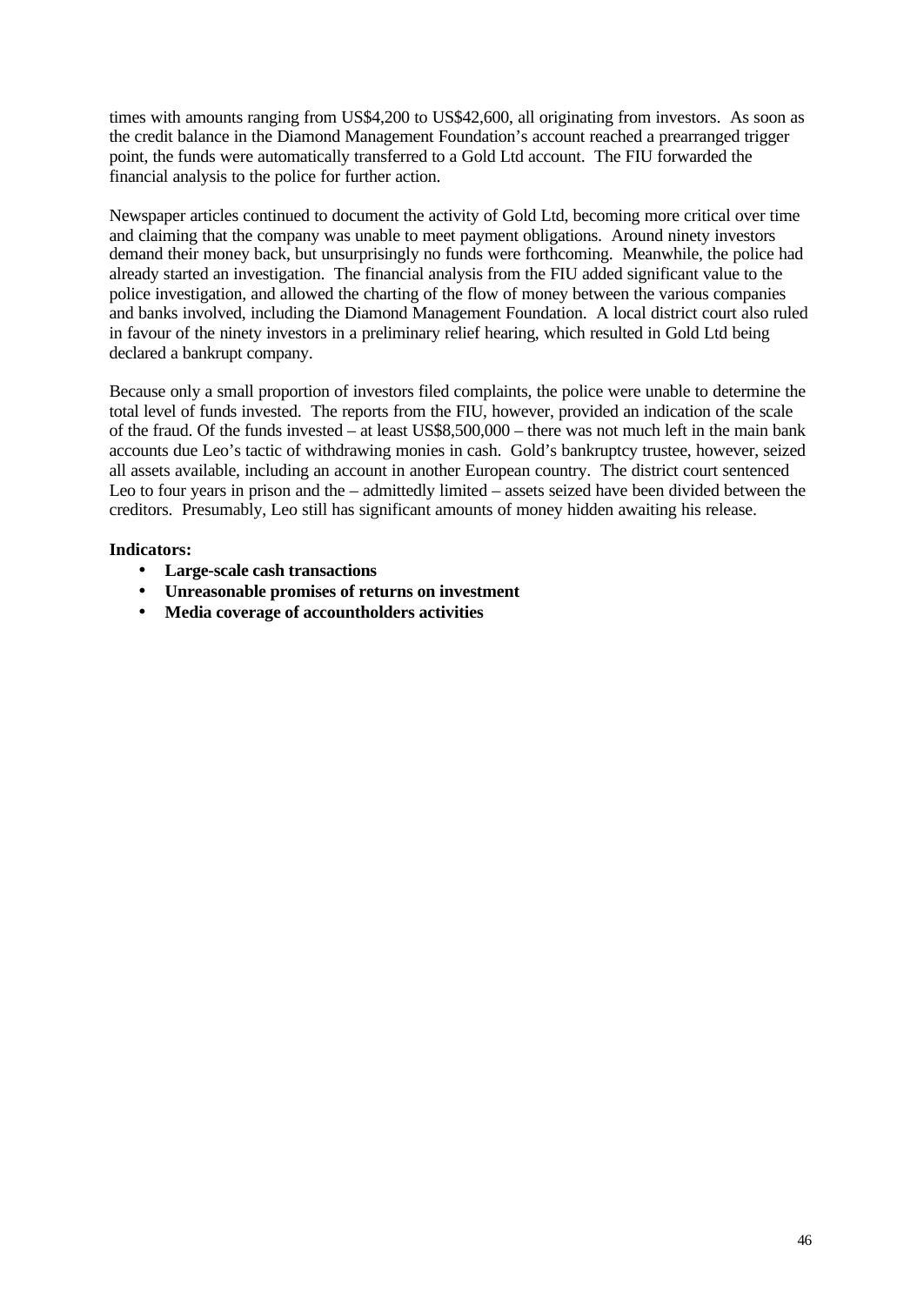

A newly appointed credit manager at a car loan company was concerned about one of his customers, Ray. Ray had recently bought a luxury sports car worth about US\$55,000. He obtained a five-year loan for US\$40,000 through the credit company, and had paid the balance in cash.

The credit manager undertook some checks against historical records and discovered that Ray had had several loans over the previous six years; all for the same amount of money and all with a large proportion of cash as a deposit. More significantly, in a number of the cases the loans had been repaid early in cash. The credit manager decided to report his concern to the senior management of the loan company. After assessing the facts, the management decided to disclose the case to the national FIU.

The FIU searched the disclosure against their databases, and very quickly linked Ray to a long established criminal organisation. The FIU forwarded the disclosure to an operational team in the police force, which was already targeting the organisation. The team obtained a court order to examine all relevant records at the loan company. It became clear that Ray was selling the newly bought cars on to private buyers and small garages, and obtaining cheques from these new owners. Further investigation revealed a single bank account into which all cheques gained from the sale of the car were paid.

It appeared that Ray was working at the criminal organisation's laundering division. Ray was entering cash from the sale of drugs into the banking system by means of the initial cash deposit to the car loan firm, as well as clearing the loan with a second cash sum. The cheques from customers and small businesses, to who Ray sold the cars, would appear to any bank employee examining the account to be legitimate sources of income. The loss made on both the loan and the drop in resale value the criminal organisation simply saw as a cost to be borne in exchange for cleaned funds that would attract no law enforcement attention.

Because of the identification of the bank account, an accurate assessment of the criminally laundered funds could be made. The financial information collected allowed the financial investigators on the operational team to produce a more accurate benefit of crime statement. An additional US\$300,000 was confiscated as a result of the information generated by the initial disclosure.

- **Early repayment of loans**
- **Unusual client activity (multiple loans in short period)**
- **Large-scale cash transactions**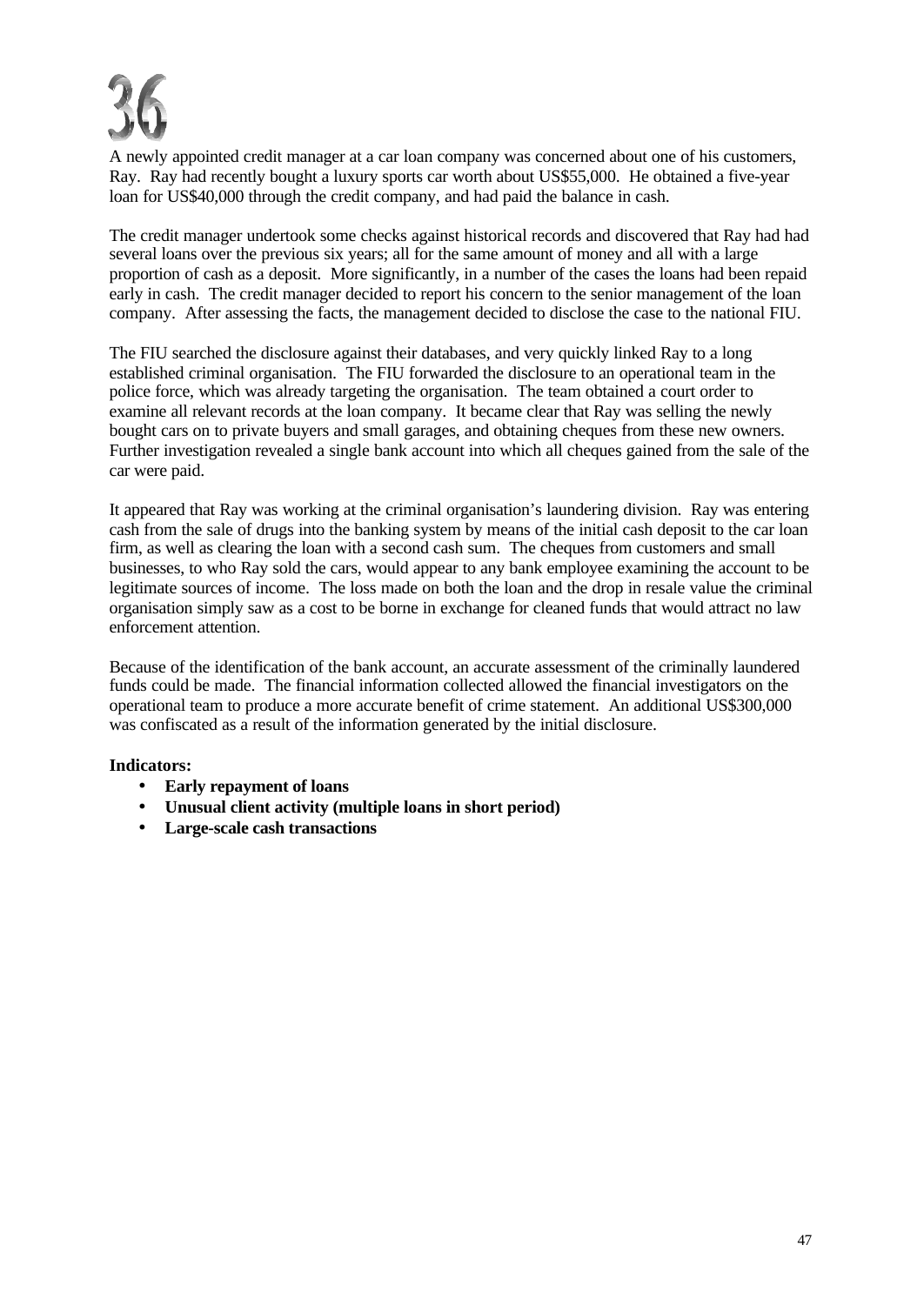# **Use of False Identities, Documents, or Straw Men**

The ability of in a number of countries for the state to detect and remove illicit assets from individuals involved in crime has meant that it is beneficial for launderers if assets can be owned and handled by individuals with no associations with criminality. Such 'straw men' can be used to make deposits or withdrawals in the hope that even if the transactions are brought to law enforcement attention, the lack of any links to the criminal organisation will reduce the value of the intelligence.

Likewise, the use of false identity documents to open accounts or undertake transactions is beneficial in breaking the link between the asset and the known criminal. Even if the criminal is arrested and imprisoned, the assets may remain ready for enjoyment upon release from prison.

False documentation, as well as playing a vital part in fraud attempts, can also be used to support cover stories for laundering attempts. False invoicing, receipts, and travel documentation have all been reported as being used as part of the fund justifications given to financial institutions.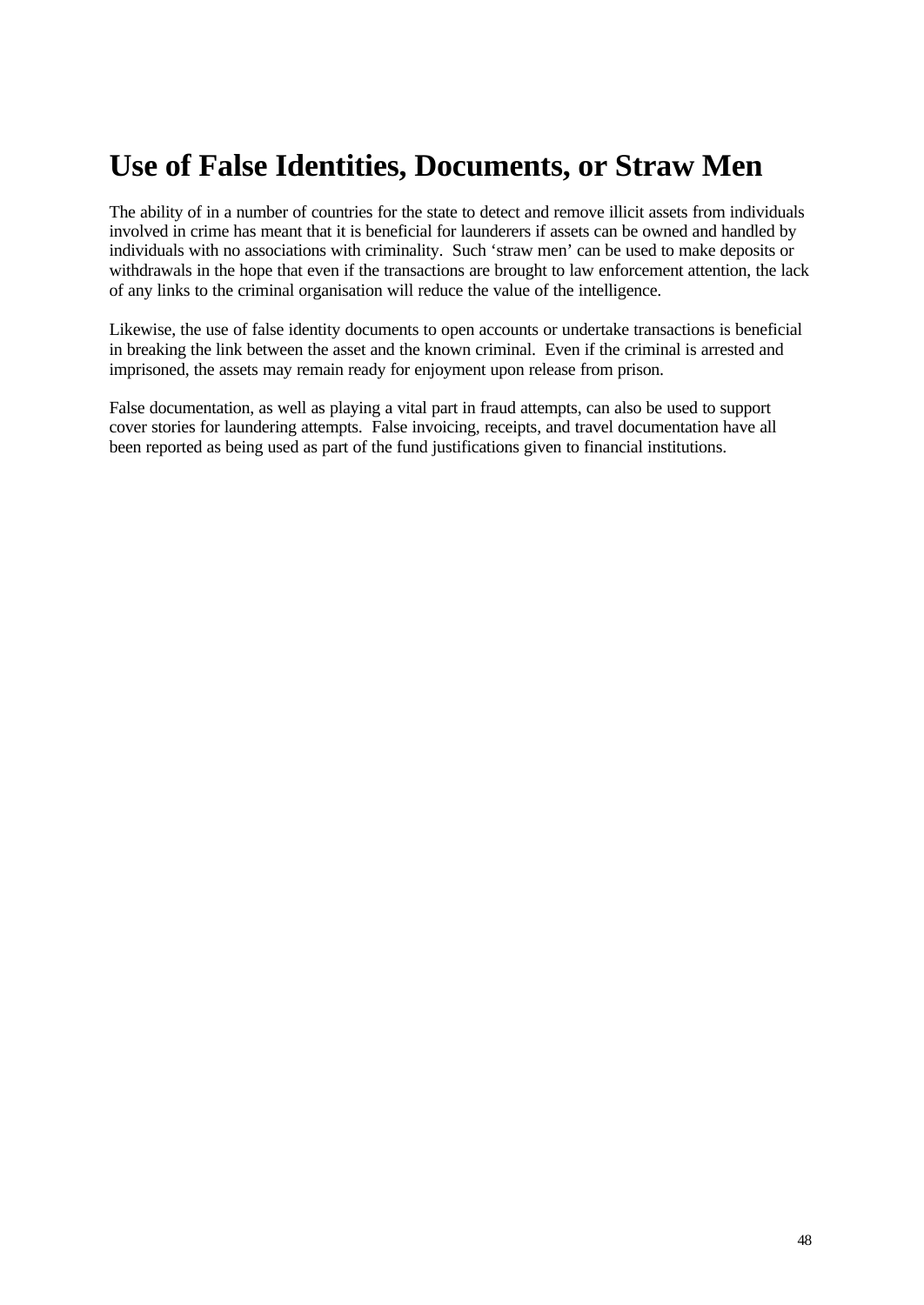An American bank noticed that at several of its branches cheques were being cashed in by a group of persons. Within a period of less than two weeks, the group of persons cashed over twenty cheques. The bank connected these transactions because the amounts – that were all below the mandatory reporting limit – were about the same, which indicated that the original amounts were, most likely, in a different currency – exchange rate fluctuations caused the small changes. The cheques originated from a money transmitter. But not only the amounts seemed odd to the bank. The group also behaved questionably. Some of the people involved arrived at the same time, but went to different tellers of a branch rather than queuing together. The bank detected that different individuals were also using the same car to actually get to the bank. The bank decided to inform the national FIU about the cheque cashing and gave the brand and registration number of the car as well as the financial details of the cheque cashing.

The FIU initiated an investigation into what appeared to be a large smurfing operation. Some of the individuals in the group were relatives. Their name corresponded with the last name of Jack and Martin – two persons that had been reported to the FIU before by two other banks. The FIU had forwarded the transactions of Jack to the police. After questioning Martin's bank, the FIU received more information about him. Martin seemed to be dealing as a one-man company, but according to the records of the Chamber of Commerce the company had ceased to exist. It was appearing increasingly likely that the 'company' was being used for some illegal purpose. The FIU received further information from the public prosecutor, and it now appeared that another person, who had been disclosed upon separately before, could be brought in connection with this case. The FIU composed a report with all its findings and informed the police.

The whole group was accused of drugs trafficking and money laundering. Arrests by the police rapidly followed, and the investigation team uncovered damning evidence. Whilst in jail, the prisoners approached a guard to help them contact their accomplices who were still free. But the guard was himself caught and was now sentenced to twelve months in prison because he supplied letters and a cellular phone to the prisoners. Furthermore, as a result of tapping phone conversations through the cellular phone ten more people were arrested for their involvement.

Six months before the group was arrested, there had also been an investigation in a Western European country into a drug trafficking ring. Two members of the group were subjects of that investigation because they had been involved in drugs trafficking to both Europe and America. At time of writing, these individuals were also facing extradition and prosecution for a number of offences.

- **Multiple transactions below threshold**
- **Defensive stance to questioning**
- **Illogical business activity why send multiple cheques for cashing at a higher charge**
- **Multiple use of money transmission services**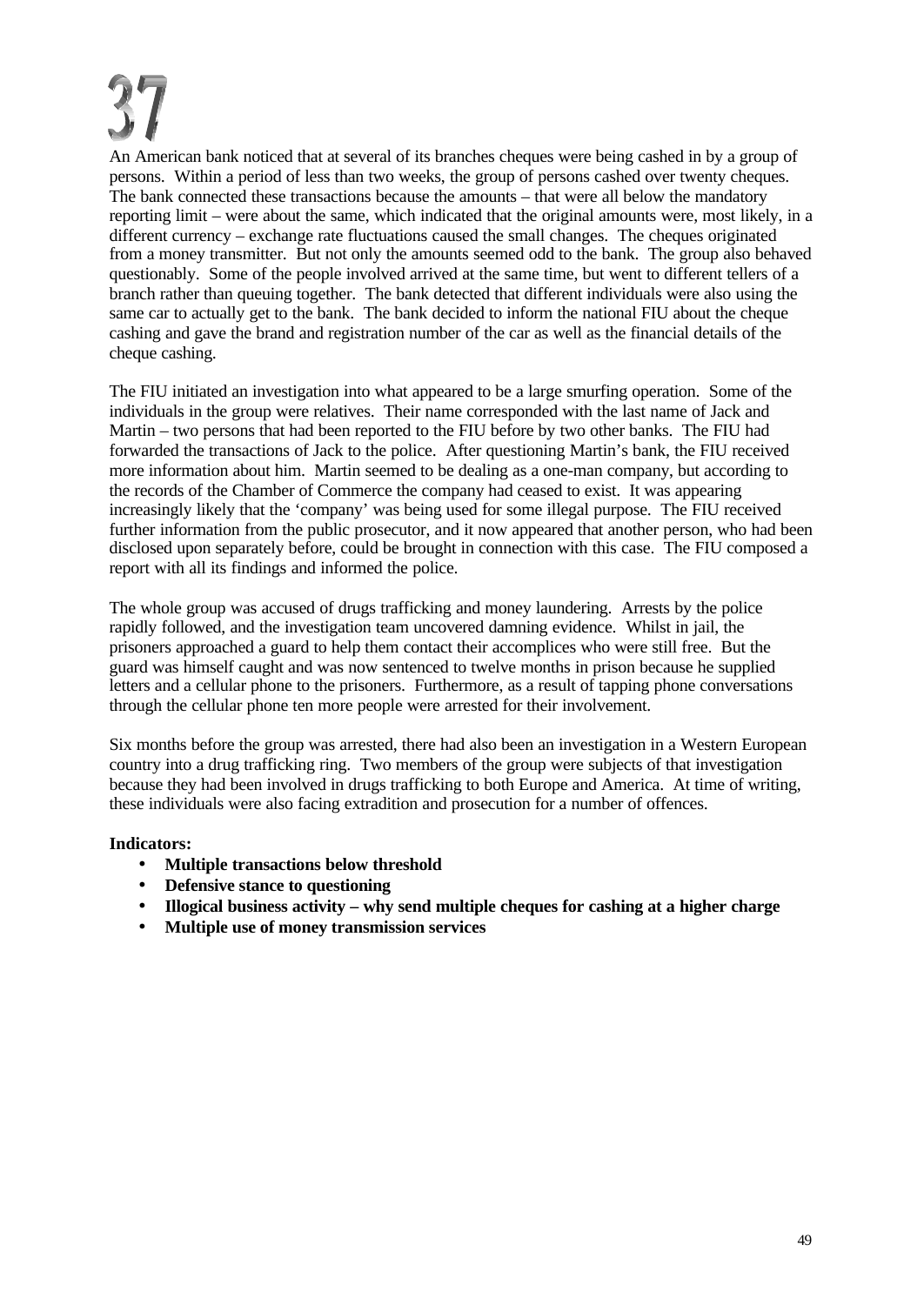

A FIU in a Pacific-rim nation identified an unusual network of financial transactions. Analysis showed that over US\$8,500,000 had been remitted through the banking system by purchasing international fund transfers with cash. On a frequent basis, amounts of US\$24,000 had been transferred in multiple daily transactions. Individuals using false or stolen identification sent the funds through six different banks, presumably in an attempt to conceal the transactions from the authorities. Eventually the funds were transferred to more than twenty different accounts held overseas under a host of different controlling identities.

The police, informed by the national FIU, initiated an investigation. They made a request to the relevant overseas police force for assistance in gaining information on the account holders. It became clear that these account holders were allowing others to use their bank accounts in exchange for commissions. As the investigation continued, the police undertook surveillance operations to establish the identity of the contacts and the source of the funds. As a result of the surveillance, the police were able to positively identify a woman who was making international funds transfers using a number of false identities. Identifying the woman facilitated the tracing of another individual involved in the laundering syndicate. The overseas police assisted the investigators by highlighting this individual's history in trafficking heroin in Asia, as well as his connections to a freight forwarding company in the overseas country.

As the investigation continued, the national police located a house frequented by known drug dealers where activity was detected that suggested the occupants were in the middle of a significant drugsdeal. The police executed search warrants on the premises and located approximately eight kilograms of heroin. One room in the house was clearly being used to reprocess block heroin in wholesale quantities. Another room was used as an office and contained extensive records of drug shipments and movements of the proceeds. The investigators seized US\$385,000 and a significant quantity of jewellery.

During executions of other search warrants the police discovered seven imported water heaters at the residence of an individual believed to be involved in the drug importations. In two of the heaters, approximately 11 kilograms of high purity heroin were stashed, concealed behind an aluminium plate. This search also resulted in two arrests and the seizure of more than US\$13,000.

The overseas police also made a number of arrests and restrained assets of approximately US\$3.500,000. Asset restraints in the Pacific rim country totalled US\$1,000,000, including US\$385,000 in cash, US\$300,000 in jewellery, US\$47,000 in casino chips, as well as residential property.

In total, seven people were arrested in both countries. A further ten members of the syndicate absconded. It is believed that over 70 kilograms of heroin were smuggled into the Pacific rim country within a twelve-month period by the crime syndicate. Four persons charged received lengthy prison sentences. The jail terms came to more than a hundred and twenty years combined.

- **Multiple transactions in a short time period with no underlying business rationale**
- **Use of false / stolen identities**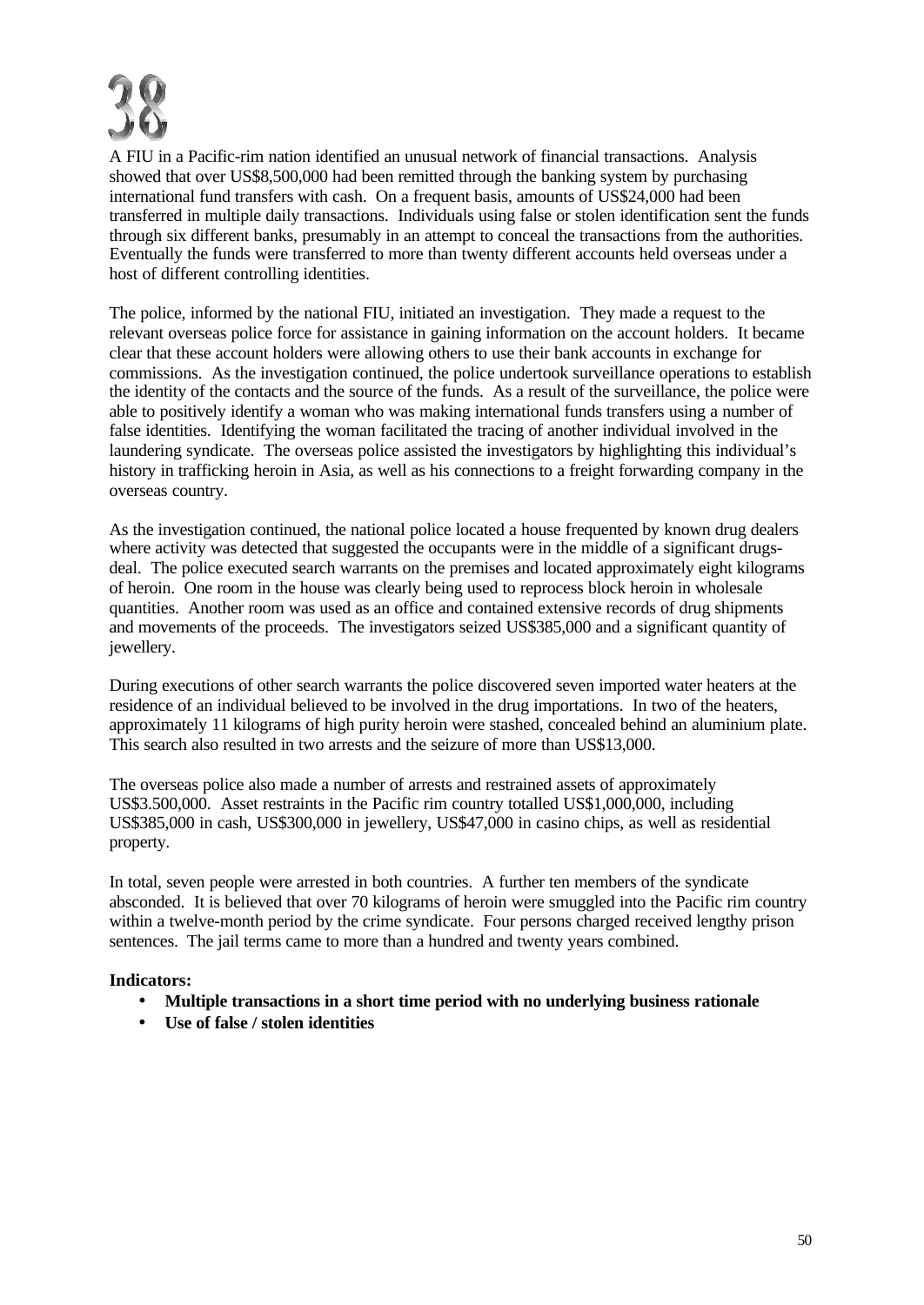A national FIU detected an international fund transfer scheme involving countries in both Pacific and South American regions. The individuals involved used false names and addresses, which made it difficult to link them to law enforcement intelligence on known offenders. The persons travelled extensively but maintained bases in specific countries from which the funds originated. They made several international funds transfer instructions through a range of financial institutions, all of which were structured to avoid mandatory reporting requirements. However, the nature of this activity aroused the suspicion of the bank and, after the bank disclosed the transactions, the suspicion of the national FIU. Following further analysis, the case was passed to the police who initiated an investigation.

The financial activity continued throughout the following year. The police monitored the international movements of the individuals and the financial transactions. International exchanges of information revealed that Asian / Australian police also suspected that the individuals involved were probably involved in drug trafficking activities. During the investigation, the Asian / Australian police searched a courier arriving from the country where the FIU was located. The suspect carried US\$90,000 in bank drafts.

Through criminal intelligence analysis, the suspected co-ordinator of the heroin importations was identified. The ongoing investigation led the police to search an airfreight package arriving in country. The package contained glass sculptures that held almost sixty kilograms of high-grade heroin. By using a controlled delivery, the police discovered the address where criminals removed the heroin from the surrounding glass and prepared it for distribution. Six individuals were arrested for heroin importation offences. As the investigation continued, the police were able to monitor the actions of other people known to be involved in the drug syndicate. Other members of the syndicate, involved in sending a second shipment of heroin to an American country were also arrested whilst authorities intercepted the shipment.

- **Use of false identification documents**
- **International fund transfers at level just below threshold**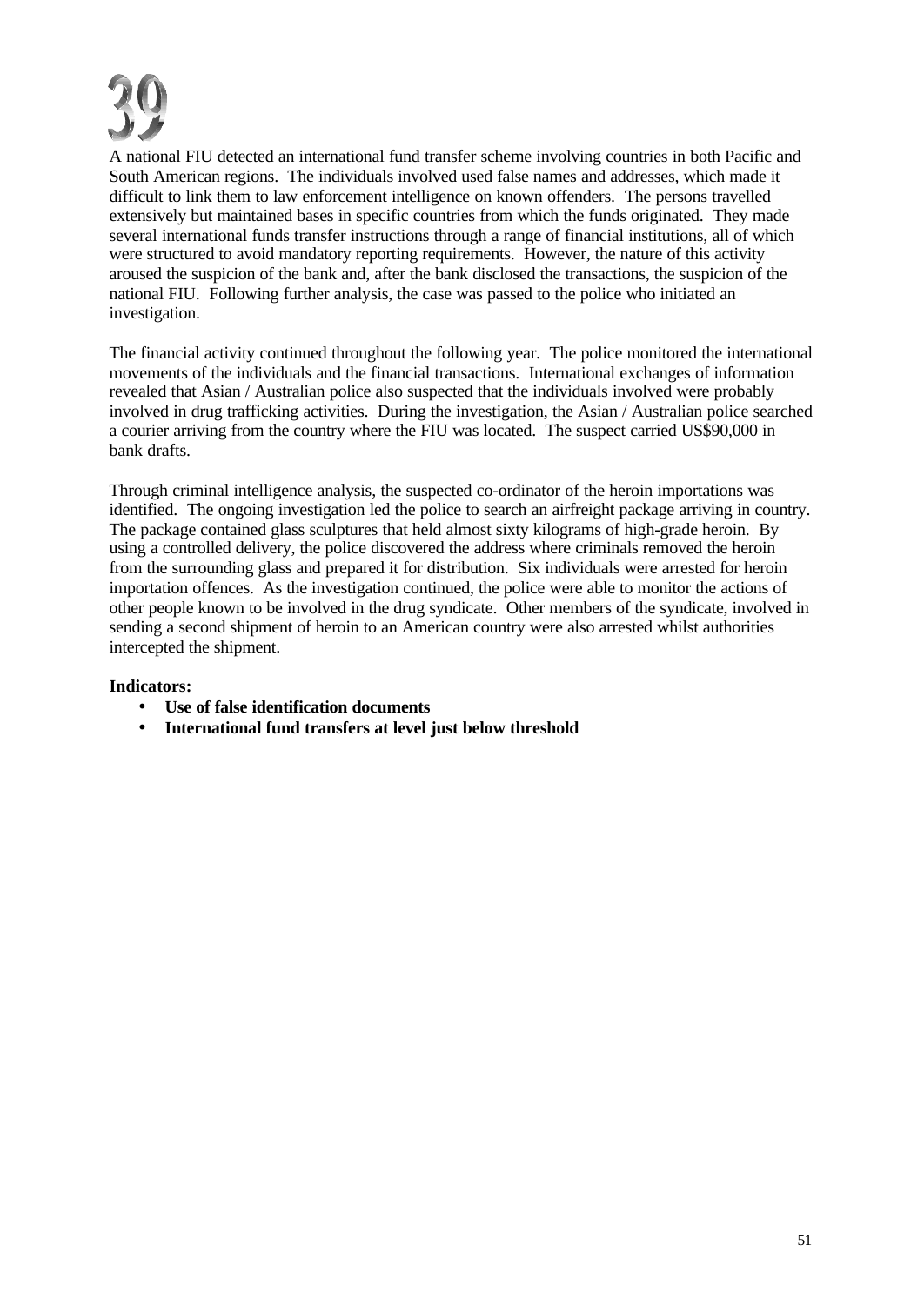

Several individuals from an Eastern European country opened bank accounts at various financial institutions in Western Europe. They registered the accounts in their own names, or in the name of companies that they owned. Once the accounts were opened, the customers used them to circulate (layer) large sums of money. Roughly US\$6,000,000 shuttled to and from foreign countries through the various accounts, in an attempt to conceal the origin of the funds from external observers.

Despite the layering attempt, the financial institutions involved found the transactions suspicious and decided to disclose to their national FIUs. Several other institutions refused to enter into business relationships with these individuals due to initial concerns when account openings were attempted. These institutions also disclosed to the FIUs.

However, the criminal actions of some of these individuals had already attracted the attention of various police departments. A police investigation revealed the existence of an international criminal operation for trafficking in stolen cars. The authorities opened a judicial file for fencing stolen goods, money laundering and conspiracy.

Meanwhile, the FIU in the country where the majority of the account openings had taken place analysed the reported financial information. The analysis indicated that the same person had acted as introducer for all the holders of the accounts across a range of banking institutions. This person appeared to be a key facilitator within the laundering structure. The account holders were suspected to be just 'straw men', acting on behalf of others. The FIU also identified a variety of money laundering mechanisms to which the various transactions, sent by the financial institutions, could be connected. The link between these transactions, and the police information, made it possible to pass a report on to the judicial authorities. The intelligence highlighted organised crime and money laundering deriving from illicit trafficking in goods and merchandise.

From the financial analysis by the FIU, the police investigators had a coherent overview of the money laundering system. They questioned ten suspects, and subsequently placed two of them under arrest and seized large sums of money found in safety deposit boxes at a bank. Shortly after the arrests, international rogatory letters secured material evidence about the criminal origin of the funds and the membership of several of the front men in the criminal organisation.

The individuals involved were sentenced to prison terms ranging from one month to four years. A total amount of US\$300,000 was confiscated.

- **Lack of underlying business rationale**
- **Multiple repeat movements of funds between accounts**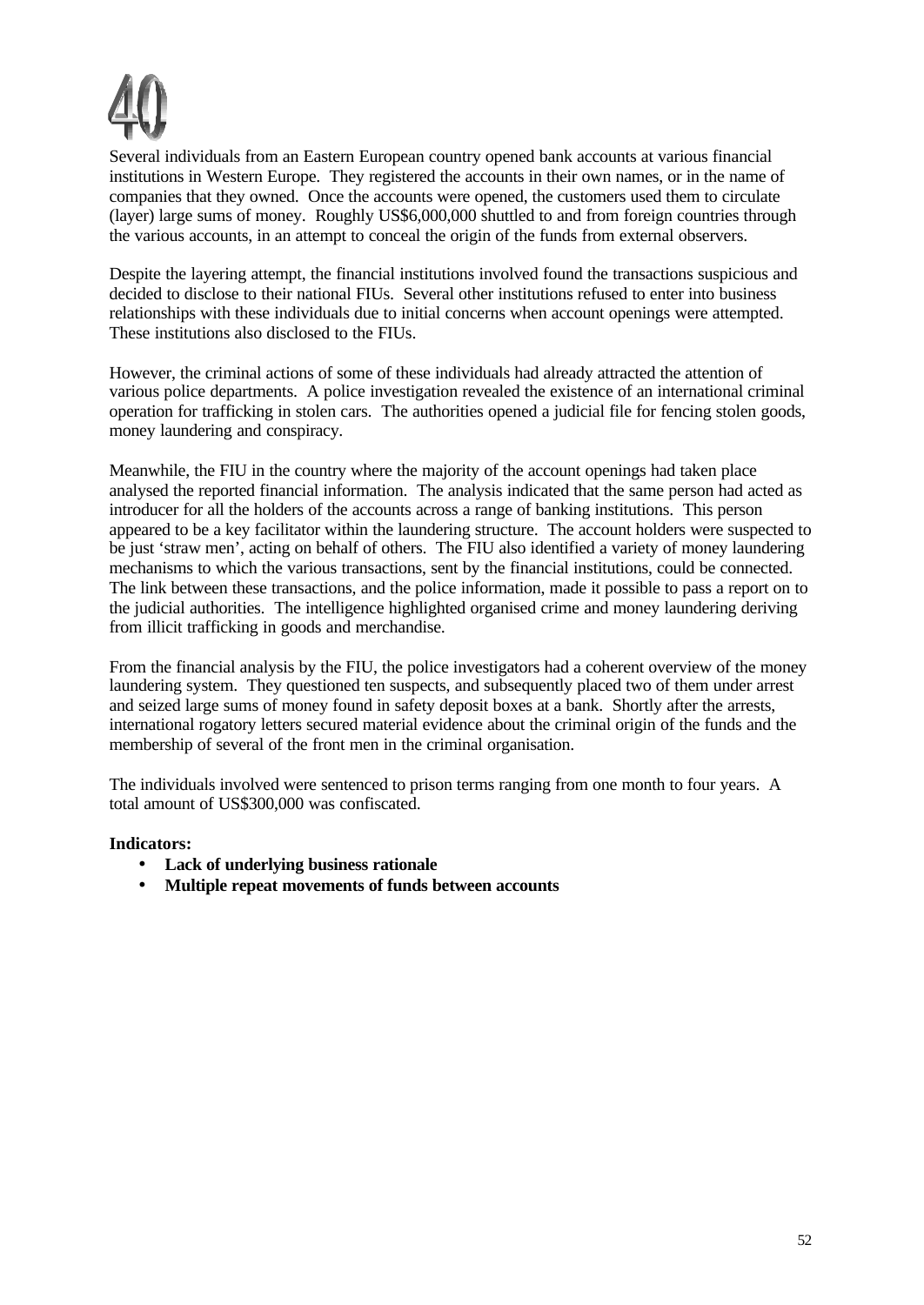An American FIU received a request from the Ministry of Finance. It appeared that some public officials had been involved in fraudulent activities. The fraud involved approximately US\$2,000,000, which had originally been intended for state pension payments.

The FIU, in co-ordination with the judicial police, immediately initiated a financial investigation, which eventually encompassed more than 40 individuals and companies. The FIU analysed relevant financial records to identify the location and movements of the funds involved. Visits to a range of banks (who provided information in record time) revealed that the US\$2,000,000 had been siphoned off into a number of private accounts. The individuals had used fraudulent documentation to legalise the fund transfers, as well as using false identity documents to open a number of accounts to move the funds through. The money was all laundered through large financial institutions and legitimised through the use of both real and shell companies. The swift exchange and co-ordination between the FIU and the police and the willingness of the banks to co-operate and submit information enabled a quick conclusion of the investigation.

The FIU's case report enabled the prosecutor's office to issue arrest warrants for the individuals involved – including several high level public officials. At time of writing, prosecutions against a number of individuals were being prepared.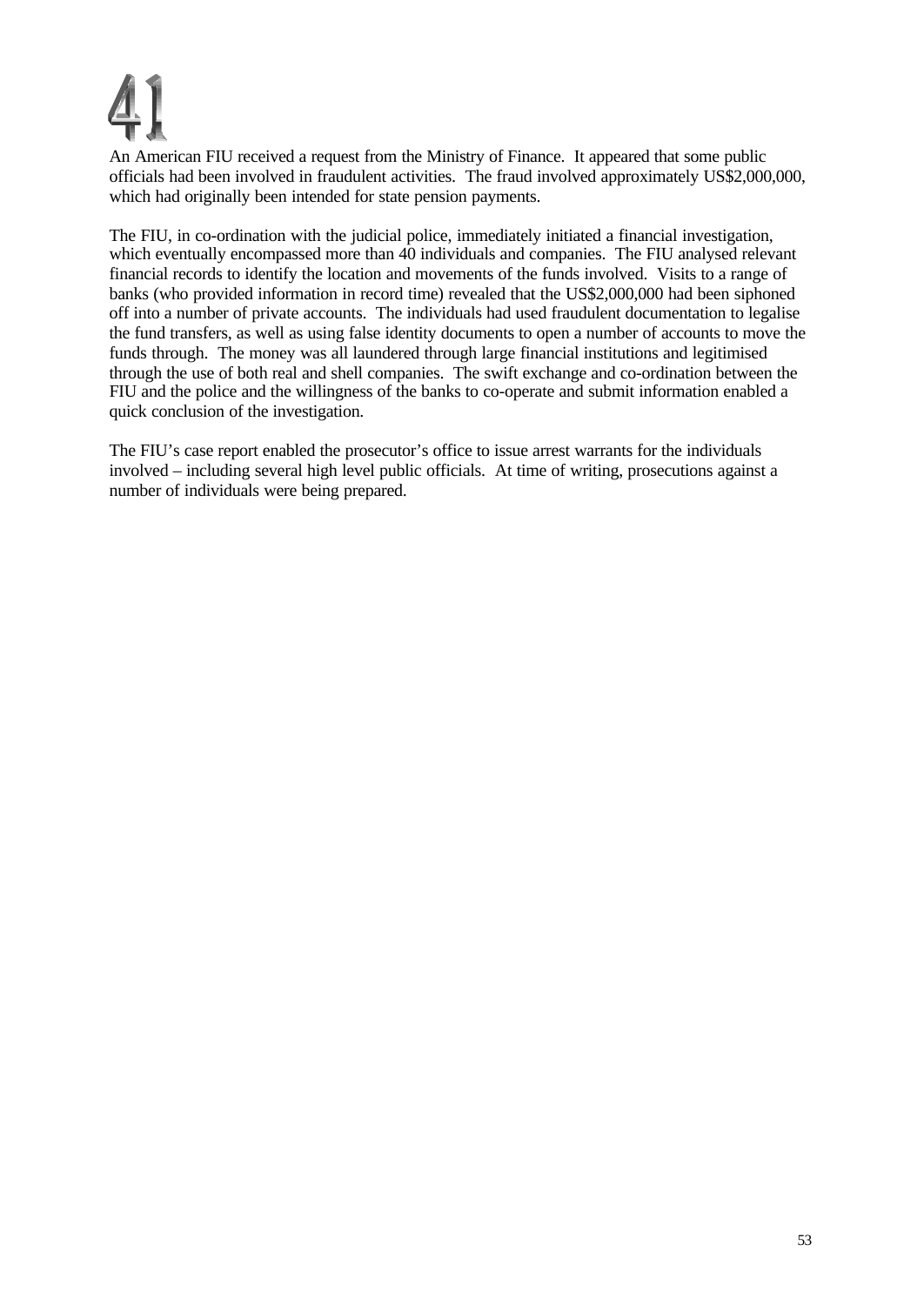

A group of several Eastern European companies owned accounts at several different banks within the country. The business sectors in which the companies operated varied widely, but the one thing these companies had in common was the movement of their funds. The companies' representatives deposited large amounts of cash, averaging sums of US\$40,000 to US\$60,000 on a frequent basis. Immediately after depositing the money, the representatives always ordered transfer of the funds abroad to a number of different accounts belonging to other companies overseas. The explanations given for the transfers by all companies were that the deposits were for advance payment for commodity imports, and banking staff had been shown invoices and foreign trade documents to support this explanation.

Some bank officials had their suspicions about the authenticity and validity of the submitted documents. They wondered whether the deposited money really originated from commercial activities. The companies almost never submitted bills of entry or original invoices that could certify real commodity imports. Within a short time of each other, several banks decided to make suspicious transaction reports to the national FIU.

By analysing the companies and individuals involved in the cash deposits the FIU identified that the disclosures were linked. The FIU was able to check tax and customs registers to ascertain that the companies were fictitious, insofar as they did not have any identifiable level of business activity, customs' registration or commodity import transactions. The foreign trade documents submitted at the different banks as supporting documentation proved to be false. The FIU then submitted an intelligence request to FIUs in other countries, trying to get some information on the beneficiaries of the money sent abroad. Most of the beneficiaries – both companies and individuals – turned out to be either untraceable or wholly non-existent. A few were companies with connections to individuals known to be involved in crime, whilst others were registered in offshore jurisdictions, making identification of owners highly difficult. The FIU collated and analysed the intelligence received before providing an intelligence package to the corresponding law enforcement authorities for active investigation.

Investigations quickly revealed that the American dollars originated from an organised network of companies, which were smuggling high value goods into the country. Transferring funds offshore through cash deposits into the various banking institutions enabled the controllers to avoid significant amounts of taxes. As a result of the investigation, six individuals were arrested and the courts seized more than US\$500,000.

- **Large-scale cash transactions**
- **Atypical or uneconomical fund transfer to or from foreign jurisdiction**
- **Missing documentation normally to be expected from a legitimate business**
- **Missing account activity the accounts were not used to pay any of the normal running costs of a business that may be expected.**
- **Rounded sums transferred to pay for commodities market multiples usually result in 'untidy' amount**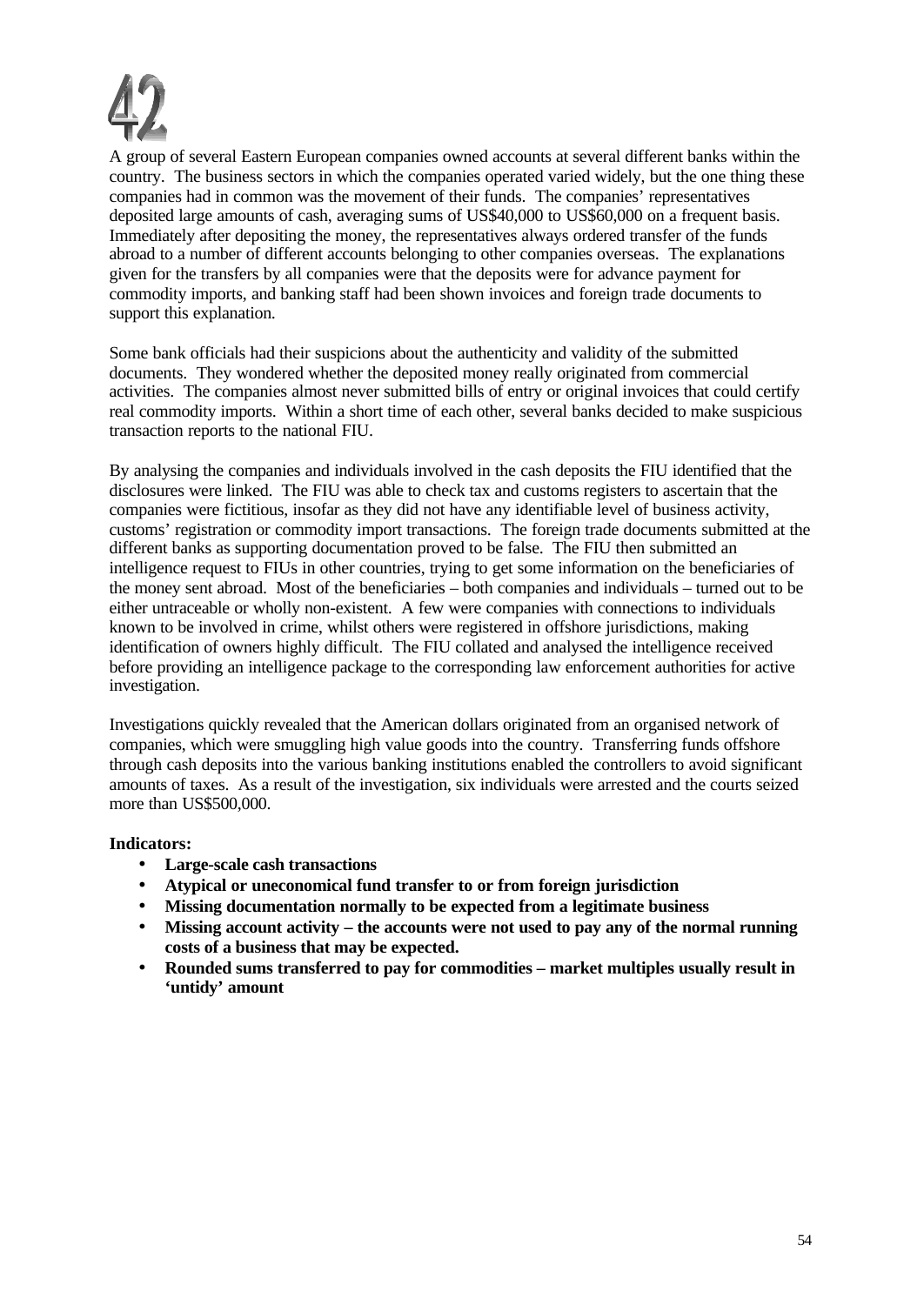

During a routine regulatory inspection the financial police of an Eastern European country discovered business irregularities at a commercial company. Inspectors identified a range of unusual fund transactions to foreign countries. The amounts involved were significant and the underlying business transactions seemed illogical and economically unjustifiable. The commercial company had recently bought real estate in America through a financial professional named 'Charles', who worked at a European intermediary's office. The finance police decided to request more information from the national FIU.

The FIU initiated its own financial investigation. Due to intensive national and international cooperation, the FIU was able to draw some rapid conclusions about the fund movements. The intermediary office used the same name as a sales company in America, although it did not in fact have any connection to the 'parent' company. The name and address of 'Charles' were false as well. 'Charles' was in fact Henry, who was already suspected of involvement in drug trafficking activities. The FIU reported its findings to the financial police and the Public Prosecutor.

In the meantime, the commercial company went bankrupt. The director denied any transactions involving real estate acquisition in foreign countries. But the FIU's analysis showed the contrary. The police charged the director with violating the money-laundering act for the offences of fraud, counterfeit documents and contracts, and abuse of office and authority.

- **Use of company name designed to resemble an established companies**
- **Atypical or uneconomical fund transfer to or from foreign jurisdiction**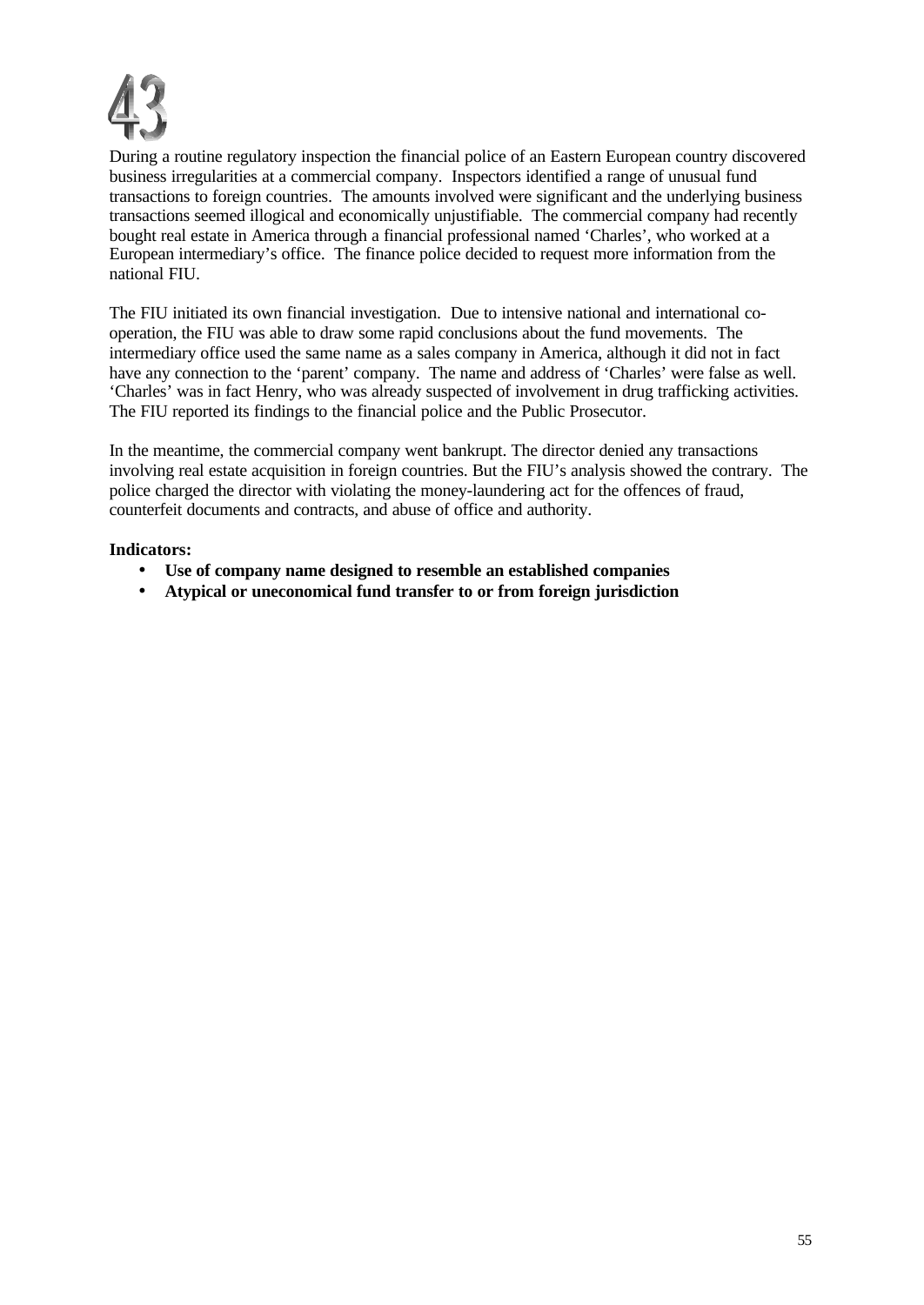

Peter was a sales manager at Baking & Freezing Inc, a company that sold kitchen equipment to restaurants. To earn some extra money in addition to his regular salary, he decided to sell some of the company's equipment for his own purposes. As a sales manager, it was easy for him to arrange orders in such a way that goods were removed from the warehouse without invoices having to be raised. As the theft of this equipment included cookers and other large consumer items, it was a labour intensive task and Peter received assistance from his brother Johan.

Peter sold the stolen goods to different restaurant owners he knows that have no problems with buying cheap goods of unclear origin. Peter's sister Harriet was more than willing to open a new company account for these selected 'customers' to use to deposit their payments. In order to give additional legitimacy to the account, Harriet formed a company with a similar name to Baking & Freezing and was able to use the company documentation at the bank.

The boss of Baking & Freezing reported the thefts to the police when the missing stock was brought to his attention. Peter had stolen equipment totalling approximately US\$196,000 from the company. In order for the police to gain more insight into Peter's financial transactions, the help of the national FIU was requested. The FIU subsequently learnt that Peter purchased a house with the money he earned from selling the stolen goods.

Thanks to the co-operation and investigations of both the police and the FIU, the money in Peter's and his family's accounts were frozen. Subsequently, Peter was prosecuted for both 'stealing by an agent' and money laundering. In 1999, Peter was convicted for 18 months imprisonment for 'stealing by an agent' and an additional 18 months for money laundering offences. The house that he bought with the proceeds of the sale of the stolen goods was confiscated and sold, and as a result, the owner of Baking & Freezing was compensated for the theft.

# **FIU action:**

- **Identify assets of suspect**
- **Obtain restrain order against assets**
- **Identify assets of relatives and customers**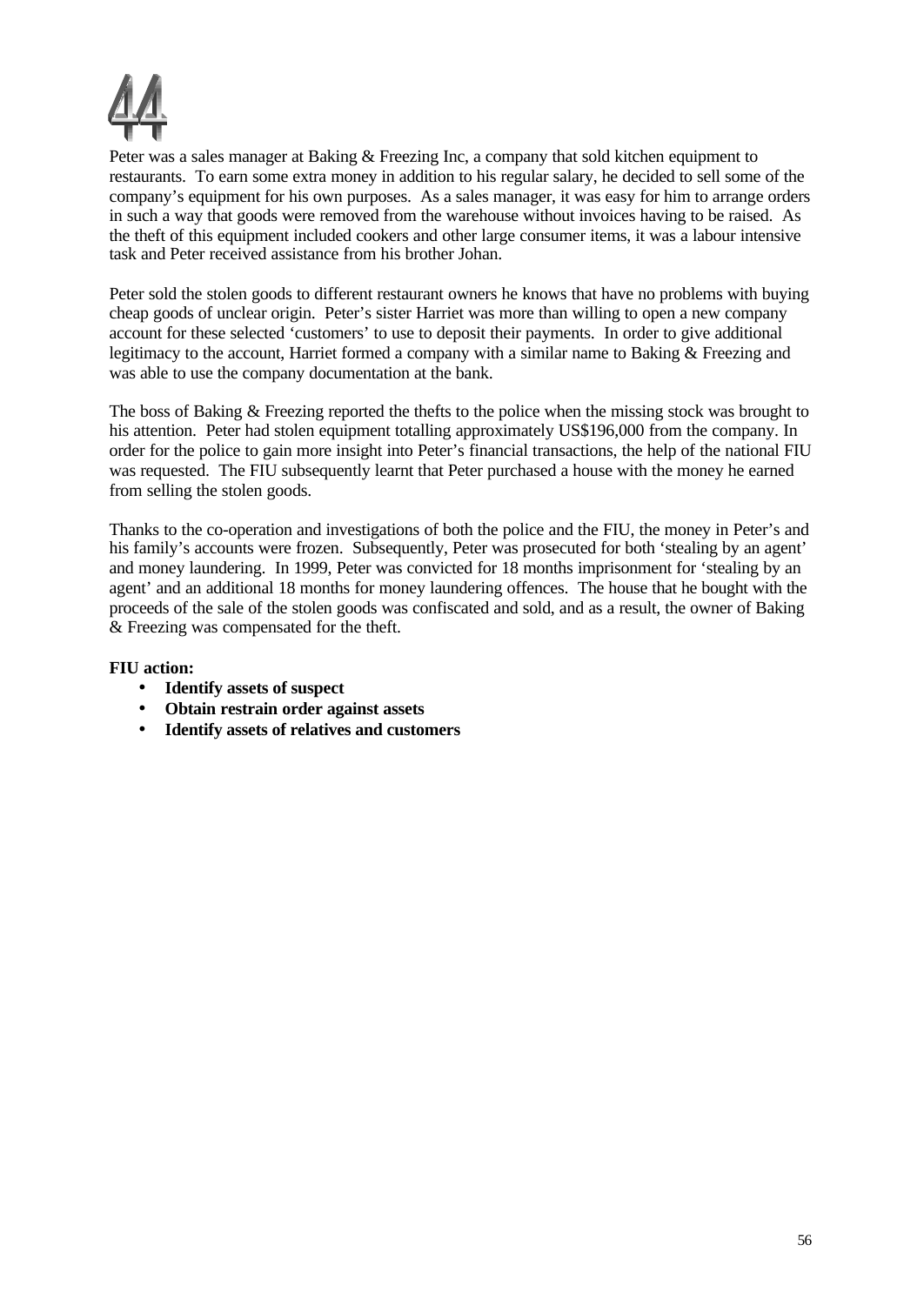

Gloria was a young and ambitious woman. For a couple of years she worked at a notary office as a secretary, but whilst there she developed an aspiration to quit her job and began academic studies at the local university, in order to become a notary herself. One day she met a new romantic interest called Grand. Gloria was very attracted to Grand, especially as he seemed to get on well with her young son. Grand and Gloria fell in love, and after a few weeks he moved in with her – they even had plans to get married. But whilst living with Grand, Gloria found out that her boyfriend was not the person that she had thought he was. Gloria knew that her partner did not earn his money with a normal office job. Some time later, he started to pressurise her to open several accounts in her name and to accept money deposited into the account by a number of individuals unknown to her. When she asked where the money was coming from, Grand threatened her and her son with violence.

In fear of her life, Gloria did as instructed and received over US\$300,000 from an individual living in a European financial centre as her first transaction. Not long after that she received another US\$60,000 from a lawyer living in the country where Grand had originally come from. After receipt of this money Gloria was forced by Grand to buy a house in a Southern European tourist centre. Grand identified the house to buy, and Gloria used a local notary to undertake the transaction.

The unusual fund movements through Gloria's accounts did not go unnoticed by the financial institutions concerned. The national FIU received a disclosure on the first transaction and after further investigation the analysts identified the second and subsequent transactions. In addition to these transactions, the FIU discovered that Gloria had another account over which a man named Nathan had joint control. Interestingly, the analysts discovered that 'Nathan' was the same person as 'Grand'. The FIU sent a copy of his identity documents to the FIU in Nathan's country of origin. This FIU did not find any records linked to either 'Nathan' or 'Grand', but by comparing different photos on different records they found out that Nathan/Grand had also undertaken financial transactions using the alias 'Fitzgerald'.

This last name was well known at to foreign FIU. Fitzgerald was involved in a large cannabis smuggling operation. His son Ferdinand headed up an important cannabis resin smuggling network. Ferdinand had recently been arrested for the illegal importation of 400 kg of cannabis resin. His legal representative turned out to be the lawyer who had sent the US\$60,000 to Gloria's account.

At this point the FIU forwarded the case to the public prosecutor. The police force immediately tried to arrest Grand and Gloria, but Grand managed to escape during the police raids. During the interview with the police officers, Gloria told everything about her abusive relationship with Grand. The police released her without charge due to the violent coercion that had been used against her, but put a wiretap on her telephone line. When Grand tried to get in contact with Gloria, the police were able to trace and arrest him. Under interrogation, Grand alleged that the money in the European financial centre came from a tax evasion scheme related to a previous job – an attempt to escape the severe sentences possible for drug trafficking offences. At time of writing, Grand was still in custody awaiting trial on charges of laundering of drug smuggling proceeds.

- **Account activity atypical for account holder**
- **Multiple account openings within narrow timescale**
- **Unconnected parties channelling funds to a single account**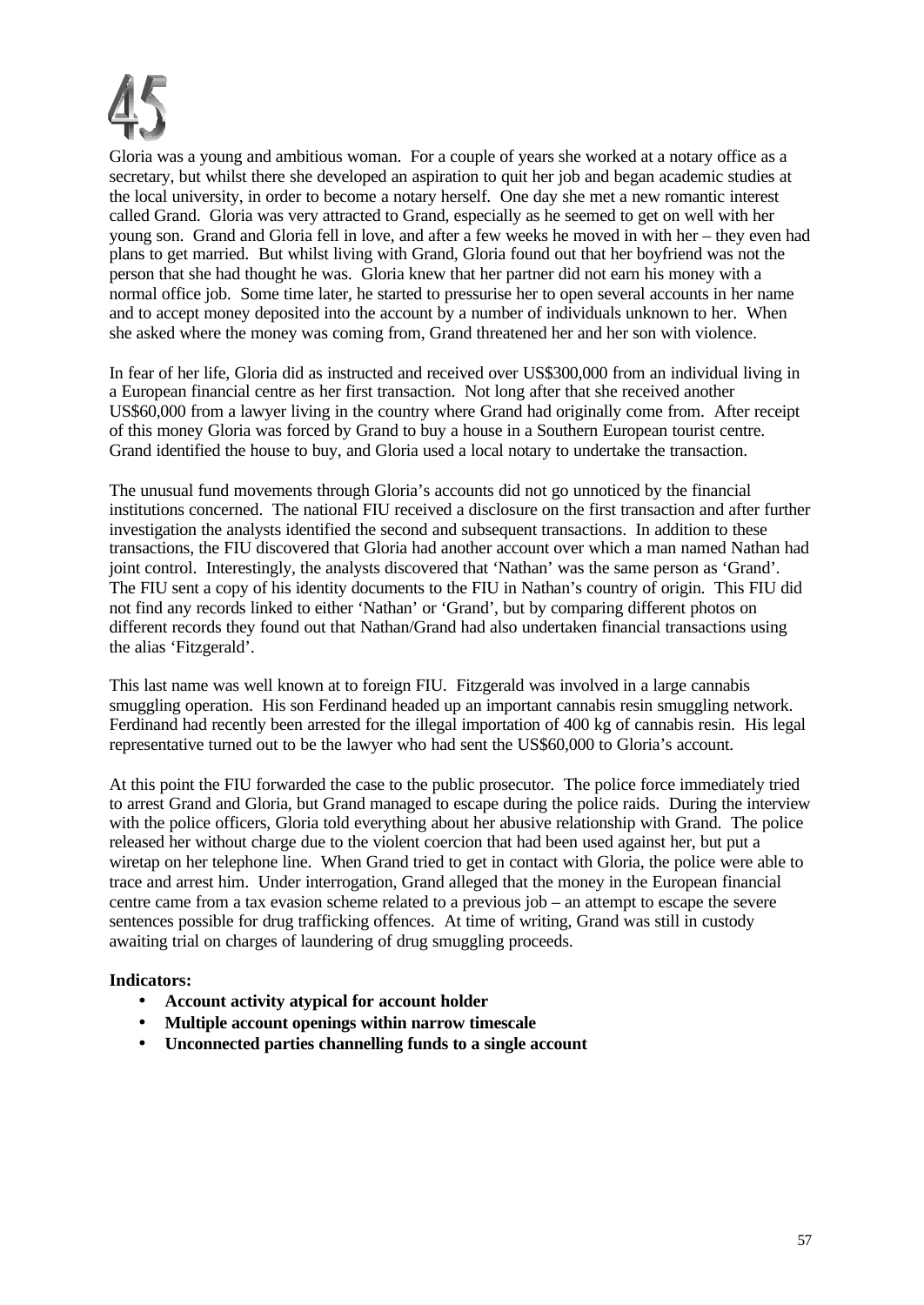

Steven, a citizen of an Asian country, made a living by smuggling heroin from his home country to his clients in a pacific nation. His customers paid for the heroin by transferring money to the accounts of Steven's accomplices, who include his wife Suzy, his sister Annabella and several other acquaintances. Steven used this money to fund new shipments of the heroin as well as to support a luxurious lifestyle. The profits of the deals were shared amongst Steven and his co-conspirators.

In order to conceal the stream of money from the Pacific country to the Asian country, the customers split US\$6,000,000 into two different currencies spread between personal accounts of Steven and his nine accomplices. Initially the Pacific customers remitted the money frequently, and for amounts just under the mandatory reporting threshold in place in the Pacific nation of approximately US\$6,000.

To any experienced financial analyst, the 'smurfing' activity would have been obvious in the first twenty remittances to Steven's accounts. On receipt of a remittance, Steven usually withdrew all of the funds in cash or transferred them to another account with the same institution. After transferring the funds to another account, the account holder, usually Steven himself dispersed the funds immediately by cash, cheque or cashier order. Following each transaction there was usually a period of inactivity on the account. Other than the remittances from the pacific country, there was no other activity on the accounts concerned.

In order to receive the remittances, Steven and his accomplices had opened a wide range of accounts. Individuals who were not residents of the Asian country opened a number of the accounts. The individuals who opened such accounts tended to use false identity documents to further confuse the laundering activity. Other individuals were given control of the accounts opened in this way. The amounts of money received on these accounts were far greater than seen in other accounts held by these individuals. Steven, for instance, claimed to be a mechanic and Suzy said that she was a housewife. The other accomplices claimed to have jobs such as drivers, casual workers, interior decorators and account clerks. The amount of money moving through the accounts was clearly not commensurate with their declared employments.

Finally, because the bank officials thought that the amount of money going through the accounts of Steven, Suzy and Annabella were extraordinarily high in comparison to their known employment, they reported three disclosures to the national FIU. Based upon the reports, law enforcement units undertook investigations and managed to gather a great deal of evidence against the three family members. Steven was convicted of conspiracy to traffic in dangerous drugs and money laundering. Steven's wife, Suzy, and his sister, Annabella, were both convicted of assisting Steven to launder the proceeds of the drug trafficking.

Furthermore, in the pacific country, the police arrested the receivers of the heroin shipments following intelligence generated by the arrests in the Asian nation. At time of writing the receivers had pleaded guilty to charges of drug trafficking and were awaiting sentence.

- **Atypical or uneconomical fund transfer to or from foreign jurisdiction**
- **Change of account behaviour without explanation**
- **Unrealistic wealth compared to client profile**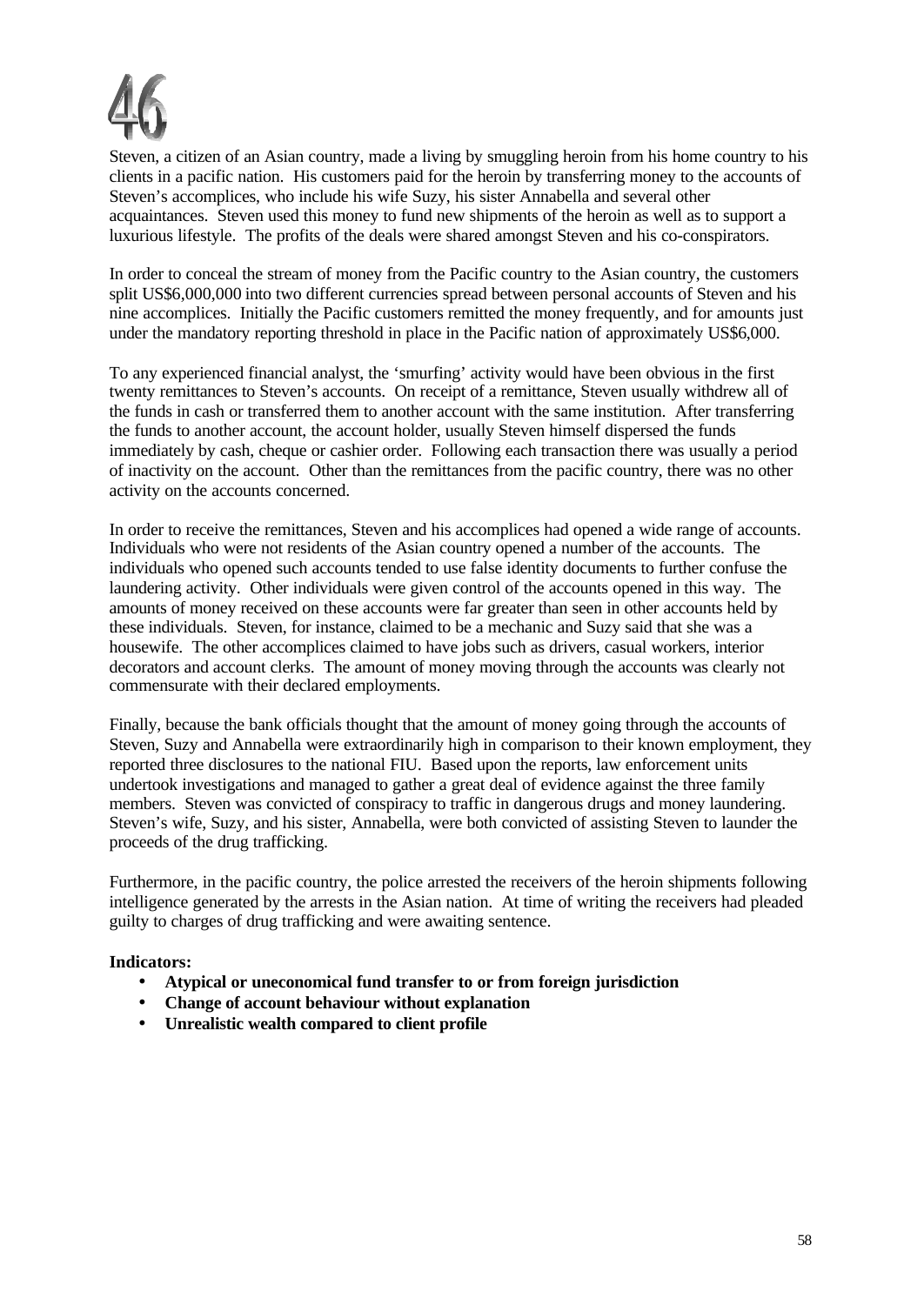Martin, Manuela and Duncan were three young people who found an easy but – as they later realised – dangerous way to earn money by smuggling heroin. The three were in their twenties, but had already decided to set up a criminal business to generate wealth. The only difficulty that they foresaw was that their bank accounts would show significant changes in levels of activity in comparison to earlier – legitimate – employment. Additionally, there were problems with the reporting obligations of the financial institutions. Martin, Manuela and Duncan were very well informed of the risks of disclosure, as were their foreign contacts. After a few days of studying the disclosure regulations in their respective countries, the three drug traffickers decided to ask their customers to send payments for the drugs in small amounts using a number of subordinates to further dispel suspicion. A classic case of laundering by 'smurfing'. New accounts would also have to be opened to prevent comparisons with previous financial behaviour.

As part of the laundering plan, Martin opened a new account at the local bank. He told the bank employee that he worked as a taxi driver, and that he lived on a public housing estate. The cashier did not view the account-opening request as unusual, as Martin fitted the typical customer profile of that branch. Over the following year, activity through the new account remained low. However, as time went on the trafficking business started to increase in scale, and so too did the proceeds that needed laundering. At the same time, unemployed Manuela, and factory worker Duncan, also opened accounts at the same bank.

One and a half years after the foundation of their smuggling business the first significant drugsshipment succeeded. The three young entrepreneurs finally began to see the fruits of their labours as the foreign customers started to send them the payments for the heroin.

Within three months of the successful shipment, Martin received, by a large number of small transfers, almost US\$190,000 into his account from overseas. In the same period, Duncan received, through a dozen remittances, almost US\$200,000 and Manuela received almost US\$120,000. The criminals used 12 smurfs in total to facilitate the transfers. In order to further layer the funds, the three friends withdrew the money in cash on the same day that they had received it.

Fortunately, the bank employees were aware of the 'know your customer' rules of the jurisdiction and they noticed the unusual activity in all three accounts. The employees also saw that the three accounts sometimes received money from the same individuals, demonstrating a link between three apparently unconnected customers. They also noticed that the money received was always withdrawn within a day and that the remitted money always came from the same country. The bank had sufficient suspicion to report the case to the national FIU.

Following a financial investigation, law enforcement was able to arrest and charge six individuals including Martin and Duncan, for conspiracy to traffic in dangerous drugs and the seizure of 7.4 kg of heroin. At time of writing, two of the defendants had already pleaded guilty and were awaiting sentence. Martin, Duncan, and the other two defendants were awaiting trial.

- **Atypical or uneconomical fund transfer to or from foreign jurisdiction**
- **Large-scale cash transactions**
- **Unrealistic wealth compared to client profile**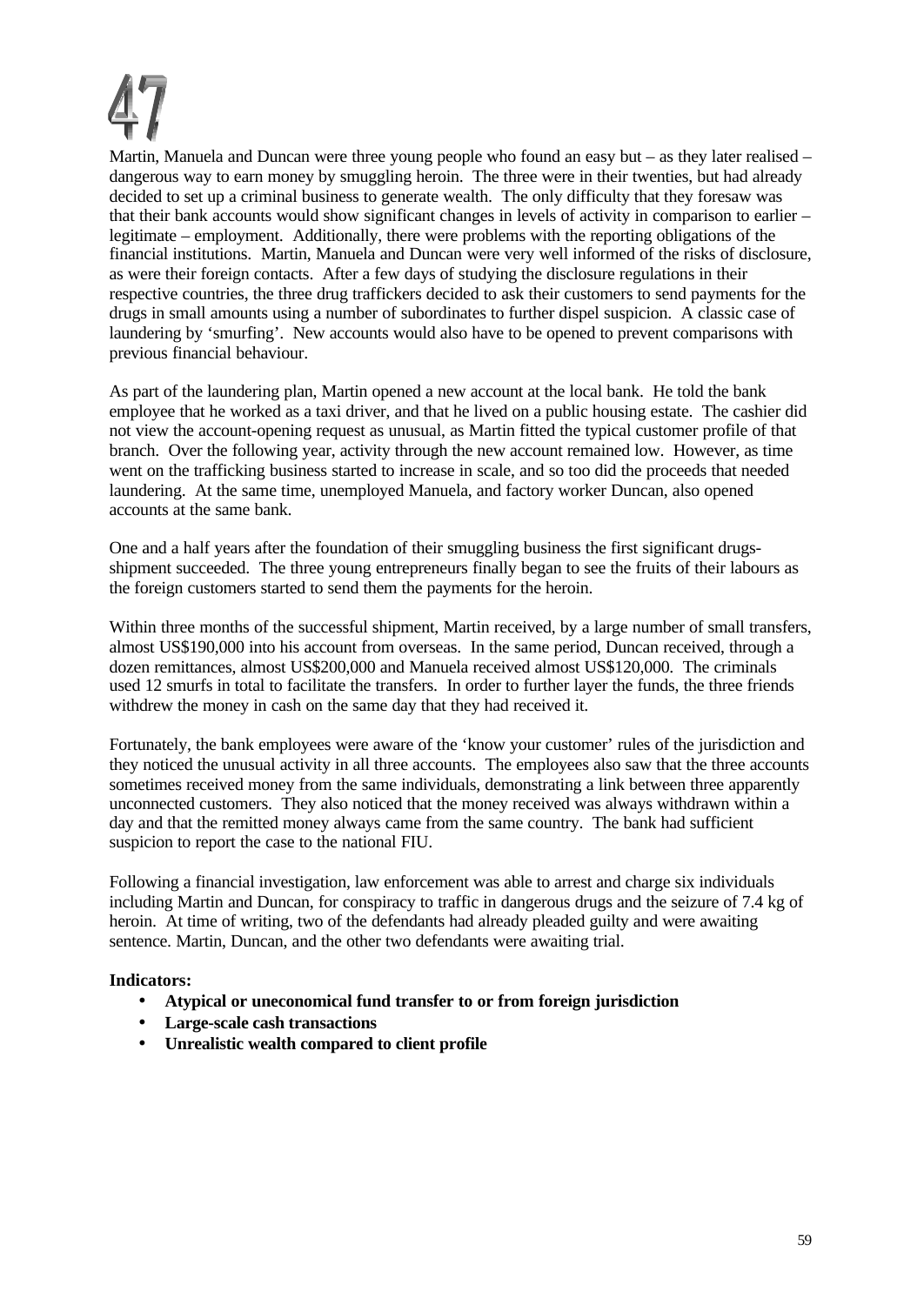

An Eastern European FIU initiated an investigation after having received a disclosure from a bank. A government backed company, Slava Ltd, received a donation from a sponsor amounting to US\$400,000. Slava Ltd subsequently transferred the donation to a building company, Edifice Ltd, in order to construct a new public building for a local community. Steve, who was the president of companies Edifice, Pole, Brick, Spade, and Hoist, drew up a sub-contract between Edifice, Brick, and Spade to undertake the construction work. Edifice promised to pay US\$170,000 to each of the other two companies. Each of the aforementioned companies held an account with the same local bank.

In January, Steve made an application to the bank with a request to change the name of the accounts previously called 'Pole' and 'Hoist' to 'Brick' and 'Spade'. In February the accounts were credited with US\$340,000. In March, Steve cancelled his application for the account name change. This meant that Brick and Spade become Pole and Hoist again. In April, following Steve's instructions, US\$340,000 were disbursed in cash from the accounts of Pole and Hoist to a friend of Steve's relatives – an unemployed man called Michael who was later found dead in suspicious circumstances.

By confusing the account names, Steve had managed to withdraw the money of Slava Ltd without attracting undue attention from either the bank or the government. Virtually no construction work was done during the period of January – April. Steve has since disappeared, and the authorities have been unable to trace him. The US\$340,000 has not been found, because Michael forwarded the amount to an unknown beneficiary and did not leave any trace. Given the fact that Michael is dead, it has been impossible for the FIU to trace the final destination of the money. Because the FIU sensed Steve's construction to be a money laundering operation, it disseminated their findings to the police. Currently the case is under police investigation.

## **Indicators:**

• **Rapid and contradictory changes to account names and/or beneficiaries**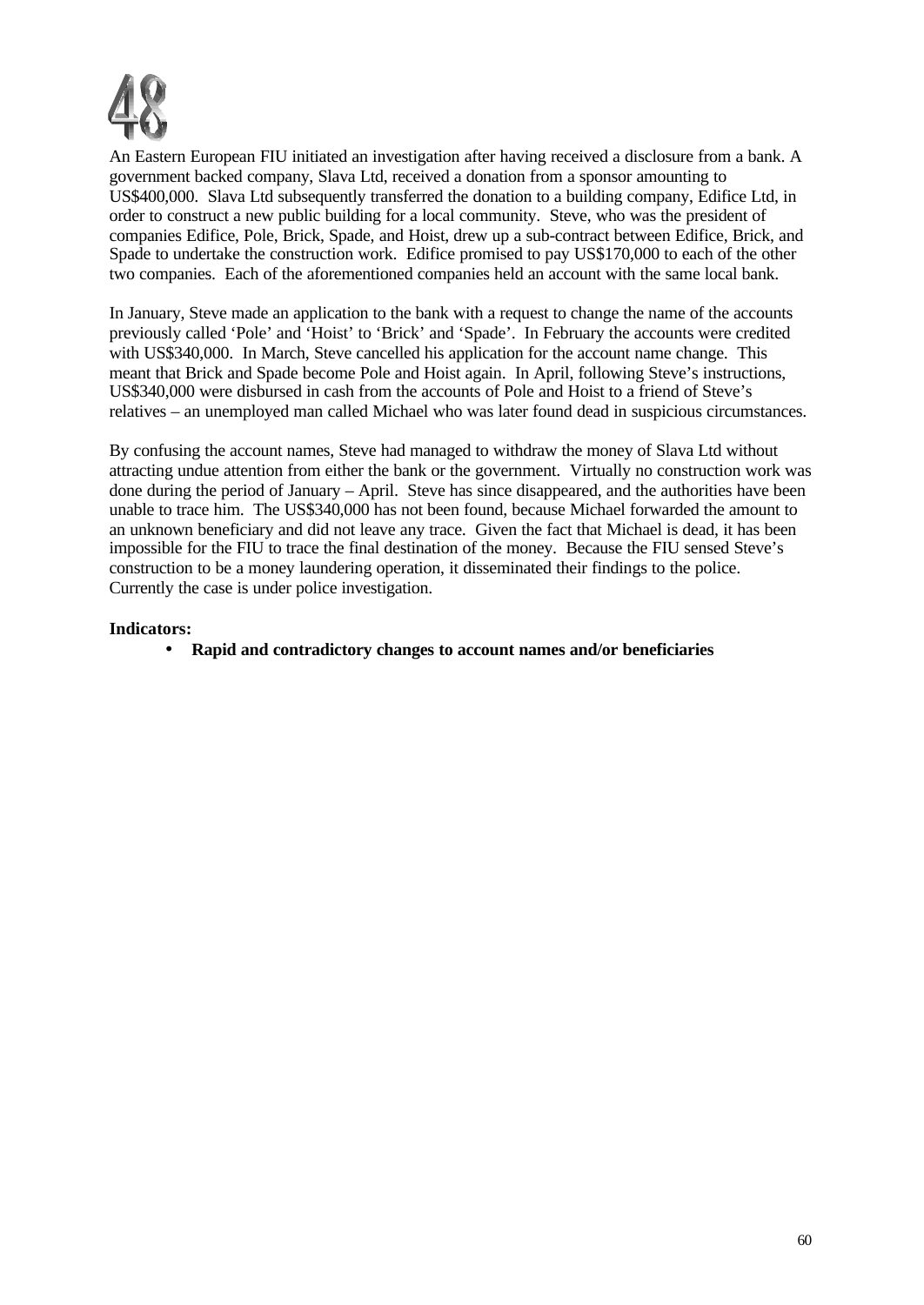

Patrick, a citizen of a South American country, was part of a network of individuals involved in the possession and distribution of cocaine and heroin. He deposited the earnings from these activities into his accounts in a financial institution in a European country, after having the cash converted into bank checks. Until 1989, everything went well with Patrick's business, but later that year he was arrested in another European country in relation to drug trafficking offences.

As a good businessman, Patrick had always considered the risks involved in his line of work. Looking ahead to the possibility of arrest, in 1987 he had transferred a sizeable amount of his money to another bank in the country where he was subsequently arrested. In 1988, the money was transferred to a third account that had been created using false identity documents at another bank in the same country. He gave his wife, Anna, the power of attorney for this account. In the month following his arrest, Anna withdrew the entire amount that had been deposited into the account in 1988. With the aid of an accomplice and her husband's attorney, Anna tried to hide the illicit origin of the funds by depositing the funds as assets of companies owned by the accomplice. The subterfuge was successful and the confiscation activity that followed the arrest did not discover the hidden monies.

However, in 1995 Patrick was arrested again for drugs trafficking, this time in his home country in South America, and was convicted and sentenced to a term in prison. Meanwhile, in Europe, the funds hidden in 1989 had been discovered by further law enforcement financial investigations. Anna, the accomplice, and the attorney were convicted in absentia for having knowingly attempted to facilitate an explanation of the origin of drug trafficking money. Anna and the accomplice were also convicted for depositing and causing to be deposited the suspicious money in bank accounts belonging to companies that had been specifically acquired for such purpose. These 'shell' companies had had no legitimate function and had not undertaken any discernible trading activity.

The attorney was convicted of having actively assisted them by selling all the shares of the company that was designed to have served as the front to the laundering operation, and by opening a bank account and leasing a safe deposit box in the name of the shell-company. The attorney was also found guilty of knowingly assisting an operation in which the proceeds of criminal acts were deposited and concealed. The three defendants lodged an appeal against the various sentences, which was turned down in 1999, and at time of writing a further appeal was under consideration.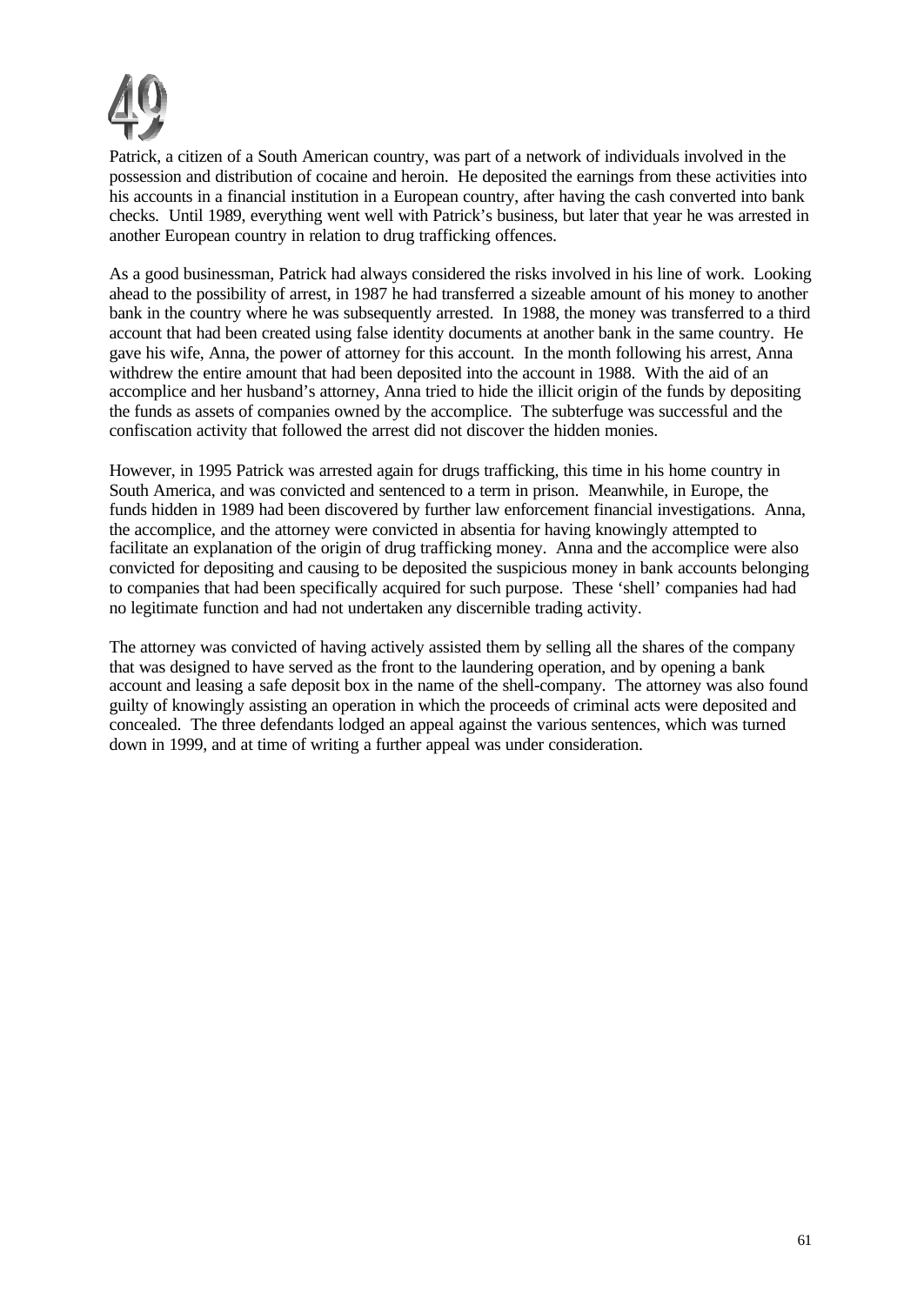Any individual who wishes to buy a house in another country can encounter a range of problems. Searching for a suitable property usually takes a great deal of time, the language – especially the legal terminology used in a property purchase **–** of the other country may be an obstacle and knowledge concerning the value of real estate in another country is hard to come by. Henry, a European citizen, saw these problems as an opportunity to earn a second income. He posed as a broker for purchasing real estate for immigrants. The potential buyers indicated the amount that he or she could afford to pay each month in mortgage payments, and provided a pay slip and a copy of his passport to Henry. This was to enable Henry to 'take care of everything' with the lending institutions.

Henry did indeed take care of everything. He searched for a suitable property and had a valuation assessment report drawn up. Using the assessment report he arranged an appropriate mortgage for his client. However, the valuation report in fact valued the property significantly above the market value – but always just enough for a mortgage that the client could afford to pay. Once the mortgage was authorised, Henry bought the house himself for the true market value, and on the same day sold the property on to his client for the value stated in the assessment report. This meant that on each property Henry made a significant profit with no risk.

Henry also used associates to keep his name out of the transactions. John, one of the associates, made his bank account available to Henry. John remained the account holder, but as the authorised agent, Henry was able to manage the account. The funds from the frauds accumulated to the point where Henry withdrew more than US\$850,000 in cash from John's account. Some time later, a civil-law notary office transferred more than US\$127,000 to John's account from another house purchase and resale. According to the notaries' records, the money was for Henry. Henry said that a mistake had been made – wanting his name kept out of all the transactions. According to him, someone named Grover was the true beneficiary of the funds. The bank holding Johns account decided to transfer the funds back to the account of the civil-law notary office. Both transactions were reported to the national FIU because of the bank's suspicions.

At the FIU, it turned out that Henry was already on record in law enforcement databases as a fraudster. The FIU passed the report on to the police, which had already filed a number of complaints concerning Henry and his services to immigrants. A preliminary inquiry had been going on for some time and a formal criminal financial investigation had just begun. During a search of Henrys home, the police team discovered that Henry had a number of false identity documents in his possession. The ID cards had been used to open a number of bank accounts. It was also found that Henry had not bought the houses himself, but used a range of associates of which John was a single example. Henry's wife, who was authorised to access the associates' bank accounts, had withdrawn the funds. At the end of the criminal financial investigation, it turned out that over a two year period, Henry made over US\$850.000. After deduction of costs (like paying his associates) his illegally obtained profit still added up to more than US\$640,000. In total, he had cheated around one hundred and fifty people.

# **Indicators:**

• **Deliberate concealment of fund ownership**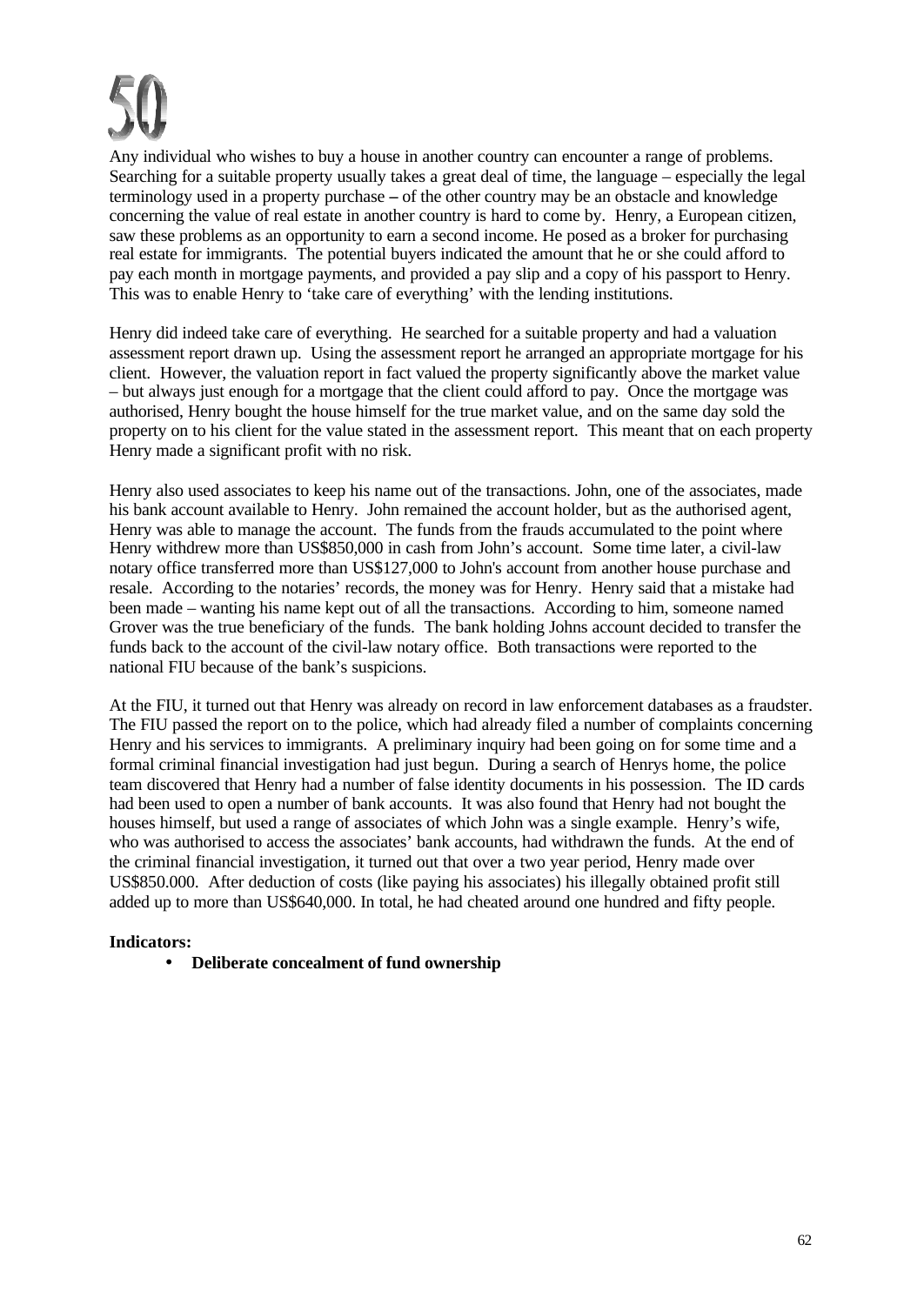Leo, a non-resident of a European country, wasn't very satisfied with his legitimate annual income as an employee of a postal service. Along with Joey, a close companion, he decided to concentrate on finding a quick and painless way to obtain wealth. After some time, the duo believed that they had identified a good – if illegal – way of making money.

Leo used his local bank to open a foreign currency account into which he deposited a check for approximately US\$225,000, issued by a company registered in Delaware. At the local bank, Joey shadowed Leo's actions, ready to step in as a character reference if needed, as he was already a longstanding customer of the bank. The front desk employee noticed Joey at the time the account was opened by Leo, but didn't question his presence at that time.

After Leo received the money into his newly opened account, he immediately withdrew most of it. He withdrew approximately US\$105,000 in the local currency and US\$50,000 in American currency. He then ordered the bank to transfer US\$60,000 to Joey's account at the same institution. Joey, for his part, withdrew the money as soon as it was credited into his account.

While Leo and Joey enjoyed their ill-gotten gains, the local bank received the alarming news that Leo, in fact, was not the individual authorised to cash the check. The bank immediately informed the national FIU about the apparent fraud by Leo. The disclosure included the obvious link between Leo and Joey (documented by the fund transfer).

After receiving the bank's report, the FIU initiated a preliminary investigation. By exchanging information with the FIU in Leo's homeland, it became clear that the aforementioned cheque was stolen during a postal transfer. However, the foreign FIU also reported that the identity of Leo – used to open the bank account – was based upon a passport reported stolen four years ago.

During the investigation by the FIU, another account of Leo's was identified. Leo deposited US\$80,000 in the local currency into this account, and tried to transfer the money to Africa. He failed to transfer the money, however, because of a miscompleted payment order. Eventually Leo withdrew part of the money in cash, transferred the rest to another country and closed the account. This activity raised the suspicions of the second financial institution, and a separate financial disclosure was made to the national FIU on this account. The FIU was able to link the two accounts due to the timing and type of the currency deposits.

While the FIU was gathering more and more information, Leo contacted the first bank to close the foreign currency account. He planned to withdraw the balance, approximately US\$10,000 in cash. The financial institution made another urgent disclosure to alert the authorities. The following morning, an unsuspecting Leo entered the bank. Instead of receiving his money, Leo left in handcuffs. Joey was arrested a few days later, whilst trying to leave the country. Both individuals are currently facing charges of fraud, forgery of public documents and money laundering.

- **Possible client relationship to previous crimes**
- **Unrealistic wealth compared to client profile**
- **Large-scale cash transactions**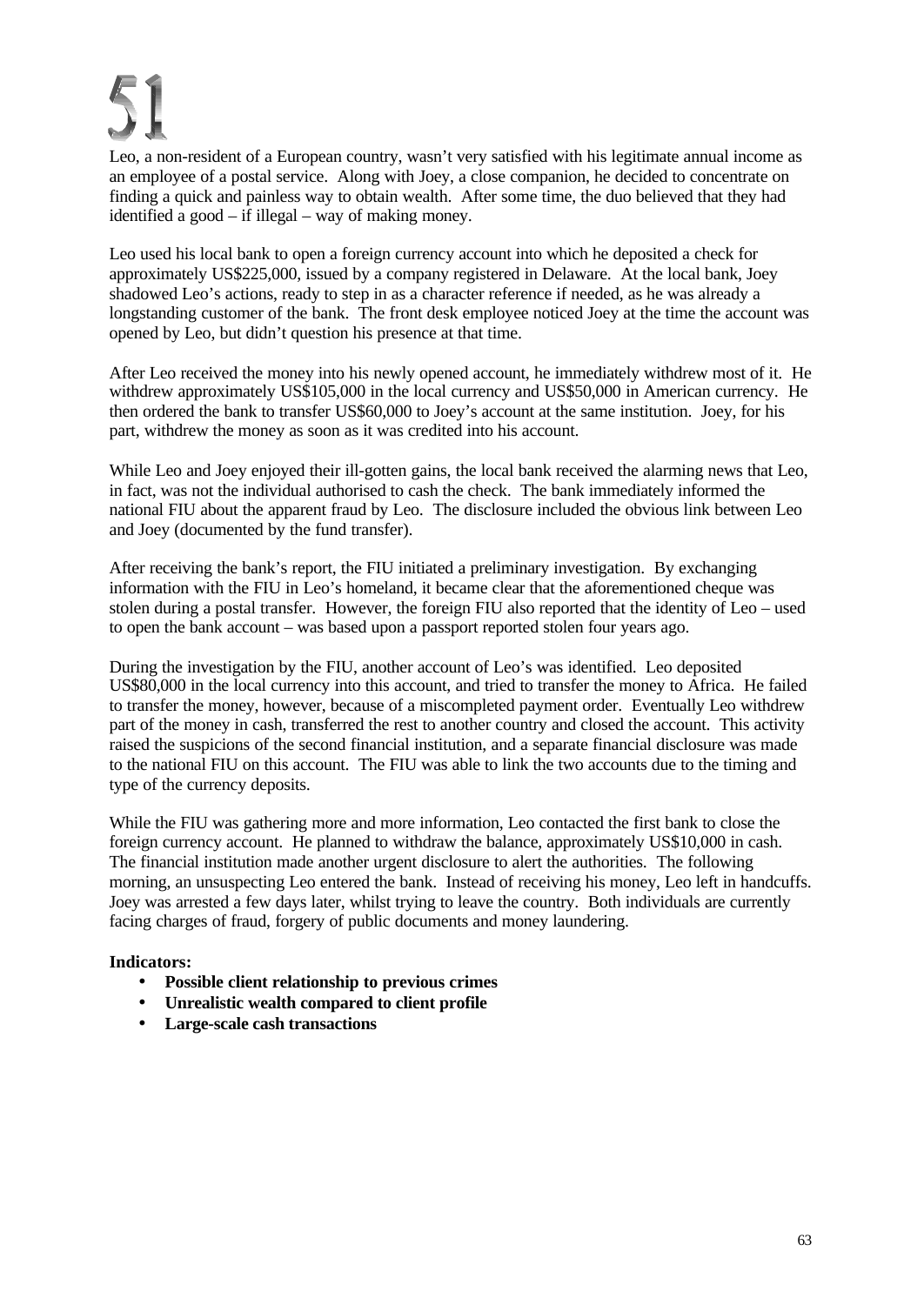

A Western-European FIU developed an important financial investigation during 1997 and 1998. The FIU had received disclosures about a group of people exchanging the national currency into various other currencies. The exchange transactions were at a number of different branches of the same financial institution, but the transactions always remained below US\$3,000 – classic 'smurfing' activity designed to avoid mandatory reporting requirements. The financial institution had been able to identify these exchange transactions by using a computer program designed to detect transactions that were actually linked despite being structured in such a way as to appear unlinked.

When the FIU examined the customers' backgrounds, it found out that they were in fact intermediaries who had exchanged over US\$1,800,000 in 1997. In 1998 the amount of currency exchanged had increased to over US\$2,700,000. In addition to the exchange transactions, the intermediaries had also performed numerous money transmissions to overseas locations. Examination of the records relating to the money transmission revealed that the beneficiaries in the other countries were all related to each other. The family concerned owned a restaurant in a Western-European country but had originally been from Eastern Europe. The FIU decided to inform the police about the financial transactions, and as a result the police initiated an investigation.

As the investigation continued, the police learnt that the intermediaries and the family were all part of a laundering service for an organised criminal group. The criminal group carried out a range of different illegal activities, although the primary activities were burglary and robbery. The group used well-organised communication and command techniques, controlling operations from rented cars and properties. The burglars worked during the night. They entered houses by breaking doors and windows, or industrial buildings and stores by descending with ropes from the roof. Once inside the house or building, the burglars sought out safe-deposit boxes or safes, hoping to find money and jewellery.

Another significant activity of the group was heroin trafficking. The group obtained the heroin in Europe and distributed it to other European countries. Last but not least, the group laundered the profits of their crimes. The criminals used the intermediaries, who had no police records, to place the money in the financial system by currency exchanges followed by wire transfers into accounts across Europe. From thereon the group laundered the money itself, using false identity documents to utilise a range of investment products.

Although the false identities made it hard to determine the criminals' real identities, the FIU's financial analysis had exposed the whole group. By June 1998 around 130 members of the groups had been arrested by police forces in various countries.

- **Multiple transactions below threshold**
- **Multiple unlinked transactions benefiting the same individual(s)**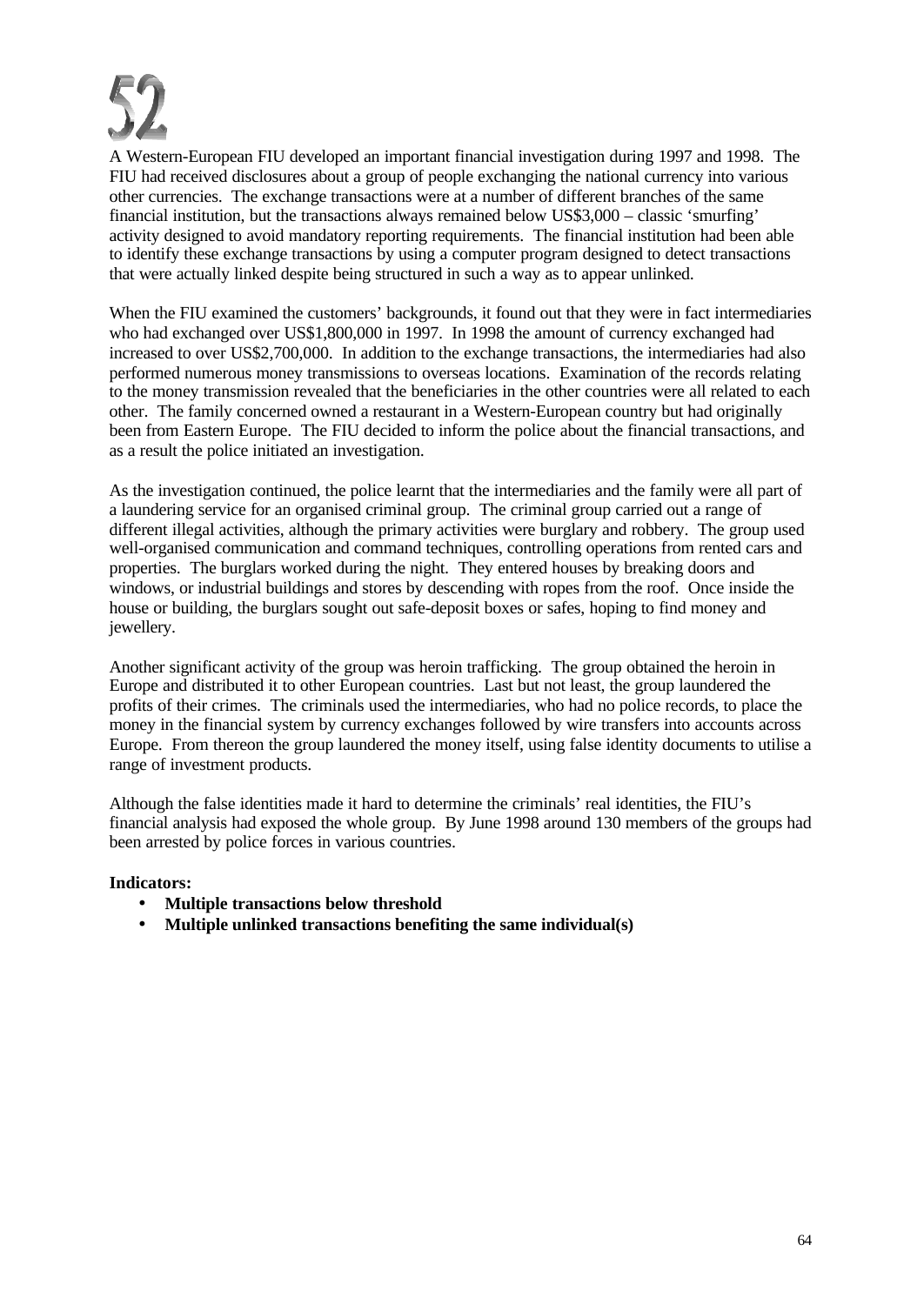

Ann and Louise – two sisters, who lived in a Western European country – daydreamed about big money, fast cars and long holidays. They discussed the possibilities of accomplishing their dreams, but always came up against two problems: they were not the most talented of individuals and, more importantly, they were allergic to hard work. Therefore, Louise, the eldest sister, began to consider the possibility of illegal activities. It didn't take long before they had decided – Ann and Louise would try to become rich by selling drugs.

Soon they had made all the necessary contacts and business was going well. The sisters were making a lot of money. They both opened accounts at two different offices of a national bank – thinking that that way they could avoid being noticed by the authorities. However, their assessment of their own intelligence was surprisingly accurate – they had failed to understand the anti-money laundering regulations designed to detect such activities.

The bank detected large cash deposits into both accounts amounting to more than US\$1,000,000. Each and every time the sisters made a deposit, they immediately transferred the money or asked the bank to issue bank cheques. The beneficiaries included a number of individuals and companies in New World countries. Due to regulations the sisters had to fill in forms stating the purpose of sending their money out of the country. At first Ann and Louise declared that they imported textile products and were sending funds to cover purchase costs in the originating nations. In later transfers the cover story had changed to importation of fish and other foodstuffs. Documentation passed to the bank to support the cover stories was unconvincing and appeared possibly counterfeit. The bank was not really convinced about the probity of the sisters' business and disclosed their transactions to the national FIU.

The FIU started to investigate the sisters' conduct. Although Ann and Louise had claimed that they traded in textile and fish products, their names did not exist in the chamber of commerce database or any other commercial databases linked to these business sectors. It seemed highly likely to the FIU that no such importations were in fact done. Then the FIU received information from a police unit that Louise had been seen in the company of individuals known to be involved in drugs trafficking. The final nail in the coffin for the sisters laundering attempt is the fact that the sisters were arrested at the border of an American country carrying 25 kilograms of cocaine. Able to make a rapid decision in the face of such overwhelming evidence, the FIU sent the transaction details and its final analysis to the judicial anti drug authorities, which in turn passed the case to court.

Ann and Louise were sentenced to seven and ten years imprisonment respectively. A recent appeal was dismissed, with the Supreme Court confirming the sentence as justified due to indications of repetitive money laundering activity and interrelated drugs trafficking offences.

- **Large-scale cash transactions**
- **Large and/or rapid movements of funds**
- **Questionable rationale of underlying business**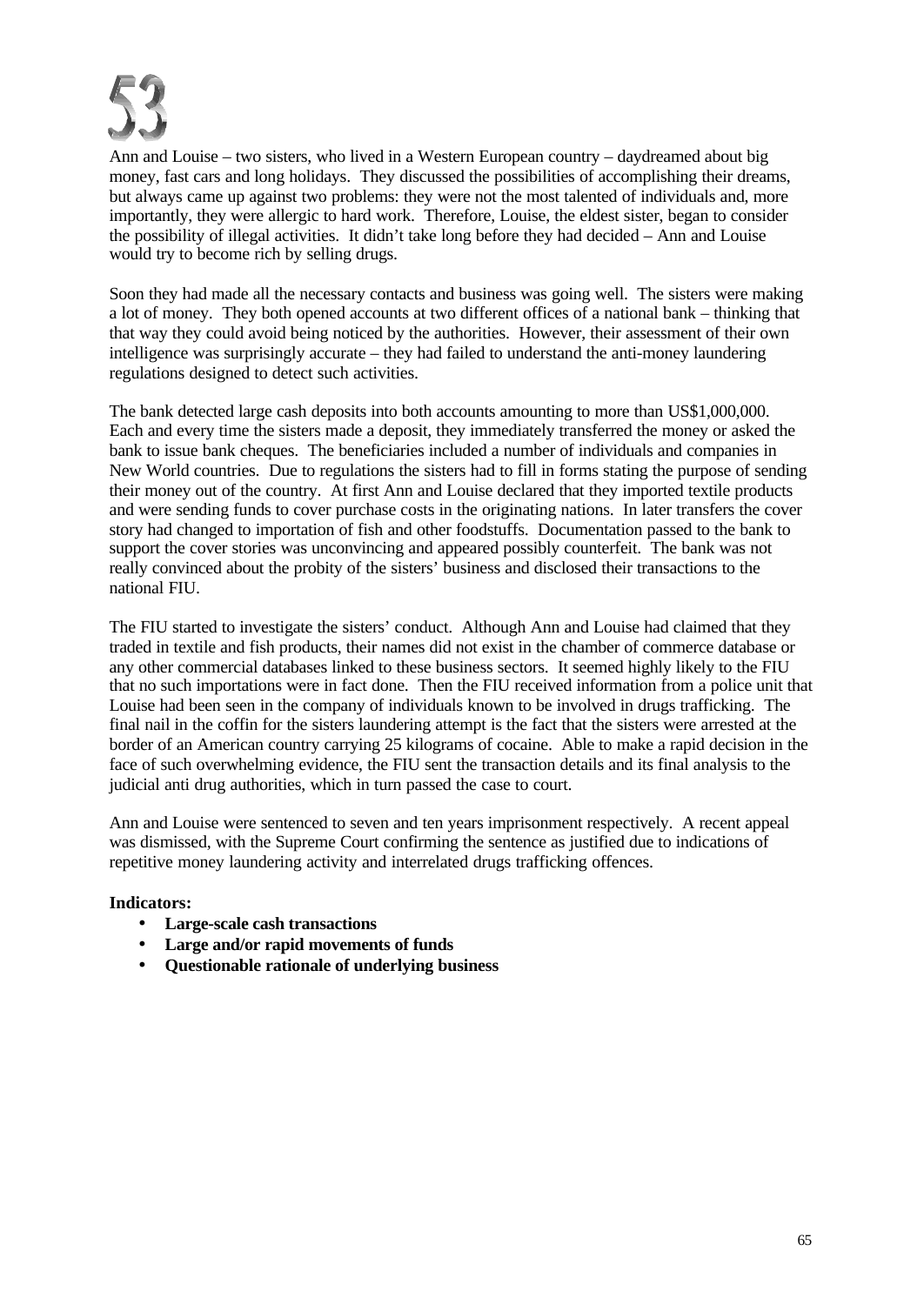

In a relatively quiet mid-European town, the local bank was pleased to attract a new customer – Bill. The bank clerk noticed immediately the expensive apparel and cultured manners of the new client, and foresaw few problems when Bill wanted to open a personal account. Bill explained that he was an agent acting for a foreign property firm dealing in real estate properties in Europe and America. He further explained that his commission payments would be credited into the new account. The bankemployee opened the account for the new customer, and subsequently huge sums of money flowed into the account from overseas.

Some time afterwards, Bill called his bank and said he wanted to close his account immediately. When asked why, Bill said that he had had a disagreement with one of his clients. Furthermore he claimed to be very upset, because a third party had informed him that the property firm he had been working for was, in fact, a front company for money laundering activity.

Not surprisingly, Bill's story aroused suspicion. The bank-employee decided to investigate the commission payments Bill had received. Bill was asked to submit the contracts on which the commissions were based. They turned out to be drafted amateurishly and could not possibly have been the genuine documentation. When Bill was confronted, his explanation was not plausible, and was to some extent even contradictory. Bill's attitude changed rapidly and he became increasingly reluctant to discuss the matter. On top of that, the existence of the company Bill claims to be working for could not be verified. The property firm wasn't registered in the Chamber of Commerce at the European country in which it was supposed to be incorporated.

At this point a disclosure was made to the national FIU. The bank disclosed the transaction report in respect of the fund movements and all additional information gathered in their own investigation to the FIU. The FIU detected that several of the individuals involved had already been implicated in property fraud cases elsewhere in the jurisdiction. Following further analysis to ensure that all possible intelligence had been collated, the intelligence package was forwarded to an investigating police unit.

At the time of writing, a full criminal investigation was underway to determine the extent and scope of the property fraud activity.

- **Illogical business activity: Why would a wealthy and successful businessman need to approach a small bank and without any supporting financial documentation.**
- **Questionable rationale of underlying business**
- **Defensive stance to questioning**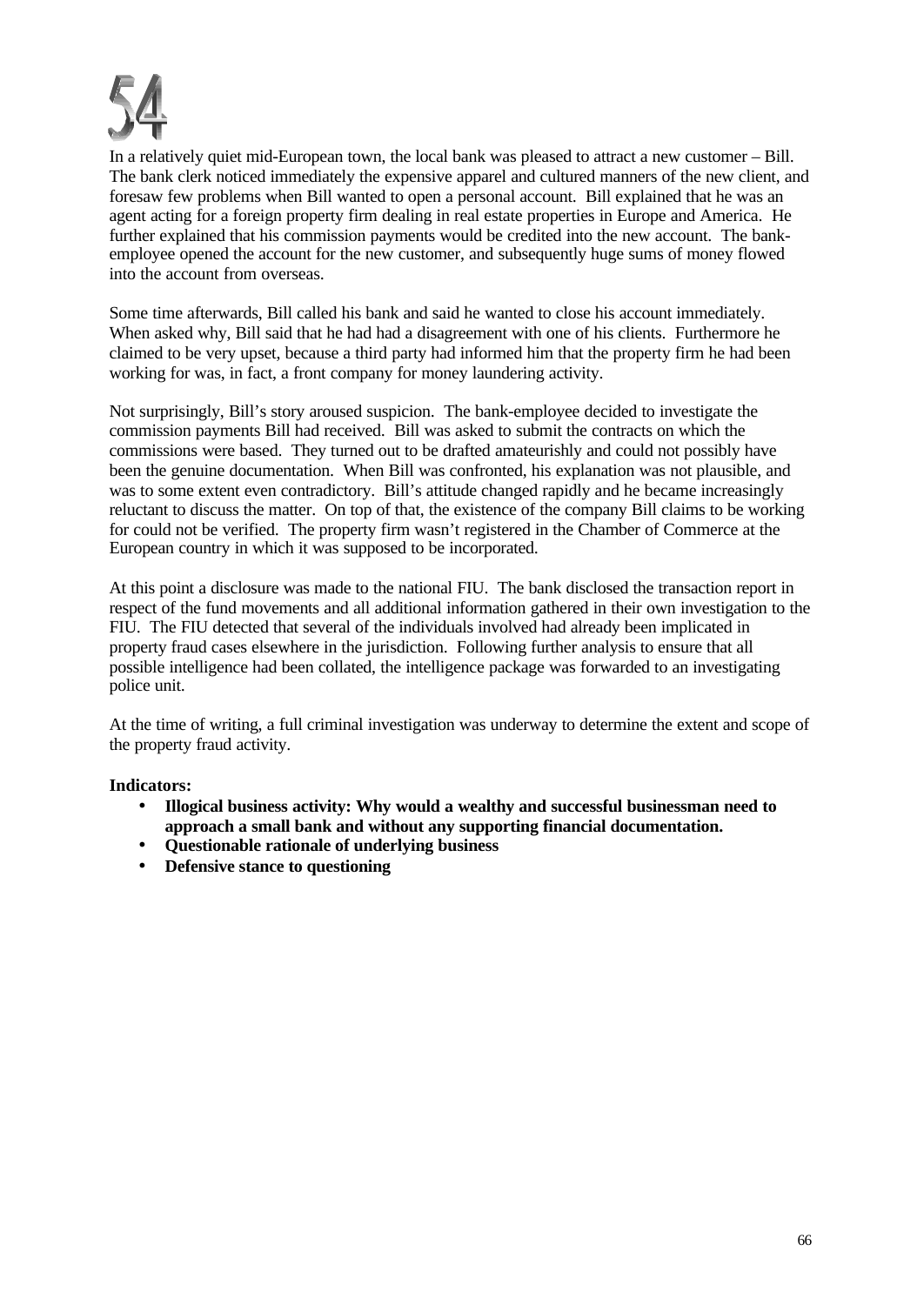During an examination of a company's export reports, a bank employee detected some questionable transactions in four connected bank accounts. Fifteen different companies deposited their export profits into one of these accounts. The bank employee believed that these bank accounts could be connected to money laundering, and filed a report with the national FIU.

The national FIU initiated an investigation into the fund movements. During the investigation, an analysis of the records indicated that nineteen more bank accounts were related to the four disclosed accounts. The account owners did not appear to have any legitimate relationship with the companies that were performing transactions through these accounts. In fact, these twenty-three bank accounts, located in seven different banks, were managed and used by a single individual – Gilbert. Varying identities had been used to open the accounts, but Gilbert used all twenty-three accounts to perform transactions for several companies. The real account holders were serving as figureheads. They signed blank sheets of paper that Gilbert used to carry out bank transactions.

Using these accounts, Gilbert was transferring large amounts of money to companies in a number of different countries. Inquiries at these companies revealed that the transferred money served as payment for goods sold. Yet no official records about the supposed trades were discovered. The national companies were importing the goods without paying tax. By using Gilbert's services, the money paid for the goods was not clearly linked to the companies, facilitating the tax avoidance scheme.

However, that was not the only service that Gilbert was providing. He also seemed to be involved in gold smuggling. Some of the companies for which Gilbert was handling the finances supplied gold to the national market. The records showed that the gold was sold to the national market. Even transactions in the accounts, managed by Gilbert, seemed as if they related to the national gold trade. But the gold was actually sent to a neighbouring country. The suspicion arose that the gold was being smuggled via the neighbouring country to another country in the Asia/Pacific Region and used as payment for heroin shipments.

Last but not least, Gilbert used the accounts to deposit cash or cheques. He claimed these to be exportation equivalents, which belonged to several export companies. However, investigation showed that there wasn't any exportation performed by these companies. The considerable number of cheques came from unknown sources. It was estimated that these cheques originated from drug trafficking activities. By depositing them as exportation profits, the cheques were injected into the legal economy as if they were legitimate proceeds.

Because of the information the FIU gathered, the public prosecutor charged Gilbert and four accomplices with money laundering offences. At time of writing, the trials were still ongoing. The FIU is also undertaking a larger investigation into those financial institutions which made no disclosures in relation to the sizeable funds flowing through their accounts despite what appear to be suspicious circumstances.

- **Unconnected companies channelling funds to a single account**
- **Use of accounts by apparently unconnected third parties**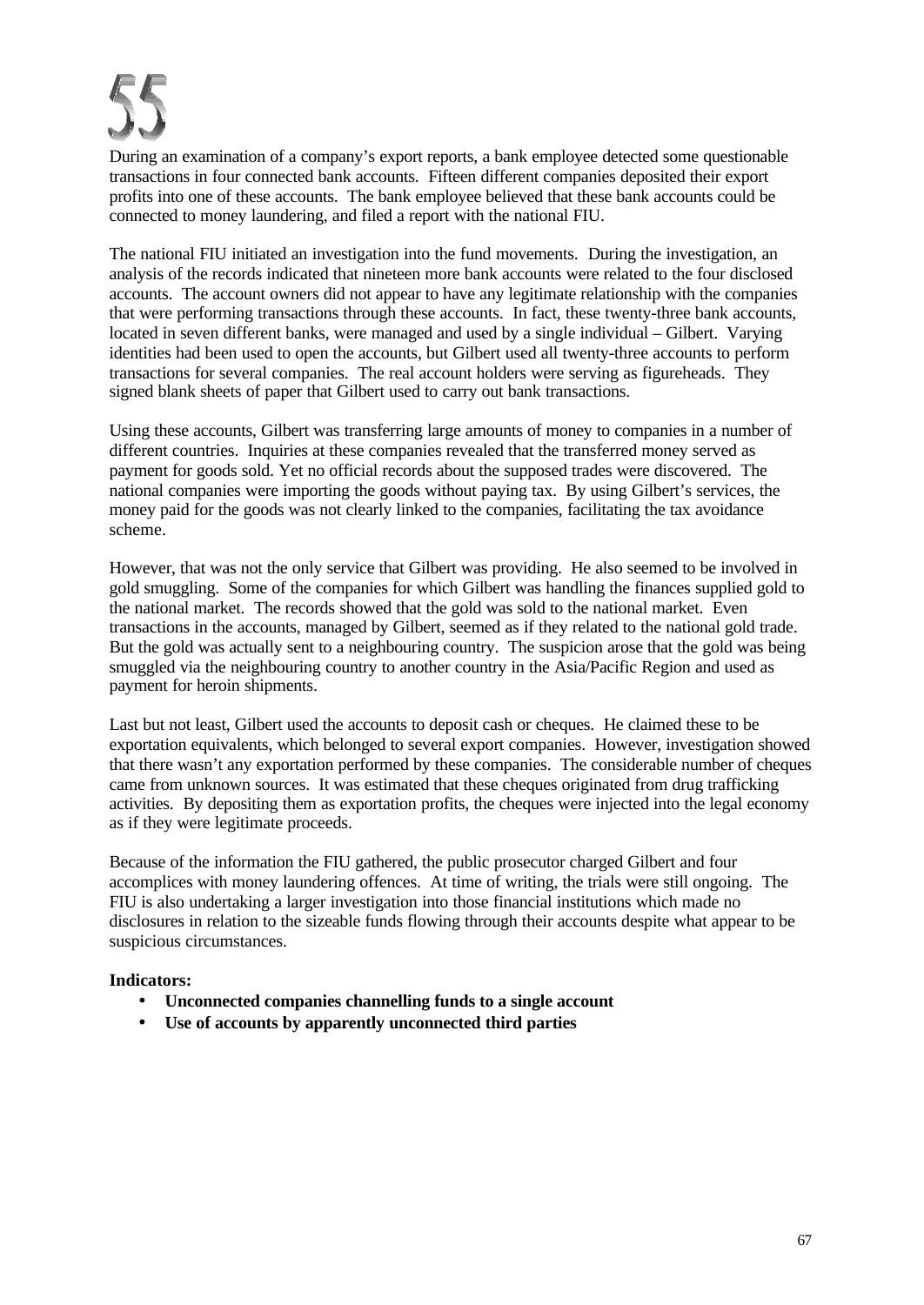# **Exploitation of International Jurisdictional Issues**

The existence of differing jurisdictions worldwide offer possibilities for exploitation by launderers due to differences in bank secrecy laws, identification requirements, disclosure requirements, taxation laws, company formation requirements, and currency restrictions. The more difficult the launderer can make the task of the investigator seeking to prove a link between the criminal and the assets, the more likely it is that law enforcement investigation will be unsuccessful. Unfamiliarity with other jurisdictions, difficulties with language, restrictions on information availability, and the sheer cost of overseas investigations can all hinder the investigator. Even where jurisdictions are well placed to assist investigators from other jurisdictions on financial investigations, the generally slow nature of international inquiries gives an advantage to the launderer, who can use such delays to further confuse the audit trail.

Increasingly globalisation of financial services means that criminals can easily move funds between jurisdictions multiple times at low cost, greatly increasing the cost and time of any future investigation. It seems likely that globalisation of financial services will continue to increase, making the ability for national FIUs to exchange intelligence of increasing importance.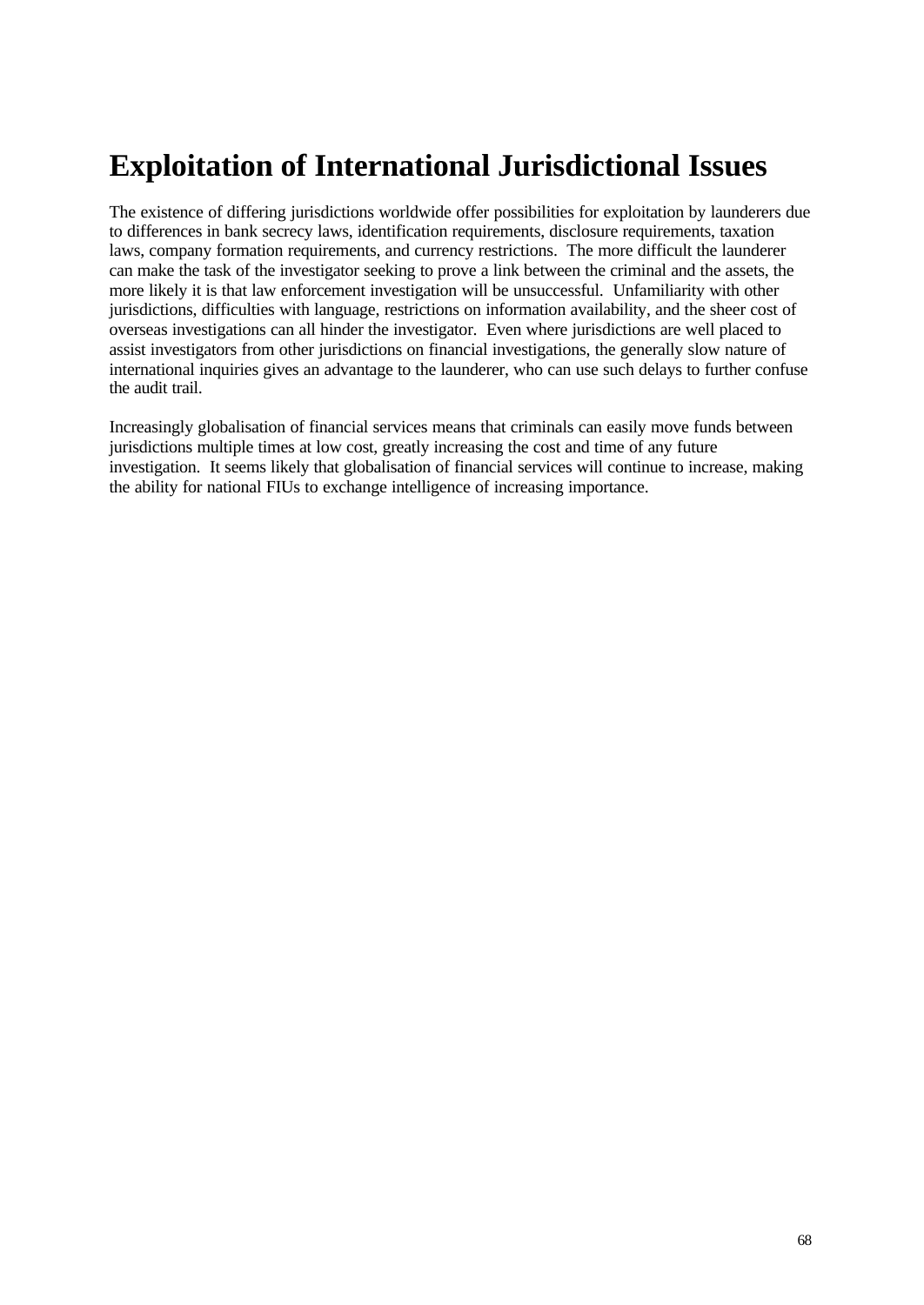

A foreign FIU sent an intelligence request to a European FIU via the Egmont group. The individuals and companies included in the request – one of which was an individual named Harvey – were suspected of being engaged in money laundering. Upon checking available intelligence databases the European FIU noted that it had recently received a disclosure from a financial institution about Harvey.

Harvey had opened two accounts at the institution several months before. Immediately afterwards, one of the accounts was credited with funds sent from an offshore tax haven. Harvey, who also appeared to be the principal of this transfer, withdrew the money in cash immediately. Then the account remained inactive. This transaction hadn't seemed unusual to the bank at first, and so no disclosure had taken place at that time.

However, recently Harvey's account had been credited on multiple occasions with new and sizeable amounts of funds coming from the offshore tax haven. The principal of these transfers could not be identified. Harvey then divided the money and transferred a proportion to several companies located in his country of origin. Before executing this latter transfer, the bank disclosed to the national FIU to obtain clarification on whether the FIU might object to the movement of the funds.

Since both Harvey and a number of relevant companies were cited in the foreign FIUs intelligence request, the European FIU requested additional information in return. In the meantime, the European FIU also questioned the national police department. It turned out that Harvey, and the companies concerned, formed the object of several investigations for serious fiscal fraud employing dummy corporations.

By virtue of a memorandum of understanding, the foreign FIU authorised the European FIU to use its intelligence. It also asked the European FIU not to halt the transaction disclosed by the financial institution so as not to hinder the ongoing investigations.

The accounts Harvey opened served solely as transit accounts. The performed transactions seemed to be connected with ongoing national and international investigations. In order to formally link these transactions to the investigations, the European FIU passed the case file on to the judicial authorities. The FIU pointed out the serious indications of money laundering derived from serious and organised fiscal fraud, employing complex mechanisms and procedures on an international scale.

At time of writing the case is still under investigation by judicial authorities.

- **Re-activation of dormant accounts**
- **Concealment of beneficial owner of funds**
- **Over complex movement of funds between accounts / companies**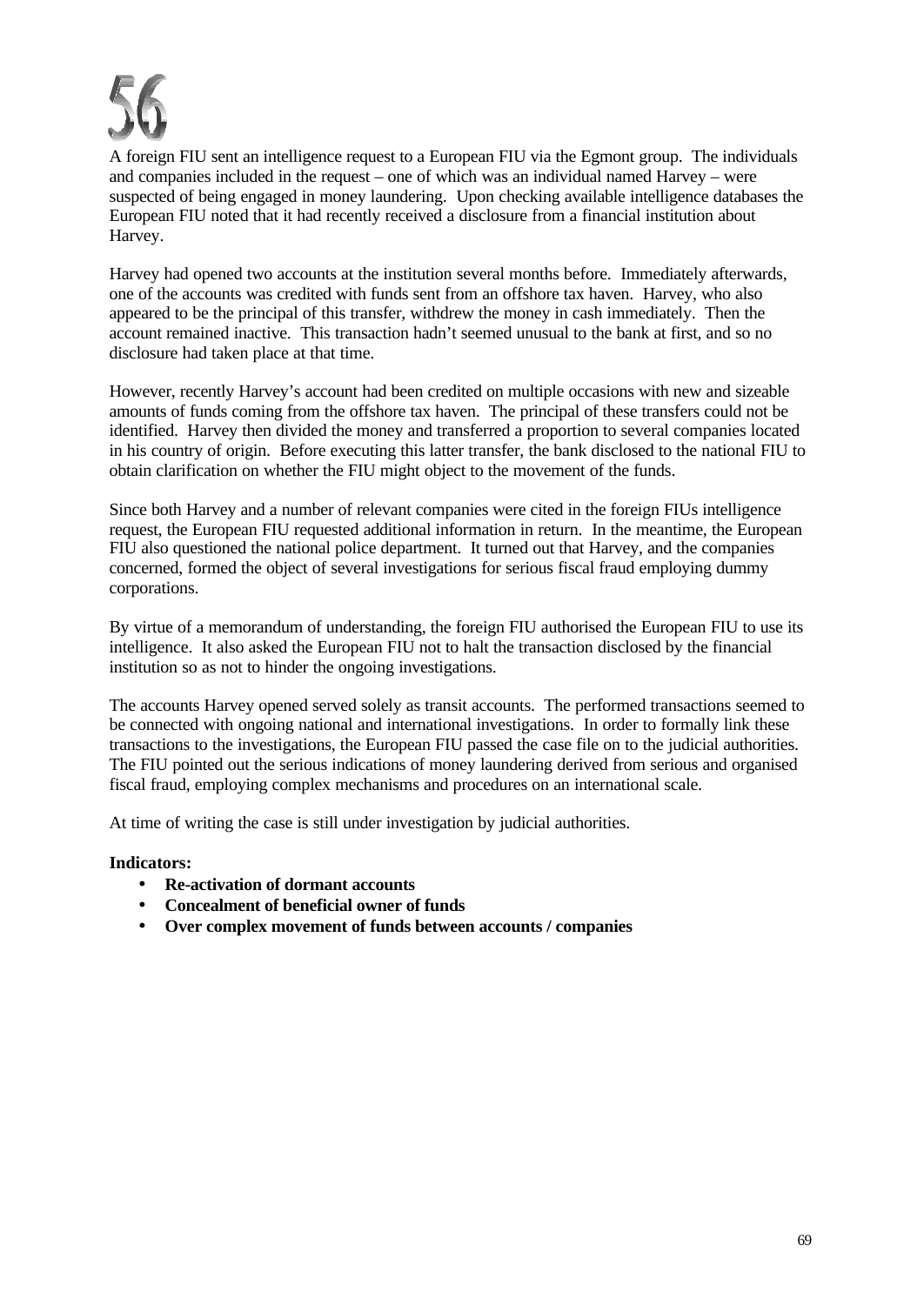An American national FIU received a transaction report about Jerry and Jonah. Jerry and Jonah were both clients at a bank that was located in a region known for organised drug trafficking activity. They both deposited large amounts of cash into a number of different accounts, and then transferred the funds to other accounts in an Asian country via inter-bank transfers.

The FIU investigated Jerry and Jonah. It appeared that they had several accounts at different banks, all located in the same area. Further analysis revealed that Jerry and Jonah used the same address and explained their banking activities to their financial institutions with the same cover stories. Investigation by FIU staff also revealed a local newspaper article that had named Jerry as being part of a drug trafficking ring.

At time of writing, the case is still under investigation by national law enforcement agencies and will be remitted to the prosecutor for action when completed.

- **Large-scale cash transactions**
- **Media coverage of account holders activities**
- **Rapid inter-bank transfer with little explanation**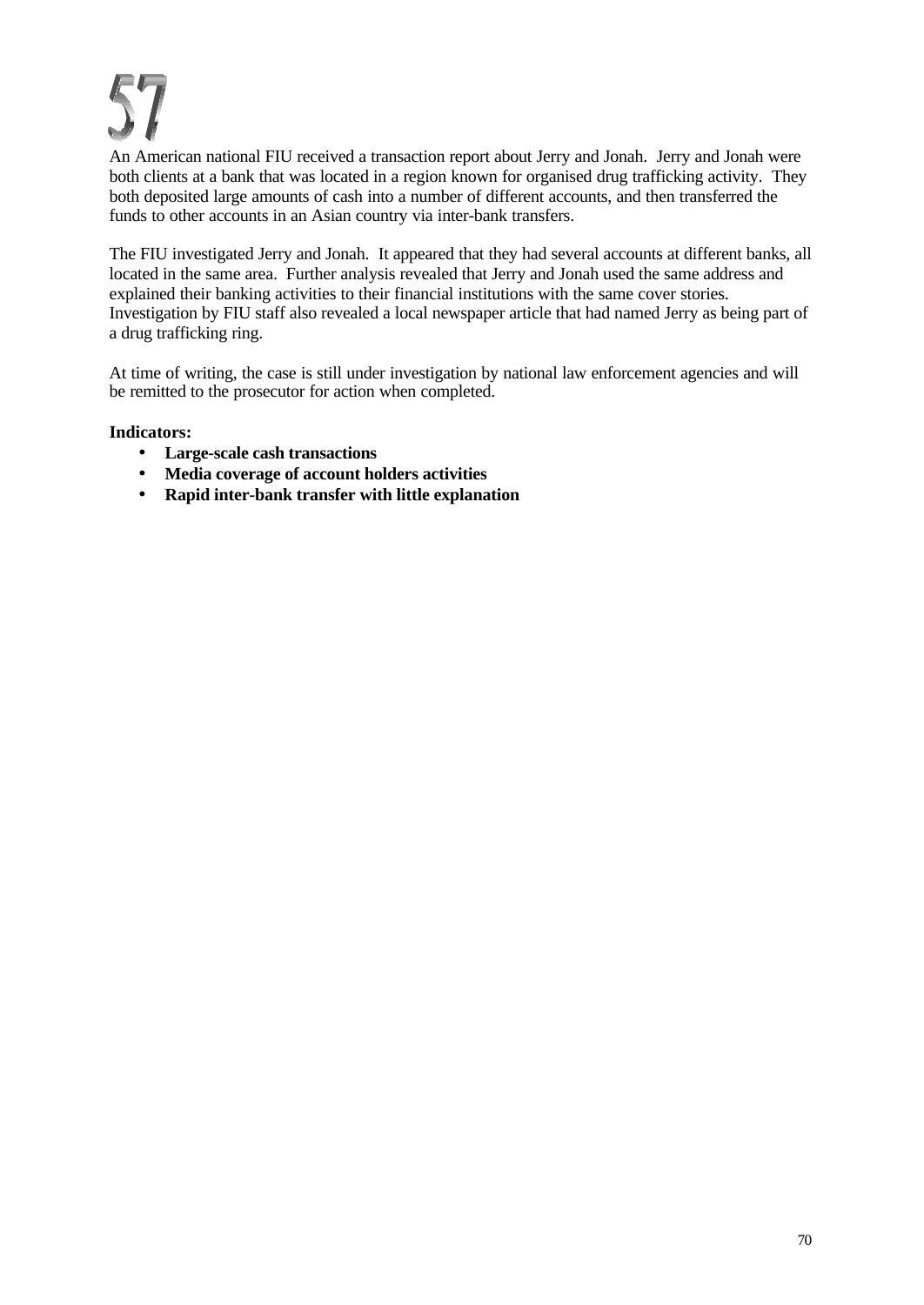

Sandra and Lars, both foreigners in an Eastern European country, spent most of the year in a small cottage near the coast. They had chosen an isolated home to help keep a low profile, because Lars was connected to a bank robbery in their home country. They planned to have no contact with their home country and to avoid drawing any attention to themselves in the new country until law enforcement attention had moved on.

Because they had yet to receive the proceeds of the robbery from the other members of the gang, Sandra opened a non-residential account at the local bank. Immediately after activating the account, large amounts of funds were transferred in from a range of different countries – the Lars' share of the proceeds as sent by the other robbers. Sandra and Lars took the opportunity to live in luxury. They withdrew part of the money in cash and ordered bank transfers to send another part of the money to a range of bank accounts in offshore banking centres.

Then Sandra instructed the bank to transfer the remaining US\$800,000 to another offshore account. By this time the bank had had increasing suspicion about the activities taking place in the nonresidential account. Instead of performing the transfer, the bank disclosed to the national FIU.

During the financial investigation undertaken by the FIU, it was discovered that Lars and Sandy were both well known to police and FIUs in a number of countries around the world. The investigation also found that one of the American companies which had remitted funds to Lars and Sandy's bank account had numerous regulatory violations recorded against it and was the subject of investigation by law enforcement in America. This evidence of links to criminality was reason enough for the FIU to submit a report to the Public Prosecutor. The US\$800,000 was immediately frozen. According to police data, Sandy was an unemployed housewife. She and Lars had founded a company, which was not in fact trading actively, and therefore the couple had no legitimate business at all – undermining the only possible explanation for a legitimate source of the funds.

At time of writing, the criminal investigations in Europe and America were still ongoing.

- **Unrealistic wealth compared to client profile**
- **Unconnected parties channelling funds to a single account**
- **Unrealistic business turnover**
- **Atypical or uneconomical fund transfer to or from foreign jurisdiction**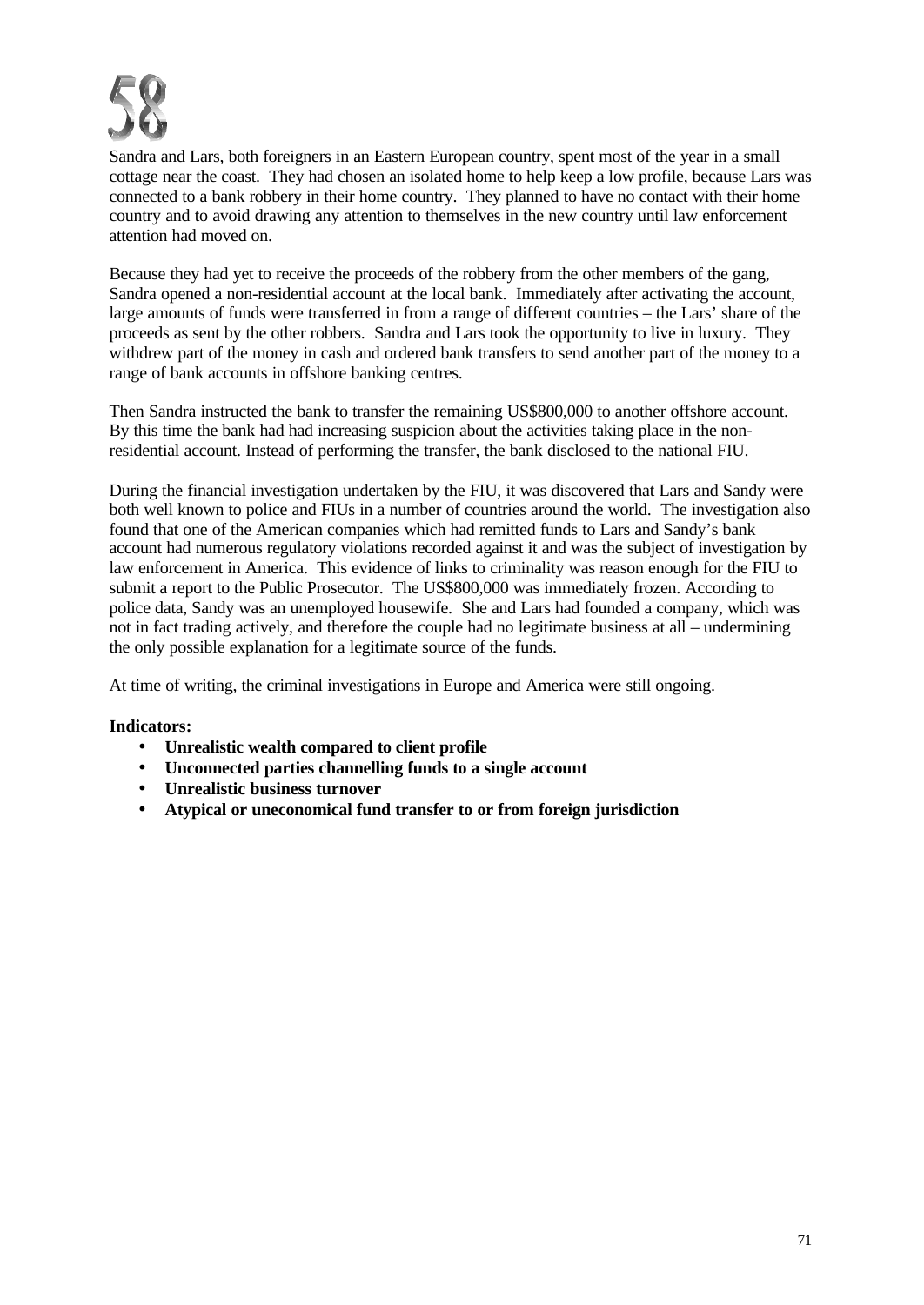

A national FIU in Western Europe received a suspicious transaction report from a bank concerning a wire transfer of US\$2,500,000 into the account of a Swiss trust company. A bank in a major European financial centre had issued the wire transfer, and the sender was a man with an Asian name. At the same time the bank account was debited by a cash withdrawal of almost US\$100,000, as well as by a number of wire transfers to various individuals via bank accounts in different Western European and American countries. No explanation was given for the movement of this large amount of money or the subsequent 'splitting' of the funds to the various individual accounts.

Beginning with this information the FIU started to make inquiries and learnt that the individuals acting on behalf of the trust company which had receives the funds were Debbie and Harold, two citizens of a Western European country. Debbie was already known to law enforcement for involvement with illegal prostitution, fraud, and falsification of documents, and Harold had been involved in a money laundering inquiry conducted by the police in his home country in 1995. Through the Egmont group, the FIU contacted other national FIUs in Europe and America with a view to exchanging intelligence on the case. These FIUs were able to provide extensive intelligence concerning Debbie and Harold.

A European FIU also provided the requesting FIU with information about two possibly related wire transfers of US\$40,000 to Derrick, which had been disclosed to them by an institution at around the same time. Derrick was a citizen of the same country as Debbie and Harold, but he lived on a Mediterranean island. The FIU learnt that the bank account on the island had been opened by a wire transfer of US\$50,000 from a city in Eastern Europe. The FIU also learnt that Derrick was known by the local police for involvement in minor fraud schemes and falsification of documents.

At the same time, the inquiring FIU received information from another European FIU concerning the sender of the initial US\$2,500,000 – a Mr. Chang. Mr. Chang was originally from Asia but had established himself in a large European financial centre. The money had been transferred from one of his bank accounts after being credited by a wire transfer from America via Asia. Harry, a citizen of the same European country with a long history of criminal activity, had been the individual who had actually sent the funds. An American FIU informed the requesting FIU that the US\$2,500,000 had originally come from Chang's bank account in an Asian city. The Asian police informed the inquiring FIU that Chang's bank account currently contained just US\$80,000.

At this stage, the FIU referred the case to the public prosecutor, requesting that he restrained the remaining monies in the account on which the inquiry first started, which he agreed to do. At the time of writing, the police in the country where the inquiry was being conducted had taken Debbie and Harold into custody. Debbie and Harold are awaiting trial on charges of laundering the proceeds of fraud.

- **Atypical or uneconomical fund transfer to or from foreign jurisdiction**
- **Large and/or rapid movements of funds**
- **Unexplained dispersal of funds to multiple beneficiaries**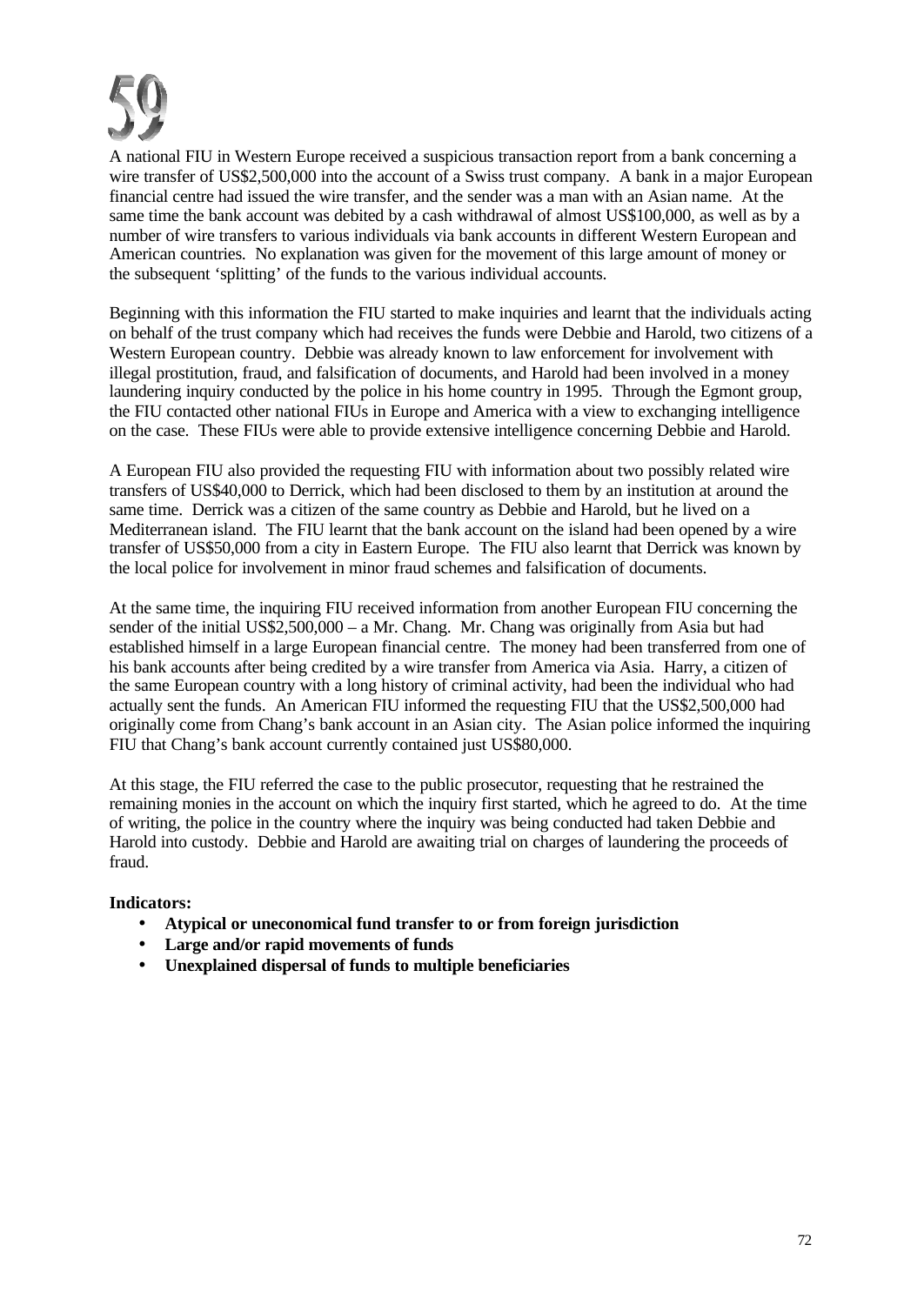

Andreas had a bank account at a bank in Southern Europe. Twice in rapid succession he received a large amount of funds into the account by transfers from bank accounts in both a central European and an overseas jurisdiction. The large sums of money Andreas received were disproportionate to his general economic activities. Andreas had a small restaurant in a tourist centre at the coast, but no other known sources of income. Once the money had arrived, Andreas transferred the money immediately to another account at the same bank in the name of a hotel company called 'Sunny Shore'. Because the bank officials viewed this activity as unusual they decided to report the transactions to the national FIU.

Investigations by the FIU revealed that, in addition to Andreas, six other individuals had received large amounts of money at around the same time, which they had also transferred immediately to the 'Sunny Shore' account. Interestingly, sometimes they had done this via another transfer through third party accounts. All transfers initially came from accounts in the central European or overseas jurisdiction.

To discover the identity of the sender of the money, the FIU sent a request for information to the bank in central Europe. Unfortunately, because of legislative problems in that country, it was not possible for the national FIU to gain access to that information. In the overseas jurisdiction, investigators were more fortunate. They found out that the money transferred to the individuals in Southern Europe was first transferred from an account in the central European country to an account in the overseas country. It seemed increasingly likely to the investigators that someone was trying to hide the origin of the money destined for the 'Sunny Shore' account. In the course of the investigation the FIU also discovered that the major shareholder and manager of 'Sunny Shore', Terrence, was a citizen of an Eastern European country who had used at least four false names in his banking activities. Terrence appeared to be a prominent member of a large criminal organisation. He was a professional killer, against whom criminal proceedings had already been initiated in his home country for homicides, thefts and weapons dealing.

As a result of the investigation of the FIU, the money found in the account of the reporting institution was connected with the criminal activity of Terrence. Consequently the bank accounts of Andreas and the six other individuals, as well as Terrence's account were frozen and property and assets were confiscated. In total hundreds of thousands of dollars worth of criminal funds were recovered.

- **Atypical or uneconomical fund transfer to or from foreign jurisdiction**
- **Account activity atypical for account holder**
- **Atypical or uneconomical fund movements within accounts**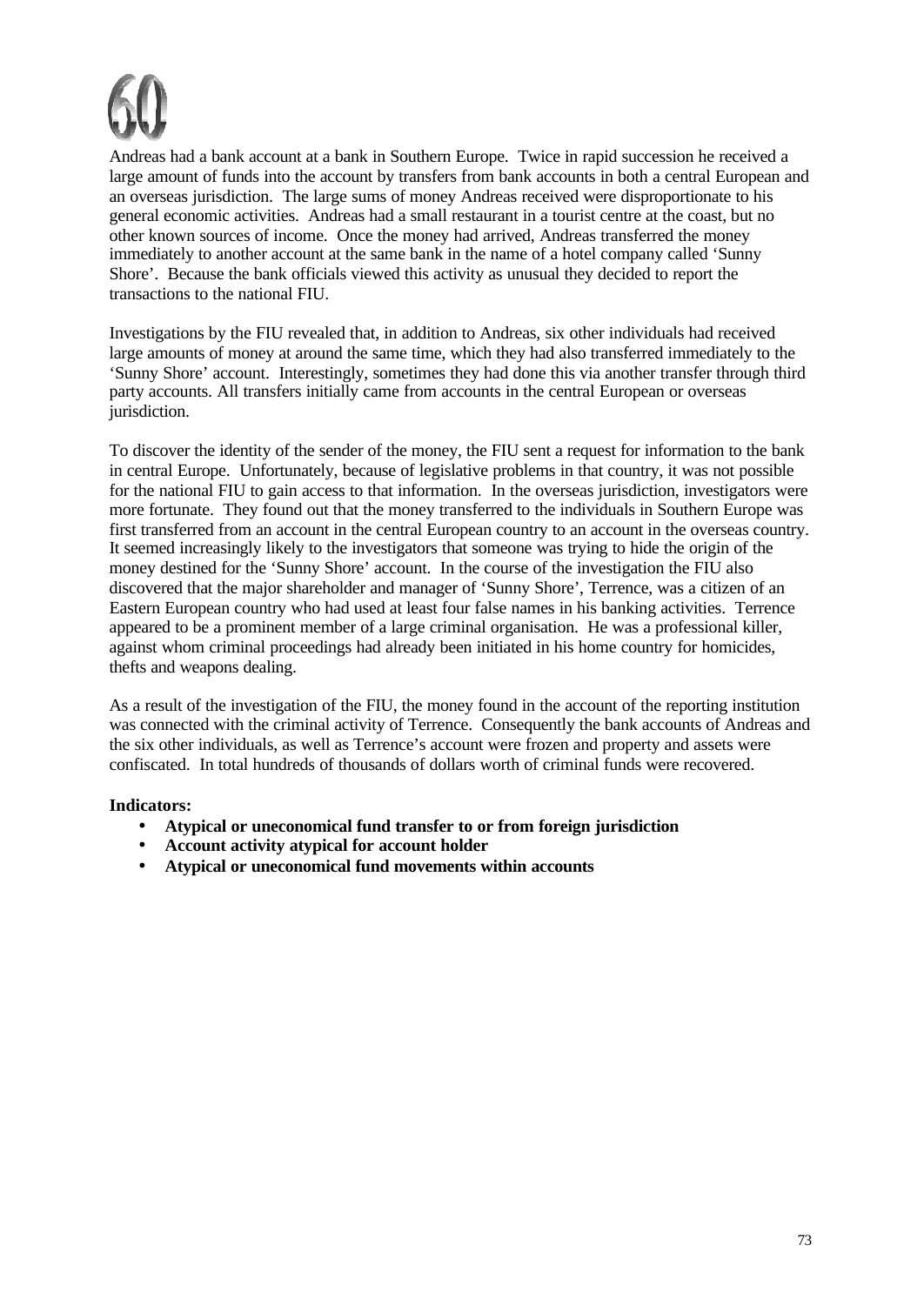Brandon, Leon and Ferdinand planned and carried out a successful bank robbery. The attack targeted a small financial institution in a town far from their usual area of operation. As a result of the raid, the three men stole approximately US\$270,000 in mixed denomination currency. They divided the proceeds in equal shares, and each of them went home with almost US\$90,000. However, the problem remained of how to enjoy the monies without coming to the attention of the authorities. Brandon realised that this was a serious issue to overcome but fortunately his cousin Lawrence, who lived overseas in another country was willing to help him with the concealment of the money.

Brandon decided to transfer his share of the loot to Lawrence. In order to get the cash in a form that facilitated the transfer, he opened a bank account, deposited the cash, and requested a transfer to Lawrence's account overseas. The cousins agreed that Lawrence would send it back to Brandon's account two months later as a repayment for a 'loan', thereby creating a cover story that could be used in the future to explain the funds. However, the bank involved was suspicious concerning these two transactions and reported the case to the national FIU.

Investigations by both the FIU and the police in Brandon's country identified that Brandon had a history of armed robbery, and they also identified the link between him, Leon, and Ferdinand. Furthermore, they discovered that the initial transaction undertaken by Brandon was done just a few days after the robbery – and the cash deposit used notes and currencies identical to those taken in the raid. The authorities concluded that the transferred money was Brandon's share of the loot and that he, by means of the double transfer, had tried to legitimise the source of the funds.

Unfortunately for Brandon, his plan did not work out very well. The authorities initiated judicial proceeding against the three robbers, and their bank accounts were frozen.

- **Large-scale cash transactions**
- **Large and/or rapid movement of funds**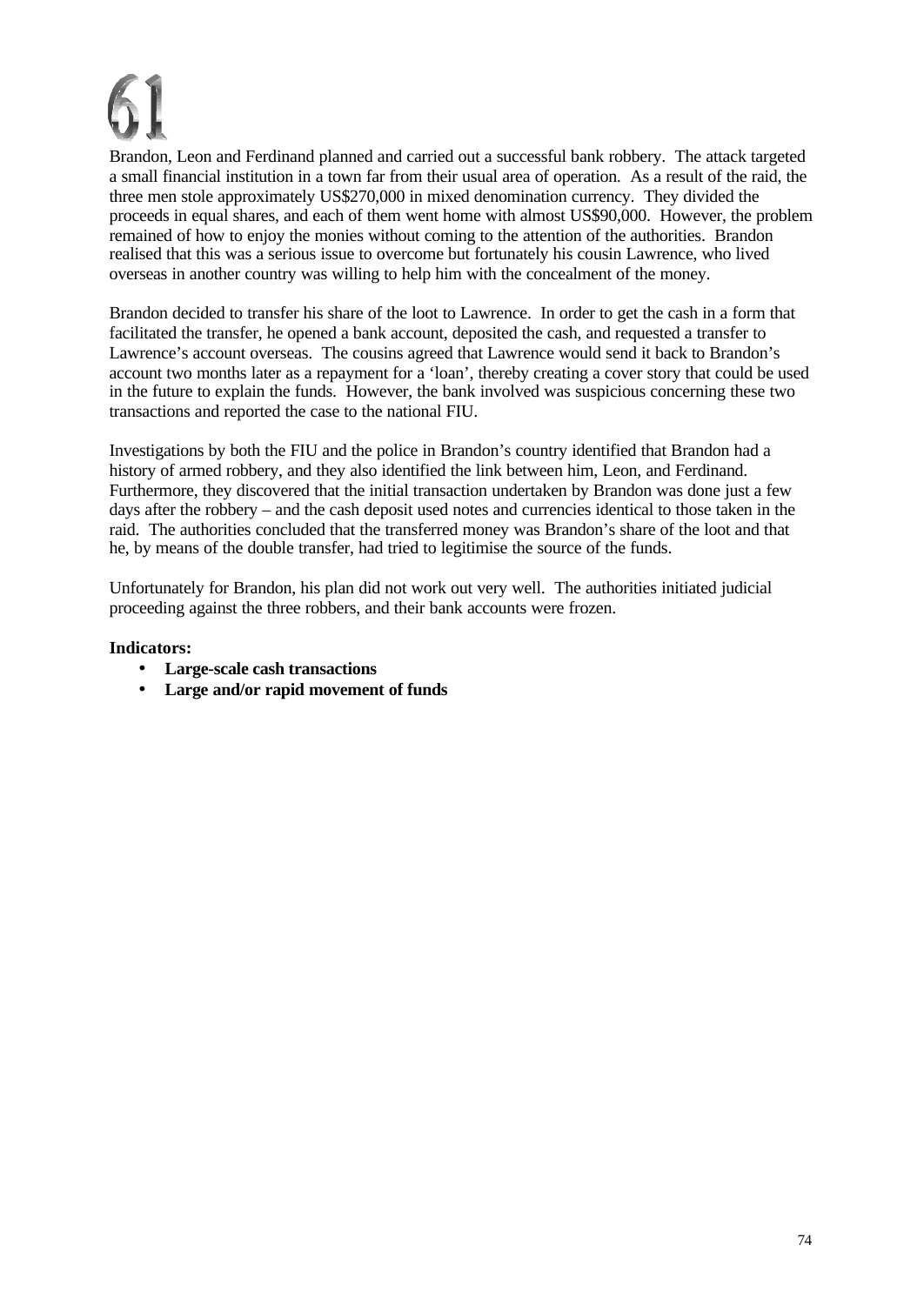

In April 1999 the national FIU in a Southern European country forwarded a suspicious transaction report to the special police service of the Financial Police. The report concerned a series of financial transactions undertaken by a real estate agent called 'Home Sweet Home' though a financial intermediary. The transactions were all done in 1998 in the name of Laurens who came from the south of the country. The investigators found out that the total amount of money involved in all the linked transactions amounted to over US\$4,600,000. However, investigators also determined that Laurens did not have any explanation for the significant assets that he was amassing – tax declarations and records of paid employment showed only minimal levels of income.

It was discovered that by a series of bookkeeping strategies (such as 'repayments' of fictitious loans to associates) supplemented by false invoices, Laurens had been able to provide an apparent explanation for the funds to the casual observer – and in that way render impossible any connection with any other activity.

Through a series of complex financial transactions Laurens, always with the help of Home Sweet Home, gave the money to Cosimo, a friend and associate who offered to 'clean' the money through financial advisers who were willing to identify investment opportunities for the transfer and the reinvestment of the funds. The financial intermediary that had disclosed was just one such operative.

Further financial investigation discovered that on the advice of the financial middlemen Laurens had bought investment funds with a value of US\$2,000,000 and had opened current accounts in a Central European country. Funds were then moved between multiple accounts in a number of different countries, confusing the picture further. In case Laurens needed the funds to be returned to his home country without any obvious linkages to his activities, he had had the accounts opened in another name using false identity papers.

Due to the lack of a legitimate identifiable source for the large amounts of funds uncovered by the investigation, Laurens and Home Sweet Home increasingly came under suspicion as being involved in some form of criminality. The investigation changed approach to focus on discovering the source of the funds.

Regional police squads carried out further investigations all over the country, and inquiries were also made abroad. The investigations produced a significant amount of evidence linking the laundering operations with organised tax evasion and fraud in several locations. As a result, three individuals were arrested, eleven individuals were identified as involved to a lesser degree, and investment funds worth more than US\$2,000,000 were seized.

- **Atypical or uneconomical fund movement within accounts**
- **Atypical or uneconomical fund transfer to or from foreign jurisdiction**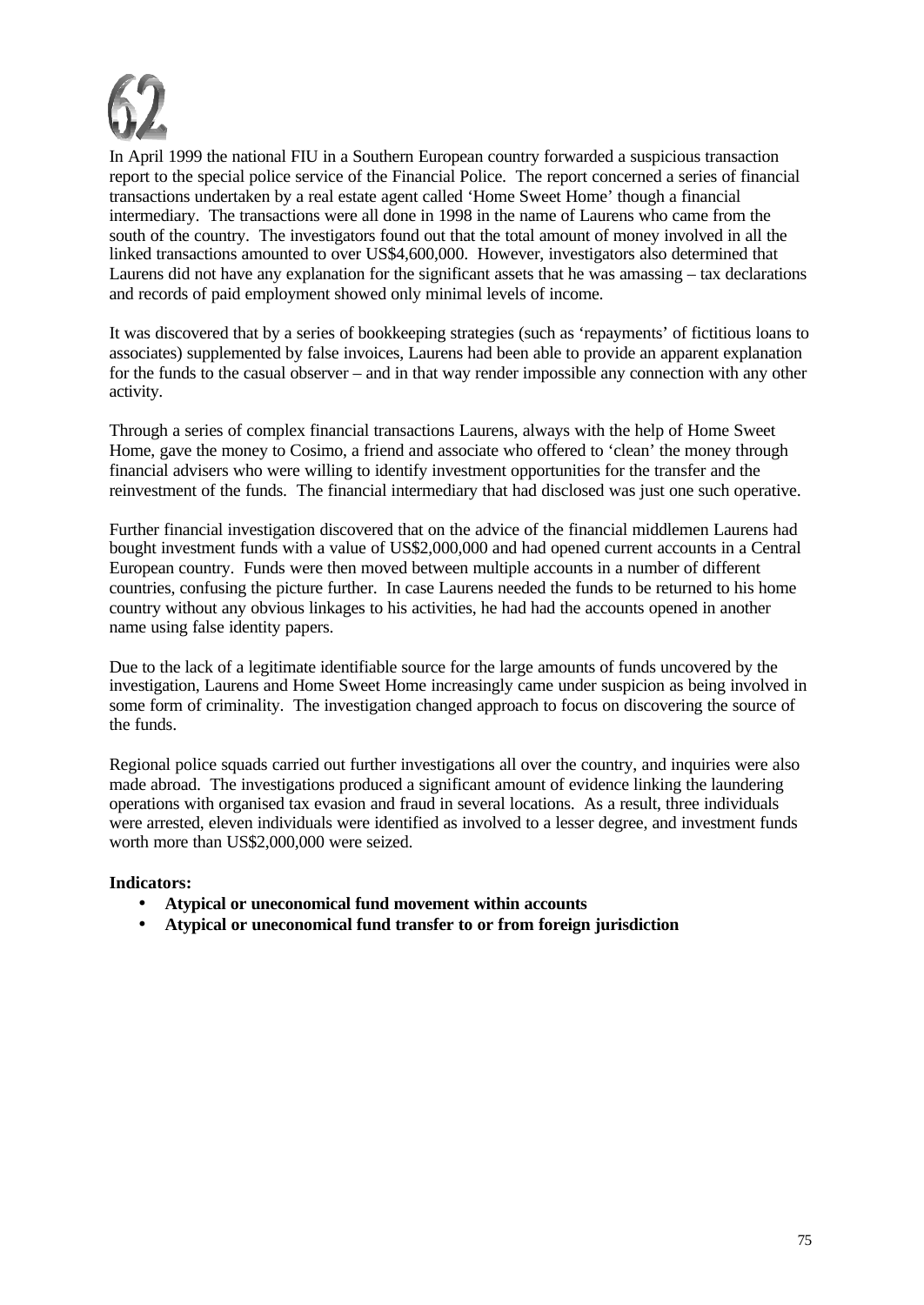

A national FIU encountered an interesting fraud attempt using an old deception technique alongside new technology. An individual named John established and registered a company, Maze Ltd, in country A for the provision of gambling services on the Internet. John did not apply for a regulatory license to operate such a business in that jurisdiction. The fraud revolved around the fact that there was already an internet gaming company called Maize Ltd in country B that was in no way connected with John. A month later, John arrived in country C to open an account for his company – Maze Ltd – with a local bank. This was an internet-account accessible from any jurisdiction and provided the financial flexibility necessary to facilitate the fraud.

The next stage of the fraud saw John travel to country D, where he advertised his 'business' on the Internet, specifically targeting individuals in country E. He provided gaming information to people using the web, and offered gambling on the Internet as if the service was linked to Maize Ltd. He identified a bank account, held in the bank in country D, where joining and gaming fees could be paid in. Internet gaming was very popular in country E. A large number of victims invested a total of approximately US\$3,500,000 into the account in country D. The gamblers were convinced that they were playing through an authorised and regulated service provided by Maize Ltd.

Finally, John departed for his home country G and using a portable PC attempted to transfer US\$1,000,000 from the Internet account to another bank account in jurisdiction G. The bank froze the account and reported the circumstances to the national FIU. The FIU collated all the available data before forwarding a report to the police. Although it was difficult to identify in which country the underlying offences of fraud and deception were committed, country E opened a criminal case and launched a criminal investigation to protect its own nationals who appeared to be the majority of victims.

At time of writing, the question regarding which country was the jurisdiction in which the crimes were committed has still not been resolved. John, however, has not benefited, as the assets remain frozen.

- **Atypical or uneconomical fund transfer to or from foreign jurisdiction**
- **Use of company name designed to resemble the name of an established company**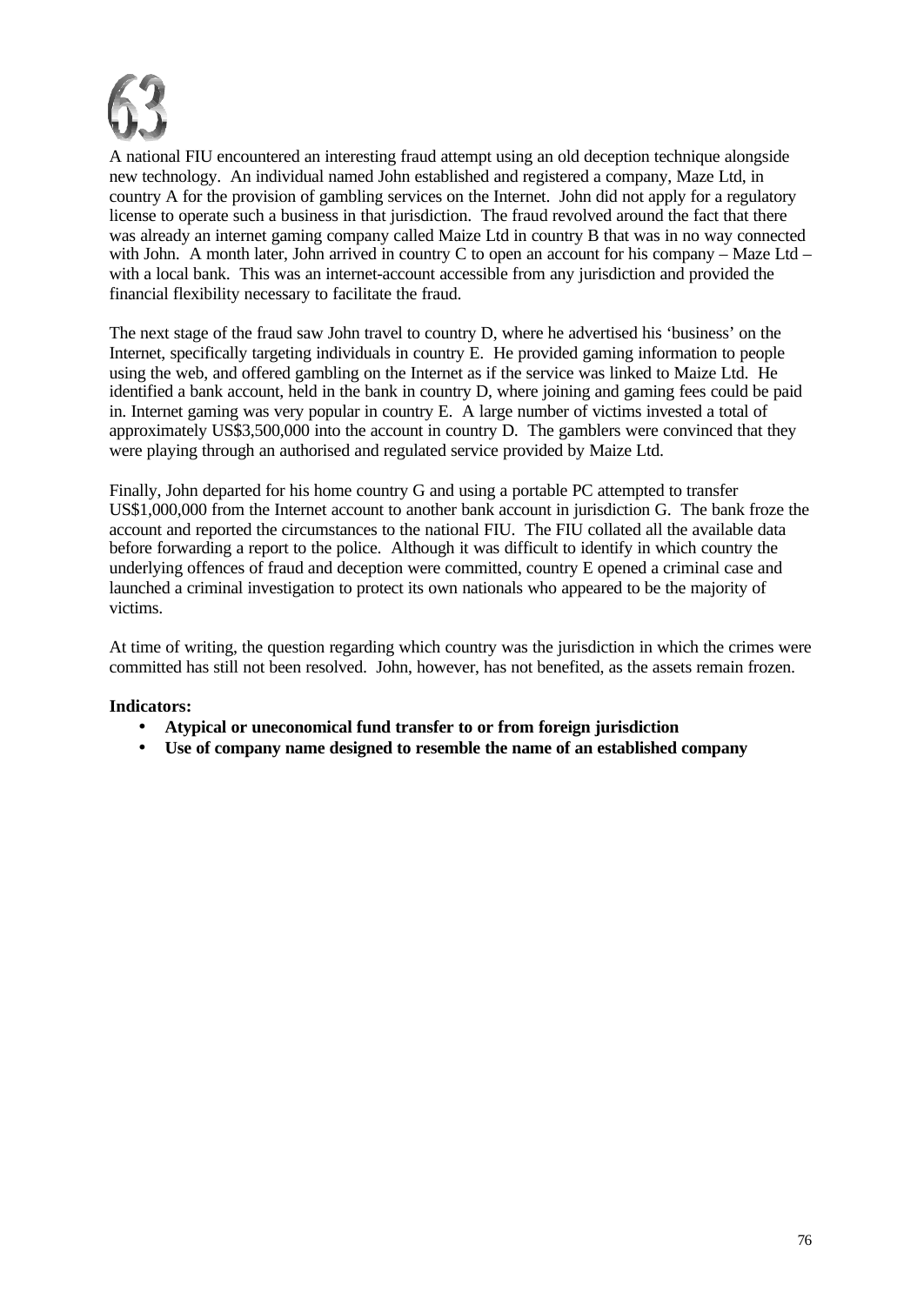

A European FIU received an anonymous disclosure about Josie, which claimed that Josie was committing large-scale tax evasion. The FIU decided to undertake a preliminary investigation into Josie's finances to determine whether the allegation was true.

The FIU established that Josie had opened a bank account several years ago. She had told the bank at the time that she was a representative of an offshore company and that she was acting on its behalf. The FIU discovered that in addition to Josie's claimed connection to this offshore company, at that time she had also controlled a company that had been trading but had not been registered with the authorities. It appeared that the cover story of the links with the offshore company had allowed Josie to obtain a company account without alerting suspicion.

According to the FIU's investigation, Josie had arranged contracts with various Eastern European companies. These contracts stated that Josie's company was to undertake construction work and supply equipment. When using Josie's services, the foreign companies transferred their payments to the offshore company's bank account, thus avoiding any record of taxable activity taking place within the jurisdiction.

A significant number of Eastern European companies had credited Josie's bank account over the years, as by not paying tax she had been able to reduce her costs and thus offer a cheaper service than legitimate suppliers. The FIU calculated that Josie had received over US\$250,000, although Josie had already taken the majority of this money out of the account. Armed with the knowledge that Josie had operated a non-registered company, the FIU surmised that it would be interesting to look at her tax declarations. It came as no surprise that Josie had failed to declare any income and had never paid taxes on her earnings.

At time of writing an in-depth investigation into the extent of the criminality was ongoing although a prosecution on tax evasion and money laundering charges seemed likely.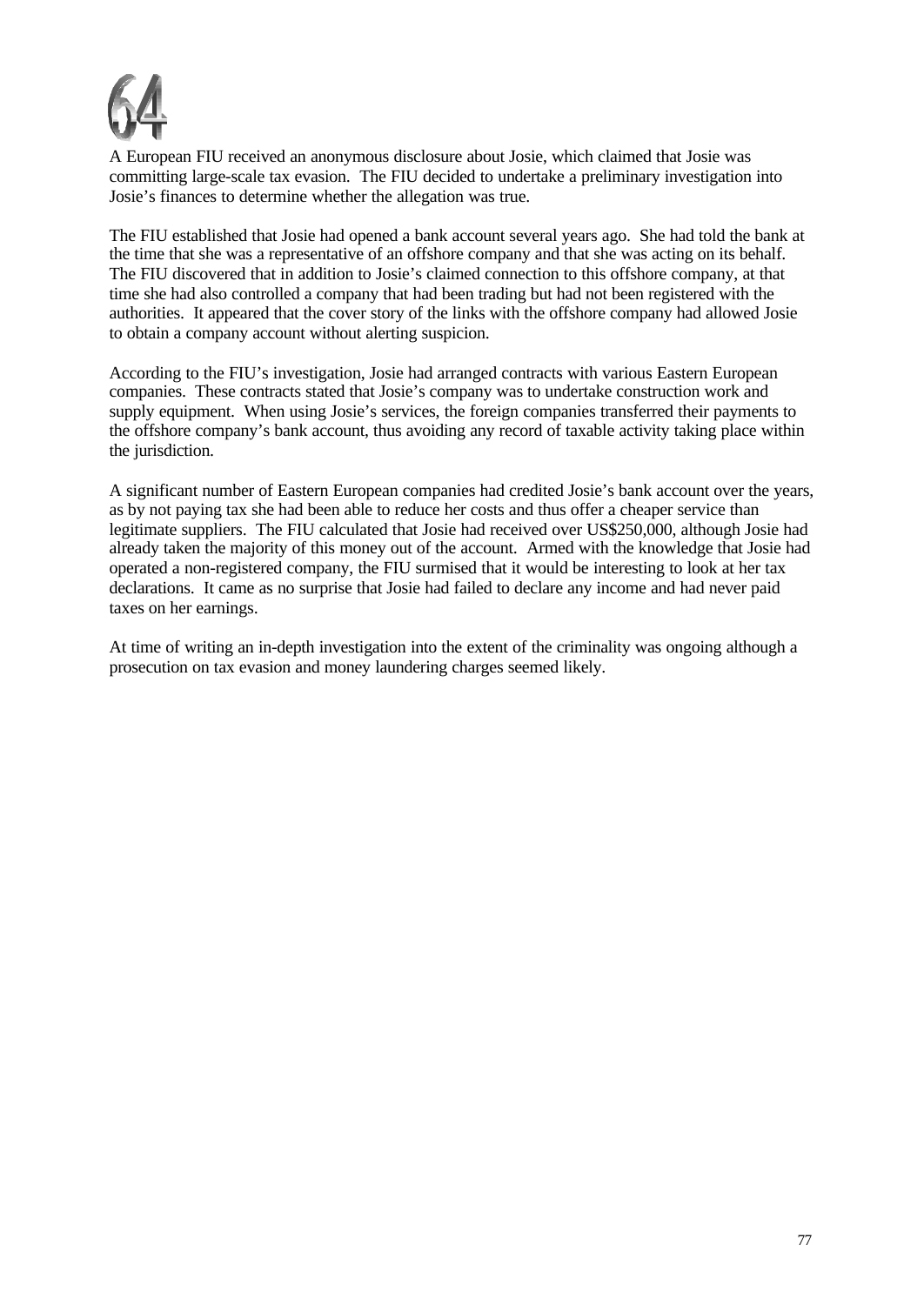

Twenty-year-old Geoffrey was originally from a South American country, but had become a naturalised citizen of a Northern European nation. In Europe, he earned his money from drug trafficking, mainly through the sale of cocaine. In order to conceal the money from the authorities in the country where he now lived and worked, he opened a bank account in another European country. In a period of a little over three months, by travelling across the border he made large cash deposits using various European currencies until he had over US\$500,000 in his account.

However, shortly after the money in his account reached the level of US\$500,000, he was arrested in his home country in South America in the middle of organising another drugs-shipment. He was sentenced to eight years in prison for trafficking large quantities of cocaine. The period, during which Geoffrey had been making the cash deposits to the bank in Europe, corresponded to the period in which law enforcement had strong evidence that he had been organising various drugs-shipments.

The bank in which his profits were held became aware of their clients incarceration for drugs trafficking, and the bank froze his account and asked him to explain the origin of the cash deposits before they would consider granting him access.

Three years later a foreign attorney showed up at the bank. He claimed to be Geoffrey's representative, and demanded the funds still held in the account – including interest – be released. Furthermore, he stated that he wanted to make a withdrawal in cash, so that there would be no possibility of anybody else tracing where the money was going. If that proved to be impossible, he was willing to accept a transfer of the money to an account he would open in a bank in a Central European country. He stated that he was fully aware of the fact that his client, Geoffrey, had been arrested and sentenced for drug trafficking offences, but he stated that the money in the frozen bank account was from business deals in the motorcar and clothing industries.

The bank decided to disclose the highly suspicious attempts of the lawyer to the national FIU, telling the layer only that the money would be available for collection at a later date. Just after the attorney arrived at the bank to collect the money, he was arrested and indicted for having knowingly attempted to facilitate a false explanation of the origin of the drug trafficking money.

In order to legally prove the predicate offence, the authorities in the European country sent rogatory letters to the country where Geoffrey was in jail. At time of writing, discrepancies remained between the claims of the attorney and Geoffrey's regarding the attempt to recover the funds in the account frozen by the bank.

- **Deliberate concealment of fund ownership**
- **Possible client relationship to previous crimes**
- **Large and/or rapid movements of funds**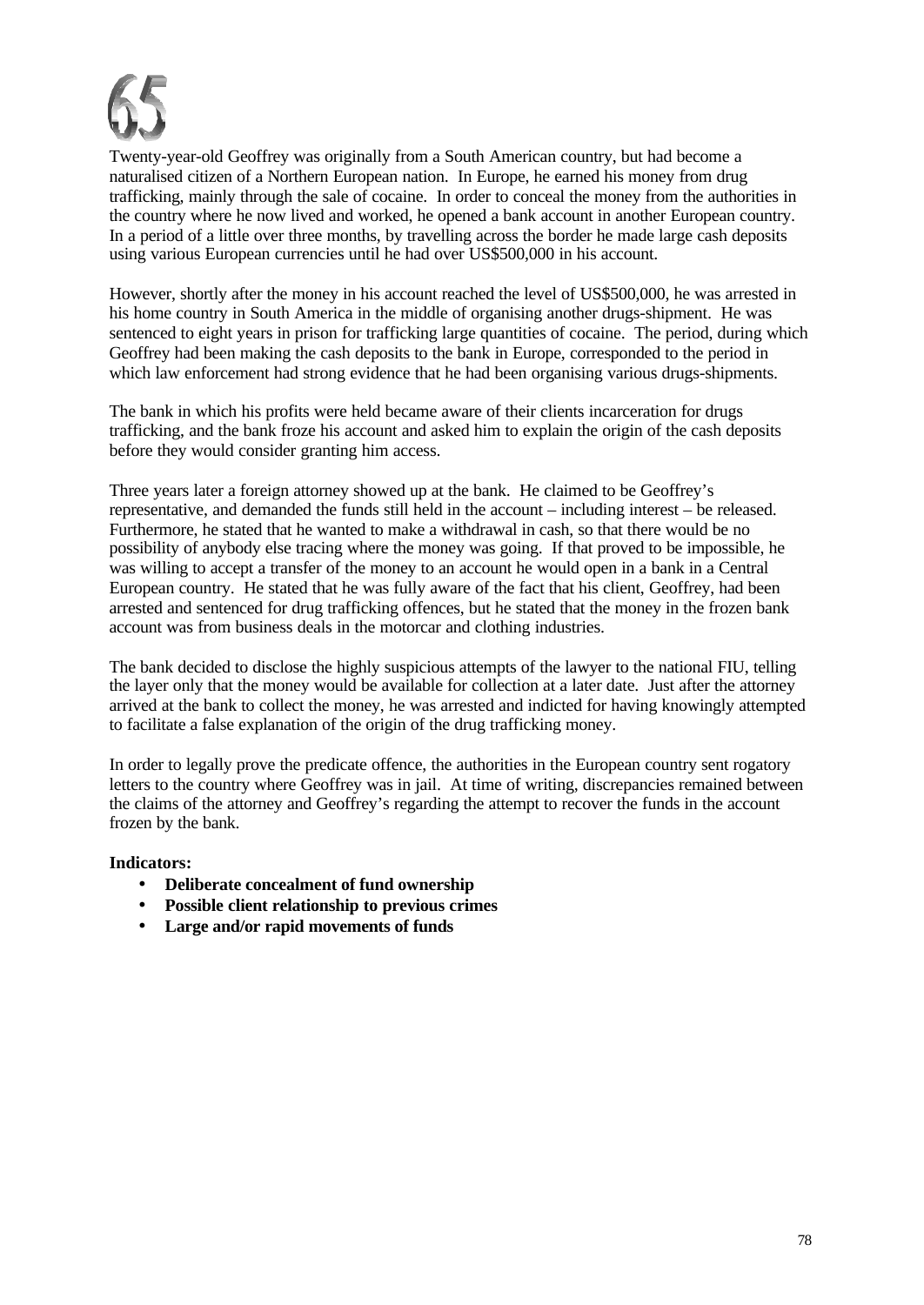

A European FIU received a number of disclosures from an exchange office called Money Services. The main reason for the disclosure was a press article concerning a company called Riyil & Co, which had made an illegal public appeal for investor deposits. In addition to the main company, the disclosures also mentioned Marjan, who lived in a neighbouring country and was a representative of Rivil & Co. The exchange office had also found the transactions suspicious because Rivil & Co had transferred different amounts of foreign currencies to an account in the name of Money Services at a bank in a European financial centre in the neighbouring country. As soon as Money Services informed Marjan that the money had arrived, she went to the bank to withdraw the money in cash.

The national FIU requested police intelligence on the entities involved. The police reported that Riyil & Co was not known in the police databases, nor in any official company registers. Marjan did not have a criminal record in their country, but was known in the neighbouring country for fraud. There was not much information included in the disclosures, therefore, in order for the FIU to be able to conclude that there were indications that the case involved money laundering in their country, the FIU had to request additional financial information from financial institutions concerned.

The FIU initially asked for additional information from the disclosing institution itself, focusing on the origin of the foreign currency. The disclosing institution provided information on the flow of funds into the aforementioned account. This made it possible for the FIU to send an information request to the bank at which the account was held, in order to gain information about the SWIFT transactions being passed through the account. Analysing this data, the FIU discovered that there were three additional subjects who acted as senders for the different transactions. These subjects were an offshore subsidiary of an American bank, Riyil & Co with an address in an American country and Rivil & Co with an address in the neighbouring country. The address of Rivil & Co in the neighbouring country was the same as the address of Marjan.

Under national law the FIU was able to send out a request to ten other financial institutions to see if Riyil & Co and/or Marjan were clients. The FIU received four positive answers. Using the information provided, the FIU was able to determine the full identity of Riyil  $\&$  Co, its legal representatives and the individuals with direct control of each account. The four financial institutions also made a number of disclosures about activities on the accounts in the light of the initial circular. These latter reports made it possible for the FIU to formally determine that the case was connected with money laundering.

Riyil & Co had 4 offices: a headquarters in an American country, and three subsidiary offices in three other countries. The company had five management representatives and three individuals with power of attorney – Marjan, Luis and Julio, all living in different countries.

With all this new information it was possible to interrogate intelligence data in the databases of different law enforcement services across the country, as well as placing requests with counterpart FIUs through the Egmont group. It was also determined that the legal representatives of Rivil  $\&$  Co acted as front men for the founding of several companies and that the company was known for irregular activities on the stock-exchange of an American country. Several other counties were investigating the irregular (maybe fraudulent) offers of shares quoted on the stock-exchange of the aforementioned American country by Riyil & Co. Finally, Luis had a long criminal record for various activities.

The financial information obtained from the disclosures confirmed that Riyil & Co had a number of accounts in different foreign currencies. One of the four disclosing banks declared that it had refused to open accounts in the name of Riyil & Co. As part of the account opening procedures, Marjan had told one of the banks that Riyil & Co acted as consultant for an important group of private financial investors. She had also insinuated that the company was linked to a political family.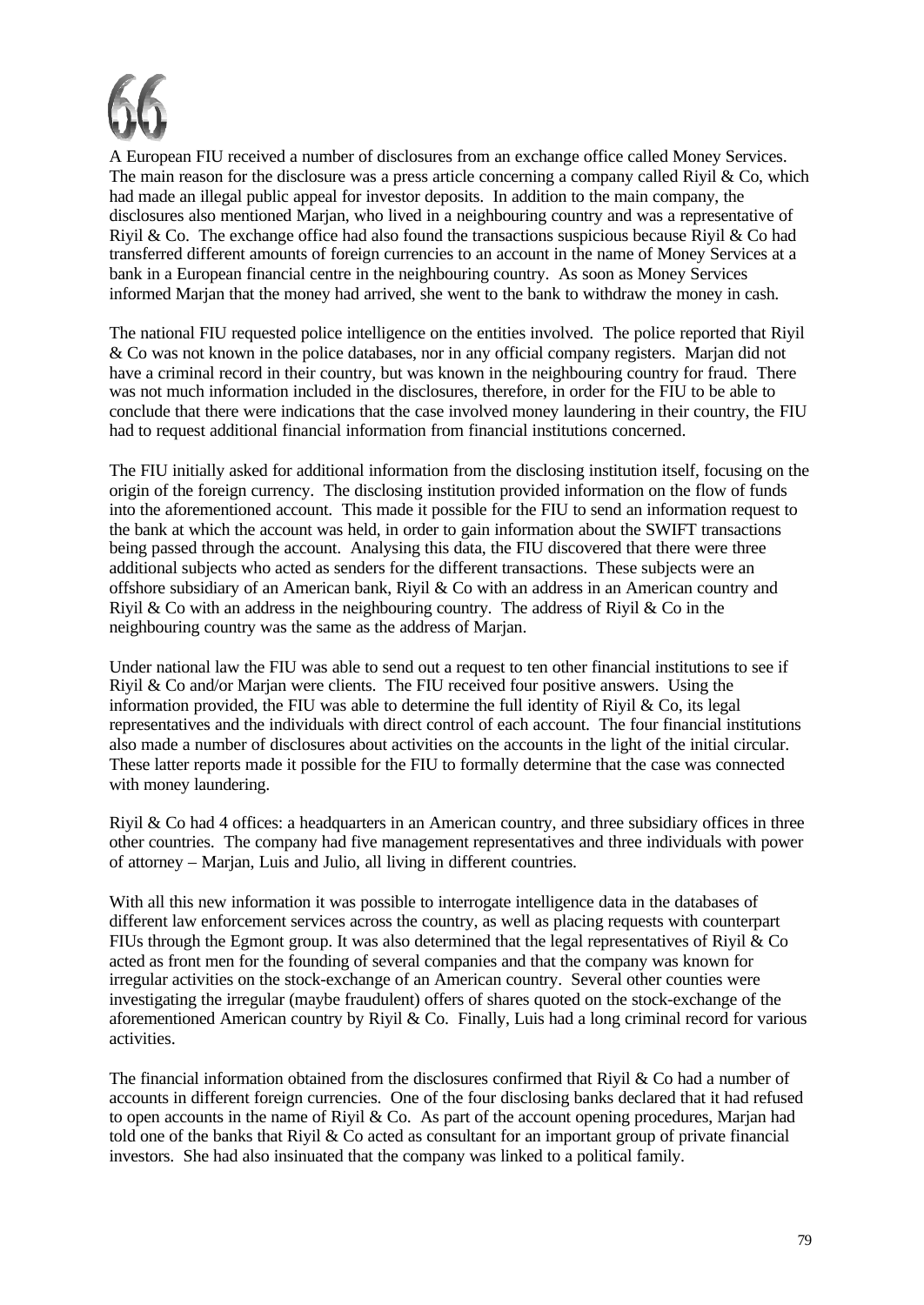Following this information, the FIU was particularly interested in the origin and destination of the funds. The money came from a number of individuals overseas, who transferred the funds by SWIFT to the bank accounts, where Marjan withdrew a proportion of the funds in cheque form. Finally, the major part of the funds was transferred by SWIFT to Riyil & Co accounts in another country. Concerning the destination of the funds, the FIU detected that the funds were transferred to three different beneficiaries – accounts of Riyil & Co in two other countries and the Money Services account.

After some time, two of the three banks informed the FIU that they had closed the accounts of Riyil & Co because they had had increasing concerns about the scale of the financial flows. Moreover, one of the banks informed the FIU that it had received a request from the Banking regulator in respect of an illegal public appeal for savings by Riyil  $& Co.$ 

Armed with this information, the FIU had enough evidence that the case was connected to money laundering. The company had made an illegal public appeal for savings, it used companies founded by front men in offshore jurisdictions, it used anonymous accounts opened at banks in offshore jurisdictions and individuals involved had criminal records.

The FIU forwarded the case to the Public Prosecutor highlighting the indications of money laundering. Following a complex trial, the court sentenced Marjan, Luis and Julio to sentences of between four and ten years.

- **Large-scale cash transactions**
- **Atypical or uneconomical fund transfer to or from foreign jurisdiction**
- **Use of company name designed to resemble the name of an established family**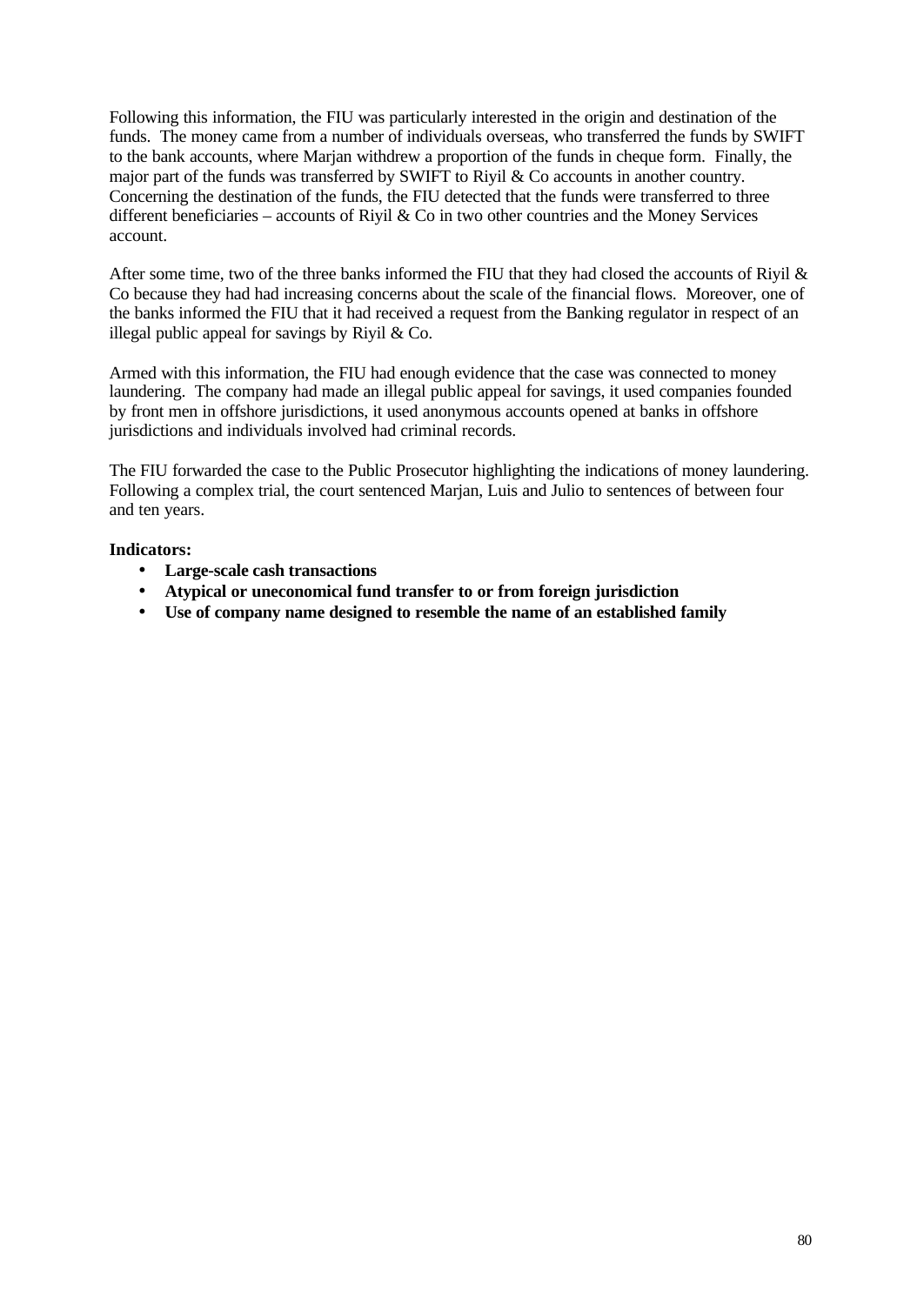The Renolds family was successful in the real estate business, earning a significant level of income each year. Several members of the Renolds family, all foreign nationals, opened a number of bank accounts in a local bank. Following the opening of these accounts, different deposits in the form of cheques and cash were made into the accounts in amounts totalling more than US\$1,700,000. The funds were collated into a single account and transferred onwards to an account in another country. In response to bank inquiries, the family said that these transfers abroad were to facilitate the purchase of real estate in that country.

However, within two months of the transfer, the funds came back into the central account in a different currency and were immediately transferred, in yet another currency, to the account of a third person overseas who had no apparent link to either the family or real estate business.

As a result of all the various fund movements, the bank was unsure about the true origin of the money and reported the case to the national FIU. After examining the account records, the FIU concluded that the transactions were suspicious enough to forward to the judicial authorities. At time of writing, the judicial authorities had frozen the accounts and had commenced further investigations.

- **Unusual explanation for business/account activity**
- **Atypical or uneconomical fund movement within account**
- **Fund movements to unknown third parties**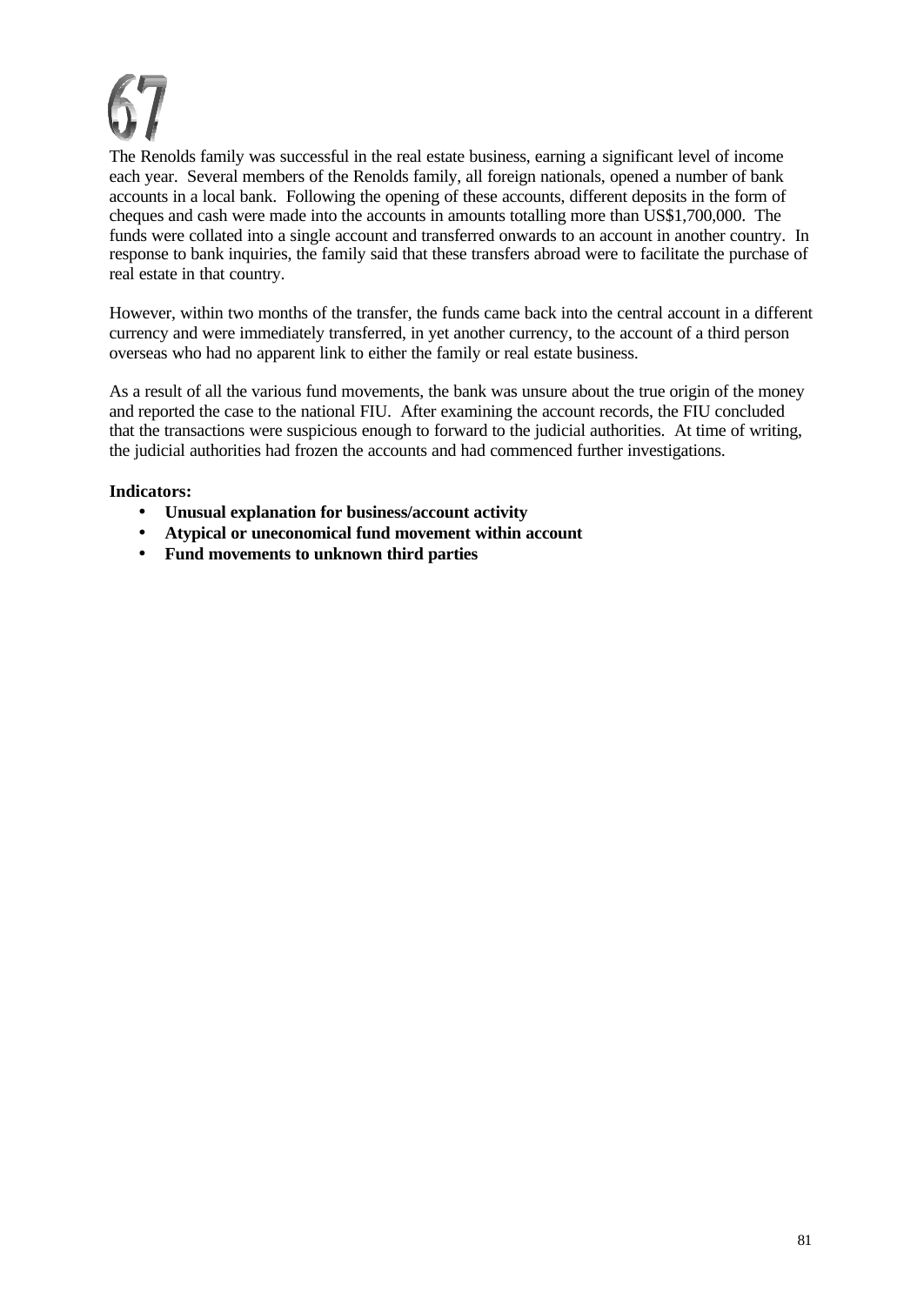

During a standard border control operation at a seaport in a Western-European country, the Customs service seized a container holding thousands of kilos of drugs. The container was kept in storage at the port, in anticipation of the destruction of the drugs once the usual investigations into the origin and handlers were concluded. The container was subsequently stolen from storage, and the contents removed, presumably for resale. Following this theft, the Fiscal Investigation Department initiated an investigation and arrested twenty people. It became clear that a specialist criminal organisation was involved in organising the drug importation for another and completely separate organisation. Jim and Julian were the key individuals in charge of the importation operation. They used, amongst other things, a dockworker tasked with removing bags of drugs out of the newly arrived containers. The information as to where the drugs were hidden was passed on beforehand by the suppliers.

During investigations, the FIU received two disclosures concerning Jim and Julian. Nearly US\$43,000 – originating from another European country – was credited into a recently opened bank account of Haven Ltd, of which Jim and Julian were principal controllers. When contacted by the financial institution, Jim and Julian had announced that before long another large fund transfer was to arrive from abroad, destined for another account at a firm of lawyers which Jim and Julian also controlled. A few days later, US\$213,000 was credited into the account of the law firm. The financial institution viewed such unexplained international deposits as suspicious and accordingly made disclosures. The FIU quickly confirmed that Jim and Julian were involved with Haven Ltd as partners, and were authorised to use the bank account. Bank records further recorded that the US\$43,000 was intended for the expansion of the company, and the US\$213,000 credited to the account of the law firm was intended for the purchase of real estate. The real estate concerned was located at the address where the law firm used to be located. Furthermore, the FIU discovered that Jim was registered as a subject of interest in the national police database. The FIU incorporated all information into an intelligence report, which was handed over to the police for active investigation.

The FIU's report confirmed separate information held by the police in respect of the US\$213,000, relating to a 'loan' credited into the law firm's account from an unidentified entity in another European country. However, the police suspected that the loan structure was in fact a fictitious method being used to launder money. To verify this, investigations abroad had to take place – the financial intelligence package provided by the FIU assisted greatly in composing the necessary international letters of request. Information was received back from law enforcement in other countries confirming the links to organised criminal operations and supporting the laundering theory.

Boats and automobiles were seized from the importation organisation, but the Fiscal Investigation Department was unable to trace other profits that were suspected to have been amassed over time. It was suspected that Jim and Julian's organisation arranged approximately fifteen importations, and an estimate of the likely level of profitability on each import was possible.

At the time of the submission of this case study, Jim and Julian were still in prison, serving eight years for drug trafficking offences. In addition, Jim and Julian also had some ongoing business to resolve with the Fiscal Investigation Department. Julian has been sent a tax assessment for US\$1,700,000. Jim also owed the fiscal authorities US\$134,000. The boats, automobiles and other assets, which had been restrained, were also forfeited.

#### **Indicators:**

• **Atypical or uneconomical fund transfer to or from foreign jurisdiction**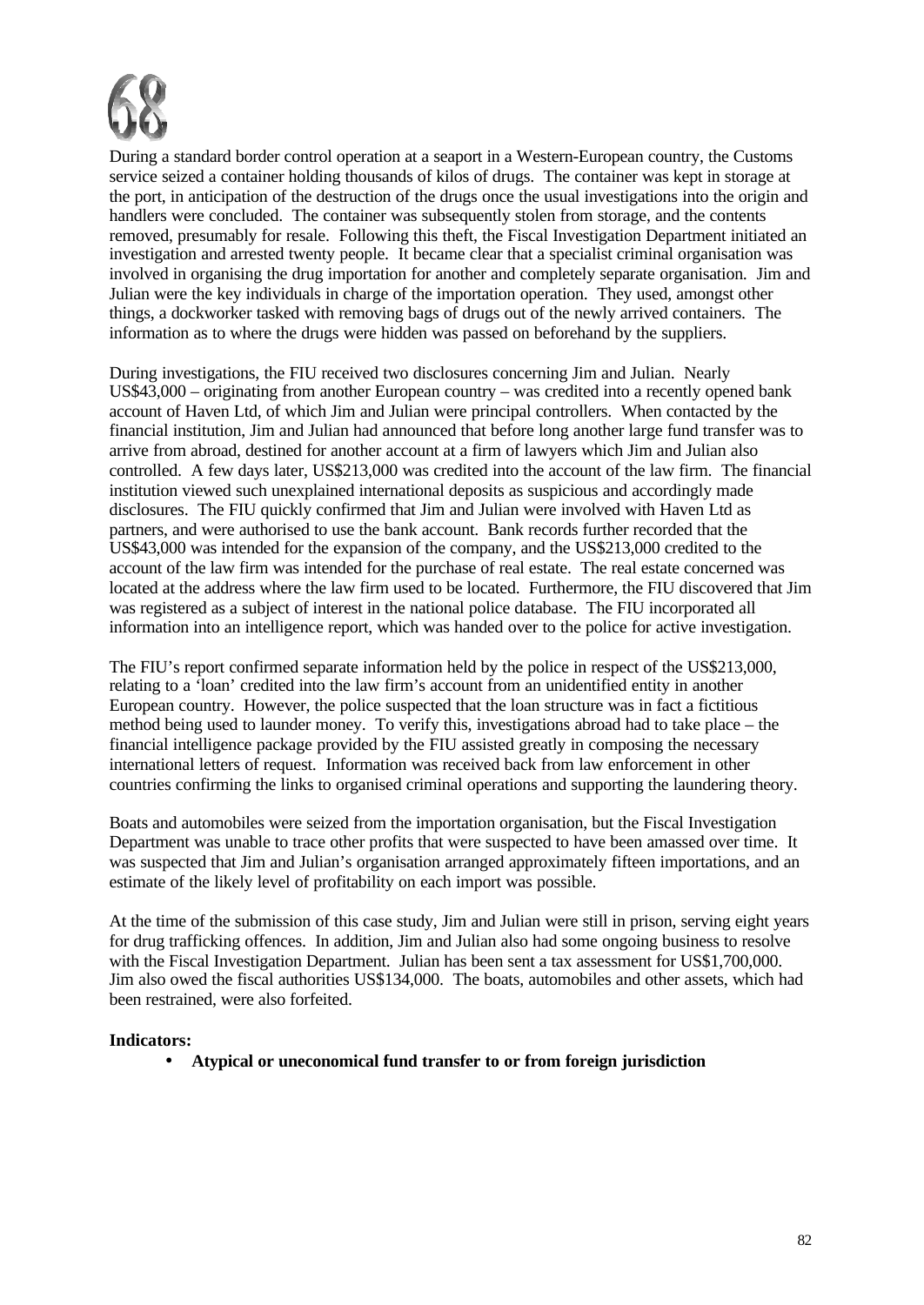

An East-European financial institution observed some unusual activity on a foreign company's nonresidential account. The foreign company had just received US\$500,000 from a sport-shoe selling company situated in a neighbouring country. Jerry, the foreign company's authorised representative in the Eastern European country, withdrew US\$50,000 in cash and immediately deposited the currency in his private account at the same institution. The following day, Jerry collected the remaining US\$450,000 and handed it over to Fritz, the owner of the sport-shoe selling company in the neighbouring country. Fritz deposited his share at his private account, also at the same financial institution. The financial institution decided to disclose their suspicions to the national FIU.

Inquiries with law enforcement contacts overseas determined that Jerry, who opened the nonresidential account some years ago, was the sole owner of the foreign company. The establishing capital for the company had been only US\$1,000, in accordance with the company formation requirements of that jurisdiction. When the FIU examined the fund movements of the account over the past several years, it became apparent that the sport-shoe selling company had transferred significant amounts of money several times before. The modus operandi was the same every time: Jerry removed his 10 percent of the total amount, and Fritz got the rest. Although the latest transaction was by far the largest, in total some US\$1,000,000 had been transferred over the years.

The financial investigation also determined that the account at the disclosing financial institution was not the only account Jerry had authorisation over. Jerry also opened an account in his company's name with another bank some years previously. The sport-shoe selling company made a single deposit of nearly US\$60,000 into this account, as a 'payment of agency commission'. Then Jerry transferred most of it to a company named 'Sport Florida'. The FIU checked the name and address in a number of professional company databases but no data was recorded on such a company.

The FIU made inquiries in Fritz' home country by contacting the national FIU of that jurisdiction through the Egmont Group. Jerry seemed to be a well known 'tax-expert', notorious with the police in that jurisdiction for tax-fraud. The police had already searched the premises of the sport-shoe selling company and apartments of Jerry and Fritz, because they were suspected of money laundering and taxfraud. Seized documents showed that the sport-shoe selling company also transferred money to one of Jerry's accounts in another European country.

Because of all this information the FIU hypothesised that there was, in fact, no actual business whatsoever between Fritz' and Jerry's companies, and especially nothing like the sort of levels of business which would require the large-scale transfers of funds observed by the banks. For that matter, according to company databases, Jerry's foreign company wasn't even in business anymore. This suggested that at the very least Jerry wasn't paying taxes to his homeland authorities.

Jerry and Fritz ended up facing money-laundering charges in one country, and tax-evasion / false business documentation charges in the other. Approximately US\$1,000,000 had been seized at time of writing.

- **Large-scale cash transactions**
- **Large and/or rapid movement of funds**
- **Atypical or uneconomical fund movements within accounts**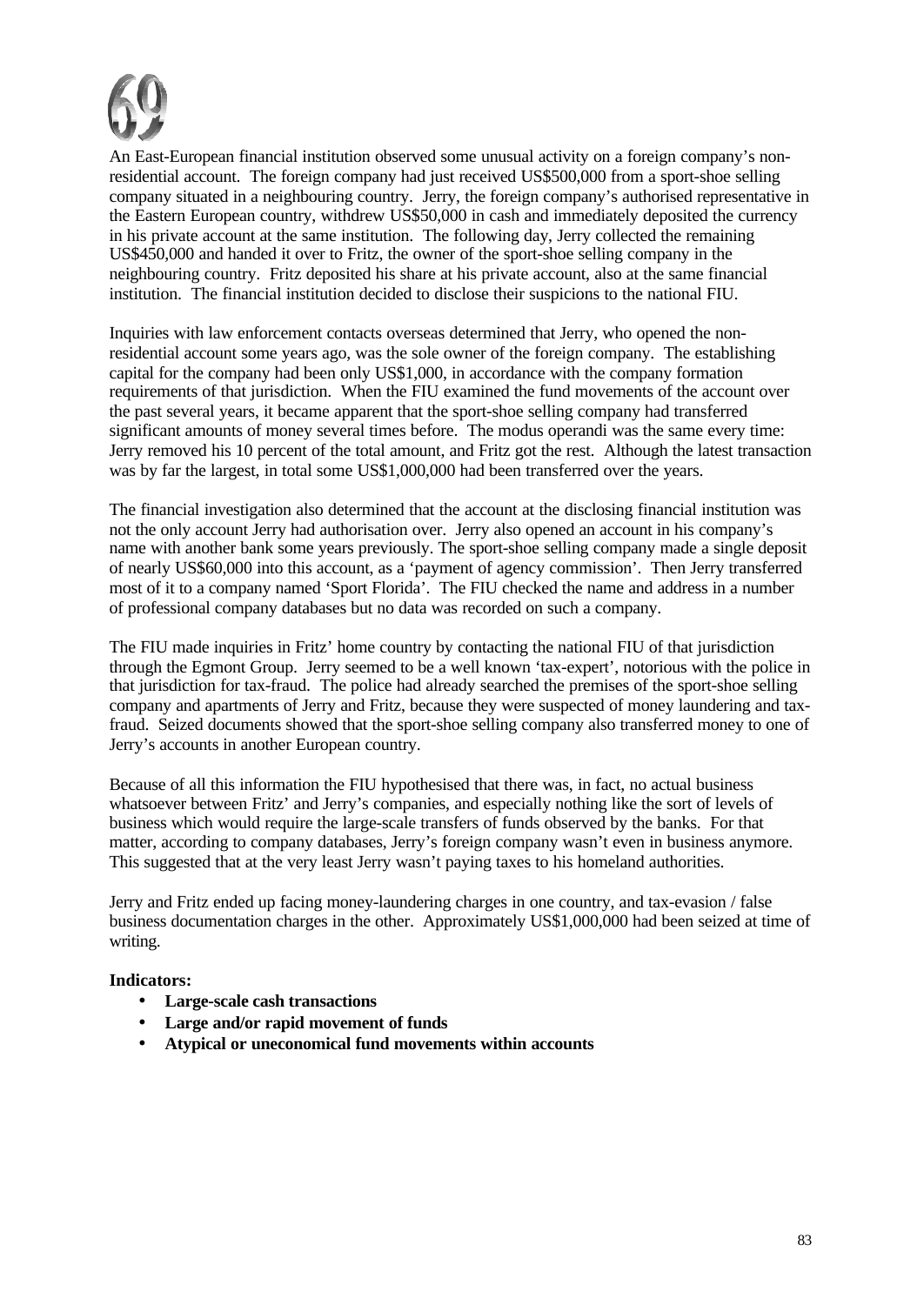Max was involved in a number of money transfers to West Africa. Although he worked in a bank as a clerk, rather than using his own institution he used one of the major money-transmitters to wire transfer the funds. Because Max always visited the same branch of the money transmission organisation, the employees got to know him. It was this familiarity that caused the employees to note when Max appeared at the counter with a couple of other men. Immediately after Max transmitted his latest tranche, one of the companions named Philippe, also remitted monies to the same beneficiary in West Africa.

The employees thought that the situation was a bit odd, and the next time Max visited the branch asked about the purpose of all these transactions. Max became very defensive and hostile towards the questioning, which raised suspicions even further. On top of that, Max' companions used their own names to transfer the money, whilst it was obvious that Max was the real owner as he gave them the funds to use. The money transmitter representative decided to file a transaction report to the national FIU.

While investigating this disclosure, the FIU could not find any incriminating evidence on Max. On the contrary, Max seemed to be the victim of the well known '419-fraud'. '419' frauds generally work by promising a large benefit to the victim, whilst demanding an up-front payment – small in comparison to the promised reward – to facilitate the whole scheme. The up-front payments continue to increase as long as the victim remains convinced that the end reward would be coming their way. The end reward never appears. Groups operating out of West African nations (although such activities can be organised from anywhere in the world) frequently attempt such frauds. The FIU did discover that Max's companions were more interesting. They appeared to have some connections to the red-light industry. However, due to lack of evidence, the FIU decided to delay initiating an investigation.

A few months later, a foreign FIU sent a request for information concerning several persons sending money transfers, one of which was the aforementioned Philippe. It seemed that Philippe had been using a money-transmitter in the foreign country to send huge sums – via money transfers – to his home country.

In the meantime, the national FIU discovered that Philippe was being investigated by a local policeunit for participation in a '419' fraud. The FIU informed the foreign FIU accordingly, and requested permission to pass the intelligence on to the investigating unit. The foreign unit decided to grant permission to pass Philippe's transaction report on to the police. The foreign report became police information, ready to be used in the '419'-fraud investigation.

At time of reporting, the investigation was nearing completion, with several key suspects likely to be arrested for fraud and other offences.

- **Illogical activity: Why was a bank clerk not willing to use the simpler method of his own financial institution for financial affairs?**
- **Defensive stance to questioning**
- **Deliberate concealment of fund ownership**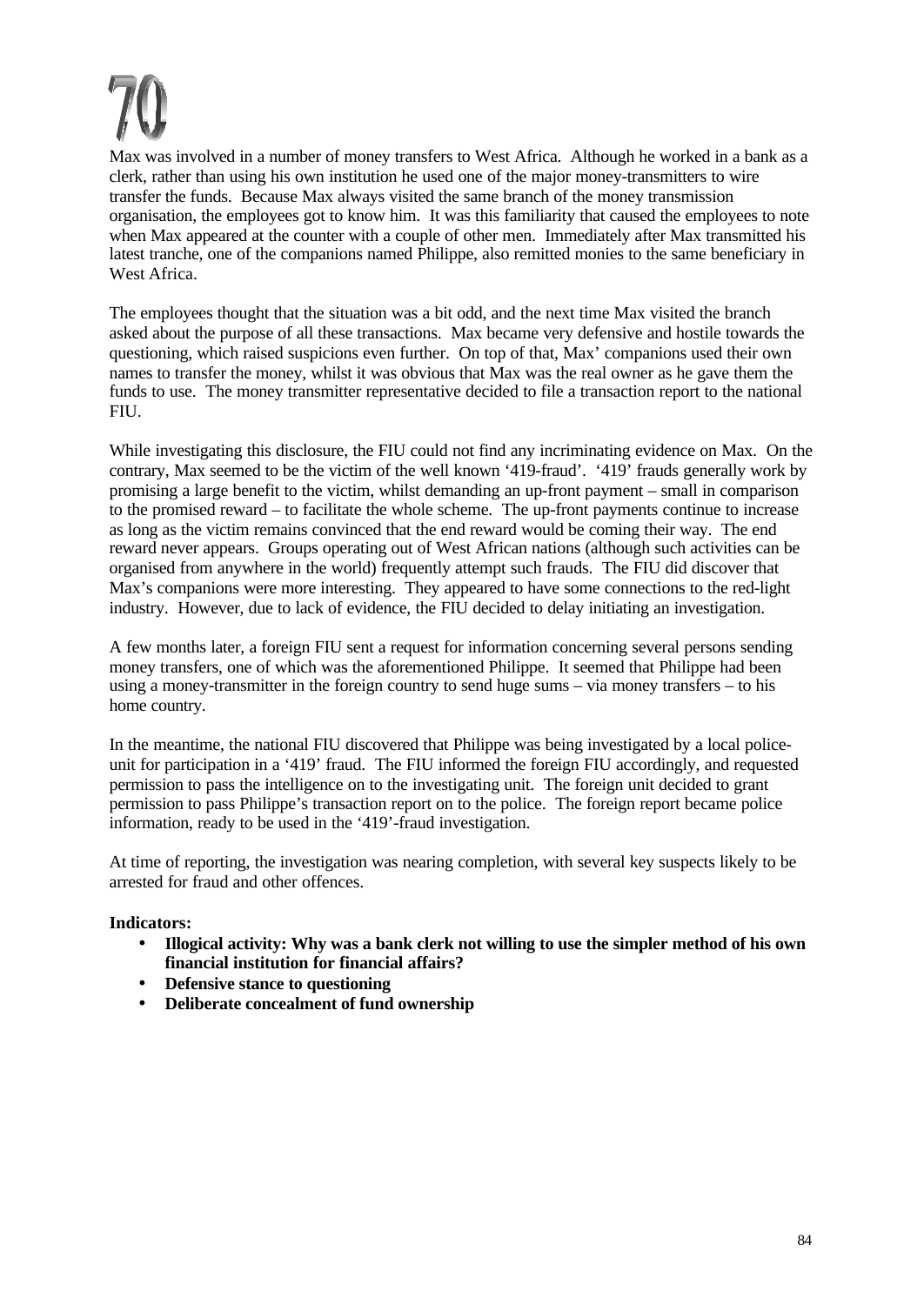One morning, the inhabitants of a small town in Europe were woken by the noise of a violent robbery of their local bank. The operation was successful and the robbers escaped with a sizeable amount of cash.

A special law-enforcement squad was set up to investigate the robbery. After intensive investigations, the squad succeeded in arresting the ringleaders of the attack. Some of the arrested criminals even confessed where they had hidden their shares of the haul. Marco, a law-enforcement professional for more than 20 years and a member of the squad, was one of the agents who were given the responsibility for locating, freezing and returning the stolen money.

Due to the strong intelligence gained from interrogations, some of the money was quickly located, but after a while the process slowed down. Some members of the squad-team noticed irregularities in the investigation. There seemed to be a mismatch between the suspects' confessions about the quantity and whereabouts of the funds and the effective amounts seized. Mounting concern lead to a request for an internal investigation to determine whether there had been any untoward activity.

Internal affairs initiated an investigation. They soon suspected that one of the agents might have embezzled part of the haul for personal benefit. Marco became the focus of their attention. Internal affairs searched Marco's home and workplace. Some evidence of paperwork advertising financial institutions offering investment accounts in other countries was found, but there was no indication that Marco actually had any accounts there.

The magistrate in charge of the investigation immediately sent a mutual legal assistance request to the country in which the financial institutions named in the paperwork were based. He demanded that the banks – associated with investment fund business – freeze any assets relating to Marco. Unfortunately, the courts in the neighbouring country had to turn down his request because there was no indication as to which financial institution had a business relationship with Marco. 'Fishing' expeditions based on minimal evidence are not permissible in a number of countries.

A few months later, the neighbouring country's national FIU received a transaction report on Marco. While investigating the transaction, the FIU came across the mutual legal assistance request. Through the Egmont network, the FIU immediately contacted the national FIU in the originating country and learnt that Marco, who performed the disclosed transaction, was the same Marco who was suspected of embezzling the money. The account statements furthermore confirmed that Marco had placed assets into his accounts at the same time he was suspected of having done so.

The FIU passed on the disclosure to the magistrate who had first had to turn down the mutual legal assistance request. He was now able to grant the request and at the time of reporting, the funds were frozen pending prosecution and recovery action.

# **Indicators:**

• **Possible client relationship to previous crimes**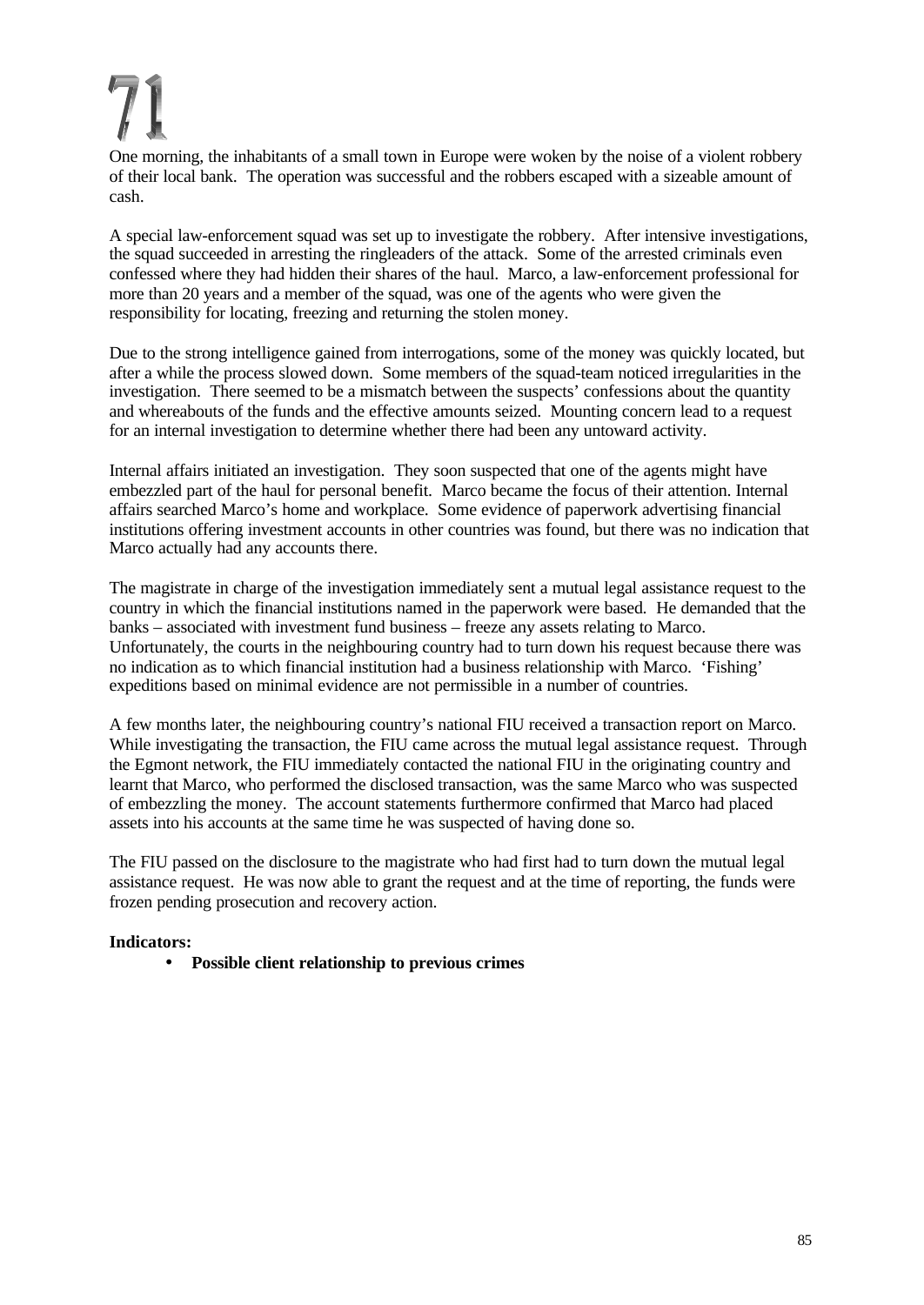# **Use of Anonymous Asset Types**

The final laundering typology is in some respects the simplest. Criminals are aware that the less audit trail available to the investigator, the less likely that a financial investigation will either detect or prove to a criminal standard the link between the criminal and the asset. Some asset forms are completely anonymous in nature, so that actual ownership or sourcing is virtually impossible to prove unless the criminal is caught whilst interacting with the asset by law enforcement.

The best example of such an anonymous asset type is cash, but other examples can include consumer goods, jewellery, precious metals, some electronic payment systems, and some financial products (such as anonymous numbered personal accounts). The desire for anonymous asset forms is demonstrated by the importance of cash within the drugs trafficking networks reported in a number of cases around the world – users typically wish to pay in cash to remain unlinked to the suppliers, and suppliers then have a need to enter.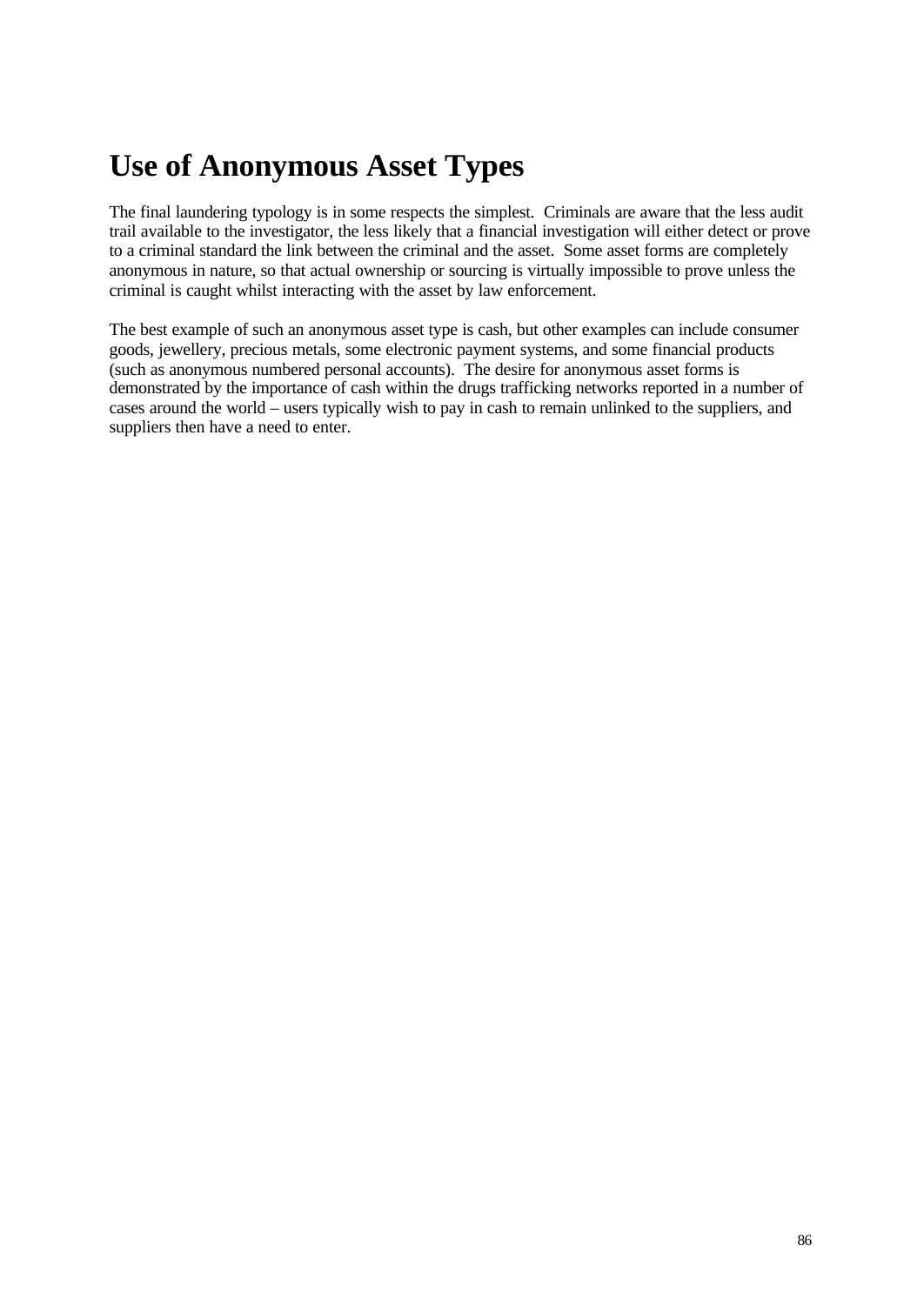

A currency exchange service at a bank in a pacific nation attracted a new customer, Kevin, who exchanged US\$2,000 worth of European currency into the national currency. Kevin then opened an account at the same branch and immediately deposited the funds within. Whilst completing the documentation for the account opening, no explanation was given for the funds. A few days later, a proportion of the money was withdrawn, again in cash. As the beginning and the end of the financial activity was in cash, the financial institution could draw no conclusions about the origin of the funds. The bank decided to disclose the transaction to the national FIU.

On the same day as Kevin's actions, his cousin Erin went to another bank in the same jurisdiction and attempted to deposit US\$72,000 worth of European currency directly into a new bank account. However, in this instance due to a lack of explanation for the fund origin, the bank was unwilling to proceed with the account opening procedure. In her frustration, Erin proposed to split the funds into smaller amounts – believing that the size of the funds was the source of the banks concern – and also produced a copy of an invoice for goods sold as explanation for the funds. She also claimed that an employee of the Central Bank had already explained to her by telephone that this bank would accept the money into a new account. Not intimidated by her behaviour the bank continued to refuse to process the account opening. Later that day, Kevin and Jerry – Erin's cousins – exchange two European currency notes, worth US\$500 each, at the same bank. Having identified some of the connections between the various transactions, the bank also disclosed the matter to the national FIU.

In the afternoon Jerry opened an account at yet another bank. Undertaking several smaller transactions, he exchanged US\$13,000 worth of European currency into the local currency, with part of the funds immediately deposited into the new account and the remainder kept as cash. Furthermore, after a few days all of the deposited money was withdrawn, again in cash. This third bank also decided to disclose to the national FIU.

By analysing the various banking transactions and account opening documentation, as well as consulting other law enforcement databases, the FIU rapidly discovered the relationship between Kevin, Erin and Jerry. Erin's defensive and aggressive attitude at the bank increased suspicion that the money didn't have a legal origin. The invoice presented as evidence of a legitimate source of funds by Erin – which the bank had kept for its records – did not have a seller's signature or further indication of the buyer. In fact, the invoice did not look to be genuine at all. Furthermore, Erin's claim to have gained prior agreement from the Central Bank by telephone sounded like a typical subversion attempt to convince the bank staff of the legitimacy of the transaction. The fact that the family members visited three separate banks on the same day to exchange foreign currency at levels under mandatory reporting limits, as well as depositing money that had been withdrawn shortly afterwards, indicated that they may have been trying to prevent detection and reporting to the national FIU. Once the analysis and intelligence gathering was completely, the FIU forwarded the case to the police for further action.

Furthermore, at around the same period the FIU received several transactions from other banking institutions involving the exchange of the same European currency. There was no obvious legitimate explanation for the circulation of this currency in the country, especially in large denominations. However, it fitted in with a hypothesis of drugs being transported from South America, through the pacific country, to Europe. The European currencies raised during the selling process in destination countries were then being laundered through the Pacific country's banking system, and changed into other currencies to hide the source of the original funds. The circulation of the European currency could have also been the result of laundering money that originated from other criminal activities – such as fraud or tax evasion – in the European Union or elsewhere. At time of writing, the laundering operation was under investigation by the authorities.

#### **Indicators:**

• **Transactions structured to fall below mandatory reporting requirements ('smurfing')**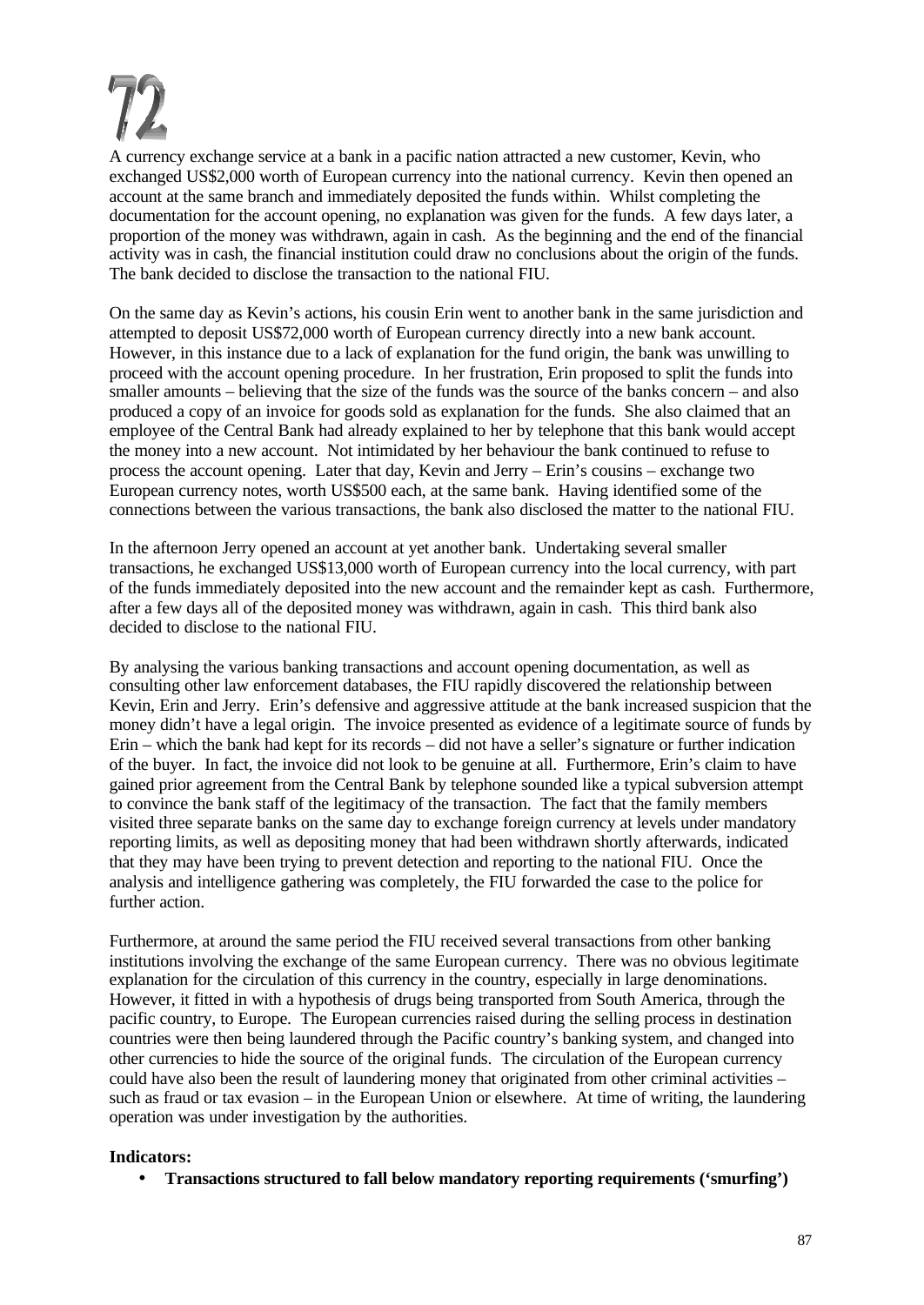- **Use of same branch or similar branches on multiple instances when a single transaction would be more efficient**
- **Rapid creation and withdrawal of funds from accounts**
- **Unusual currency form**
- **Defensive stance to questioning**
- **Attempts to encourage bank staff to facilitate transaction by reference to higher authorities in the regulatory or supervisory system**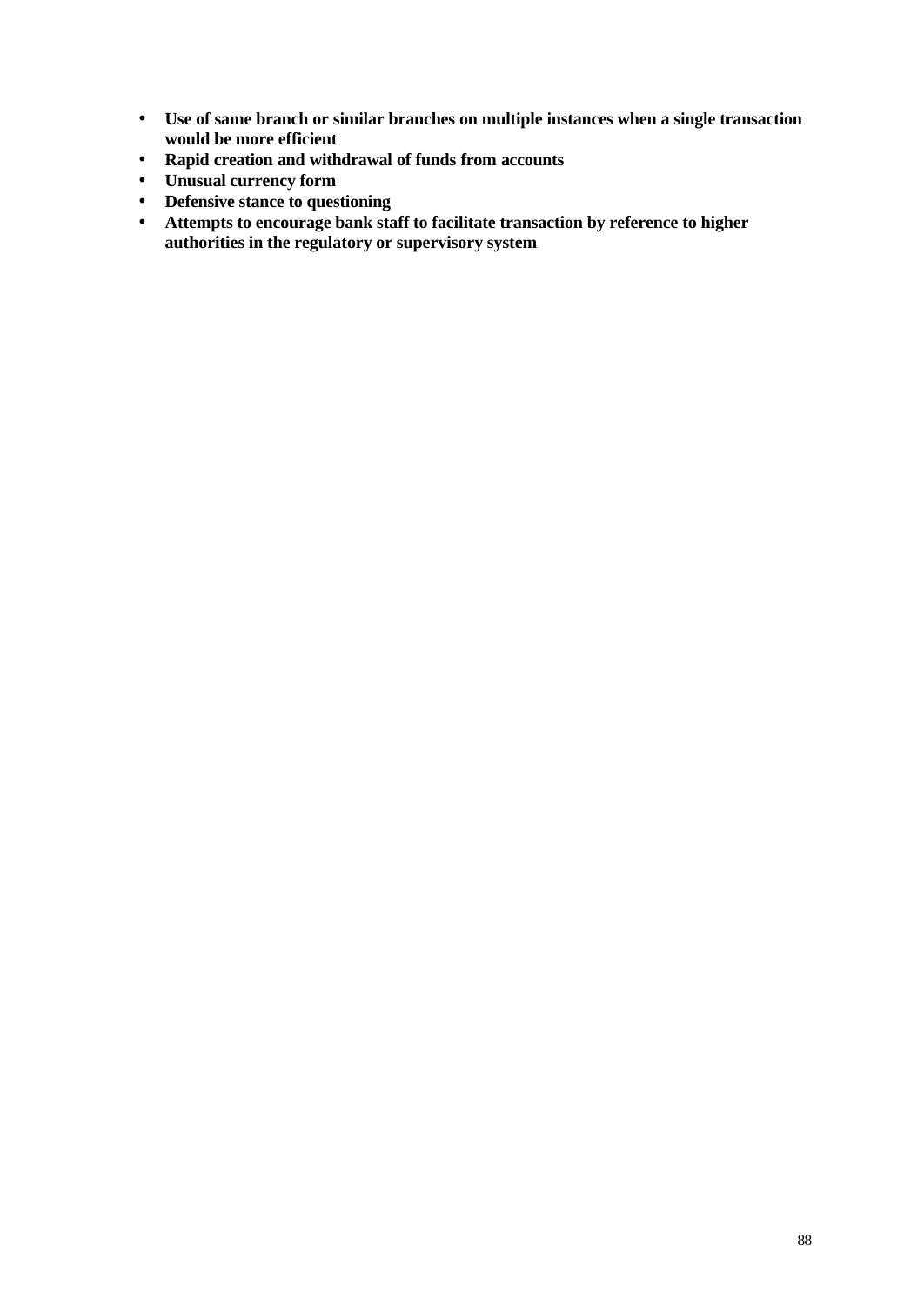Brad approached a high street bank and exchanged US\$10,000 in large denomination bills into the local currency. The following day he again approached the bank and exchanged a further US\$1,700. In response to questions from the bank teller, Brad stated that he had received the money as payment for shrimps his business had harvested. Although Brad claimed to be a native resident, according to his driver's licence (given as identity for the transaction) Brad lived in another American country. Some time later, Brad walked into the same bank branch and exchanged a further US\$1,000. This time, Brad claimed that the money was a present from his brother. The bank decided to disclose Brad's transactions to the national FIU.

At around about the same time as the disclosure took place from the first institution, Brad tried to exchange foreign currency at another bank. He had an unknown amount of American dollars and large amounts of the national currency in his possession. However, in this transaction Brad had walked away when the bank had asked him to complete a form documenting the source of the funds. This bank immediately disclosed to the national FIU.

A couple of months later Brad tried his luck at a third bank. He exchanged small denominations of the national currency into larger denominations, worth around US\$2,000 in total. The teller noticed that Brad also had another bundle of small denominations in the national currency in his possession, which he did not attempt to change. Some time after this first visit Brad entered the bank again to change an amount into larger notes – stating that the funds came form the sale of his motorcycle. In between the two transactions, the teller had recognised Brad in media reports about a shooting accident – the press had also reported that the police had found a large amount of money at the shooting site. The teller reported her concerns to her supervisor, and the bank disclosed Brad's transactions to the FIU, mentioning that Brad had always been reluctant to complete the required source of funds declaration form.

The FIU undertook further analysis on Brad's transactions, seeking to determine the validity of his source of funds declarations as well as seeing if the fund movement tied in with any known criminal activity in the country. Brad had told the first bank that he had raised funds from selling shrimps, but his business card did not give any address or telephone number to confirm or deny the claim – although it seemed unusual that such a business would not make it easy for potential clients to make contact. Brad had been seriously injured in the shooting incident that the teller had noticed in the papers. His address as mentioned in the local newspapers differed from the addresses Brad had given the banks. Finally, checks with the police register show that Brad had been of interest to the police for some time. The FIU decided to forward the analysis to the police.

Following a police investigation utilising the additional financial material available from the banking records, several people were arrested in connection with the shooting incident. At time of writing, investigations continued into the underlying criminality.

- **Changing explanation for fund origin**
- **Evidence of untruthfulness on part of client**
- **Questions over identification documents**
- **Media coverage on accountholders activities**
- **Large-scale cash transactions**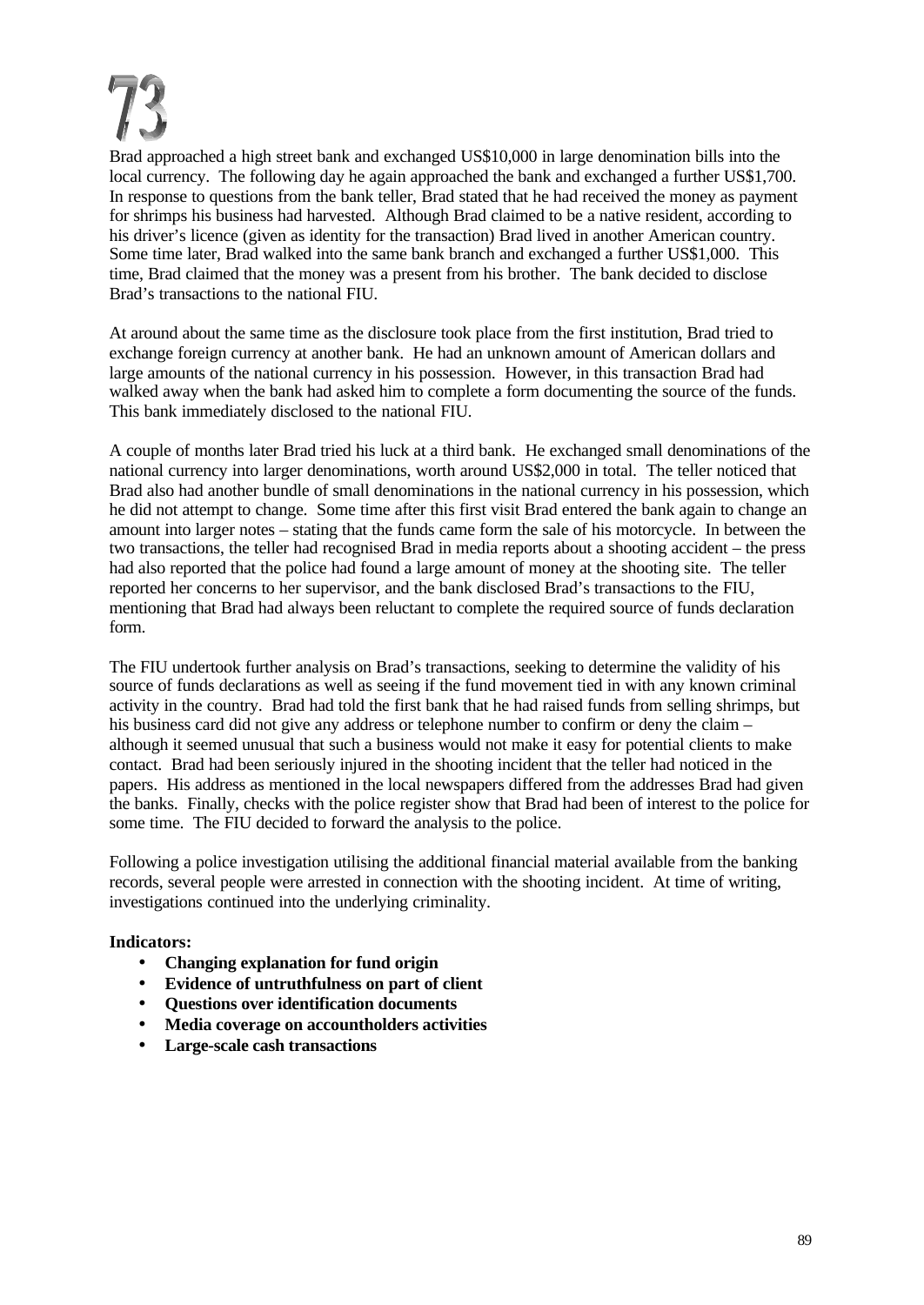Richard was an American citizen, who approached a bank in a European country and told the bank clerk that he would like to open a clearing account as a new customer. He explained that he had just closed some bank accounts at other institutions due to poor service, and he would like to deposit the cash withdrawn from these accounts – US\$3,500,000 – into the new account. He also expressed a hope that the service at his new institution would be better than that at those that he had just withdrawn his savings from. Richard then handed over a gym bag with the money and some documentation relating to the recently closed accounts. Although the bank clerk opened the account as requested, he had some suspicions about Richard's activities. The anonymous nature of the cash meant that no evidence of a legitimate origin of the funds was available. After completing the transaction and accepting the money, the bank clerk reported the transaction to his senior management, who after consideration decided to disclose to the national FIU.

Two weeks later, Richard returned to the bank. This time he wanted to transfer the funds held in the recently opened account to another account in an overseas jurisdiction. Whilst Richard was waiting for the transaction to be processed, the bank contacted the FIU to inform them of Richards requests. The FIU, which had already provided the public prosecutor's office with the first disclosed report, consulted with the judicial authorities. Following discussions with the authorities the FIU decided that it was appropriate to question Richard about the source of the funds. The bank helpfully stalled Richard until the officers from the FIU arrived.

During the discussions with the FIU officers, Richard stated that the large amount of cash he had deposited originated from the sale of orange plantations in a South American country. He claimed he was transferring the funds back to his homeland on behalf of his stepfather. This story, obviously, did not match the initial story given to the bank at the time of the account opening. Furthermore, during the course of the interview, Richard's explanations became contradictory and confused. Armed with increasing evidence of likely criminal activity underlying the funds, the FIU officers placed another telephone call to the judicial authorities, which authorised a search of Richard's hotel room.

Whilst searching Richard's room, the police team found several safety deposit box keys and handwritten missives. These documents contained instructions to Richard stating that he should move from hotel to hotel, never stay at low-quality hotels, and that he should destroy all documents once he had completed each financial transaction. The investigation team followed a trail to various banking institutions where the safety deposit boxes were held. In the safety deposit boxes, the police found a number of passports – with different nationalities and names, but always the same photograph – and information on a range of bank accounts. Checks against law enforcement databases revealed that Richard was apparently acting on behalf of James, another American citizen. James had been sought internationally on suspicion of serious fraud involving losses of US\$108,000,000, and had been put in prison several years ago following international law enforcement action. Richard had apparently appeared on the scene following James' incarceration. Richard had been getting his instructions from James through James' lawyer – who was able to visit him in prison as well as claiming specific client confidentiality privileges over exchanges of information. The lawyer had relayed a series of instructions directing Richard to launder those fraud funds still under James' control.

Richard was charged with money laundering and sentenced to two years imprisonment. In the course of the investigations the FIU identified and confiscated assets amounting to roughly US\$7,000,000. The money was returned to the insurance company that had originally lost funds from the original fraud.

- **Large amount of cash used to open new account**
- **Lack of rational business explanation for financial activity**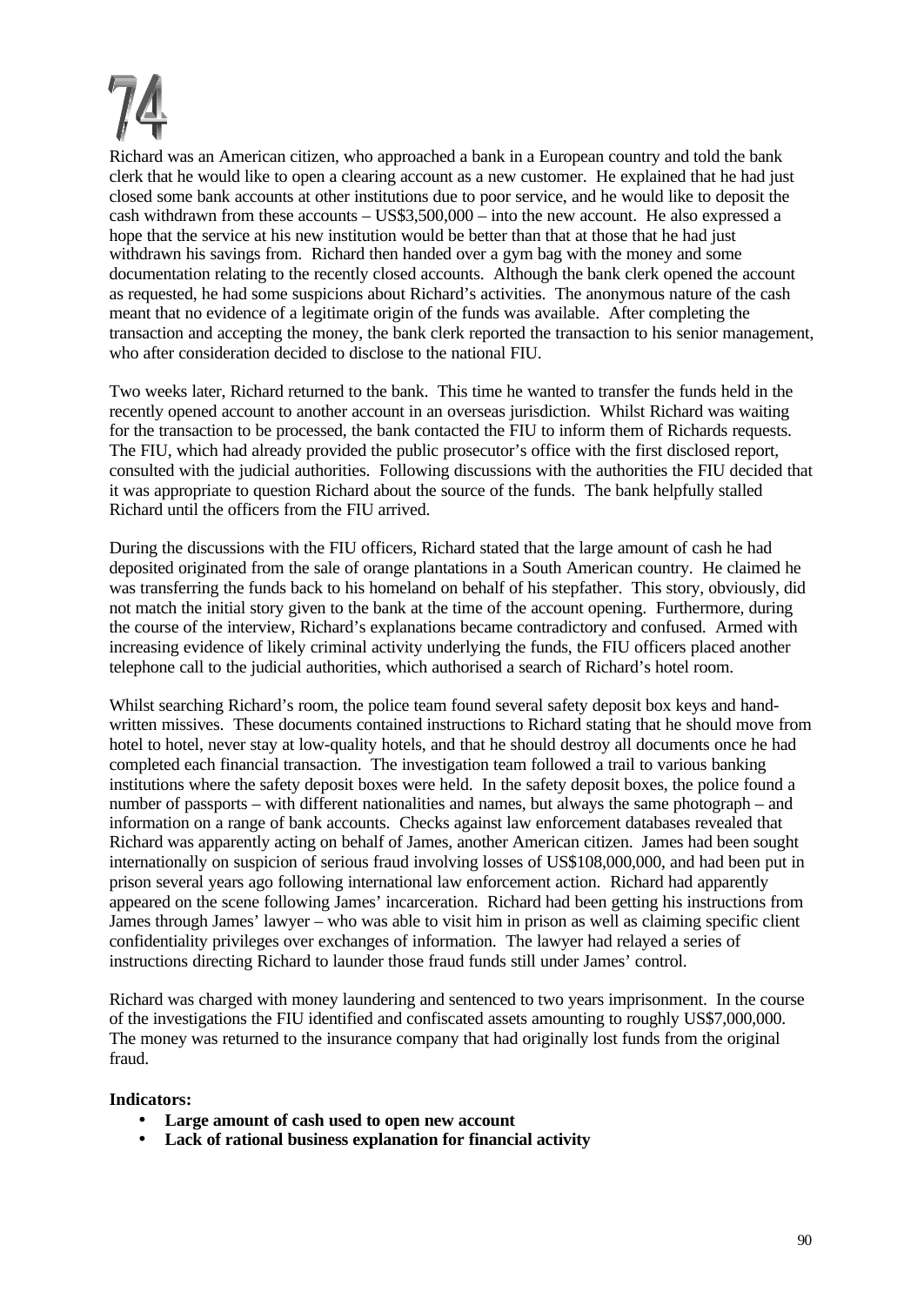Some time ago a European FIU received a disclosure relating to an exchange transaction undertaken by a customer named Andrea involving more than US\$200,000 in currency. Andrea had told the exchange office that she was a financial intermediary living in a Southern European country, who had travelled on business to the country in which the exchange was situated. Following this disclosure, Andrea conducted several other large currency exchanges, all of which were reported to the FIU. Over a period of a few weeks, Andrea exchanged foreign currencies totalling some US\$600,000. Then suddenly the flow of disclosures stopped as Andrea disappeared.

Six months later, Andrea was back to her old habits. She appeared with large amounts of foreign currency at the same exchange office. The total amount of Andrea's financial transactions rose to approximately US\$1,300,000. In the meantime the FIU had initiated an inquiry against Andrea. It seemed that she had no criminal record. However, given the extremely high amounts that Andrea was exchanging for which there was no apparent legitimate source, the FIU decided to undertake an in depth analysis. The anonymity of the currency meant that the FIU would have to undertake extensive research into the individual concerned – Andrea – before returning to the question of the source of the funds.

The European FIU raised intelligence requests with several foreign FIUs through the Egmont group. One of the FIUs was able to provide useful information: Andrea was known as a member of a group of drug traffickers. The group had performed the same type of laundering activity in the country of the foreign FIU. Investigations against the members of this group had already been in progress for some time, and so the intelligence available for exchange was considerable. Additionally, the European FIU also found out that Andrea's address, given by Andrea to the exchange office for identification purposes, was false. The FIU now had enough reason to present the case to the judicial authorities.

The judicial investigation showed that Andrea was not acting alone. She had been playing a dominant role in the money laundering operations of the criminal group for a number of years. The total amount estimated to have been laundered by her scheme was US\$11,500,000.

When the police arrested Andrea with one of her accomplices, she was in the possession of a large sum of US dollars in cash. She admitted undertaking the exchange transactions, as well as the illicit origin of the funds. However, she claimed the origin to be illegal diamond trafficking rather than drugs trafficking. Andrea was sentenced to four years imprisonment and a fine amounting to several hundred thousand American dollars. The funds seized at time of arrest were also confiscated. Her accomplices were each sentenced to two years imprisonment.

- **Large-scale cash transactions**
- **Lack of explanation for funds**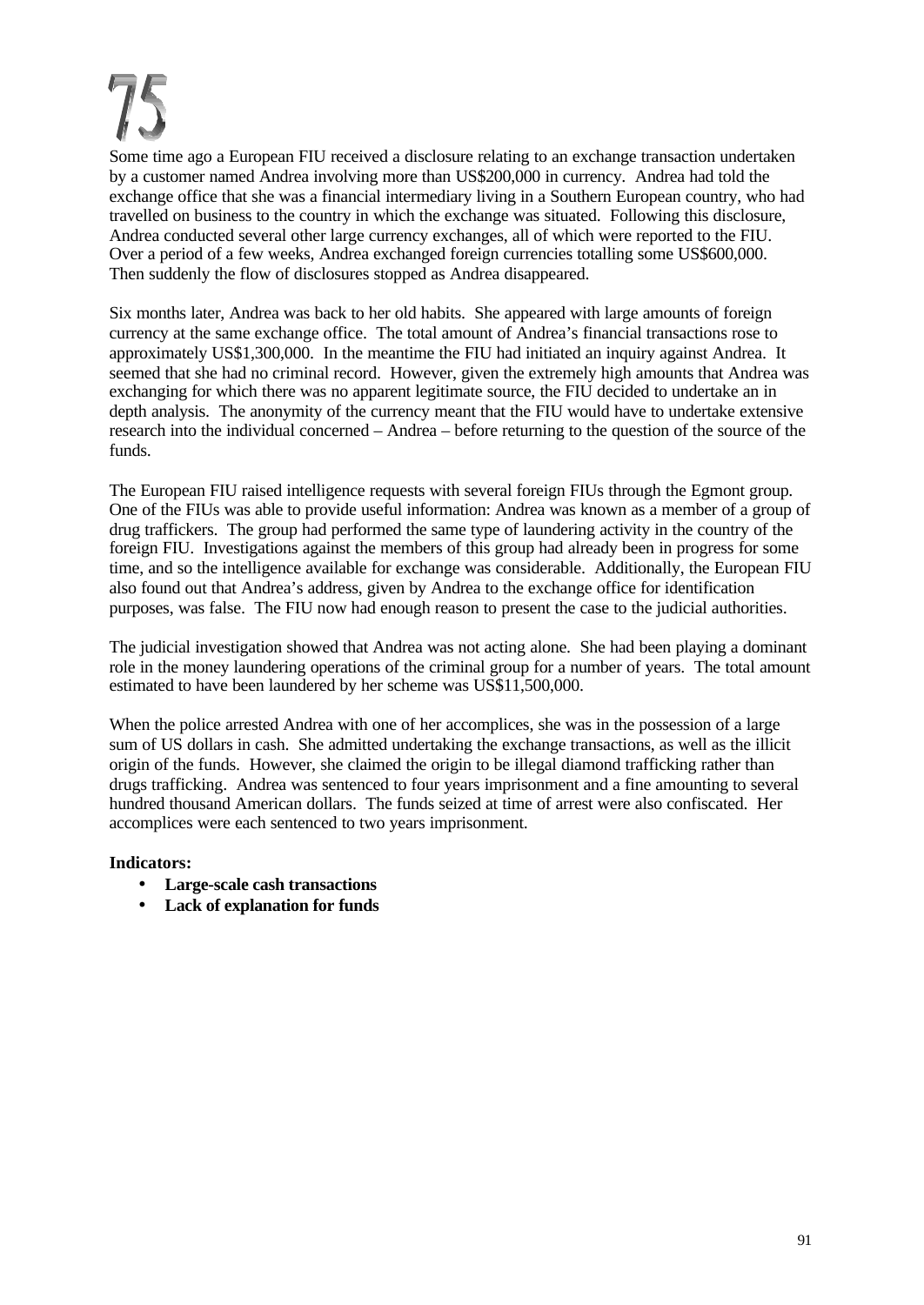A European FIU received a disclosure report concerning four individuals. Three of the individuals lived in another European country. The fourth person was officially registered as a resident in a tax haven in another continent. Between them they represented two foreign and two national companies.

Three of the four companies had multiple-currencies accounts in the country where the FIU was located. The fourth company held a foreign bank account. Funds were transferred from the foreign bank account to the accounts of the three other companies. Prior to these transfers, there had been no activity on the latter bank accounts. Once the funds arrived, it was either transferred to a tax haven or withdrawn rapidly in cash. The four individuals offered little co-operation to bank attempts to allay suspicions, refusing to respond to requests for explanations for the transactions. The method of fund movement coupled with a refusal to answer questions from the financial institution frustrated attempts by the bank to identify the real beneficiaries and, consequently, the origin and final destination of the funds. The bank had decided to disclose to the national FIU after being unable to gain any answers from the customers.

None of the individuals or companies involved were known to the FIU. After making inquiries at the police department the FIU discovered that one of the individuals and two of the companies were already involved in a judicial investigations for procuring, exploitation of prostitution and the laundering of money deriving from these activities. To conceal these criminal activities, a network of dummy companies had been set up. The FIU performed an in-depth analysis of the financial transactions, and retraced the financial flows by analysing account records as far back as possible. The clear link with the criminal activities justified submission to the judicial authorities.

At the time of writing a judicial enquiry was still in progress.

- **Defensive stance to questioning**
- **Multiple repeat movements of funds**
- **Large-scale cash transactions**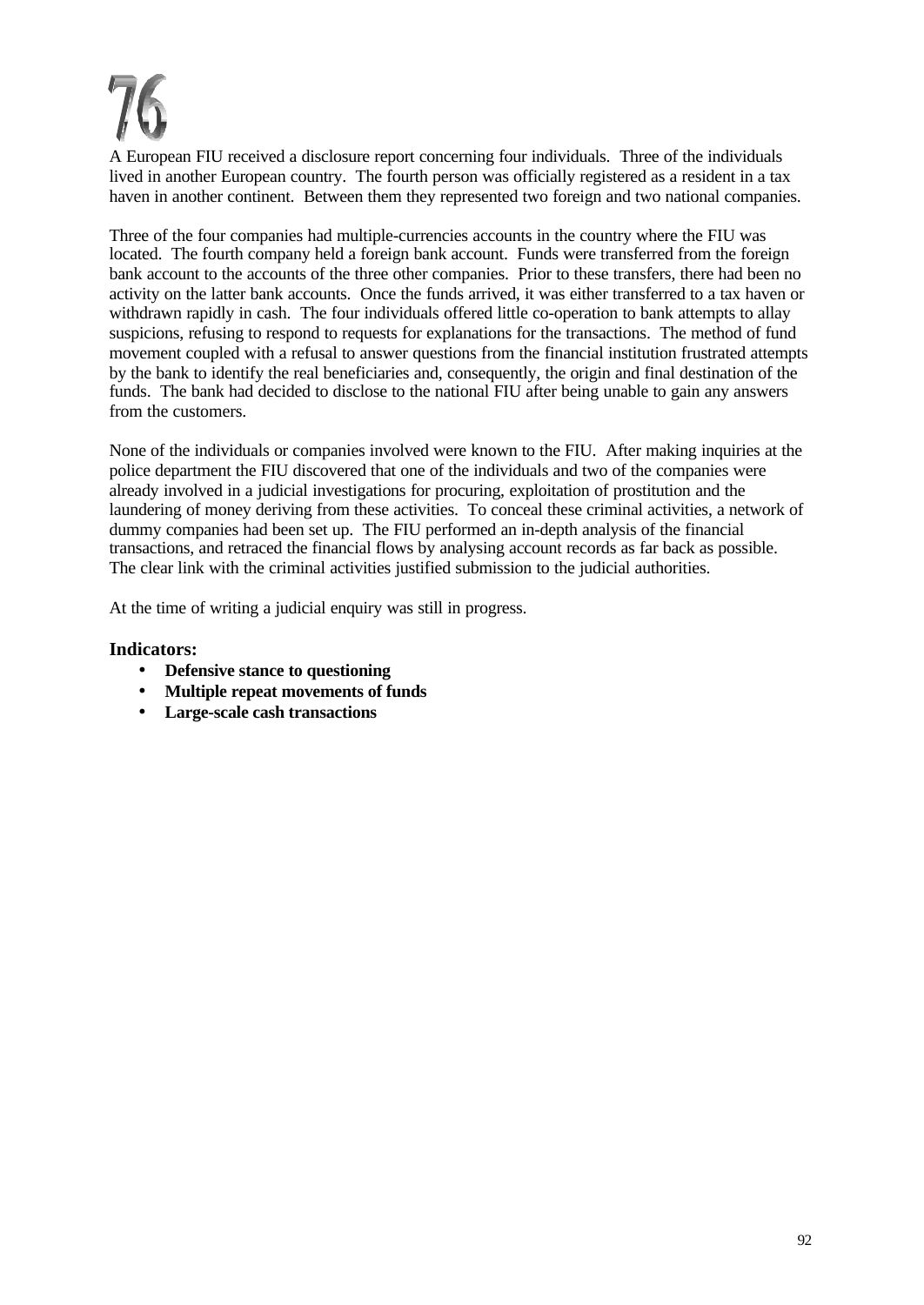Carlos, an American national with a European passport, opened a savings account at a local bank in America. He received large sums of money via wire transfers from Europe – effectively anonymous transactions due to the minimal information contained in the wire transfer records. When the bank asked Carlos to provide documentation supporting the origin of the funds, he presented a series of papers and receipts. However, these documents did not indicate clearly the origin of the money. The bank became increasingly suspicious about Carlos' activities and the cash movements in the account. The amounts involved were always slightly under the mandatory reporting threshold. In light of their continuing suspicions, the institution decided to disclose to the national FIU.

The FIU analysed Carlos' financial records including his credit card account. The analysis revealed several purchases made in another country. Information on Carlos's immigration record, provided by the national police, show that Carlos had entered the country twice, but had never officially left it. As there were no records of him leaving the country, and yet two pieces of intelligence suggested that he had travelled abroad, the FIU was suspicious that Carlos had access to different passports – and all but one would be false.

A visit to the financial institution to inspect deposit and withdrawal records revealed that Carlos conducted all of his transactions in cash. From his banking file and other intelligence no valid explanation seemed to exist as to the origin of the funds. The FIU transmitted the report to the judicial authorities.

At time of writing the police were conducting an investigation regarding the origin of the funds and Carlos' activities.

- **Large-scale cash transactions**
- **Insufficient explanation for source of funds**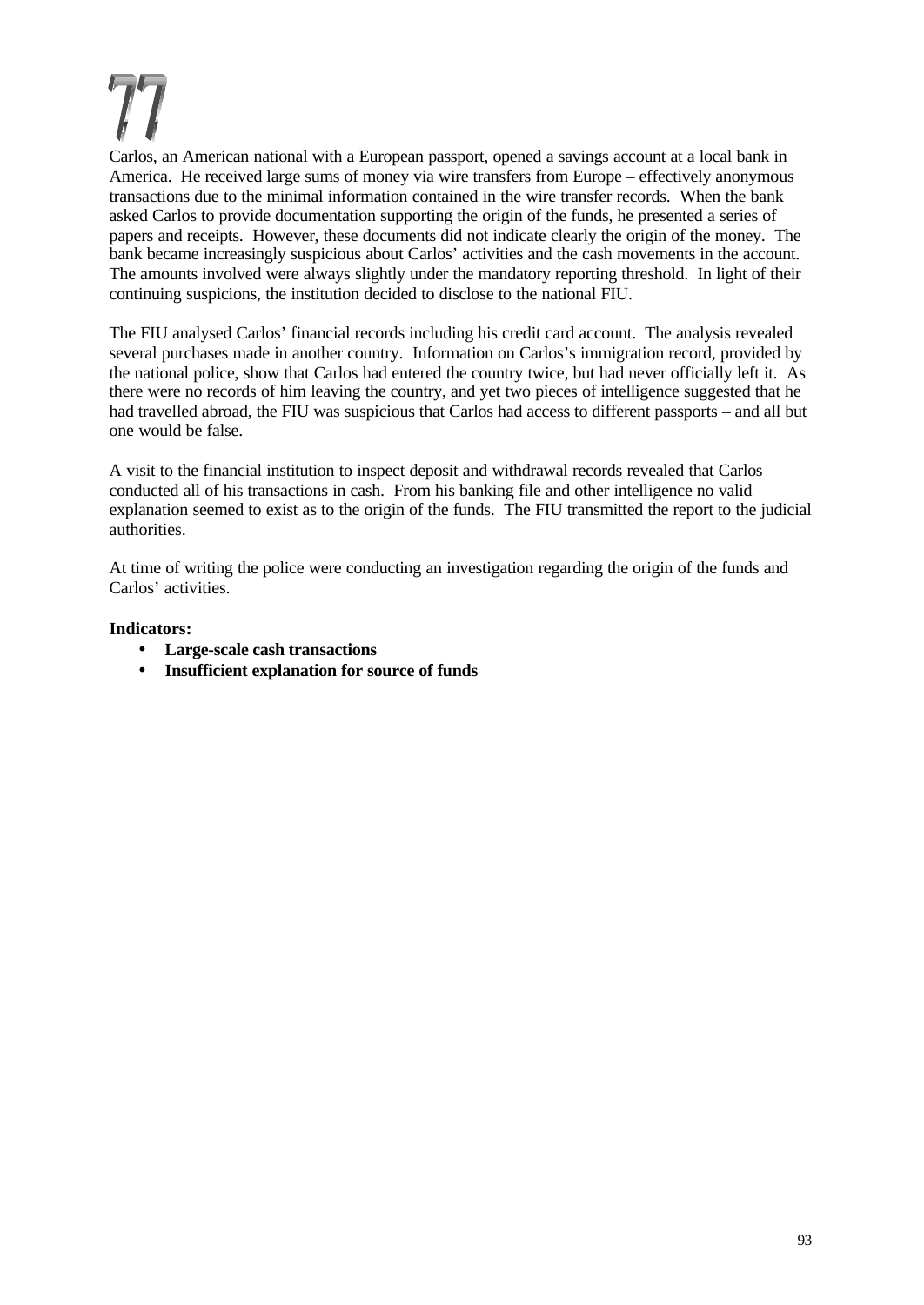

Within a South American country Orlando was the leader of a well-established criminal organisation, which had been involved in trafficking cocaine products from neighbouring countries to Europe for a number of years. The operation was closely managed and co-ordinated by Orlando from start to finish. Orlando and the other key individual within the organisation were all known criminals with criminal records in both Orlando's home country and abroad, dating back to at least 1969.

In order to carry out his activities, Orlando recruited a number of his closest relatives, along with other criminals, to create a self contained criminal organisation under his sole command. The close family ties and interdependence made infiltration by undercover law enforcement operatives difficult in the extreme. His eldest son, Tristam, was responsible for organising drug shipments within the neighbouring country. Tristam sent the drugs from the country overland to a third American country, where they were stored pending the decision of the representative of the organisation in that country regarding their shipment.

Once Tristam had informed his father in his home country that the drugs had arrived, the person in charge of operations helped to plan the shipment of the drugs to Europe. In the country from where the shipment was due to take place, Tristam used another criminal organisation for the hiring of the crew and obtaining of the necessary shipping vessels. It is worth noting that all drug shipments to Europe were ordered directly by Orlando in his home country and that all payments for the smuggling operation were made with money that he supplied.

Orlando used different individuals to transport the money needed to make these payments and the payments required for shipping the drugs from the main harbour to three other American harbours. Some of these couriers already had prison and police records, for both ordinary crimes and for drug trafficking-related crimes in Orlando's home country and abroad.

Once the drugs reached Europe, there was a group of criminals whose role it was to hire individual workers to off-load the drugs; such workers tended to be personnel from the two European ports where the drugs arrived. These people were under supervision of a specific criminal who was wholly responsible for this part of the operation. After the drugs were off-loaded, another group of traffickers, who also received orders directly from Orlando, took part in the receipt and sale of the cocaine shipments to the European organisations that in turn took charge of distributing them.

The proceeds from the sale of the drugs, which were sold for approximately US\$30,000, were transferred in part in cash shipments to Orlando's home country and the rest deposited in cash in anonymous numbered bank accounts belonging to himself, his wife, Angelica, and Tristam.

#### **The facts**

This case started on 29 December 1996, when Orlando's criminal organisation dispatched from a port in an American country a shipment of 52 kg of cocaine chlorohydrate on a vessel bound for a port in Europe. The drugs were dispatched under the responsibility of two men who travelled from Orlando's home country to the port from where the drugs were shipped. There, another member of the organisation made the necessary contacts at the port for hiring a ship and a crew for transporting the drugs to Europe. Later, two other criminals travelled to Europe to take delivery of the shipment and to pay for the transport of the drugs and for the team in charge of off-loading the drugs from the vessel. Law enforcement co-ordination was such that the authorities in the European country were able to report the seizure of the drugs and the arrest of two citizens of Orlando's home country.

#### **Money Laundering**

With regards to the laundering of the profits generated by the drug trafficking activities, significant sums of cash were transported back into the country and deposited into bank accounts belonging to Orlando and his close relatives. Orlando had already tried to explain the funds by claiming links to the sale of property that he supposedly owned in another America country, but false paperwork for the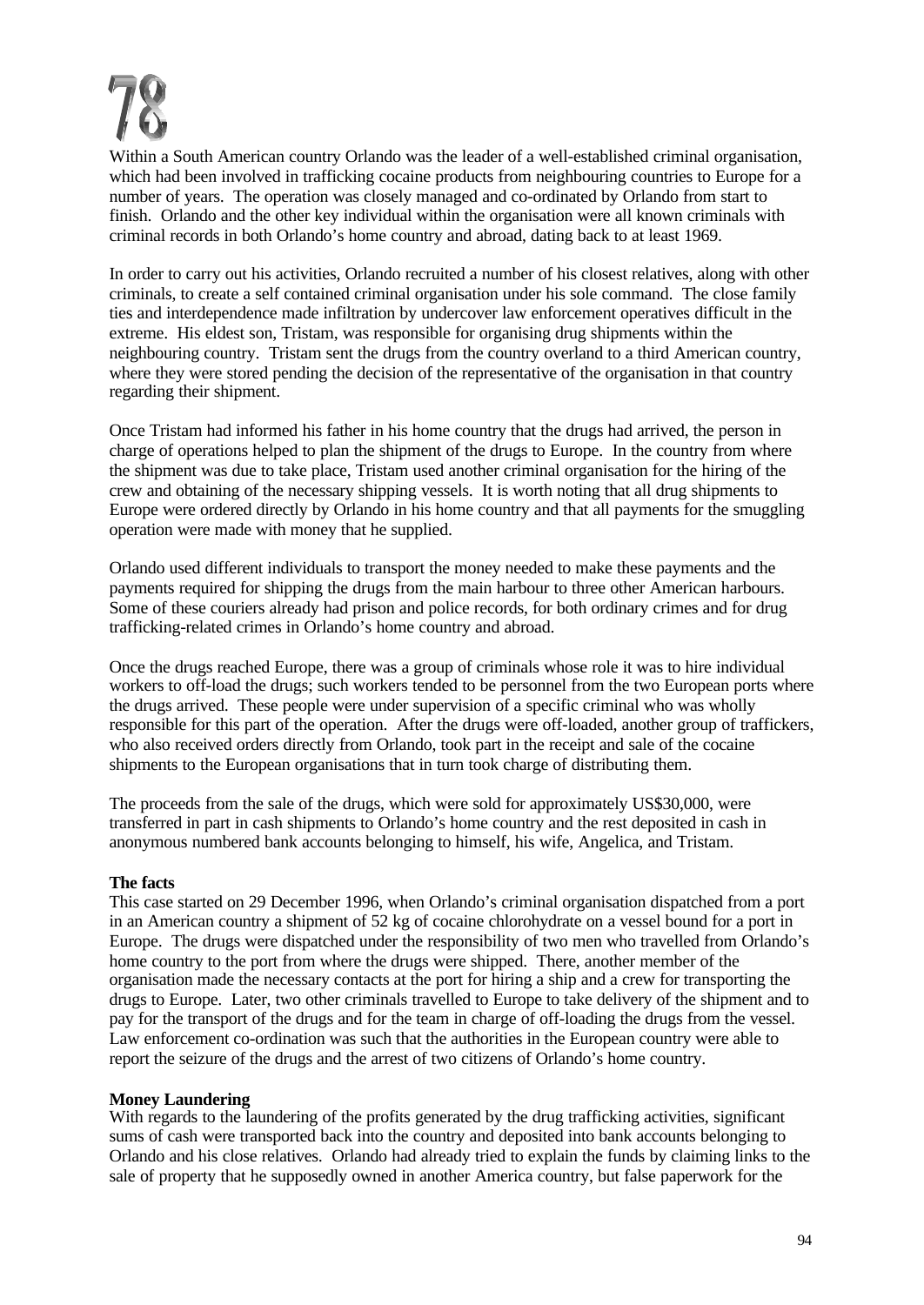scale of funds that he was now seeking to move was unfeasible. A new laundering process was started in 1988 with Orlando's organisation sending back at least US\$4,600,000 through wire transfers. The anonymous nature of the transactions – which were kept at individually low amounts – protected the laundering operation from law enforcement interest. This money was intended for the purchase of personal property and real estate, including vehicles, apartments, a shopping mall, thoroughbred horses, and money placed in long-term investments and in safe deposit boxes.

In addition, as the FIU had discovered, the profits from drug trafficking were deposited in various accounts that the organisation maintained in a bank in Europe. Indeed, with a view to concealing their investments, they had opened anonymous numbered investment accounts in the European country, with Orlando and Tristam as signatories. Tristam in turn administered, through his children and wife, other parallel accounts, which he controlled independently. Furthermore, with the participation of Angelica they made use of a Foundation, legally registered in a small Central European country, which was in turn represented by another legal entity in order to conceal the illegal profits in secret investment accounts also held in a European bank.

At time of writing, a total of approximately US\$14,600,000 had been seized as a result of the international co-operation furnished by the law enforcement and judicial authorities in the European country, including details of all the 'anonymous' bank accounts, which made it possible to freezes the bank accounts by use of rogatory letters.

All the identified members of Orlando's criminal organisation, many of whom have already been in custody for more than three years, are now being tried for conspiracy to commit drug trafficking. The only exceptions are Angelica, who is being tried for the crime of money laundering and Tristam, who is on trial for both laundering and drugs trafficking offences. In addition, Orlando himself died in prison following his conviction for both drug trafficking and money laundering.

#### **Indicators:**

• **Large-scale cash transactions**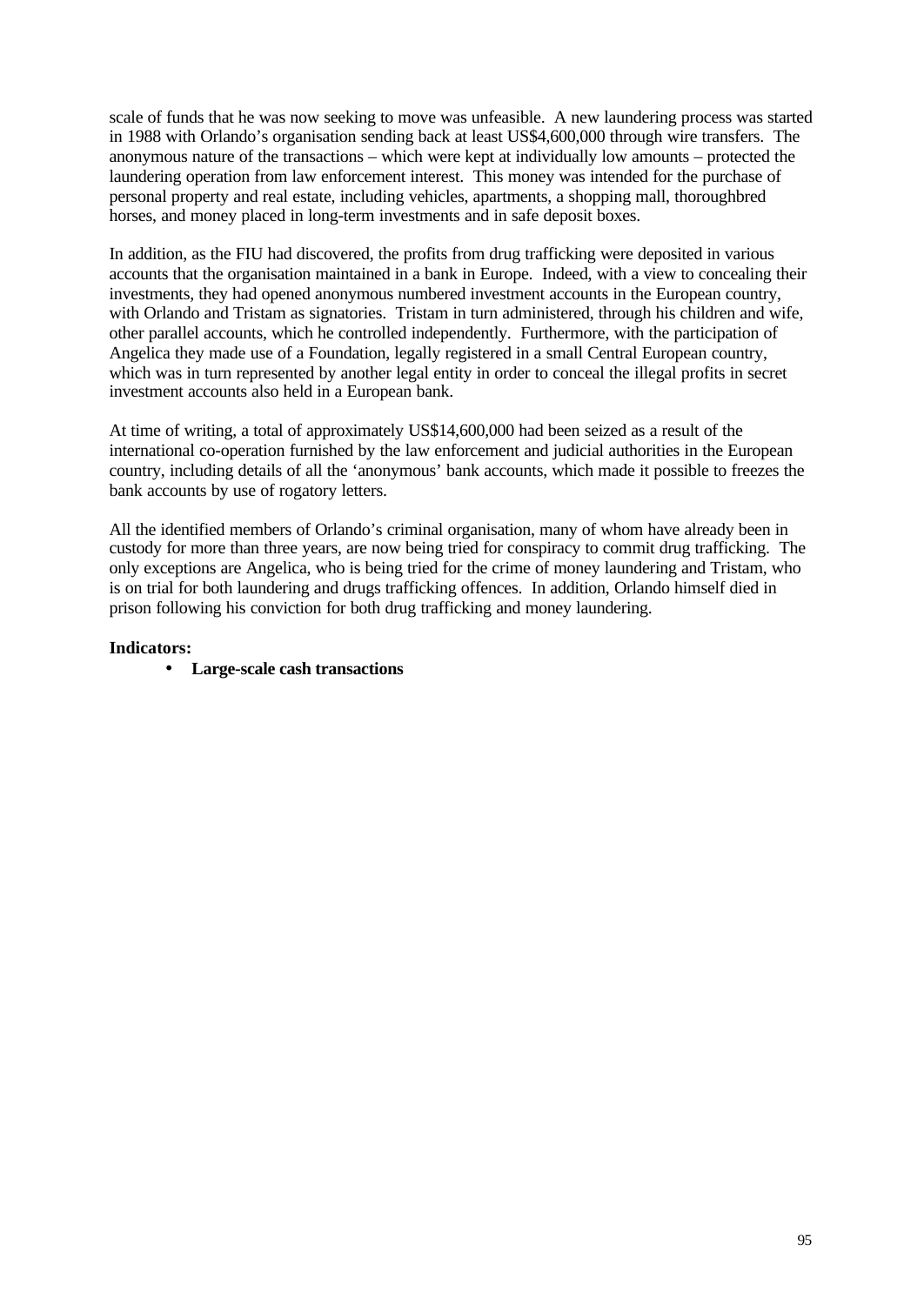David was the owner of an exchange office in an Eastern European country, and a frequent customer of the local bank. Every time he deposited cash into the company account, he told the bank employee that the money originated from customers repaying short-term loans back to the business. Because of the high level of cash deposits – over US\$65,000 – made in a short period, the bank employee became suspicious. After examining the account activities of similar types of business in the locality to determine whether the amounts were typical for a currency exchange firm, the bank informed the national FIU.

By checking the company details against law enforcement databases, the FIU discovered that the exchange office was not registered for taxes, which were estimated to be some US\$400,000 per annum on the information available. The exchange office had also fictitiously ordered services from foreign companies situated in a neighbouring country providing consultation, marketing and engineering services. The invoices were properly drawn up but the services were never actually delivered. Based on these fictitious contracts, the exchange office had transferred funds to the neighbouring country. The FIU forwarded the disclosure and associated financial analysis to the public prosecutor's office, highlighting a suspicion of tax evasion and fraudulent activities.

The financial police ascertained the amount of taxes the exchange office should have paid, and applied to have all funds frozen prior to confiscation. But David had already transferred almost all company funds to the neighbouring country and filed a request for bankruptcy in the first country. The financial police asked the FIU to trace the money. The FIU sent an intelligence request to the FIU in the neighbouring country. It not only became clear where the money was, but also that David owned all the foreign companies that had been submitting the fictitious invoices. One of these companies had received the bulk of the money transferred into the country. David had taken out half of the amount in cash, and transferred the other half back to accounts in the first country. He had believed that by using cash, the chances of the authorities tracing the funds back to the source activity were minimised.

At the time of reporting prosecutors in both countries were arranging for David's prosecution for a range of offences including fraud, tax evasion, counterfeit documents, abuse of office and authority, and breach of bankruptcy regulations.

- **Unrealistic business turnover**
- **Large-scale cash transactions**
- **Use of 'unofficial loan repayments' as a cover story for funds**
- **Atypical or uneconomical fund transfer to or from foreign jurisdiction**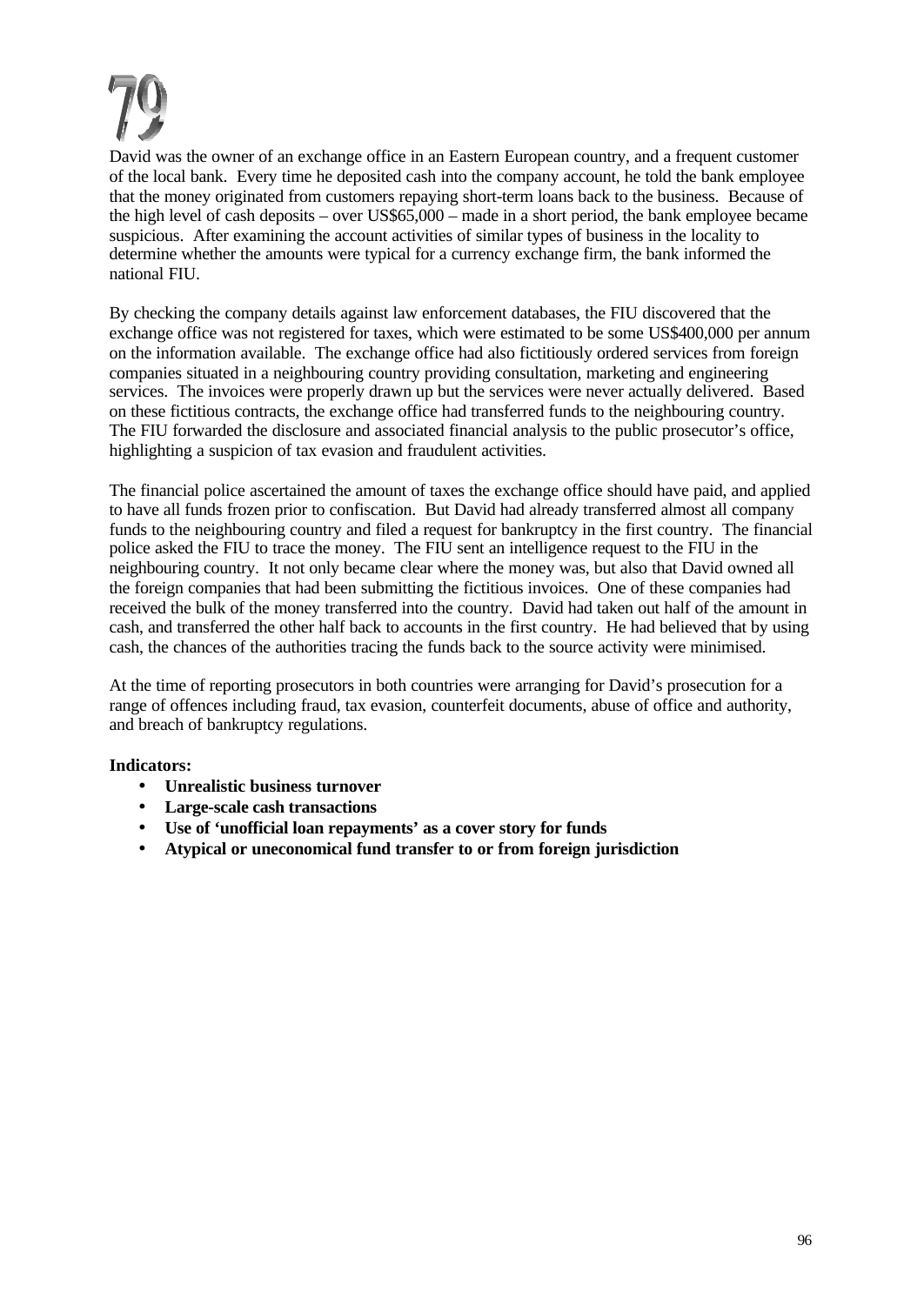

Three individuals, originally from Asian countries, held foreign currency accounts at a bank in an Eastern European country. High level of funds were frequently transferred from the accounts to other accounts in offshore jurisdictions – in less than two years the sums involved amounted to US\$2,500,000. The monies entered the accounts by large cash deposits across bank counters. The three customers explained to the bank that the funds were being repatriated for the benefit of families back in their native countries. The origin of the money was, however, unclear despite polite enquiries by the bank. The bank had increasing concerns about the origin of the funds, and decided to disclose to the national FIU.

The FIU asked the police for information about the individuals and companies involved in the transactions. Inquiries revealed that no information was registered in police databases concerning any of the subjects. Inquiries with the tax-authorities produced more information – the three individuals each controlled a number of businesses, none of which appeared to be profitable. The FIU suspected that the transfers by the Asian men could have been linked to the underreporting of the profitability of these business activities. If they were sending money abroad rather than moving it through the company accounts, the end of year profits – and thus end of year tax due – would be greatly decreased. Even if this was not in fact the case, the collection of high amounts of money in cash and subsequent transfer abroad was a recognised method of laundering money from drugs trafficking and other criminal activities.

The FIU forwarded their analysis to the police. At time of writing, the case remained with the investigating police unit whilst further information was awaited from law enforcement agencies in the Asian countries

- **Large-scale cash transactions**
- **Atypical or uneconomical fund transfer to or from foreign jurisdiction**
- **Defensive stance to questioning**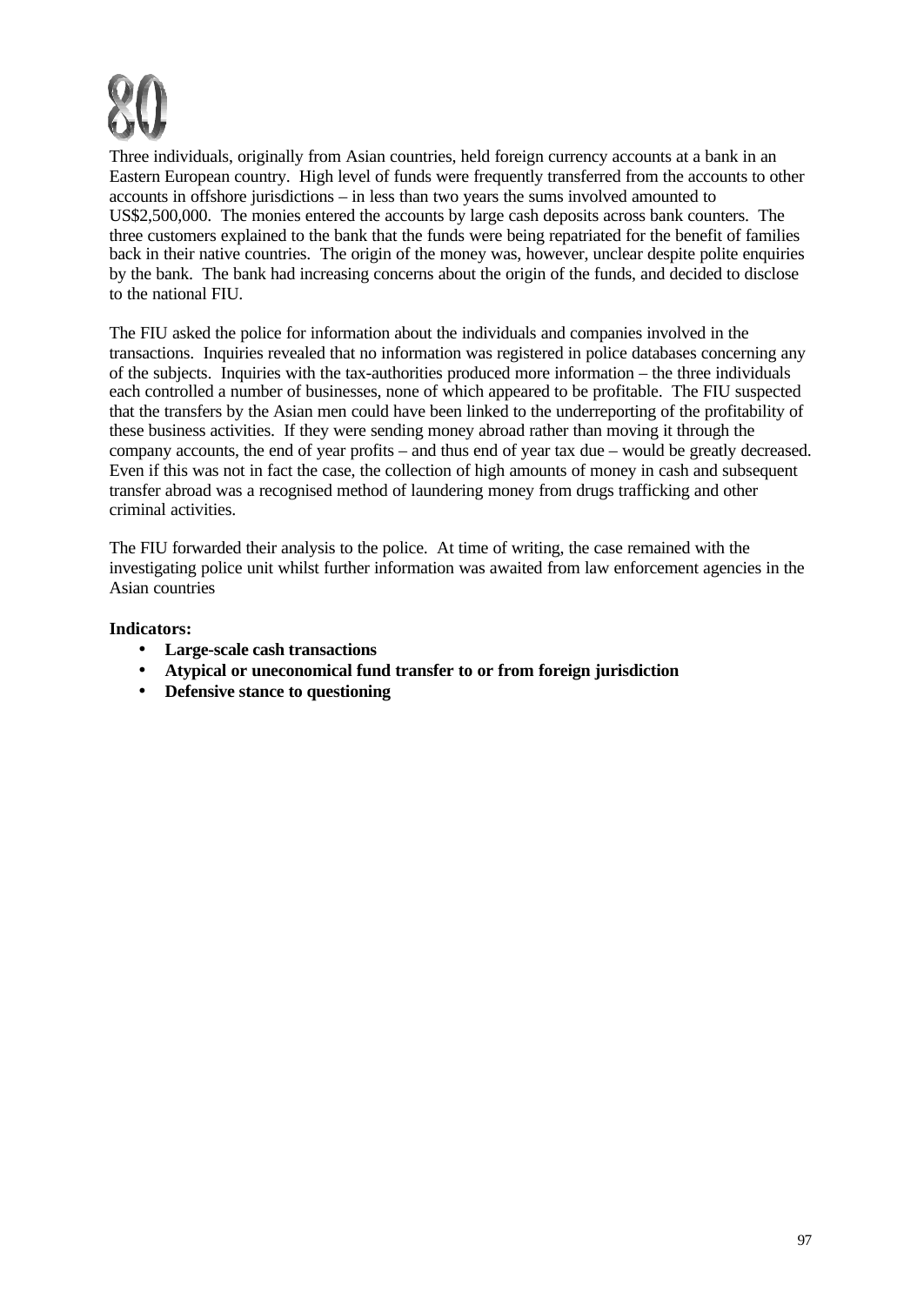The national FIU in a Northern European country received two suspicious transaction reports, which triggered a financial investigation:

Dennis, Muriel and Patrick worked for a drugs trafficking organisation, although they had no criminal records and had not been identified by the police as being in any way involved in drugs trafficking activities. Other members of the trafficking organisation transferred large amounts of money into accounts that the three had opened in a bank in the Northern European country. Shortly after the transfers, the money was withdrawn in cash. At this stage the bank became concerned and decided to disclose to the national FIU. Daniel, Muriel, and Patrick transported the money in cash form to other European jurisdictions where it was still possible to obtain anonymous numbered accounts. Once within the jurisdictions, they opened more than 40 different accounts between them to make the fund movements as complex as possible for any investigation by the authorities in that country. The cash that they had smuggled into the country was split up into the various accounts. The three individuals used the receipts from the banks where they had withdrawn the money to 'prove' the legal origin of the funds – and because they spread the anonymous accounts across a range of banks they were able to use the same documentation in support of multiple account openings. Once the accounts had been successfully opened, the three returned to their initial country with the account documentation.

However, following an investigation by FIU and police, the three were arrested upon their return and convicted to a total of ten years imprisonment for drug trafficking offences and drug money laundering. Approximately US\$6,000,000 was confiscated in total.

- **Multiple transfers into a personal account**
- **Large-scale cash transactions**
- **Unrealistic wealth compared to client profile**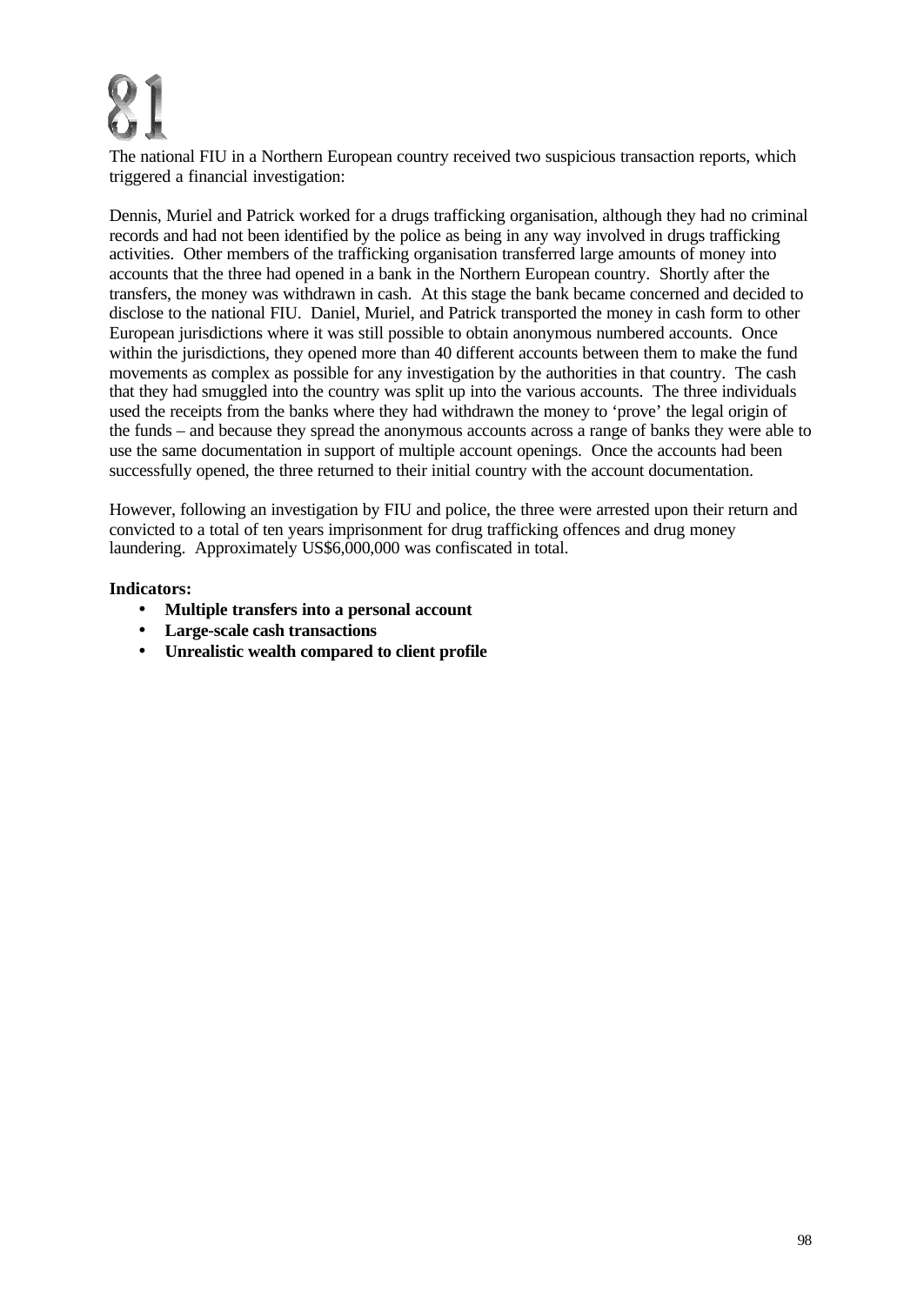

A Northern European FIU received from a number of different banks' suspicious transaction reports concerning Andre. Andre was exchanging currency of a neighbouring country into both the national currency and the currency of another European country. The banks suspected that Andre was laundering money since he exchanged currencies on the same day in different cities. The total amount of money involved in the three suspicious transaction reports was approximately US\$255,000. As an explanation, Andre had said that the money was coming from dealing in heavy machinery engines for farmers and contractors and that the engines were bought in Eastern Europe and sold to immigrants in the neighbouring country who often wanted to pay in cash. Due to the sheer size of the funds involved, and the fact that Andre appeared to be undertaking a difficult and complex way of exchanging funds, the banks did not believe his explanation and reported the transactions. The FIU began an investigation, and following analysis of the transactions and other relevant data forwarded the information to the FIU in the neighbouring country on an intelligence-only basis. This FIU also began an investigation into Andre.

Andre was placed under surveillance, and the police learnt that he made several trips to the neighbouring country in a short space of time. The police in the neighbouring country arrested him at the point where he handed his car over to a small local garage. The police found 9kg of hashish hidden in the car. Both Andre and another individual named Sander were taken into custody and charged with drug trafficking offences.

The investigation showed that Andre had worked for several months as a courier, taking drugs to the neighbouring country and returning with money from the sale of earlier shipments. The cash had been turned over to Andre at a series of pre-arranged meeting points in the neighbouring country. Andre's task was to return to his country, exchange the money into various other national currencies, and pass it on to Sander in the neighbouring country. Andre had made at least four cash transports and exchanges during the time that he was under law enforcement attention. The total amount involved was approximately US\$250,000, for which he was paid a commission of 20 percent.

Andre and Sander were both sentenced to eight years imprisonment, with the conviction reflecting both the drug trafficking crimes as well as the laundering of proceeds. More than US\$160,000 in proceeds was confiscated.

- **Large-scale cash transactions**
- **Multiple cash transactions below threshold**
- **Unrealistic wealth compared to client profile**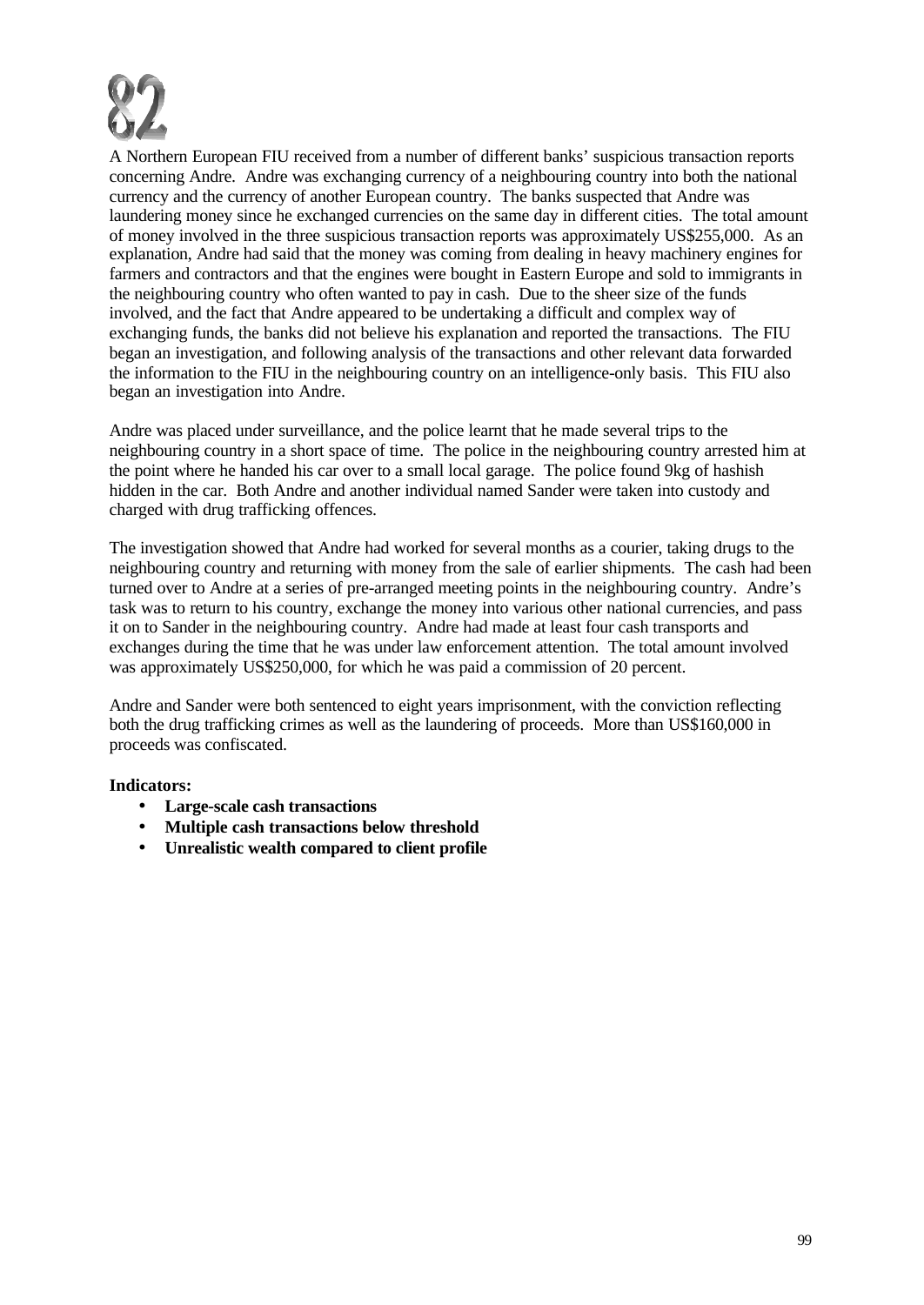

A bank in a southern European country submitted a disclosure to the national FIU. In one of their branches in a small town, Karel Gregorius made frequent large deposits of a northern European currency into his bank account. Into this account money was also being transferred from abroad, in the same currency. The bank officials thought that such financial activities through the account were very strange for Karel, especially since Karel had never left the country and had no overseas links as far as they were aware. Furthermore, Karel's professional employment as a restaurant owner could not explain the size and frequency of the deposits, nor the use of a foreign currency.

The FIU initiated a financial investigation into Karel. He owned and managed a luxurious restaurant in a tourist area in the country, but the restaurant was only busy in the tourist period from May until October. His income from the restaurant could not reasonably justify the large sums in his annual income statements to the tax authorities which, according to him, were entirely earned from his restaurant business. Moreover, his acquisition of luxury cars and boats could not be explained either. In spite of these facts, the investigation was not taken further since Karel had a clean criminal record and he did not appear to be connected with any criminal activity.

One and a half years later the police in the northern European country submitted a mutual legal assistance request for any relevant information concerning Dario Gregorius and Bernard Lodovicus, both citizens of the southern European country and members of an international gang specialising in drugs importation and distribution. Dario and Bernard had been arrested in the northern country and charged with a range of drug trafficking offences.

The FIU received the information regarding the arrests along with the request to search the FIU's databases. Neither Dario nor Bernard were known, but Dario had the same surname as Karel. Subsequent investigations showed that Dario and Karel were brothers, and that in the northern European country Dario had been the sender of the large amounts of money to Karel's bank account in southern Europe.

This information was enough to start judicial proceedings against Karel on charges of money laundering. His bank accounts were frozen and property – including houses, cars, and boats – was confiscated. In total, Karel forfeited over US\$1,400,000.

- **Unrealistic wealth compared to client profile**
- **Atypical or uneconomical fund transfer to or from foreign jurisdiction**
- **Large-scale cash transactions**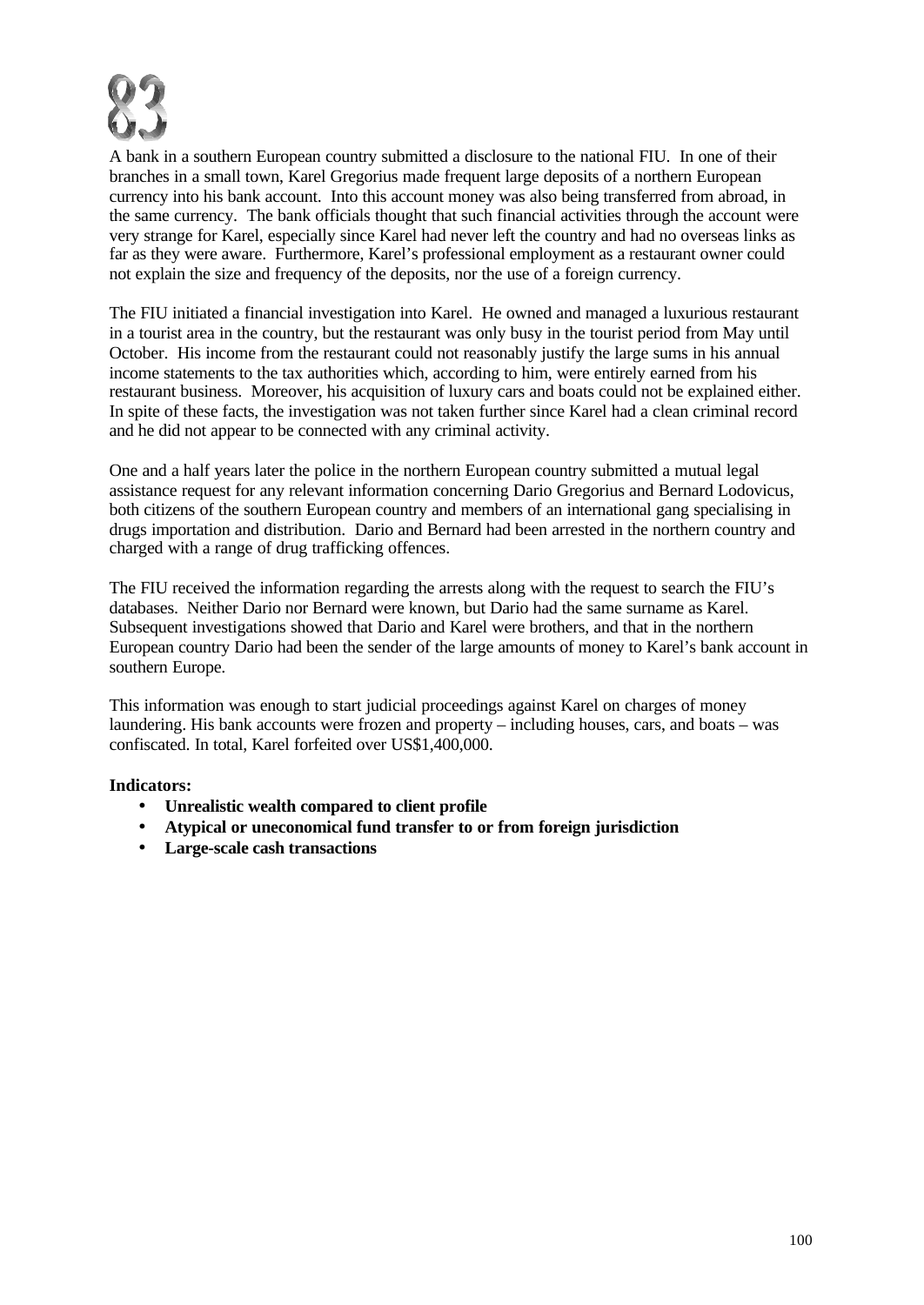

In April 1998 the national FIU in a Southern European country sent a report to the special police service for further investigation into a series of bank transactions undertaken through a company registered in the capital. Local banks had made several disclosures about another financial institution operating in the region. This company specialised in collecting and transferring funds abroad for American and Asian citizens.

The investigators found that many individuals with criminal records (fraud, criminal association, drug trafficking, theft, exploitation of prostitution, unlawful carrying and possession of weapons) and without any apparent legal income had been transferring methodically and continuously considerable amounts abroad to America and Asia through the company. Examination of documents seized in branches across the country suggested that at least US\$17,500,000 had been transferred in this way. Funds were received in cash in a variety of denominations, and the collation company had been depositing the funds into its own company accounts at local banks.

The criminal organisation was assisted by a range of registered financial intermediaries and many other individuals acting as agents of the company which had been centralising the laundering operations. Despite in-depth analysis, it was difficult to reconstruct the full range of transactions, as whilst the company was legally obliged to record financial transactions over US\$10,000, such records were in fact not made for the majority of transactions. Only by examination of the bank accounts of the firm could an estimate be made as to the actual scale of the fund transfers.

The police thought that the individuals involved were guilty of being members of a criminal organisation, falsification of balance sheets, tax fraud and illegal financial activity. Several linked investigations were carried out by the special service of the financial police in three main cities. At time of writing, the financial investigations had resulted in the arrest of eleven suspects.

- **Large-scale cash transactions**
- **Presence of low-denomination bills**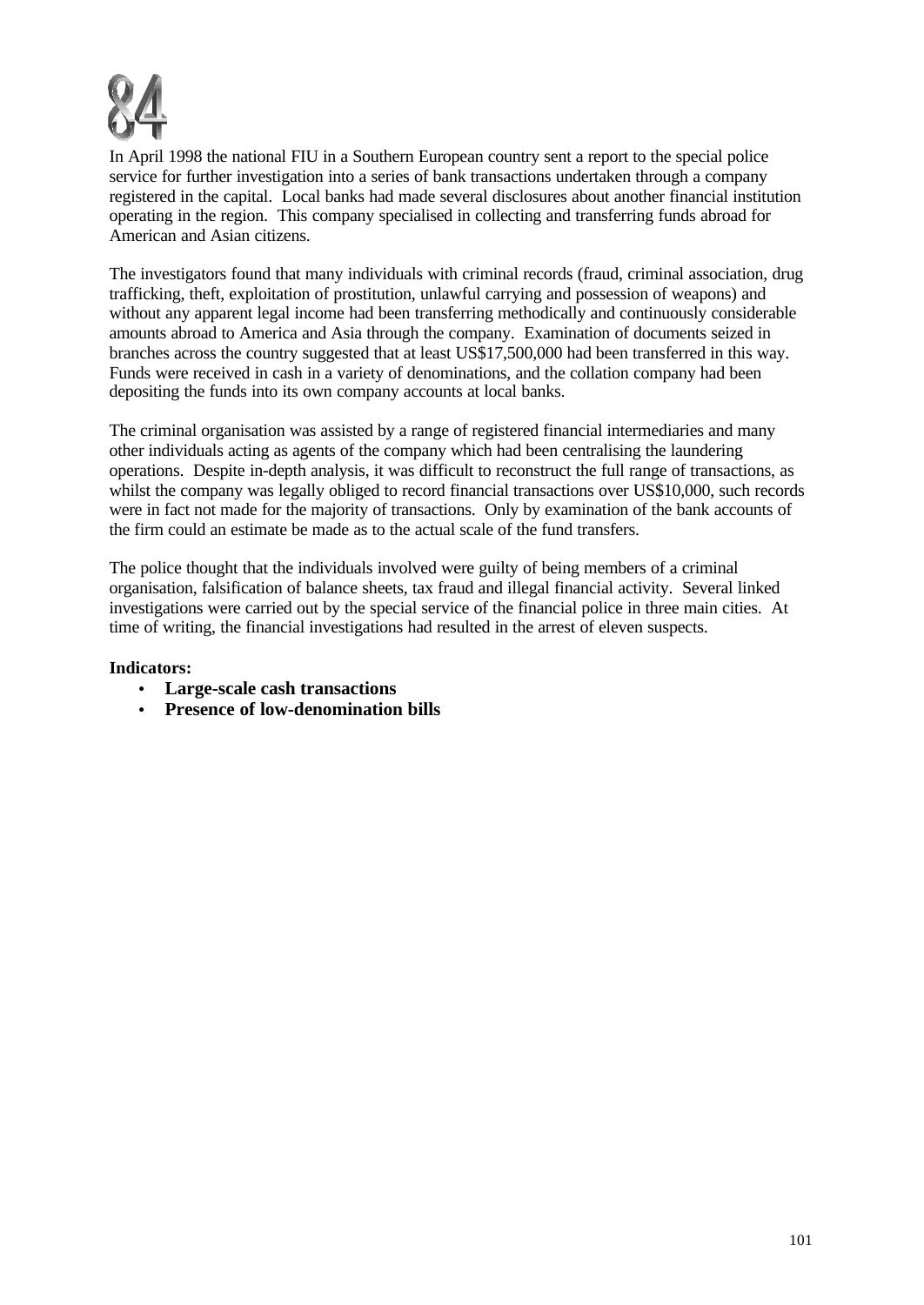

In the early 1990's, John, a full time gambler, and Georgina, a part-time filing clerk, took up residence in a country in Western Europe. Some two years after their arrival, John's financial activities were the subject of a disclosure from a financial institution. The disclosure was made because a large number of cash transactions into the account concerned the financial institution, as well as significant payments being made to an account in another European country. In response to inquiries from the account manager, John told the financial institution that the funds were financing a joint business venture – although he did not specify the type of business.

Shortly afterwards, a second disclosure from a separate financial institution was received reflecting concern about the level of financial activity taking place on Georgina's account. The volume of transactions did not seem to be in line with expected income for a part-time filing clerk.

Both disclosures to the national FIU were analysed and it was soon established that John and Georgina both had records for drug trafficking. Interest in the couple was further heightened when colleagues from another European country contacted the FIU via Egmont. In the second country the police were making enquiries into the murder of an individual who intelligence records suggested was John's former business partner.

Following close international co-operation between the FIUs of both countries, as well as law enforcement in a country in the Asia Pacific region, a covert operation was organised to monitor the couples' travel movements. This proved to be very successful and resulted in John and Georgina, who were travelling under false names, being arrested in possession of 1.5 kilos of high-grade heroin. Simultaneously, the police in the country where the couple lived executed search warrants. The police recovered extensive financial documents from the home address, and 8.5 kilos of cannabis resin concealed in a car located in a lock up garage which had been rented in Georgina's name. During the post arrest interviews conducted by law enforcement in the country through which they were travelling, admissions were made in relation to the aforementioned murder. John and Georgina's were extradited to the country where the investigation of the murder of the former business partner was being conducted. Charged on a number of related offences, they subsequently received substantial prison sentences.

An interesting observation in this case is that John and Georgina were less concerned at being deported to face the murder charge than about remaining in the country in the Asia Pacific region, and facing a second drug trafficking charge. They knew they were under risk of being deported to a country where the sentence for drug trafficking is very severe.

- **Large-scale cash transactions**
- **Unrealistic wealth compared to client profile**
- **Defensive stance to questioning**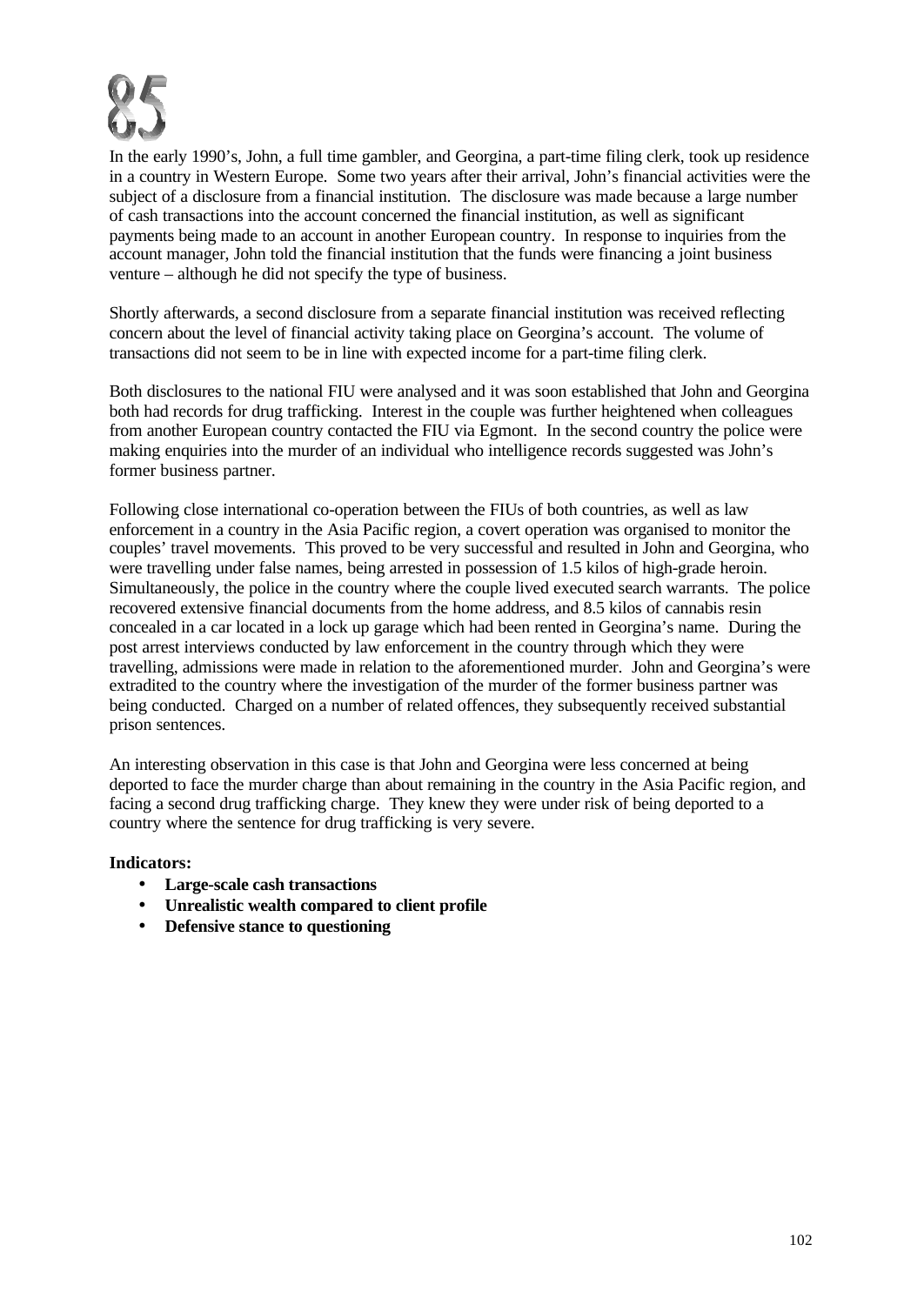

In October 1991, a preliminary investigation was initiated in a European country against a fifty-two year old bank employee named Theodore. The authorities suspected him of helping an organised crime ring to launder money derived from drug trafficking.

On around 20 occasions, Theodore received packets of American bank cheques (20-30 cheques per packet) for amounts between US\$4 – 8,000 per cheques. These cheques were the profits from cocaine sales by an American drug cartel in another American country. They were purchased by a number of individuals hired by the criminal organisation to circumvent the banking regulations. By ensuring that the amounts on each individual check were less than US\$10,000, the organisation believed that it would avoid the mandatory reporting requirements in place in many countries.

The checks were sent to Theodore and deposited by him in anonymous numbered accounts at the bank where he worked. Theodore, who managed both the accounts and the subsequent transfers of funds, sent the certified checks (drawn on American banks) for payment. Between March and September 1991, the funds were returned by bank transfer to the American country where the drugs-cartel was situated and used for the acquisition of real estate.

The investigation later revealed that other senior officials in the bank hierarchy had actually designed and implemented the laundering scheme. The recruitment of customers in different American countries was part of the marketing strategy of the bank's private banking section, which sent a representative of the bank to one of the American countries. Contractual relations were established through an intermediary in that country who was paid commission for each customer he brought to the bank. No additional identification information on the proposed customers was recorded, and no questions were asked about the origin of the funds used to develop the accounts.

Despite the information available to the bank concerning the suspicious transactions, the problem accounts were not closed. The bank continued to cash the large numbers of checks, when a simple analysis of account movements would have detected the 'smurfing' that was going on. When the authorities undertake a financial investigation due to information from other sources highlighting the importance of the accounts, neither they nor internal bank examinations were able to find any trace of any documents used to open the accounts being used for laundering.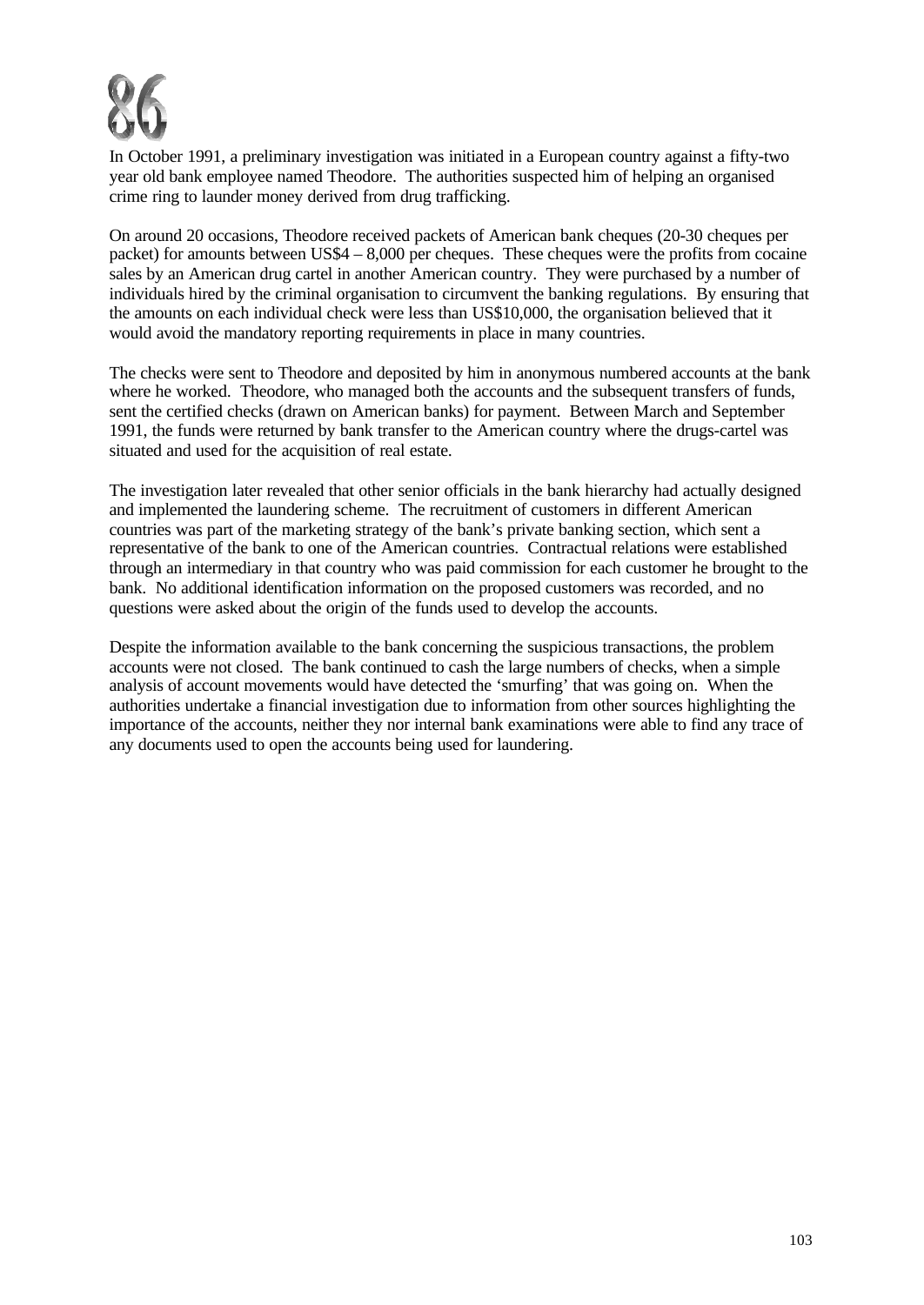Gerald opened several bank accounts at his local bank in a Southern European country and immediately made sizeable cash deposits into the new accounts using American dollars and another (European) currency. Shortly afterwards, the funds were transferred to a personal bank account in another country.

The bank was concerned about the financial activity within the accounts and reported the case to the national FIU. During their financial investigation, the FIU discovered that the holder of the numbered accounts to which the funds were being sent was suspected of having ties with an international drug trafficking organisation. This was enough for the FIU to forward the case to the judicial authorities. The authorities arrested Gerald when he returned from a foreign trip. At the time of writing, the investigation against him was continuing to determine the extent of laundering that he had undertaken.

- **Large-scale cash transactions**
- **Use of multiple accounts without explanation**
- **Atypical or uneconomical fund transfer to or from foreign jurisdiction**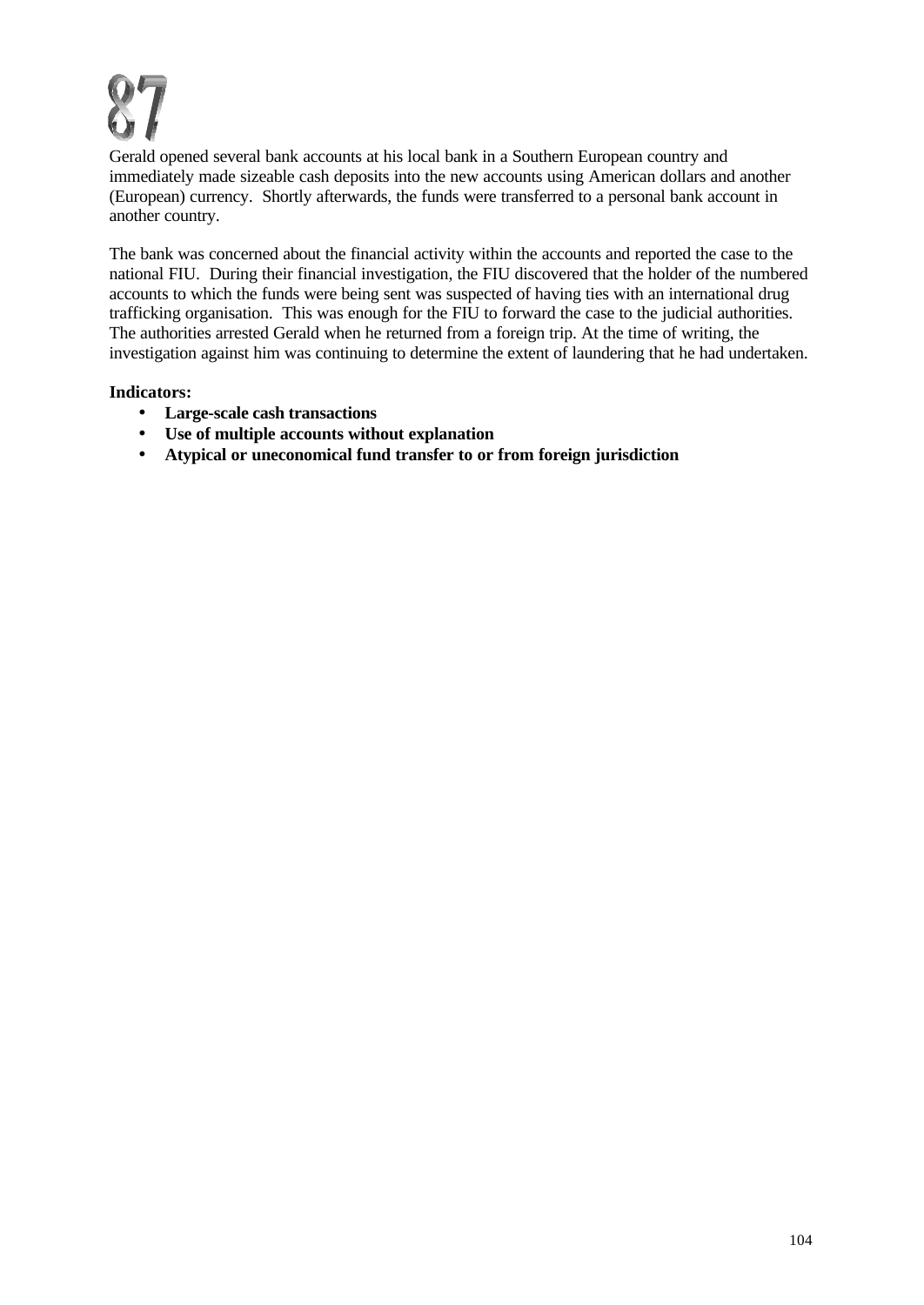

Jane, a Western-European citizen, was the head of an organisation that had laundered money originating from a number of cocaine trafficking operations. The organisation consisted of her two brothers and five financial professionals. Because of Jane's international reputation amongst the criminal community, an American criminal organisation, linked to cocaine trafficking, approached her to launder its drug profits.

The American organisation sent the profits in cash amounts of between US\$50,000 and US\$450,000 to Jane by couriers. Jane received further instructions via the accountant of the American organisation, requesting that the money had to be transported to a specific destination country. Once Jane was informed of the required destination, the rest of the laundering route was up to her. One of her associates carried the funds to the Custom's office on the border between Jane's country and a neighbouring country. An employee of a bank office near the border – a minor member of the laundering gang – helped him to fill in the form that was required for declaring money being brought into the country. This declaration form was obligatory; and non-compliance would have given the authorities the right to confiscate any undeclared funds discovered. All completed forms were registered at the neighbouring county's national FIU. Because the bank office employee was a wellknown financial professional, the declaration raised no suspicious at either Customs or the national FIU. The completion of the form also gave the associate official documentation proving legal ownership of the funds.

Once within the neighbouring country the associate deposited the funds into a non-residential account at the employee's bank, using the border declaration form as supporting documentation. Immediately after depositing the money, the figurehead ordered the bank to transfer it to accounts in a South American country, following the initial orders given by the American criminal organisation. The associate then returned home, bringing back a copy of the transactions to Jane, who faxed the information together with the applicable exchange rate, bank charges, and the laundering commission of 10 percent, to the American organisation's accountant. Five separate associates undertook the same laundering route, in attempt to avoid suspicious by lessening the amount of cash involved in any single transaction.

However, the bank in the neighbouring country became suspicious of the number of cash deposits in non-residential accounts with linked rapid fund transfers, and disclosed the transactions to the national FIU. From examination of the supporting documentation (the declaration forms) the bank also discovered that one of its employees was involved in every transaction.

The information disclosed by the bank showed the FIU the overseas beneficiaries. Analysis of the account details overseas revealed to the FIU that some of them had appeared as beneficiaries in two previous police investigations into cocaine trafficking. Further investigation revealed that the overseas beneficiaries were a group of at least fifty-five different individuals and companies. The FIU composed a briefing report on the suspected laundering operation, and passed all information on to the police for action.

Due to the high quality analysis by the FIU, which demonstrated the strong likelihood of the laundering of drugs-proceeds, the police initiated an investigation. They rapidly amassed a complete picture of the cocaine trafficking organisation. The beneficiaries of the overseas accounts were suspected of being specifically recruited by this organisation to continue the layering process, in an attempt to make it more difficult to trace the real origin of the funds.

In spring 1999, several members of the cocaine organisation were arrested. At that moment the cash deliveries from that organisation to Jane ceased, but she had already found a new source of income – because of her existing contacts with criminals involved in cocaine trafficking, she had moved to new activities of direct involvement with drugs trafficking and currency forging operations. The trails from the America group back to Jane seemed to have gone cold for investigators, and Jane felt secure.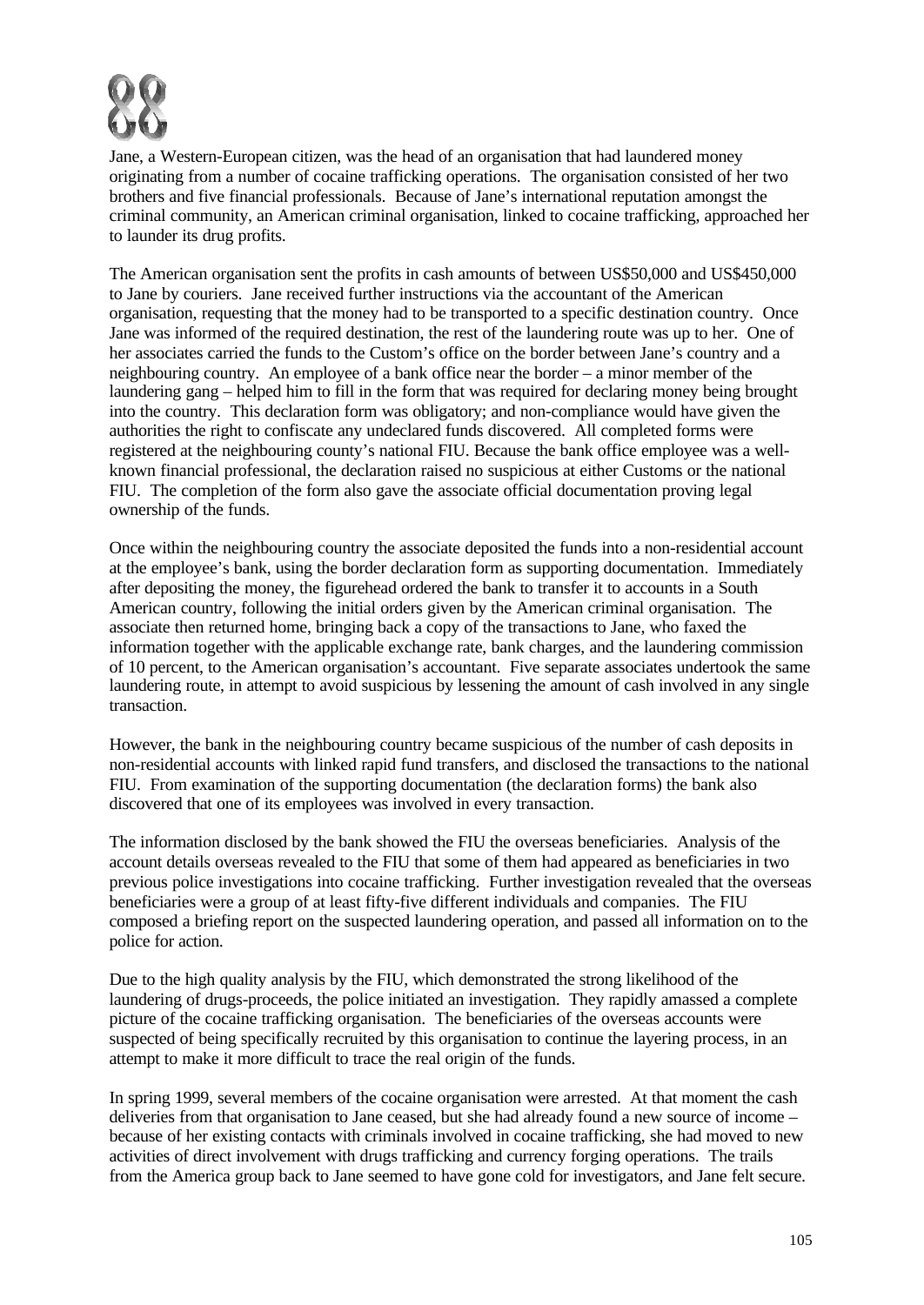A criminal group had presented her with a method to forge high value US\$ bills. The group delivered the negatives and chemical products to Jane in a high-class hotel. However, the police located Jane before she could develop from her new toy. All the people gathered in the hotel-room were arrested. Because of this police intervention, greedy Jane didn't get swindled, which was the real intention of the group. The bank notes production method resulted to be a complete fraud scheme. The photographic paper was a simple black paper, and the developing substance was a mixture of alcohol, ammonia and acids.

However, the local police had been investigating a criminal group that had used Jane for an earlier laundering operation, and in a series of raids were able to arrest nine people and confiscated two handguns and US\$28,000. More importantly, searches of Jane's property revealed a range of documents that proved to be very important in determining the amount of money the organisation had laundered over the years: US\$14,700,000.

### **Indicators:**

• **Large-scale cash transactions**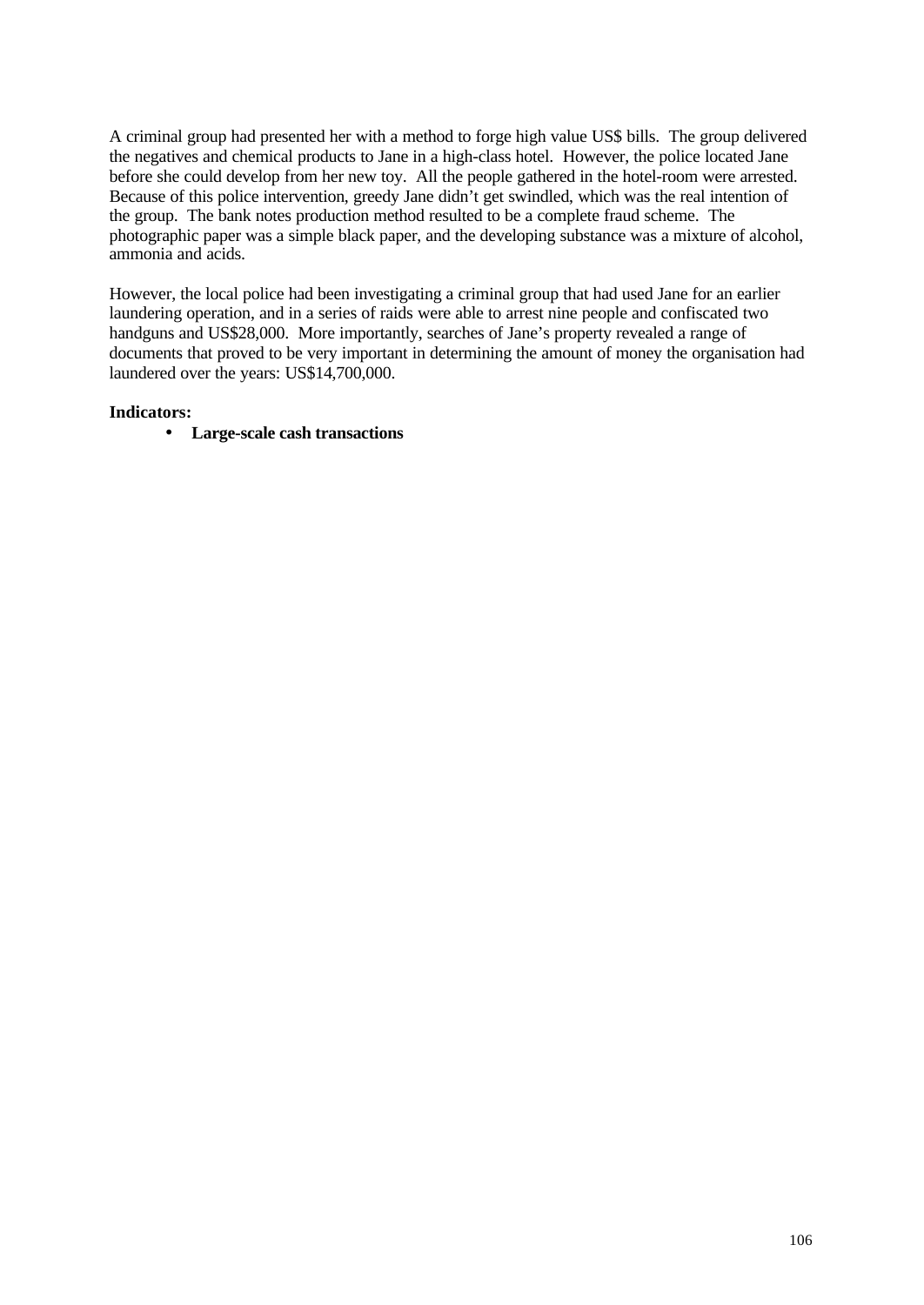

Paula and Eric were a married couple living in a European city, both immigrants from a foreign jurisdiction. Each day after his return from 'work' Eric gave Paula US\$1,000-\$2000 in small bills. Paula was aware that Eric was illegally living in the country and was also involved in drug trafficking, but the relationship and wealth that he provided her overcame any feelings of guilt. He made a lot of money, but was aware of the risks of identification involved when undertaking any financial transaction with a legitimate institution. He decided to use Paula – who is a legal resident – as a figurehead. She exchanged the dollars into larger denominations at various financial institutions and handed over the notes to Eric.

Eric was arrested for a minor drug trafficking offence and placed in detention awaiting trial. At home, Paula had US\$42,000 in cash, which helped her overcome her sadness at his arrest. Paula immediately went to her bank and transferred US\$16,500 to her mother's account in another country, and transferred a further US\$24,000 into her own account at another institution in the same foreign country.

Three days later, when Paula visited her mother in the second country, Paula and her mother withdrew the US\$16,500. They spent the money on a new car as a gift for Paula's brother. Then Paula withdrew the US\$24,000 out of her own account, and gave the money to her father, in order for him to exchange it into another currency. However, Paula's father suggested that it may be more sensible to invest the money rather than spend it straight away, and gave the money to Paula's brother.

Shortly afterwards, Eric's criminal contacts traced Paula to the foreign country and began to demand the return of the money that Eric 'owed' them. They told her that if she didn't return the money, her family would be killed. But Paula – now being a rich woman by local standards – was not afraid. She didn't pay any attention to them until they raided her brother's house and threatened his wife. Seeing no other way out, Paula turned to the local police and explained everything.

The police informed the national FIU of the monetary aspects of the case. The FIU initiated an investigation and asked the national public prosecutor to take precautionary measures. A few days later Paula and her relatives were charged for the offence of violating the law of preventing money laundering. The car and Paula's bank account were restrained. Unfortunately, there was not much left in the account because Paula had withdrawn the funds in cash shortly before informing the police of her problem. Her brother claimed to have lost the whole amount gambling. The police contacted the casino at which he claimed to have lost the funds and quickly determined that this statement was not true. This notwithstanding, the funds could not be located.

However, Paula and her family did not escape scot-free. In the original country, Eric was not convicted for his illegal activities but deported in view of his illegal status. Although the failure to have any identifiable offence meant that under local legislation there were no grounds for prosecution of Paula and her family, as a free man, Eric will certainly return for his money.

- **Large-scale cash transactions**
- **Large number of low denomination bills**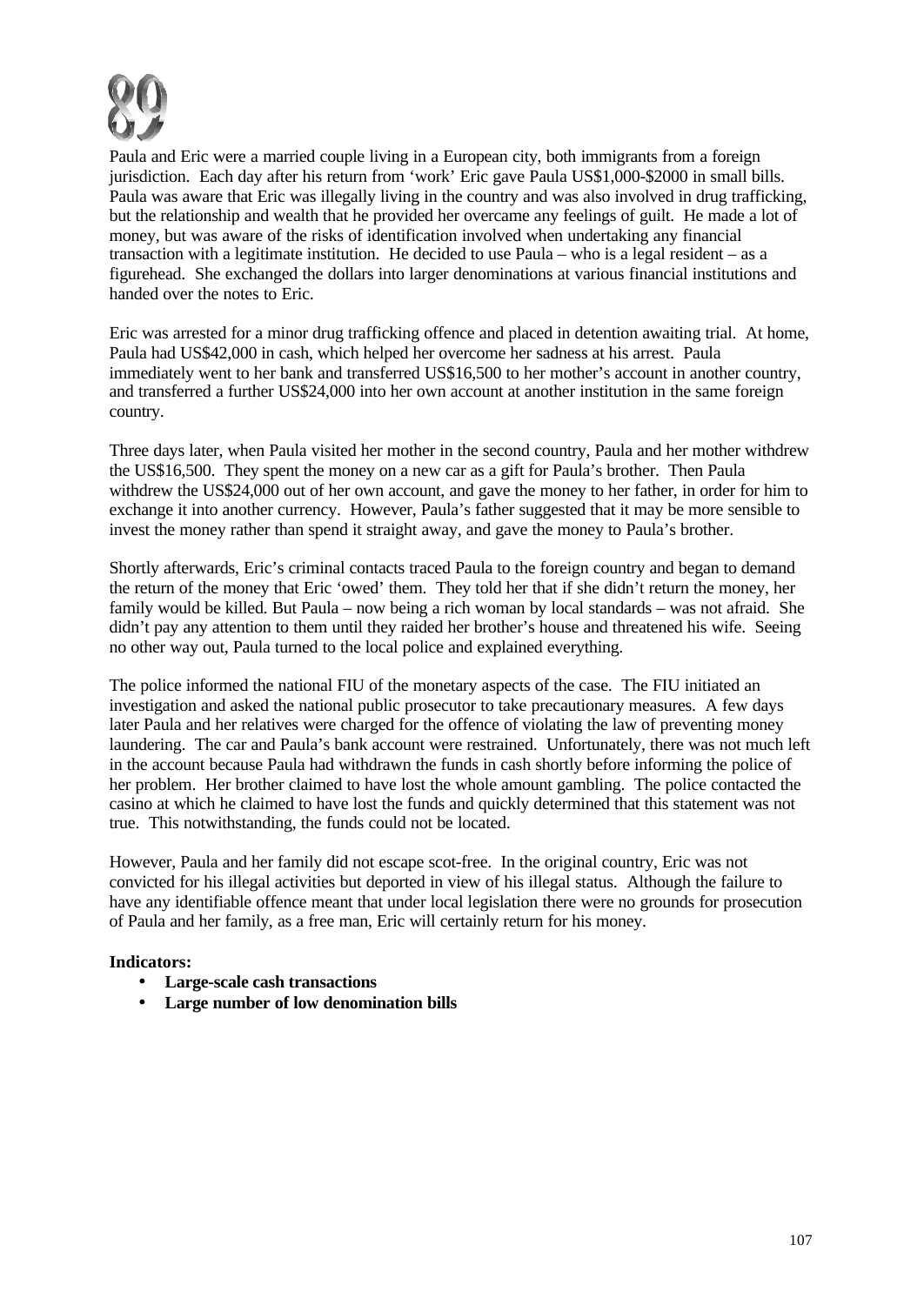

While driving his truck across the border of an Eastern European country, Victor, who worked for an international transport company, was caught with a huge amount of cash in different currencies stashed in his truck. Under local legislation, Victor should have declared this money to customs before attempting to cross the border. Furthermore, the money was concealed in a package, which had names of a number of persons and companies on it.

As the police were questioning him, they remembered an intelligence report that they had received from a neighbouring country a few days before. Kevin, who also worked for an international transport company, was caught bringing money into the neighbouring country without declaring it to customs. The police thought that there could be a connection between the two cases and decided to co-operate more closely with the neighbouring country. A further possible link was that one of the names on Victor's package was Rob. Rob was a citizen of the neighbouring country, and he owned an exchange office in that jurisdiction. According to police information, Rob was linked to a terrorist organisation and his exchange office was heavily involved in laundering the organisations' dirty money.

The police notified the national FIU of the cash detection and the possible link to the neighbouring country. The FIU decided to analyse the names and company details on Victor's package to determine whether they had any known or suspected links to criminality. The FIU determined that Pete, one of the names on the package, was Rob's brother and also had his own exchange office in the neighbouring country. Apart from that, Pete had authorisation in two non-residential accounts in the main jurisdiction. Inquiries with the bank employees revealed that the identity of the actual account holders was unknown. Financial analysis identified that Pete was using the non-residential accounts to transfer money to several countries. According to the documentation supplied by Pete to the financial institution, the transferred money was income from an export business. That way Pete concealed the real origin of the monies.

At time of writing, the trials are still in progress.

- **Large-scale cash transactions**
- **Atypical or uneconomical fund transfer to or from foreign jurisdiction**
- **Multiple currency cash format**
- **Unrealistic business turnover**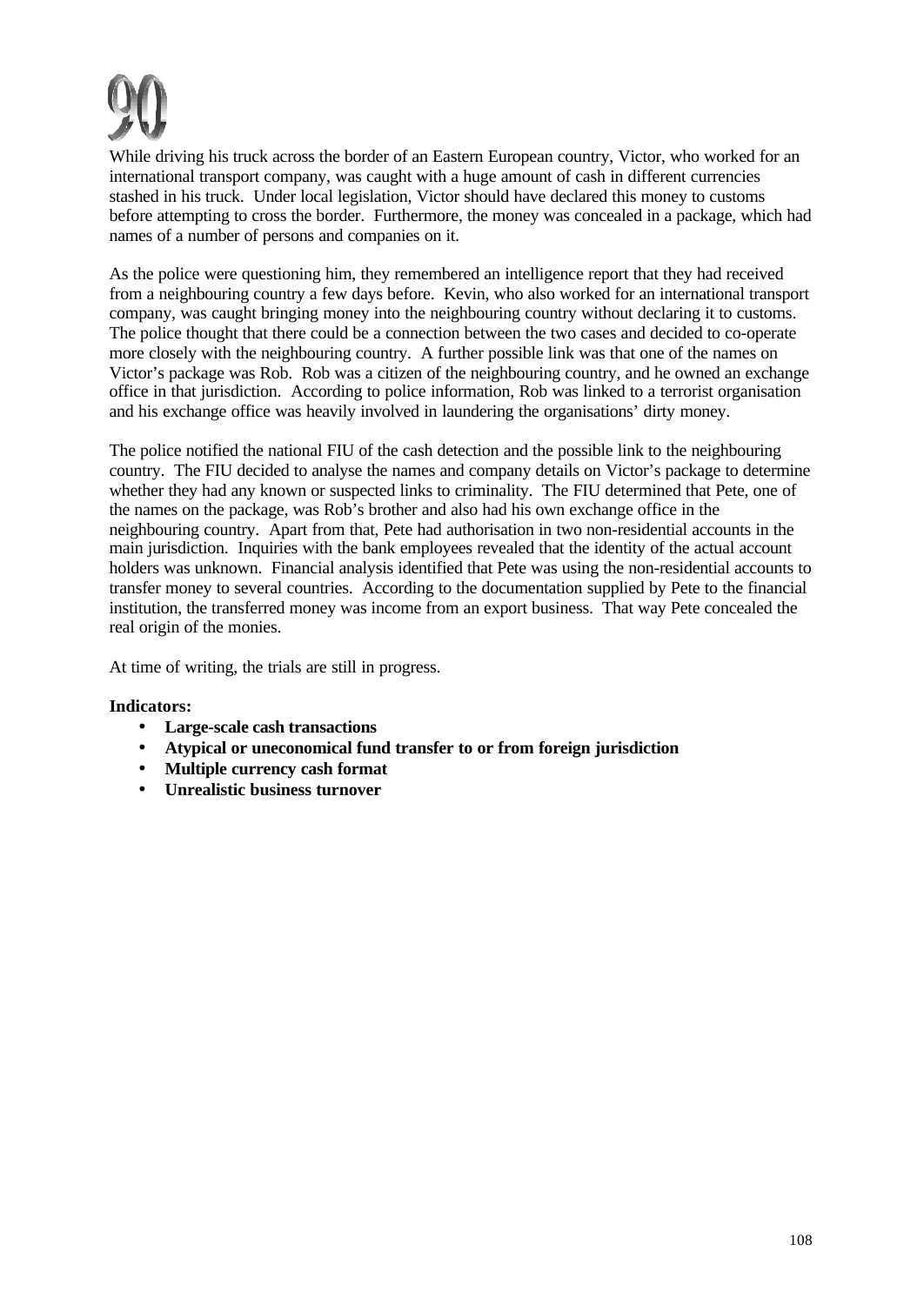An account manager at a bank noticed some irregularities on David's bank account. For several months, large cash deposits and withdrawals were transacted through his bank account – usually for sums between US\$8,000 and US\$16,000. Furthermore, David deposited two cheques – issued by a local casino – into his account for US\$31,000 apiece, for which he requested special clearance. When opening the account, David had stated that he worked for an import company, which imported major household appliances such as washing machines and dryers. However, in the experience of the bank staff these transactions did not seem like standard revenues for an employee of an import company for household appliances. The bank disclosed a report on David's transactions to the national FIU.

David's name had previously been linked with some of the leading individuals in a heroin importation ring. Consequently, the FIU immediately forwarded the disclosure to the relevant police squad for further investigation. The police saw a possible link between David and the importation of heroin. Was David simply laundering the money from the sales of drugs? The amount of cash involved certainly suggested that this was occurring. The other possibility was that David was directly involved in the smuggling of the drugs, and the cash was payment for his services. The investigating team turned its focus on the household appliance dealing import company and, in due course, discovered that a number of containers were disappearing between arrival at port and transportation to the company warehouses.

However, further investigations revealed that the containers did not contain any drugs. Although David indeed had past contact with the members of an organised criminal group, his latest illegal activity was simply for his own benefit. David was involved in stealing the goods and selling them on the black market to support his very expensive gambling habit. The disappearances of the goods were explained as damages or losses en-route, and written off by the importation company against insurance.

The investigating unit gathered enough evidence to allow an arrest and prosecution. David was ultimately sentenced to two years imprisonment. Unfortunately, he had spent all of the proceeds of his criminality on his gambling habit. Inasmuch as David had no other assets, no confiscation action was possible.

## **Indicators:**

- **Large-scale cash transactions**
- **Unrealistic wealth compared to client profile**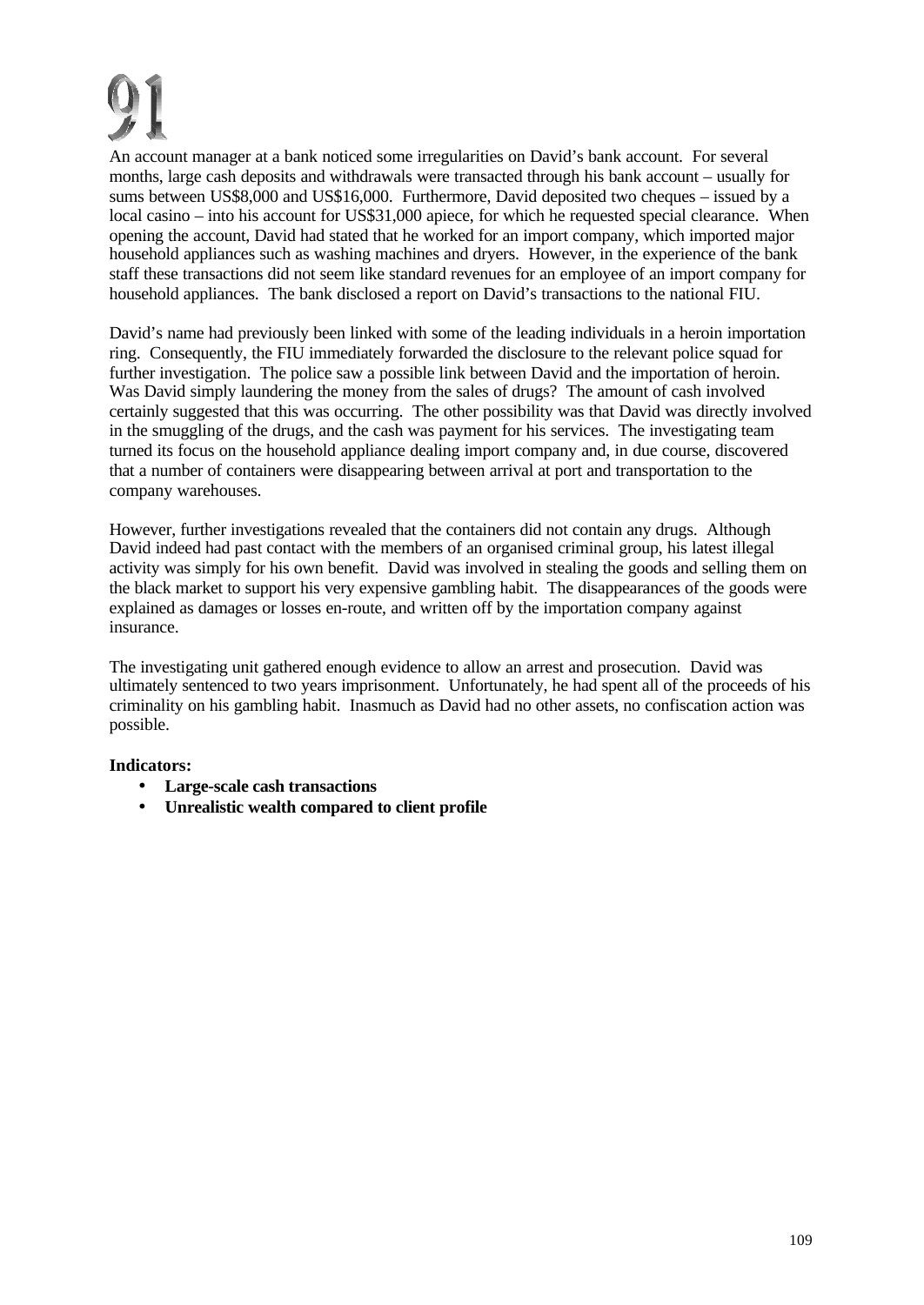

Elena, a citizen of an American country, was a woman of humble origin. She claimed to be involved in a number of different business sectors including an exchange house. Elena Distribution, her own distribution company, was the result of her dedication and hard work, and Elena's business was going well. Individuals frequently deposited cash into her accounts at four different banks. Elena was a well-recognised customer at each bank, utilising a range of small business facilities, including some international services.

However, in spite of Elena's business qualities the banks did not really trust Elena's financial profile. The various individuals depositing cash for Elena never provided any information about the real origin or destination of the funds. Furthermore, whenever the banks asked Elena about the origin of the funds, she not only answered evasively but also became belligerent. Every bank involved in Elena's schemes decided to disclose to the national FIU.

The FIU decided to initiate an investigation. It became clear that the exchange house was already being investigated for alleged money laundering by other law enforcement agencies. The export company was suspected of being connected to drug trafficking and money laundering activities. Whilst gathering more information, the FIU concluded that Elena is associated with companies in a neighbouring country that are strongly suspected to be involved in drug trafficking.

The FIU, in co-ordination with the reporting banks, analysed all financial movements in Elena's accounts. Consequently, the FIU was able to determine the flow of funds out of the country. Information was also obtained concerning twenty individual related to these accounts to differing degrees. The FIU forwarded all information gathered to the authorities. At time of writing, a police investigation was underway to establish the link between Elena's operations and narcotics trafficking.

## **Indicators:**

- **Unconnected parties channelling funds to single account**
- **Defensive stance to questioning**
- **High level of cash deposits atypical of expected business profile**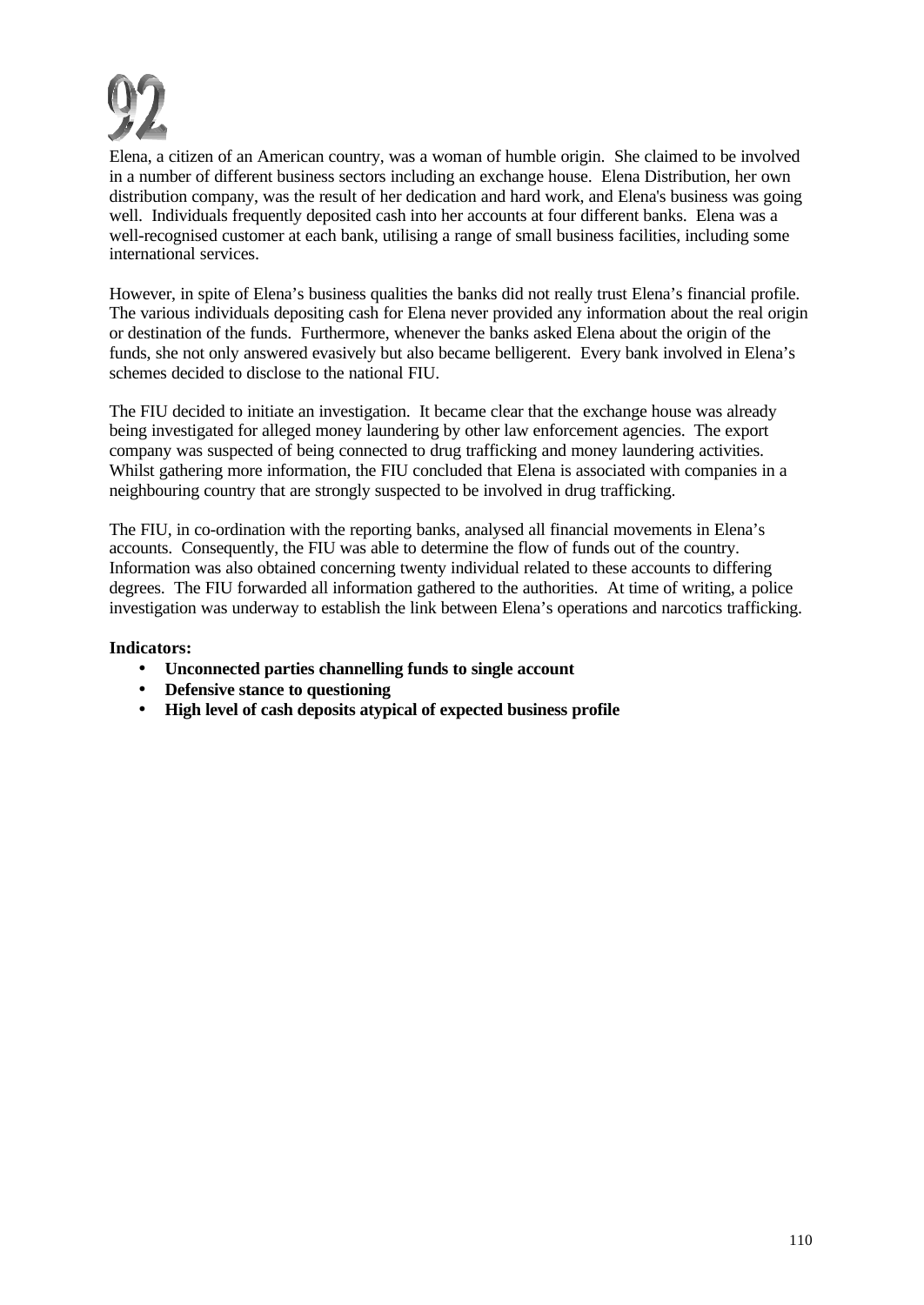# **Effective Use of Intelligence Exchanges**

A number of cases submitted by member FIUs did not fall into one of the five laundering categories, or did not have a disclosure from a financial institution involved in the investigation. However, the cases were still judged to be of interest for member FIUs as demonstrations of how good intelligence liaison between different organisations – whether within a single country or internationally – can produce significant successes against criminal organisations.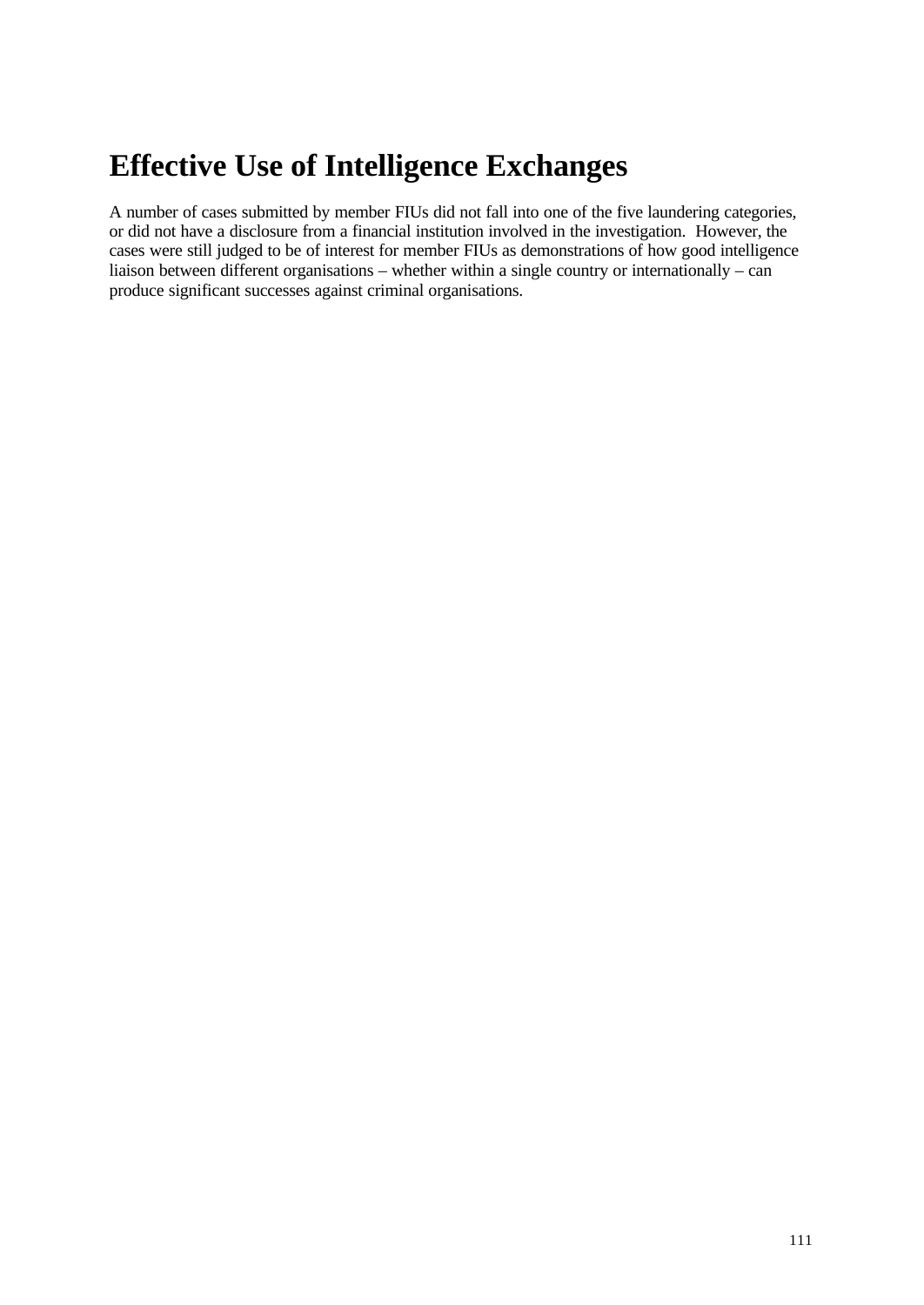

Paul, an Eastern European citizen, approached his local bank for a new financial service. As an existing business customer known to the bank, he wanted the institution to issue a bank guarantee. As he filed the application form, Paul pointed out that he needed the guarantee to receive a loan from a foreign financial institution. As collateral for the bank guarantee, Paul submitted certificates of deposit with a total value of US\$2,000,000, issued by another European bank.

Although Paul was an existing customer, the local bank was not entirely convinced of his good intentions. There seemed to be a discrepancy between the uncommonly high value of the certificates and the known financial status and business operations of Paul. Furthermore, the local bank also had suspicions about the origin and authenticity of the certificates of deposit. The local bank decided to inform the national FIU accordingly.

As Paul's actions involved several foreign countries – a loan from a foreign bank, certificates issued by another foreign bank – the national FIU communicated through the Egmont group with other national FIUs in those countries. The information exchanged was in the form of intelligence to determine whether further formal action was needed. It soon became clear that the European bank had not issued the certificates of deposit – they were high quality forgeries.

The FIU notified the corresponding law enforcement authorities. Paul was arrested on a charge of attempting bank fraud by using counterfeit deposit certificates.

## **Indicators:**

- **High value transactions atypical of customer business history**
- **Use of unusual banking material banking certificates of deposit have a history of attempted use within frauds**

**FIU action:**

- **Exchange of intelligence with foreign FIU**
- **Identifying possible fraud techniques and seeking to confirm / deny suspicion**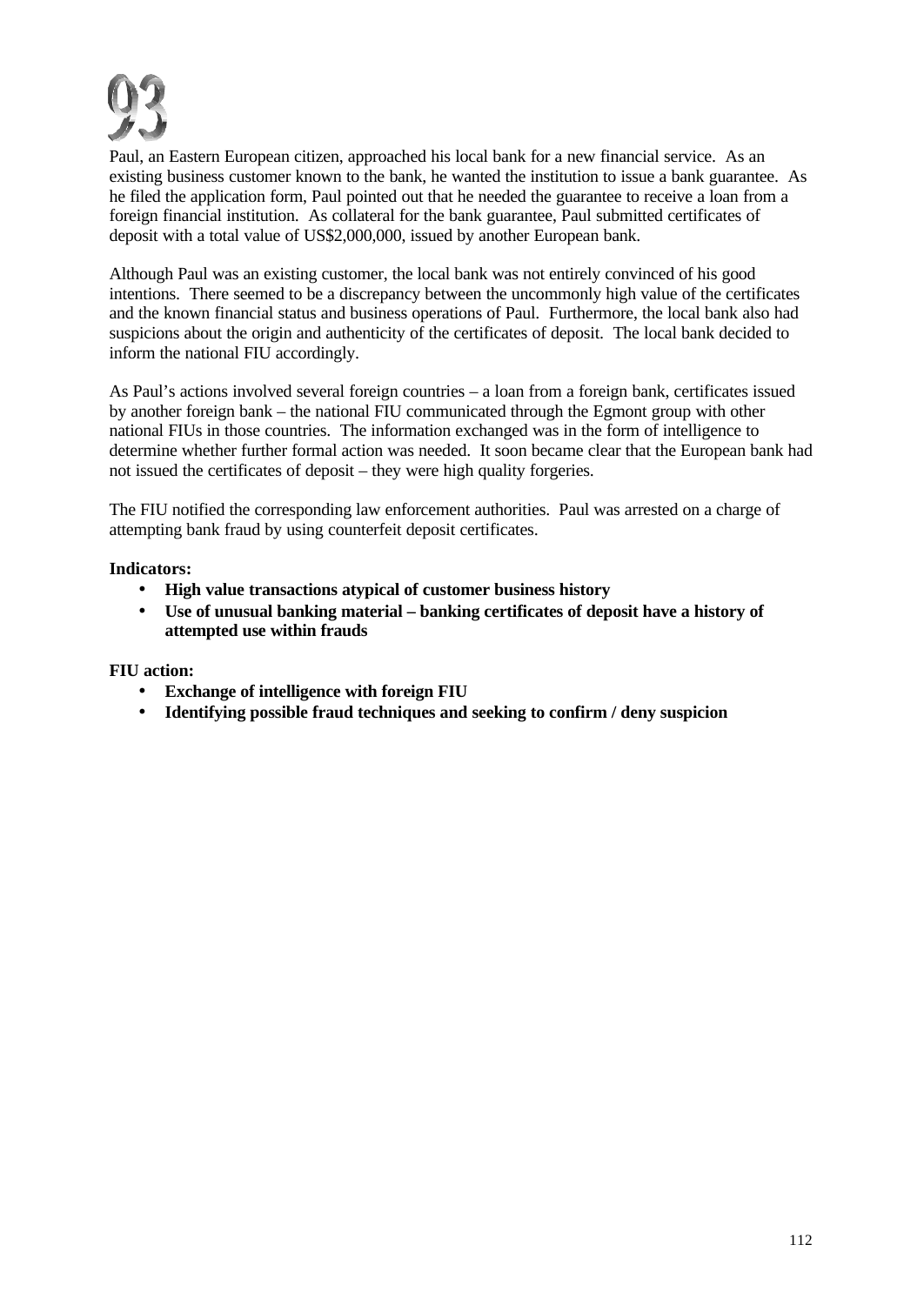

In 1998, Zoe decided to sell her flat in a northern country in Europe and move into a new house in southern Europe. The sale went very smoothly and she received the profit from the sale in US dollars. As she could not use the dollars in her new home country, she wanted to exchange the money she had brought with her into the national currency. Hendrick, an acquaintance of Zoe's, offered to help with the exchange. Zoe trusted her friend and gave him almost US\$83,000 in cash.

Once the money was in his possession, Hendrick vanished. After waiting a short while Zoe made increasingly desperate attempts to contact him, through his home, his wife Britney, and his workplace, but no contact could be made. One week after his disappearance, Zoe went to the police to report her suspicions.

With the information the police received from Zoe, they informed the national FIU, which started an investigation. The FIU found out that Hendrick had made a deposit of nearly US\$44,000 to an account in the name of his wife, and that he had left the country two days after receiving the funds from Zoe. His financial records also indicated that he had been withdrawing funds from his accounts from locations in another European country. This information was enough for the FIU to obtain a court order to freeze the assets on Britney's account. The police requested assistance of the authorities in other European countries, alerting Interpol of the need for an arrest. Knowing Hendrick's travel route out of the country and possible location was a distinct aid in targeting law enforcement attention.

With the help of the other European law enforcement authorities, Hendrick was located and arrested in a nearby country. Hendrick returned home in detainment. In his home country he has been prosecuted for 'obtaining money under false pretences' (i.e. fraud) and for money laundering offences. Britney, who received the stolen money from her husband, has also been prosecuted for money laundering.

## **FIU action:**

- **Examining financial records for evidence of fund movement**
- **Examining financial records for signs of travel expenses**
- **Examining financial records for clues to location of suspect**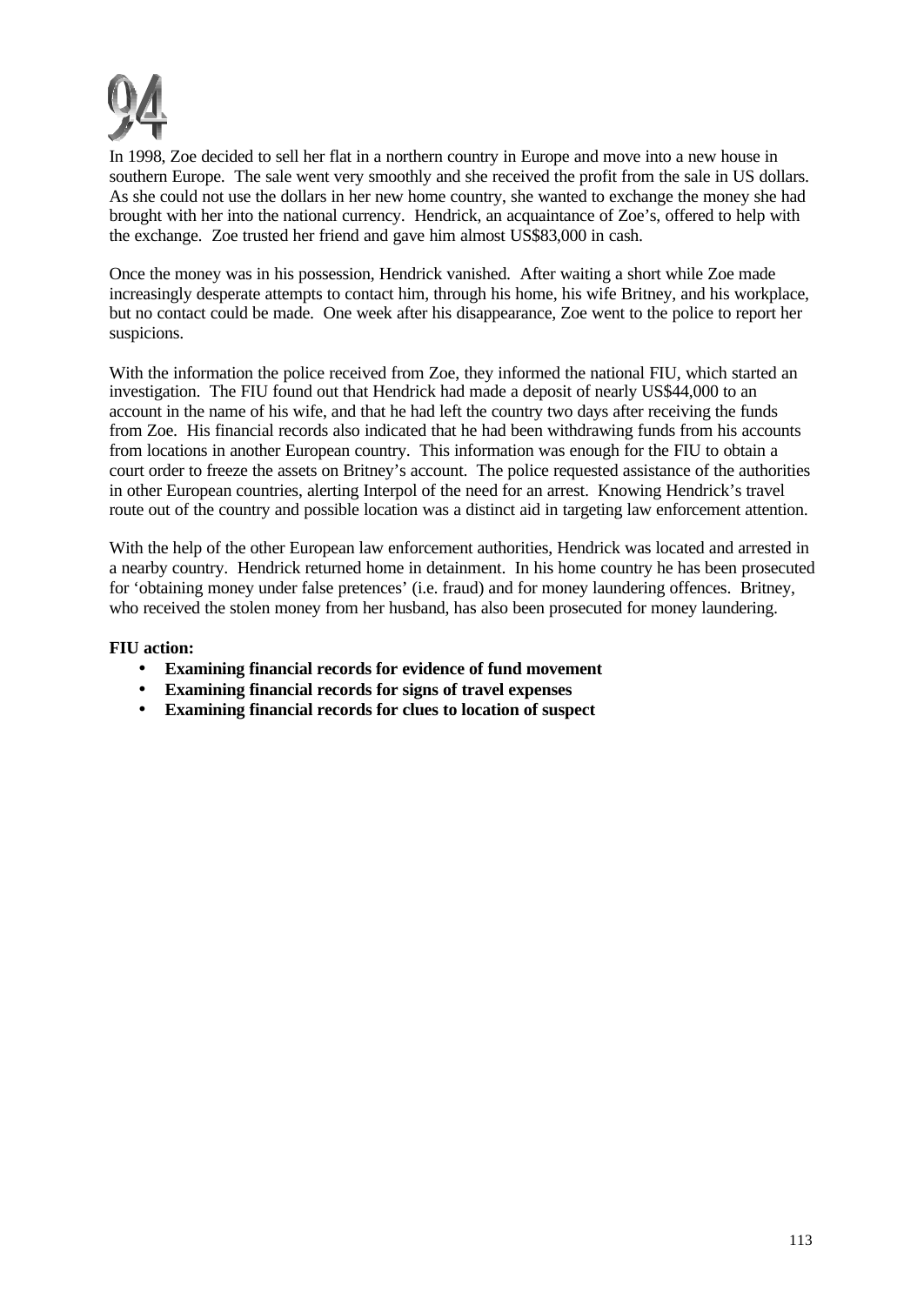

Marco, a well-established businessman, learned that various individuals in his country needed loans for a wide range of business ventures and investments. Since these individuals were all likely to seek loans from the same foreign bank in a Western European country, he planned to pretend to be a representative of this financial institution.

Marco opened his own office and a number of clients came to arrange a loan, believing him to be the local representative of the foreign bank. As is usual business practice for some financial investment activities, Marco asked them to pay an advance reservation fee for the arranged loans and in all fees amounting to US\$820,000 were paid into his local bank accounts.

After receiving the fees, Marco closed his office and the clients, of course, did not receive any loans from the foreign bank. Some of the victims reported the theft to the police, who informed the national FIU. Investigations were carried out by the FIU in co-operation with police and authorities in the country where the legitimate financial institution was based.

The FIU uncovered information about Marco demonstrating his business history, receipt of the advance fees from defrauded clients, and documenting the abrupt closure of the office, and were therefore able to obtain a court order freezing some US\$41,000 in Marco's account. Marco was arrested shortly thereafter and was charged with theft and laundering offences.

## **FIU action:**

- **Document business history**
- **Document timeline showing opening and closing of 'representative' office**
- **Identify client funds in accounts and obtain restraint order**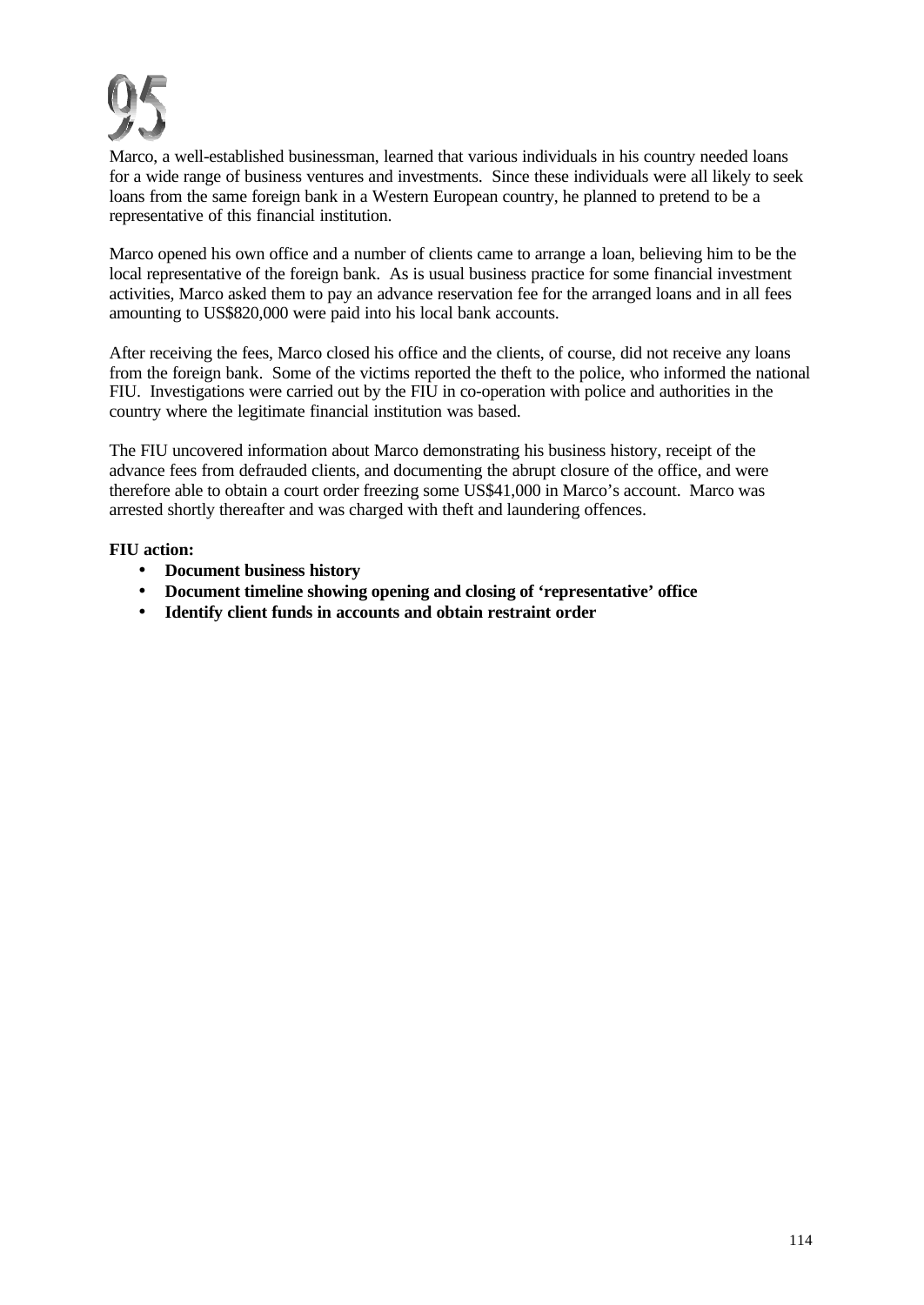

An Eastern European bank was acting as an intermediary for two foreign companies. These companies were in the business of trading grain and iron plates, and were interconnected through citizens from a neighbouring country, including an individual called Matthew. Matthew's company needed the intermediary bank to issue a letter of credit for the purpose of purchasing goods from the supplier company. He presented a letter of guarantee, drawn up by another European bank, in which dealings in a range of merchandise between both companies were mentioned. Two large national companies stood surety for the letter of guarantee. As the documentation seemed in order, the intermediary bank issued a non-operational letter of credit, which was drawn up to become operative when the intermediary bank obtained 25 percent of the total amount of the letter of credit.

As expected, Matthew deposited the 25 percent into his account. The intermediary bank assured the letter of credit and in order to prevent the 25 percent deposit being removed from their control placed a stop on Matthew's account to block any further fund movements. The letter of credit ought to have been cleared by the direct transfer of funds by the European bank to the account of the supplier company. But the intermediary bank discovered that the paying company was not situated at the address stipulated in the documents. Furthermore, evidence began to amount that neither the goods nor the principal actually existed. The bank decided not to execute the fund transfer, but disclosed the transaction to the national FIU.

From public information sources, the FIU obtained information that Matthew's company had a close relationship with the European bank that drew up the original letter of guarantee. Matthew's company even owned seven-percent of the banks' shares. Furthermore, this bank had suffered losses of almost US\$3,800,000 over the last three years. The FIU of the country concerned informed the national FIU that the bank had been known before to have granted credits without guarantee to businessmen – some of which had been used in frauds and attempted frauds. Moreover, the bank had tried to conceal these dubious transactions from the regulatory authorities.

After collecting all the available information, the FIU passed a report on to the law enforcement authorities for further investigation. It appeared that Matthew had exploited the fact that the intermediary bank was willing to draw up a contract in which it was to fill the whole pledge upon a 25 percent deposit. In effect, he was willing to deposit – and lose – 25 percent at the bank in order to gain the total sum. Had the scheme worked, the intermediary bank would have lost about US\$200,000.

In a final twist, the European bank, which had issued the original letters of guarantee for Matthew's company, declared that the documentation was fraudulent and refused to honour the guarantee. Matthew, in the meantime, had sold the guarantees to three other banks. The courts eventually decided that the European bank had to pay these banks damages amounting to US\$2,000,000s each.

At time of writing, law enforcement in several jurisdictions were seeking Matthew in connection with a number of fraud and laundering charges.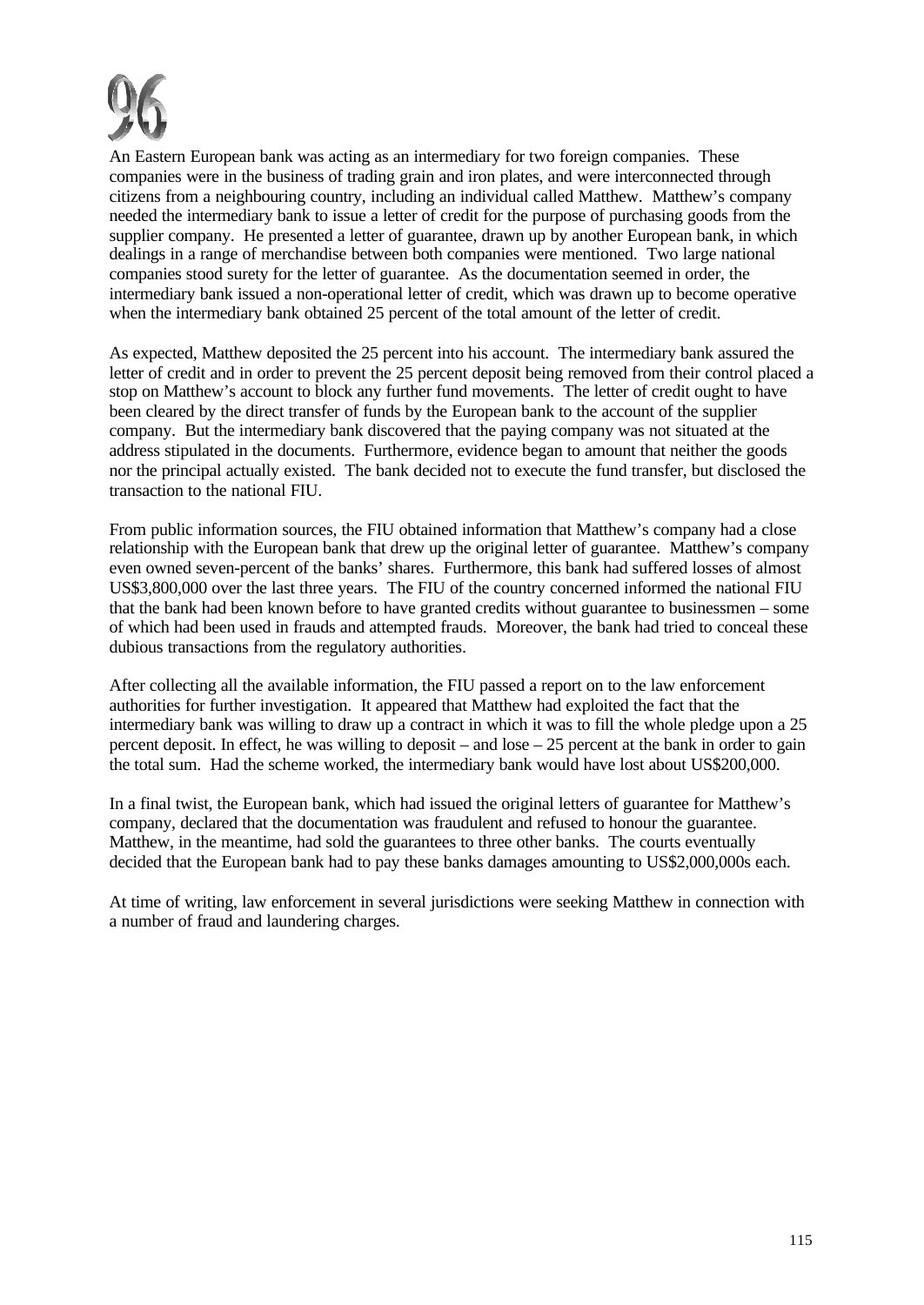In order to be able to undertake a large-scale mail order pornography business without attracting the interest of law enforcement, Mr. and Mrs. Calts, residents of a Western-European country, decided to use a suitable intermediary.

Presenting themselves as a 'respectable' business couple, Mr. and Mrs. Calts involved Dougman Corporate Services as the innocent intermediary in their business plans. They told the intermediary they planned to sell electronic components by mail order. Although the catalogue was to be mailed from their premises to potential customers, the Calts' did not want to receive the orders directly to their home address. The orders were to be sent to a mailing address, and then forwarded in fortnightly bulk packages. The cover story seemed rational, in that Mr. & Mrs. Calts wanted to ensure an orderly delivery process separate from private mail.

Mass-remailing operations of this type are not unknown for small business, so Dougman Corporate Services accepted the contract. The Calts' paid Dougman Corporate Services by credit card and produced their passports for certification of identity. Unaware of the real content of the catalogue, Dougman Corporate Services set up their company with a bank account and mailing address facilities.

During the next couple of months a steady stream of thin pre-printed 'orders' envelopes arrived to be forwarded to the Calts'. Charges were paid on time to Dougman Corporate Services. However, after some time two other types of mail attracted the attention of Dougman Corporate Services' employees. A number of thicker brown A5 envelopes with 'address unknown' stickers attached to them and a number of letters addressed to 'the official in charge of the Calts' mailing address' arrived. The brown A5 envelopes were all identical, although originally sent to different addresses, and had a senders' address stamp on the back saying Calts' Company and giving the Dougman Corporate Services' mailing address. Not knowing any details about Calts' Company other than its mail should be forwarded to the Calts', the employees put these with the rest of the 'orders' envelopes to be sent on. The letters addressed to 'the official in charge' were referred to an office supervisor. The mailroom supervisor, who also had no knowledge of what the Calts' company actually did, opened one of the letters. The letter appeared to be a complaint from an individual demanding to be removed from the mailing list, as he had 'no intention of purchasing such offensive material'. This complaint was adjudged to be a matter for the client company, as Dougman Corporate Services did not hold the mailing list of the Calts' clients. The boss copied the letter, resealed the envelope, and added all the letters for despatch to the Calts' main address.

About a fortnight later, while processing another mixed batch, an employee noticed that one of the larger brown A5 envelopes was torn and the cover of the contents was partially visible. The cover appeared to have images of a very explicit sexual nature on it. The matter was brought to the attention of the supervisor, who referred the issue upward to a director. The director checked the Calts' business file and subsequently disclosed the company's suspicions to the national FIU, including the bank account, credit card, and identity details.

Without disclosing the source of information the national FIU alerted local law enforcement. After an investigation lasting several months, enough evidence was gathered to facilitate a raid on a small lock up warehouse owned by the Calts'. The team found a bank of video copying machines and supplies of blank videos, as well as final products awaiting dispatch. The master copies of the illegal pornography had been smuggled in from America. Copies were made and distributed via the postal system, thereby circumventing normal law enforcement controls. The team made a number of arrests, including Mr. and Mrs. Calts. At time of writing, the proceeds of the business were the subject of ongoing confiscation activity by law enforcement, as these were banked in another Western-European country. Their local bank account, set up by Dougman Corporate Services, appeared to be virtually dormant.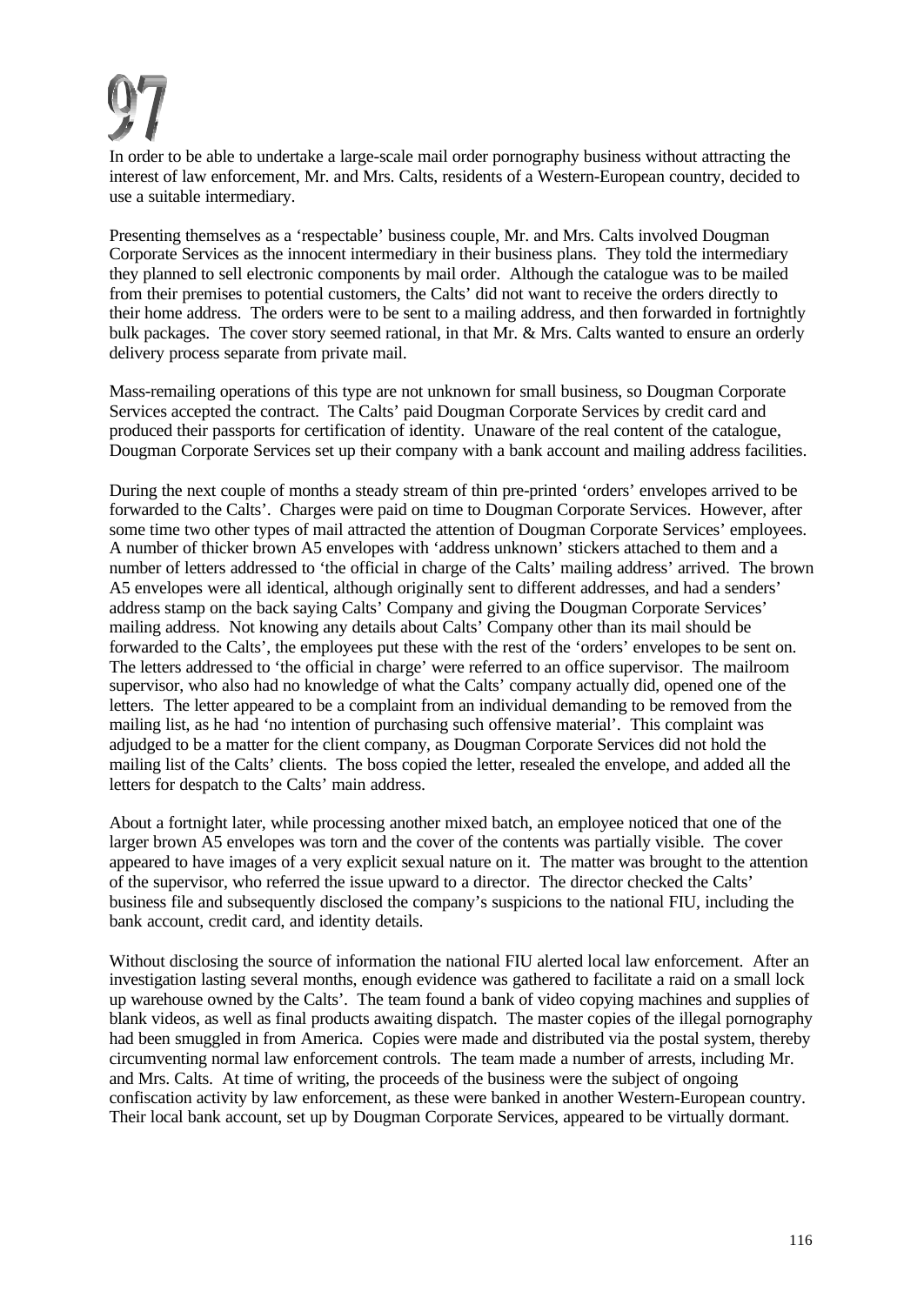Whilst the court proceedings were in the public domain, Dougman's disclosure was never made public. No Dougman employee appeared in court. Such protection of disclosing sources is important to build confidence amongst potential disclosing institutions.

## **Indicators:**

• **Possible client relationship to previous crimes**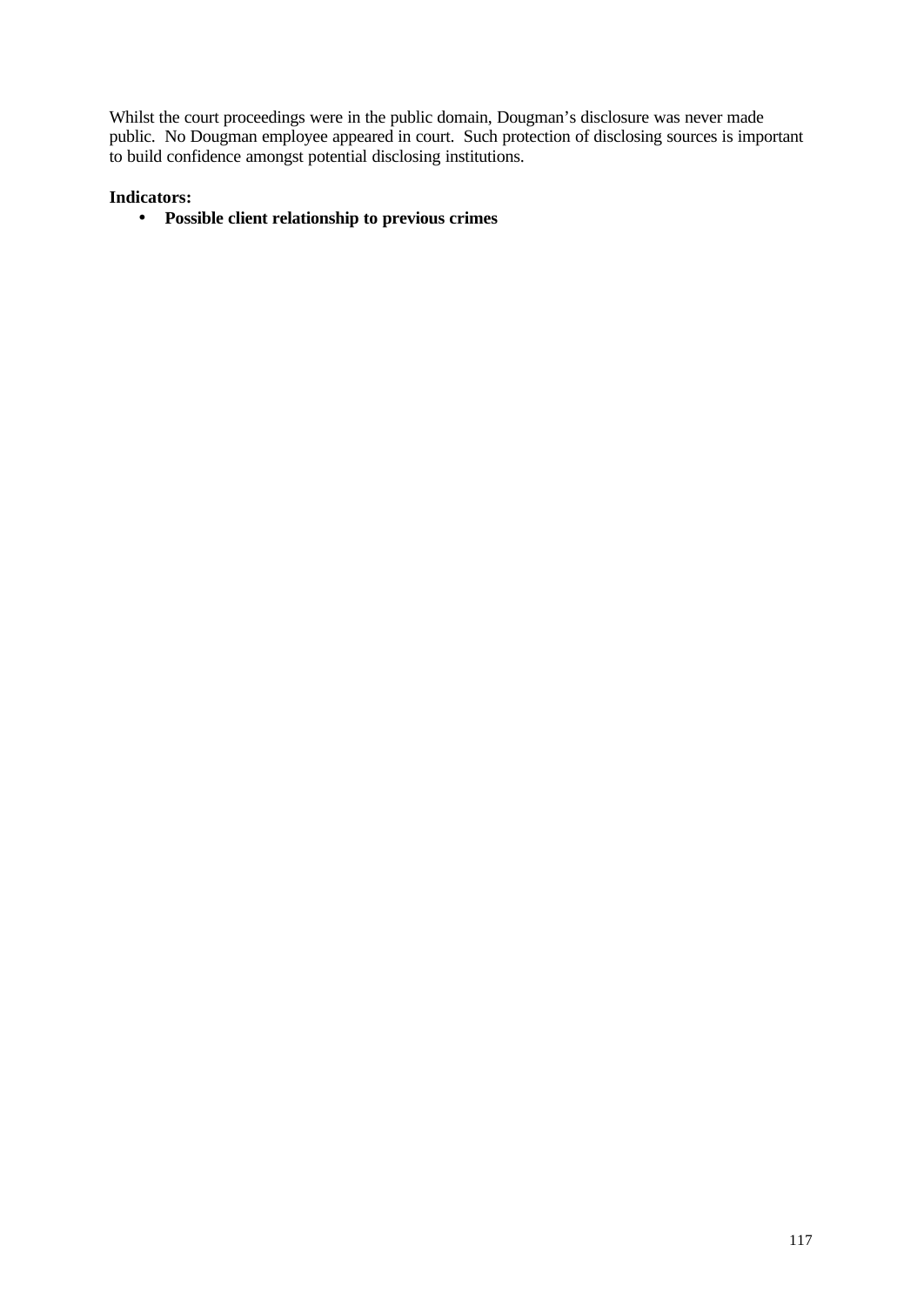

Dean decided to defraud the government. Tax incentives were given to exporters who exported goods that had been bought from a government-run factory. In order to operate the fraud he involved two companies – Inc and Ltd.

Inc bought four thousand tons of sugar from a government factory. Because Inc declared to the factory that it was planning to export the sugar, the price charged per ton was reduced. In order to ensure that the sugar was actually exported, the sugar factory required Inc to provide a letter of guarantee. If Inc fulfilled its obligations and exported the sugar, the letter was to be returned. If Inc failed to fulfil its obligations, the letter was to be cashed. Inc handed a letter of guarantee to the factory, bought the sugar and then filed documentation detailing the export at Customs.

Customs detected, however, that Inc did not export any sugar, and notified the sugar factory. In turn, the sugar factory informed the national public prosecutor about the potential tax fraud, who contacted the national FIU for assistance.

By the time that the FIU started its investigation, Inc had already constructed a defence. Apparently some two thousand tons had been sold to Ltd on the understanding that this company would export the sugar. The rest of the sugar, a further two thousand tons, was sold to Dean, again on the understanding that it would be exported. But the FIU's financial investigation proved that Ltd didn't export the sugar and that Dean. Ltd and Inc all had financial links. Examination of the various company records proved that all customs declarations and sales invoices were false – in order to get the special price from the sugar factory Inc. Had created false documentation suggesting that the exports had taken place. On top of that, when the sugar factory finally decided to cash the letter of guarantee, this document turned out to be false.

Inc had criminally gained by selling export-restricted goods on the internal market and had provided the sugar factory with a false letter of guarantee. Furthermore, Inc had declared that it had received income from the 'export', and had received a VAT refund. Dean and several other individuals at Inc and Ltd were prosecuted for fraud and money laundering offences. At time of writing, all defendants remained in custody.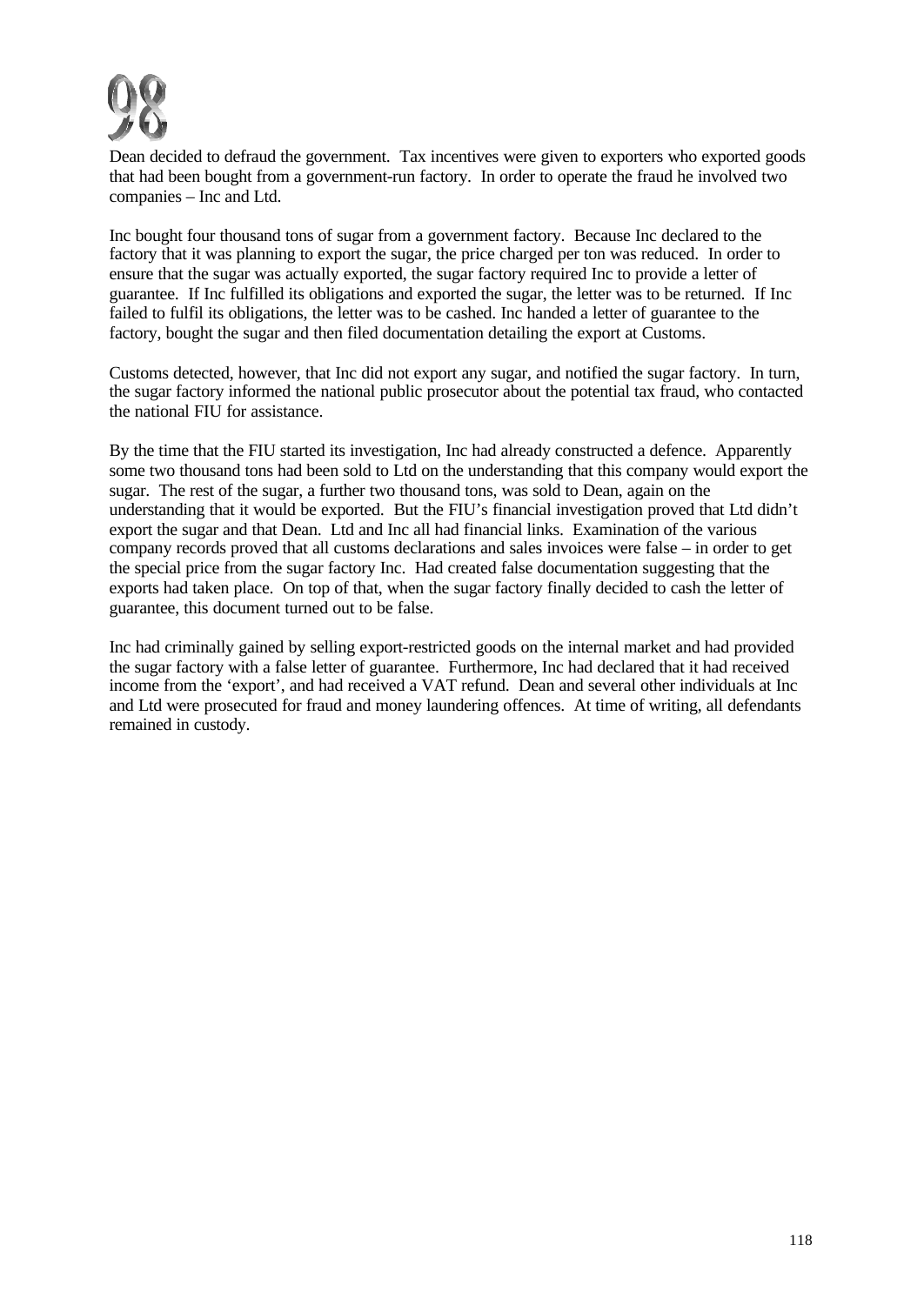

Tim was an infrequent customer of an exchange office. On several occasions he exchanged fairly large amounts of the nation's currency into various other currencies. By itself this may not have been viewed as suspicious – the amounts were in line with tourist spending monies for extended vacation – but Tim also purchased airline tickets to fly to a number of countries.

The executive at the institution responsible for anti-laundering activity examined Tim's transaction records. It interested him that the records showed that Tim did not use the return portion of the airline tickets on a number of occasions. Evidently, Tim made his way back into the country by different means. However, why would anybody fail to use both halves of a travel ticket on numerous occasions? This information, when combined with the repeated exchanges of currencies, generated enough suspicion to warrant a disclosure to the national FIU.

The FIU searched available indices and discovered a wealth of information on Tim. Both customs and police intelligence records identified him as a known drug importer, with an outstanding warrant for his arrest on additional theft charges. The assumption that the exchanged money has illicit origins was almost beyond dispute, and warranted an investigation. Following further co-operation between the exchange office and the local police force, Tim was taken by surprise as he returned from a trip to a European city.

Tim was arrested as he re-entered the country and found to have both drugs and large amounts of currency in his possessions. At time of writing he was facing charges for a number of offences, and the investigations into money laundering activities continues.

## **Indicators:**

- **Unusual background information**
- **Repeated exchange of currencies with no underlying business explanation**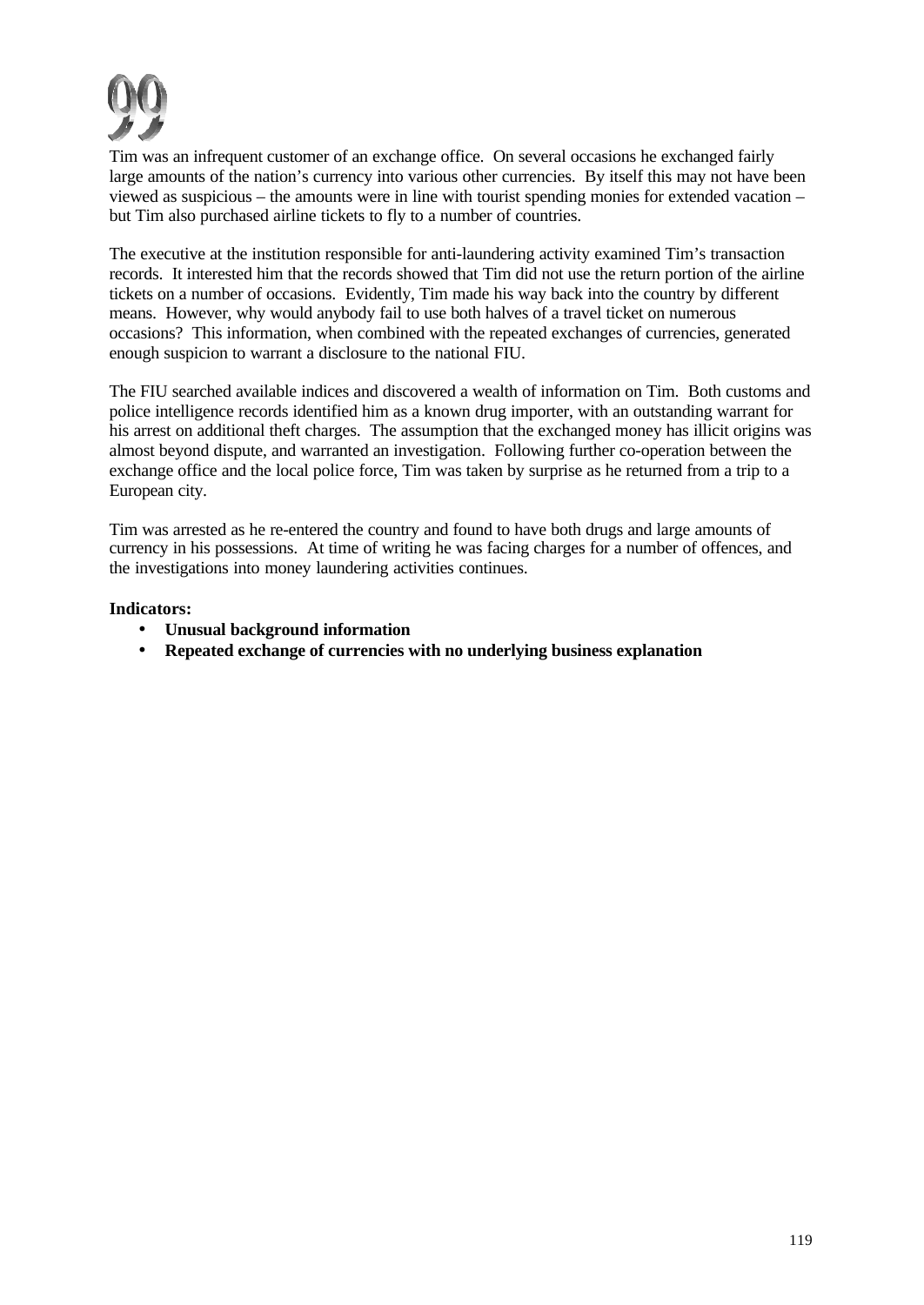Pedro, an American national, was a habitual and cunning criminal. He smuggled narcotics, exploited women through prostitution and had set up a money-laundering network between Europe and America using wire transfers to minimise risk of detection. He thought he was untouchable, but a European police force had been monitoring his activities for some time. Their investigation suggested that Pedro could have had a criminal record in America. The European police force contacted the American FIU and asked if Pedro could be checked against the American financial and criminal databases. Although the FIU did not find any financial intelligence, it did discover that an individual using Pedro's name and identity details was wanted for murder in America.

Since an absolutely positive match was necessary before extradition could be considered, the European police force also electronically forwarded to the FIU a photograph of Pedro obtained from his residency permit. Within minutes, the FIU forwarded the received photograph to the American law enforcement agency. There was a positive identification match.

With permission from both sides, the FIU was then able to put the European police force in direct contact with American law enforcement officials. An international arrest warrant was co-ordinated through both Interpol and the Ministry of Justice in the Americas. When the arrest warrant was received, Pedro was located and arrested by the European police force. Pedro is currently awaiting extradition to America. The entire process from the original request to the FIU to Pedro's arrest took only eight days. The FIU had expedited the identification and arrest of an international criminal.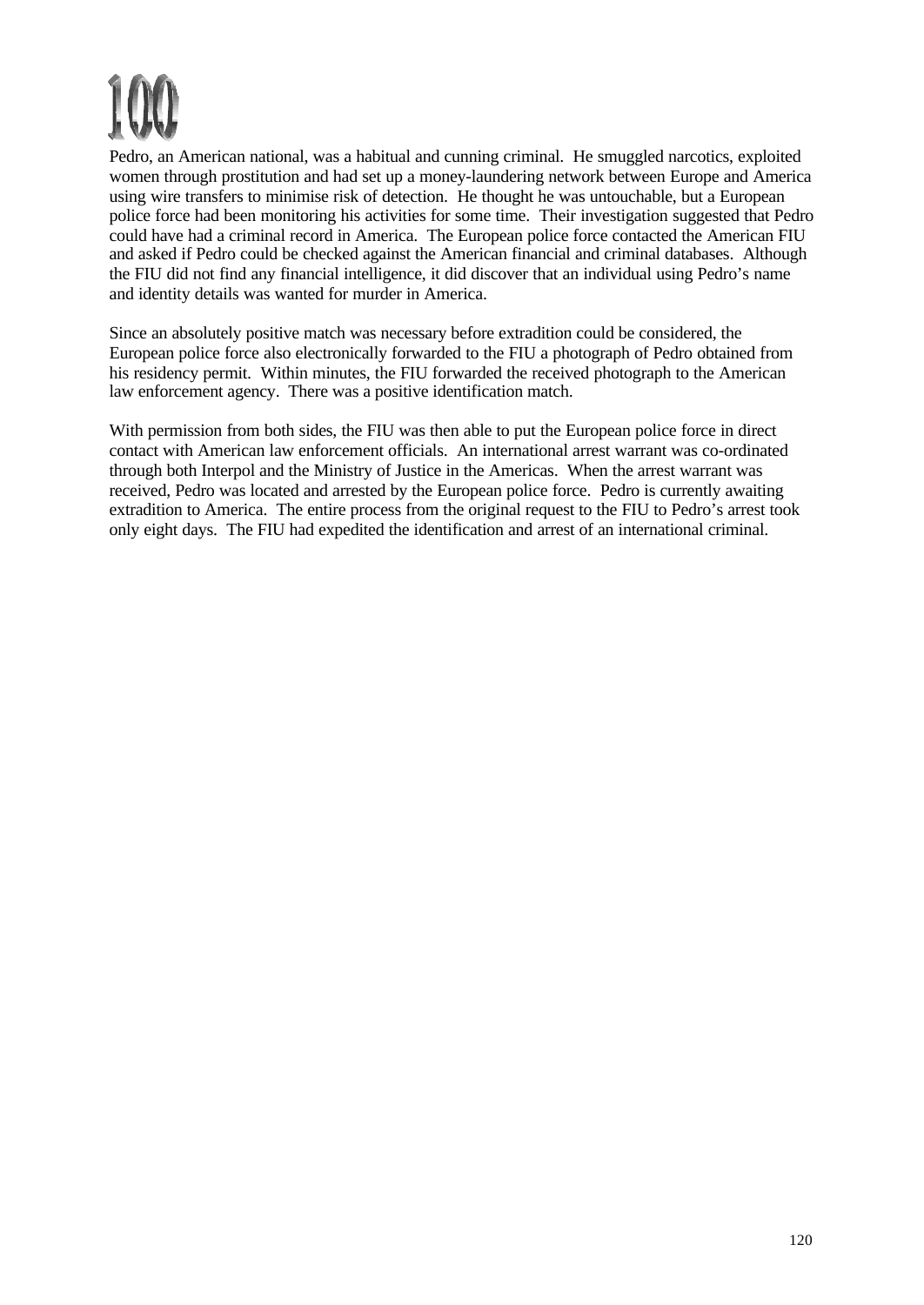## **Comments**

It has been a rewarding experience for us to edit the one hundred cases included in this report. Whilst working through the translations and casenotes we came across a number of interesting issues which we would like to draw to your attention. It is our belief that member FIUs may benefit from understanding some of the best practices – or weaknesses – observed in the disclosure analysis and financial investigations.

Firstly, we wish to highlight the importance of disclosures continuing to be made by financial institutions to an FIU even while a financial investigation is being undertaken by an investigating body. The relationships that can be established by the FIU between financial transactions and previous disclosures, which may have appeared to be unrelated, make it possible to furnish the investigating team with additional information facilitating the progress and outcome of the investigations. Financial institutions should therefore be encouraged to continue to submit disclosures to the FIU even if they have been in contact with the investigating team.

Secondly, additional information obtained by a financial institutions' own inquiries have been shown in a number of cases to be very useful for later investigations by the authorities. However, it is possible that such inquiries may delay disclosure and coupled with the difficulty of questioning of the client by the financial institution, it may, under some circumstances, give launderers enough notice to disappear. Financial institutions should therefore be educated by regulators and FIUs of the risks of such an approach and to weigh up the value of further internal inquiries against prompt disclosure. In one of the cases it was found that only a prompt disclosure had saved a victim from significant further losses.

Thirdly, it is important for investigators and intelligence analysts to remember that the proceeds of crime do not have to be spent upon purchasing assets – there may not be a traditional laundering method used at all as the funds are simply being spent on lifestyle. Time spent trying to identify assets such as property or financial instruments may therefore be a waste of time. In order to reduce such a possibility, member FIUs may benefit from seeking to estimate the amount of money generated by the underlying criminal activity against the amount visibly spent on lifestyle.

Fourthly, it is important to stress the frequent use of multiple laundering routes by criminal organisations – multiple backup routes are created in the laundering process to minimise the impact of state action against any single route. This laundering behaviour demonstrates the need for national FIUs not to assume that once a laundering route has been identified that there are not other routes being used by the same group. If investigators fail to identify multiple routes, the effectiveness of any law enforcement action is likely to be reduced. However, it is also obvious that in a number of cases at each stage in a criminal operation a specific individual had full responsibility for money movements. The identification and removal of such individuals can have a disproportionately large effect on the whole criminal operation.

Some but by no means all cases show examples of asset confiscation. Restraint and confiscation of assets should be one of the key goals of financial investigations. By tracing the illicit funds and effecting removal, it is possible to damage the criminal organisation by reducing the amount of investment available for future criminality, reducing the organisations financial power in communities, and reducing the possibility of criminals acting as wealthy role models for other citizens. In contrast, failing to remove criminal funds means that the organisations can often continue to flourish even if key individuals are imprisoned. In some countries the financial investigation and asset confiscation action have to be performed at the same time or even prior to the criminal prosecution. In other countries it can be conducted separately – even after imprisonment. The differing limitations on asset confiscation could be one of the reasons that in many cases no information on seizure or confiscation of assets was provided.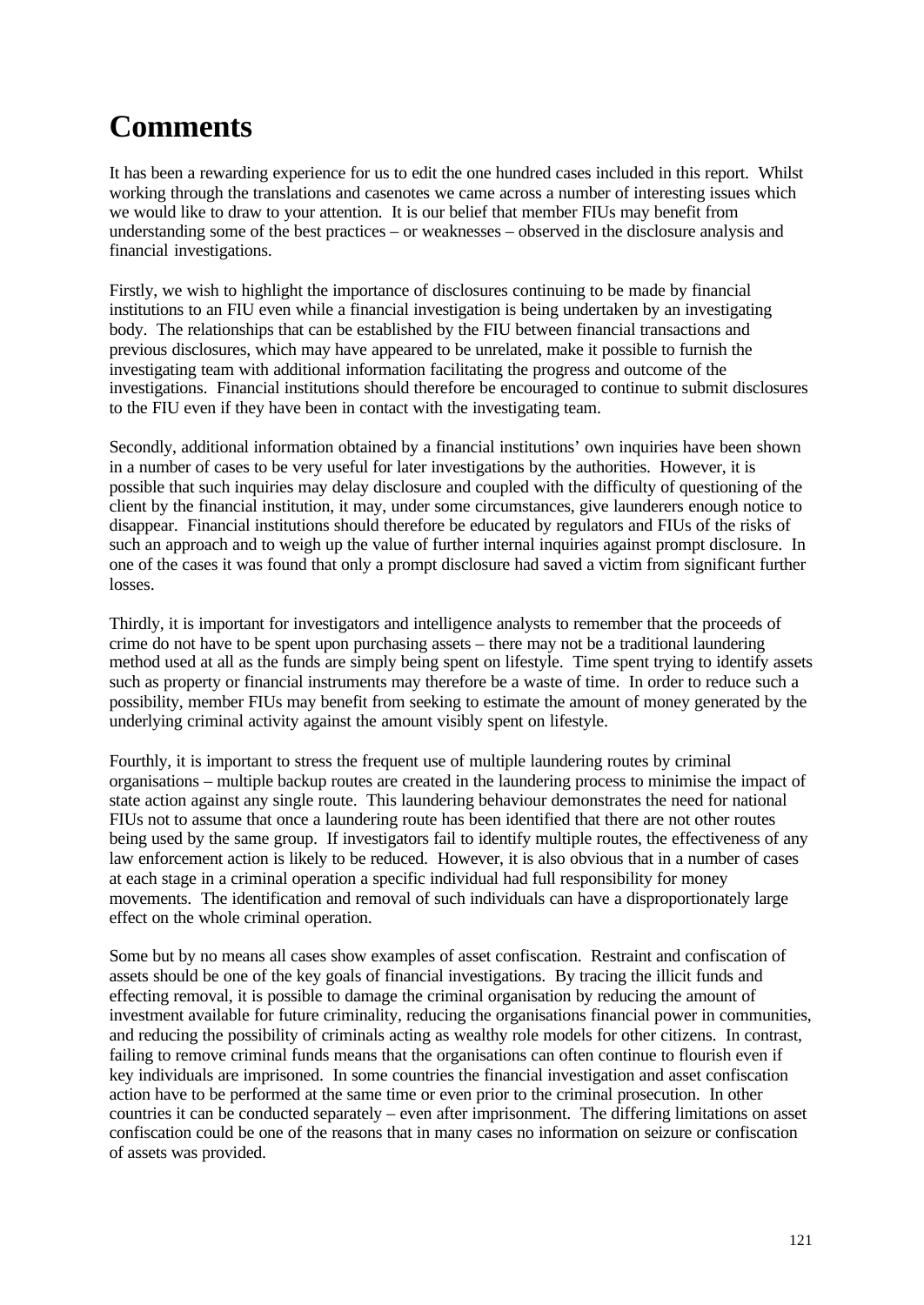Finally, this report is the result of an initiative by the Egmont Group, which has as a main purpose the stimulation of international co-operation and exchange of information between national FIUs. It has therefore been a pleasure to read that many FIUs used intelligence obtained through the Egmont group to further their own investigations and analysis. Money laundering often crosses national borders – as demonstrated by many of the cases in this report. Co-operation between FIUs is, therefore, highly important and necessary if member FIUs are to get an accurate view of criminal money flows.